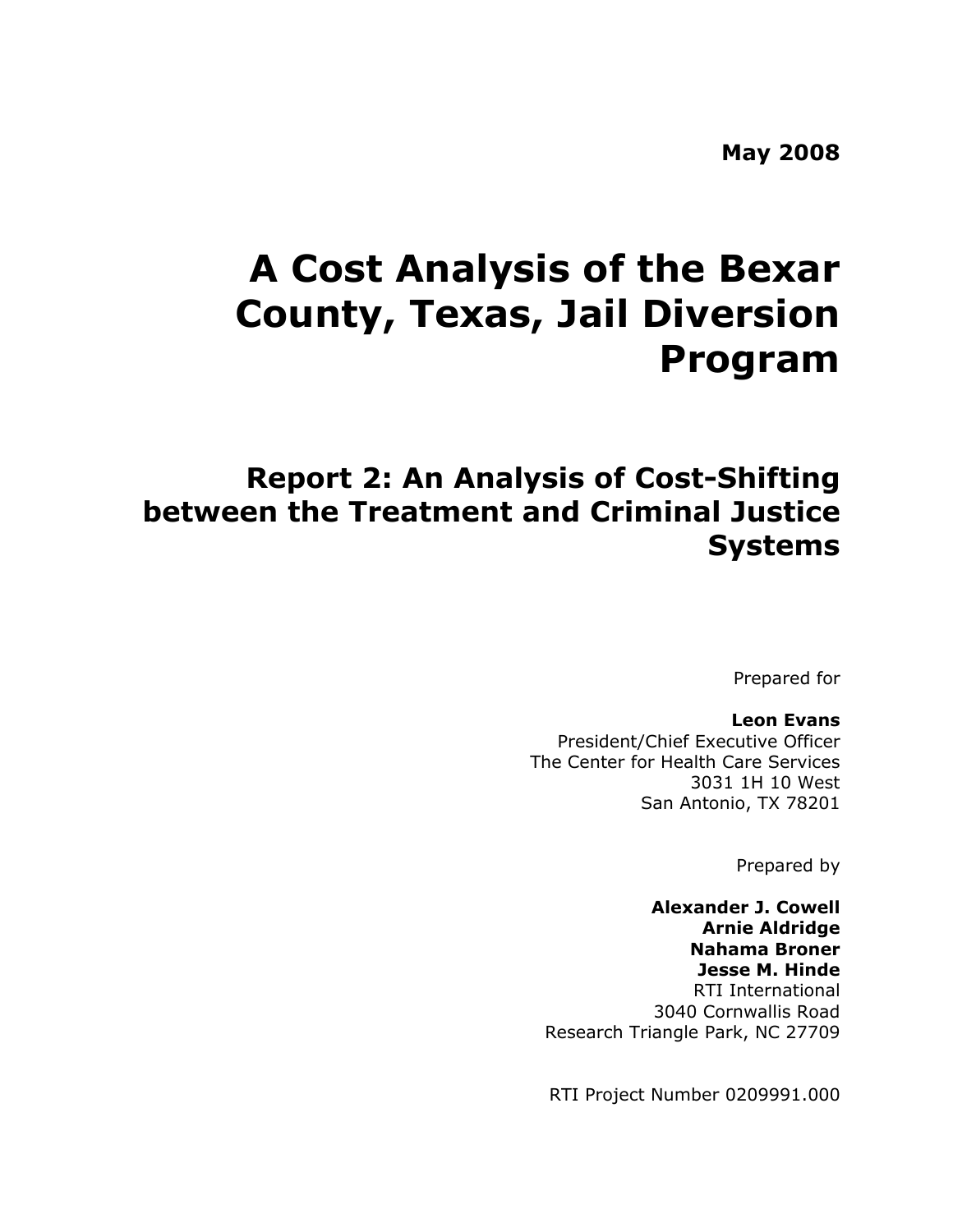RTI Project Number 0209991.000

# **A Cost Analysis of the Bexar County, Texas, Jail Diversion Program**

## **Report 2: An Analysis of Cost-Shifting between the Treatment and Criminal Justice Systems**

**May 2008**

Prepared for

**Leon Evans**  President/Chief Executive Officer The Center for Health Care Services 3031 1H 10 West San Antonio, TX 78201

Prepared by

**Alexander J. Cowell Arnie Aldridge Nahama Broner Jesse M. Hinde**  RTI International 3040 Cornwallis Road Research Triangle Park, NC 27709

\_\_\_\_\_\_\_\_\_\_\_\_\_\_\_\_\_\_\_\_\_\_\_\_\_\_\_\_\_\_\_\_\_

RTI International is a trade name of Research Triangle Institute.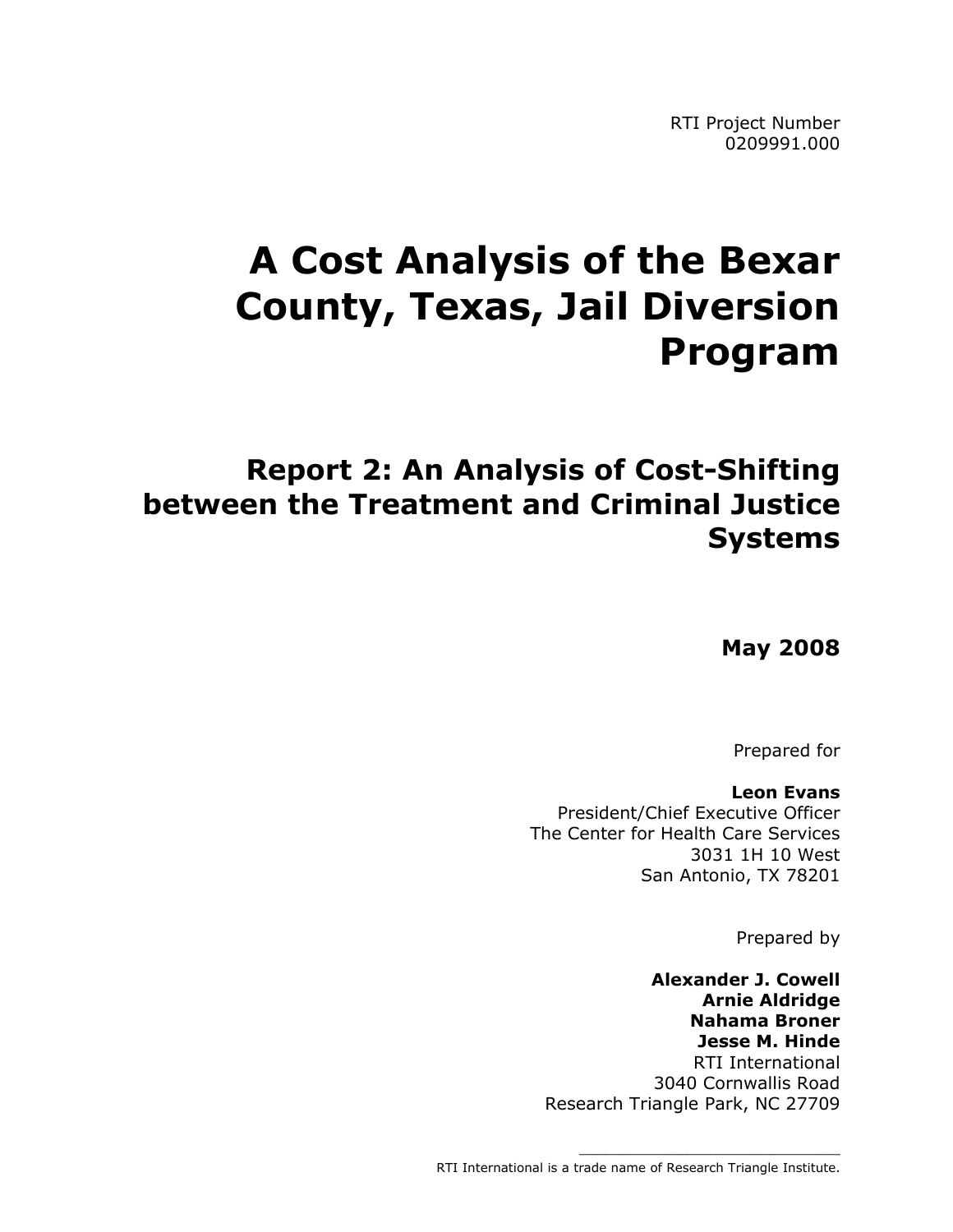## **PREAMBLE**

For too many years, thousands of people have been jailed because of behaviors resulting from untreated mental illness. Most of these people could have and should have been treated in appropriate settings instead of in jails. This is a national tragedy that is now beginning to get attention and is being addressed at local, state, and national levels.

Throughout the country, jail diversion programs appear to be getting widespread support. However, there are few outcome studies that have systematically examined the effectiveness of diversion programs using client and program outcome data. Existing literature offers little information on whether current programs benefit the targeted recipients in terms of symptom stabilization, reduced jail time, higher levels of community adjustment, and stable participation in community mental health services.

Fewer studies have assessed the costs and benefits of jail diversion implementation and operation. No studies have looked at jail diversion programs that address the full continuum of diversion from initial arrest to release from jail or other incarceration institutions. Consequently, many questions have been asked about how to develop, fund, operate, and sustain a jail diversion program. The fiscal viability of these programs must also be considered by decision makers who deal with the reality of local, city, county, and state policies.

Research data have shown that approximately half of all prison and jail inmates have a mental health problem. People with mental illnesses serve longer sentences than other offenders convicted of equivalent crimes. Many offenders with mental illnesses have committed an offense that is often a manifestation of their illness rather than the result of criminal intent. For each individual who receives treatment for a psychiatric illness in a hospital, about five others with mental health conditions are treated, or confined without treatment, in penal facilities. Hospitals report that 6 in 10 emergency physicians surveyed indicate that the increase in psychiatric patients is negatively affecting access to emergency medical care for all patients, causing longer wait times, fueling patient frustration, limiting the availability of hospital staff, and decreasing the number of available emergency area beds. Studies also show that it costs approximately 75% more to incarcerate individuals with mental illness than other inmates who have been convicted of similar offenses.

With this information in hand, in 2002, local community leaders in Bexar County embarked on an ambitious effort to create a full-spectrum jail diversion program. Through dedicated and extensive community collaboration, the program was developed based on targeted community outcomes that included a tenacious focus on data collection. The program met with great success based on data outcomes. The National Council of Behavioral Health Care in Washington, DC, recognized the program with its "National Service Excellence Award," and the American Psychiatric Association presented the program with its "2006 Gold Award"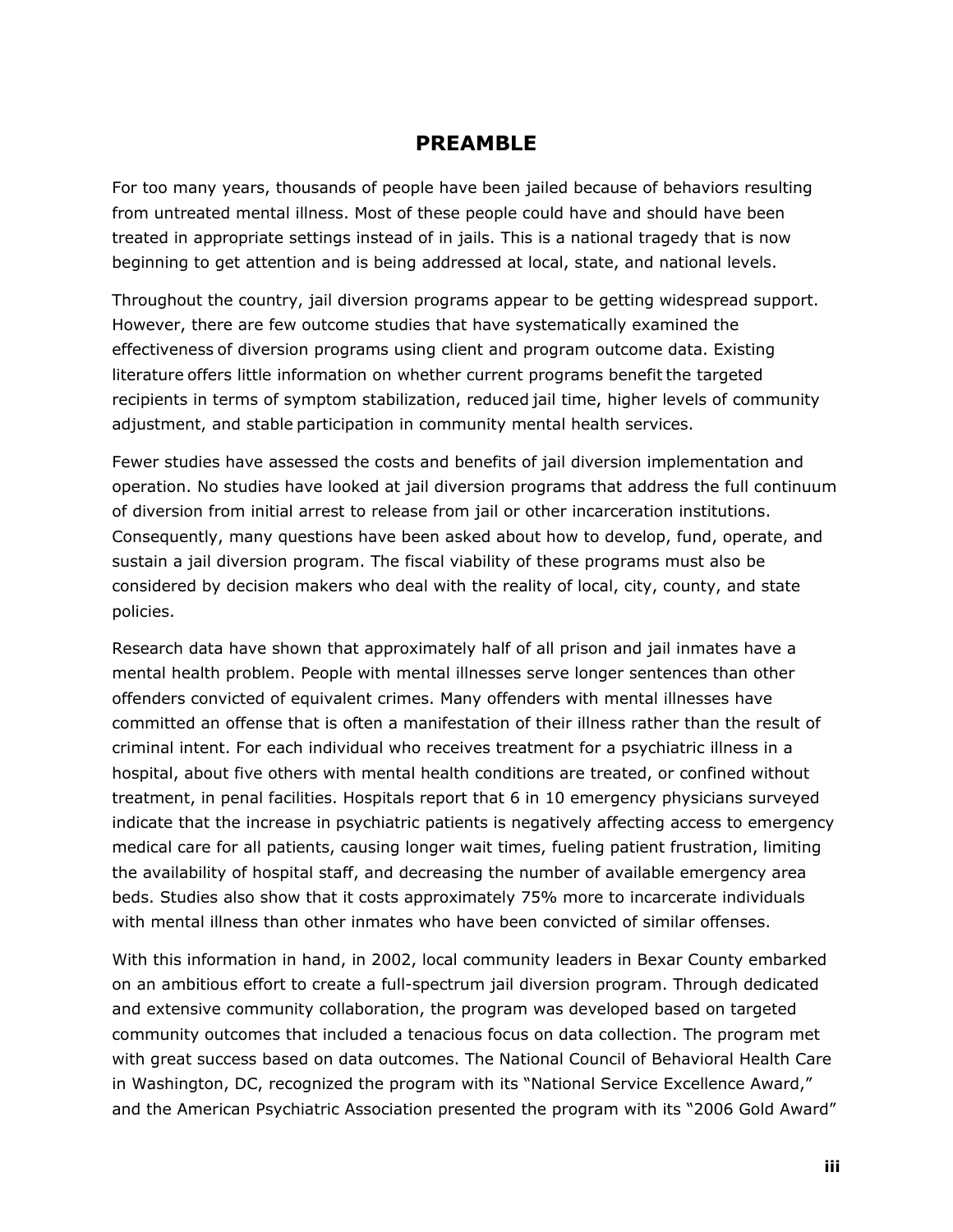for its successful community innovation and collaboration initiatives. From the program we developed the diversion tool kit.

It is our hope that the information from the cost benefit study, provided with the tool kit, will help the creation, implementation, and evaluation of your communities' jail diversion initiatives. Such information will contribute to ensuring that mental illness is treated in the appropriate settings while reducing individual suffering in a cost-effective manner.

Dr. Roberto Jimenez Leon Evans

Chairman of the Board of Managers President and Chief Executive Officer University Health System The Center for Health Care Services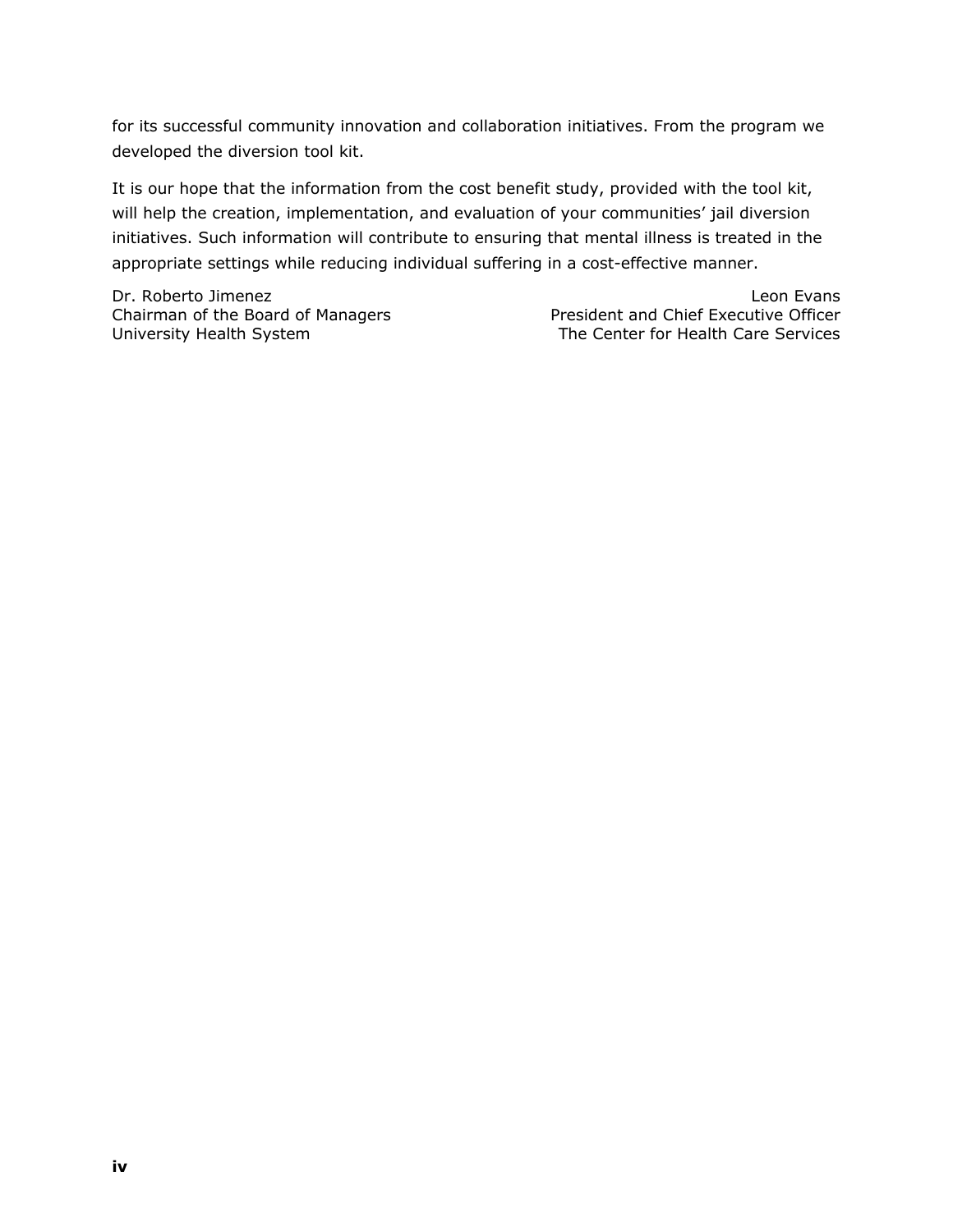## **Contents**

|    | <b>Section</b><br>Page       |                                                                   |  |  |
|----|------------------------------|-------------------------------------------------------------------|--|--|
|    |                              | <b>Executive Summary</b><br>ix                                    |  |  |
| 1. |                              | <b>Introduction</b><br>$1 - 1$                                    |  |  |
|    | 1.1                          |                                                                   |  |  |
|    | 1.2                          |                                                                   |  |  |
|    | 1.3                          |                                                                   |  |  |
| 2. | <b>Background</b><br>$2 - 1$ |                                                                   |  |  |
|    | 2.1                          |                                                                   |  |  |
|    | 2.2                          |                                                                   |  |  |
|    |                              |                                                                   |  |  |
|    |                              | 2.2.2                                                             |  |  |
|    |                              |                                                                   |  |  |
|    | 2.3                          |                                                                   |  |  |
|    |                              | 2.3.1                                                             |  |  |
|    |                              | 2.3.2                                                             |  |  |
|    |                              | 2.3.3                                                             |  |  |
|    |                              | 2.3.4 Point of Diversion 3: Post-Booking Mental Health Docket 2-9 |  |  |
|    | 2.4                          |                                                                   |  |  |
| 3. | <b>Methods</b>               | $3 - 1$                                                           |  |  |
|    | 3.1                          |                                                                   |  |  |
|    | 3.2                          |                                                                   |  |  |
|    | 3.3                          |                                                                   |  |  |
|    | 3.4                          |                                                                   |  |  |
|    |                              |                                                                   |  |  |
|    |                              | 3.4.2                                                             |  |  |
|    |                              | 3.4.3 Assumptions Made in Creating an Analytic Data Set  3-7      |  |  |
|    | 3.5                          |                                                                   |  |  |
|    |                              |                                                                   |  |  |
|    |                              |                                                                   |  |  |
|    |                              |                                                                   |  |  |

**4. Results 4-1**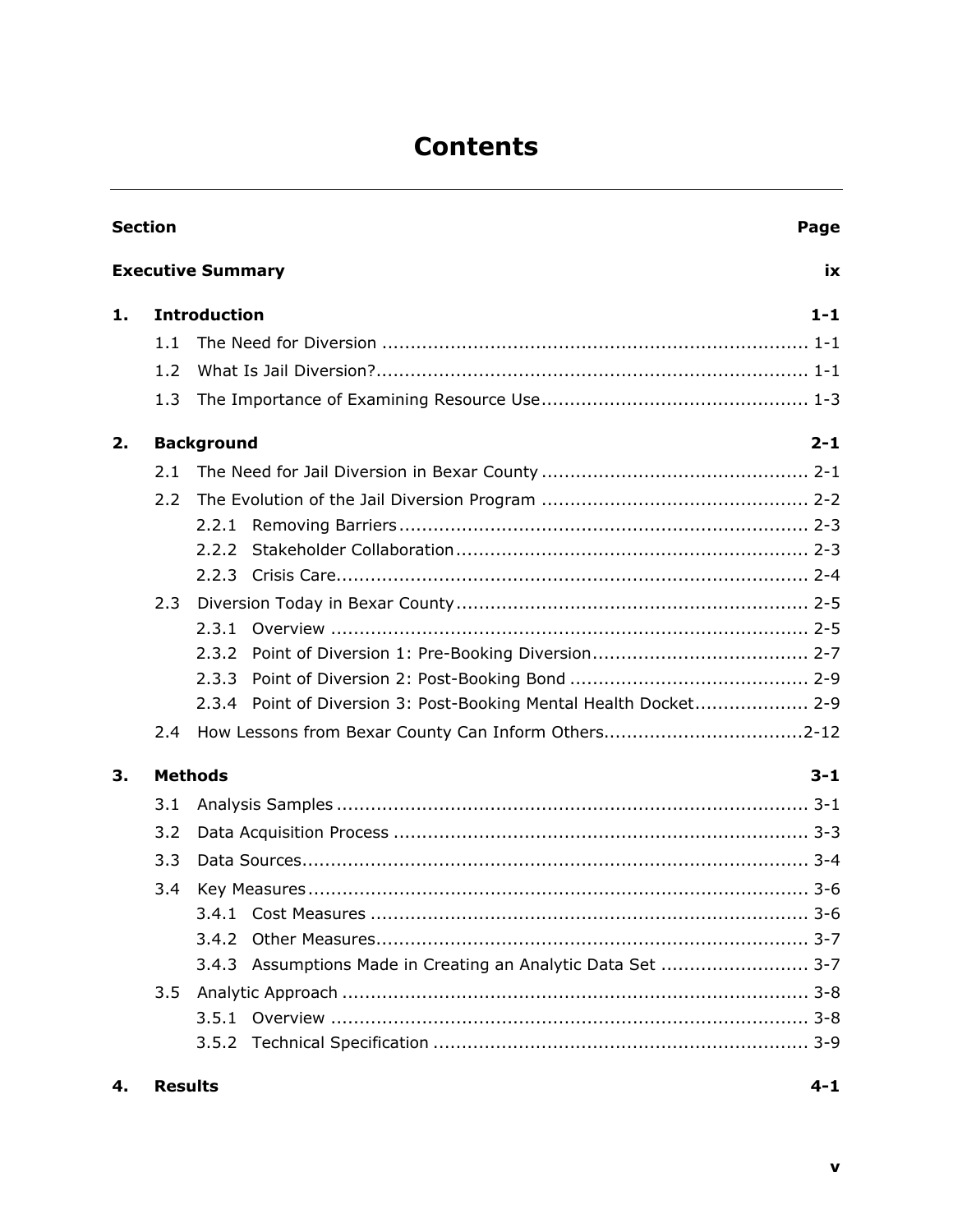|    | 4.1                        |       |                                                                    |         |
|----|----------------------------|-------|--------------------------------------------------------------------|---------|
|    |                            |       |                                                                    |         |
|    |                            |       |                                                                    |         |
|    |                            |       |                                                                    |         |
|    |                            |       |                                                                    |         |
|    |                            |       | 4.2.1 Pre-Booking Diversion: Criminal Justice and Treatment System |         |
|    |                            |       | 4.2.2 Pre-Booking Diversion: Criminal Justice Costs4-12            |         |
|    |                            |       |                                                                    |         |
|    |                            | 4.2.4 | Post-Booking Diversion: Criminal Justice and Treatment System      |         |
|    |                            |       | 4.2.5 Post-Booking Diversion: Criminal Justice Costs 4-17          |         |
|    |                            |       |                                                                    |         |
|    | 4.3                        |       |                                                                    |         |
| 5. |                            |       | <b>Discussion and Policy Implications</b>                          | $5 - 1$ |
|    | $R-1$<br><b>References</b> |       |                                                                    |         |

#### **Appendixes**

| D | Raw Regression Estimates for Additional Models Not Presented in the |
|---|---------------------------------------------------------------------|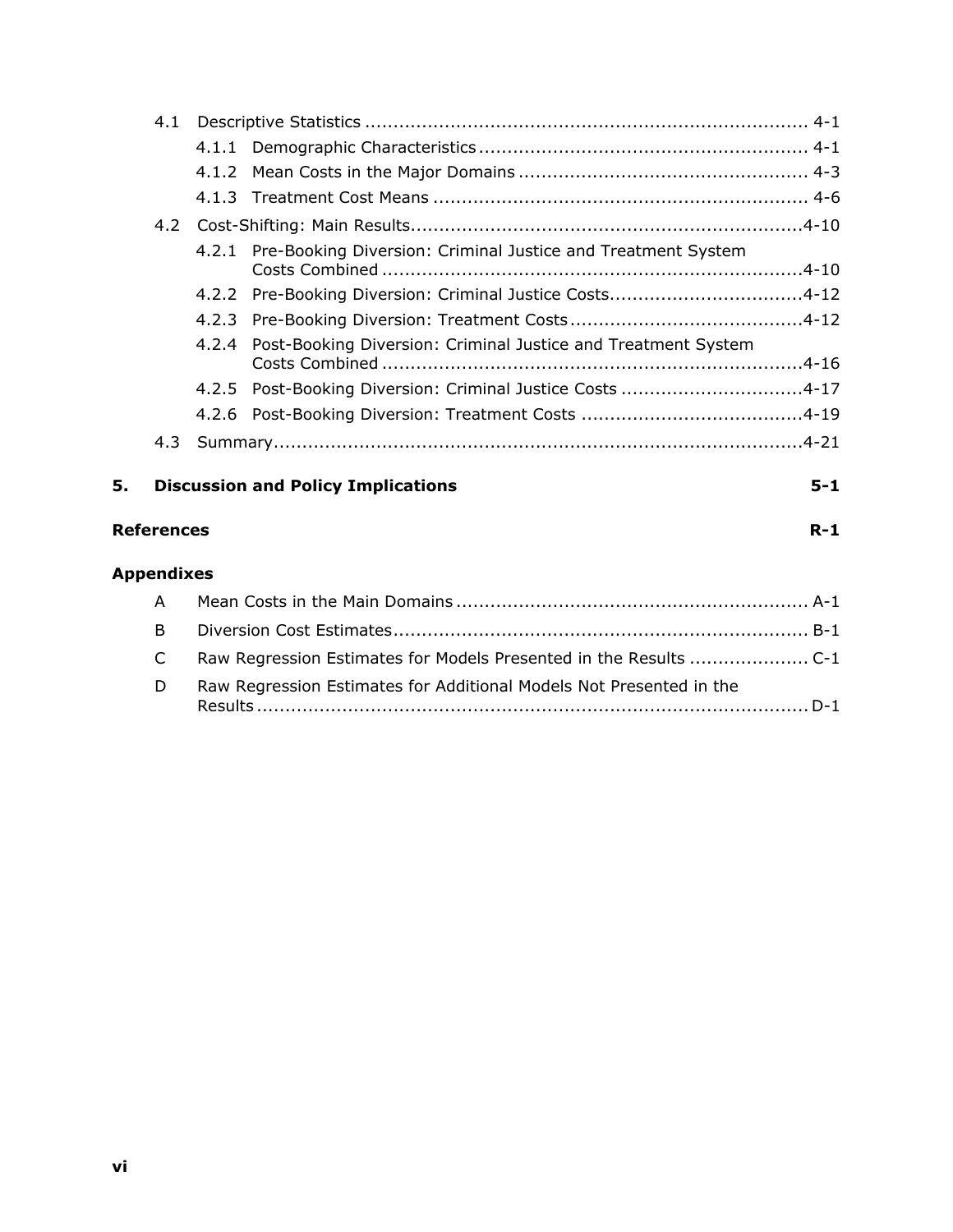## **Figures**

|           | <b>Number</b><br>Page                                                            |  |  |
|-----------|----------------------------------------------------------------------------------|--|--|
| $1 - 1$ . |                                                                                  |  |  |
| $1 - 2.$  |                                                                                  |  |  |
| $2 - 1$ . |                                                                                  |  |  |
| $2 - 2$ . |                                                                                  |  |  |
| $2 - 3$ . |                                                                                  |  |  |
| $2 - 4.$  | The Post-Booking Mental Health Docket Diversion Process2-11                      |  |  |
| $3 - 1$ . |                                                                                  |  |  |
| $4 - 1$ . | Mean Costs for the Pre-Booking Group and Its Comparison, by Study Period 4-4     |  |  |
| $4 - 2.$  | Mean Costs for the Post-Booking Group and Its Comparison, by Study Period  4-6   |  |  |
| $4 - 3.$  | Mean Treatment Costs for the Pre-Booking Group and Its Comparison  4-7           |  |  |
| $4 - 4.$  | Mean Treatment Costs for the Post-Booking Group and Its Comparison 4-9           |  |  |
| $4 - 5.$  | The Additional Costs of Pre-Booking Diversion per Person: Criminal Justice       |  |  |
| $4-6.$    | The Additional Costs of Pre-Booking Diversion per Person: Criminal Justice4-13   |  |  |
| $4 - 7.$  | The Additional Costs of Pre-Booking Diversion per Person: Treatment4-14          |  |  |
| $4 - 8.$  | The Additional Costs of Post-Booking Diversion per Person: Criminal Justice      |  |  |
| $4-9.$    | The Additional Costs of Post-Booking Diversion per Person: Criminal Justice 4-18 |  |  |
| $4 - 10.$ | The Additional Costs of Post-Booking Diversion per Person: Treatment4-19         |  |  |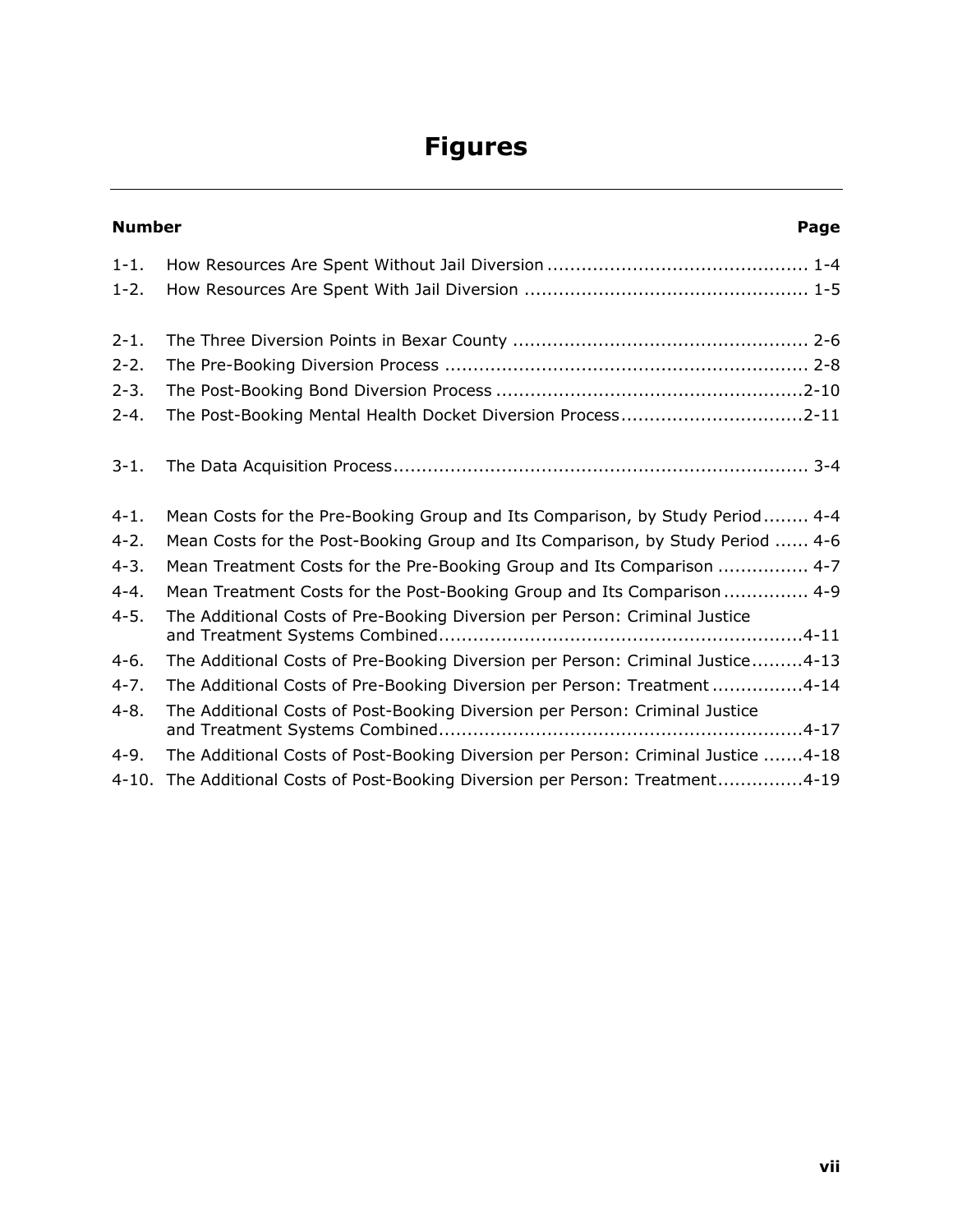## **Tables**

|          | <b>Number</b><br>Page                                                                                                                                                                                                                                                                                            |  |  |
|----------|------------------------------------------------------------------------------------------------------------------------------------------------------------------------------------------------------------------------------------------------------------------------------------------------------------------|--|--|
|          | 3-1. Summary of Analysis Periods and Observations per Diversion Group 3-2                                                                                                                                                                                                                                        |  |  |
| $4 - 4.$ | 4-2. Mean Treatment Costs for the Pre-Booking Group and Its Comparison  4-8<br>4-3. Mean Treatment Costs for the Post-Booking Group and Its Comparison4-10<br>Results from Regression Models of Pre-Booking Treatment Systems 4-15<br>4-5. Results from Regression Models of Post-Booking Treatment Systems 4-21 |  |  |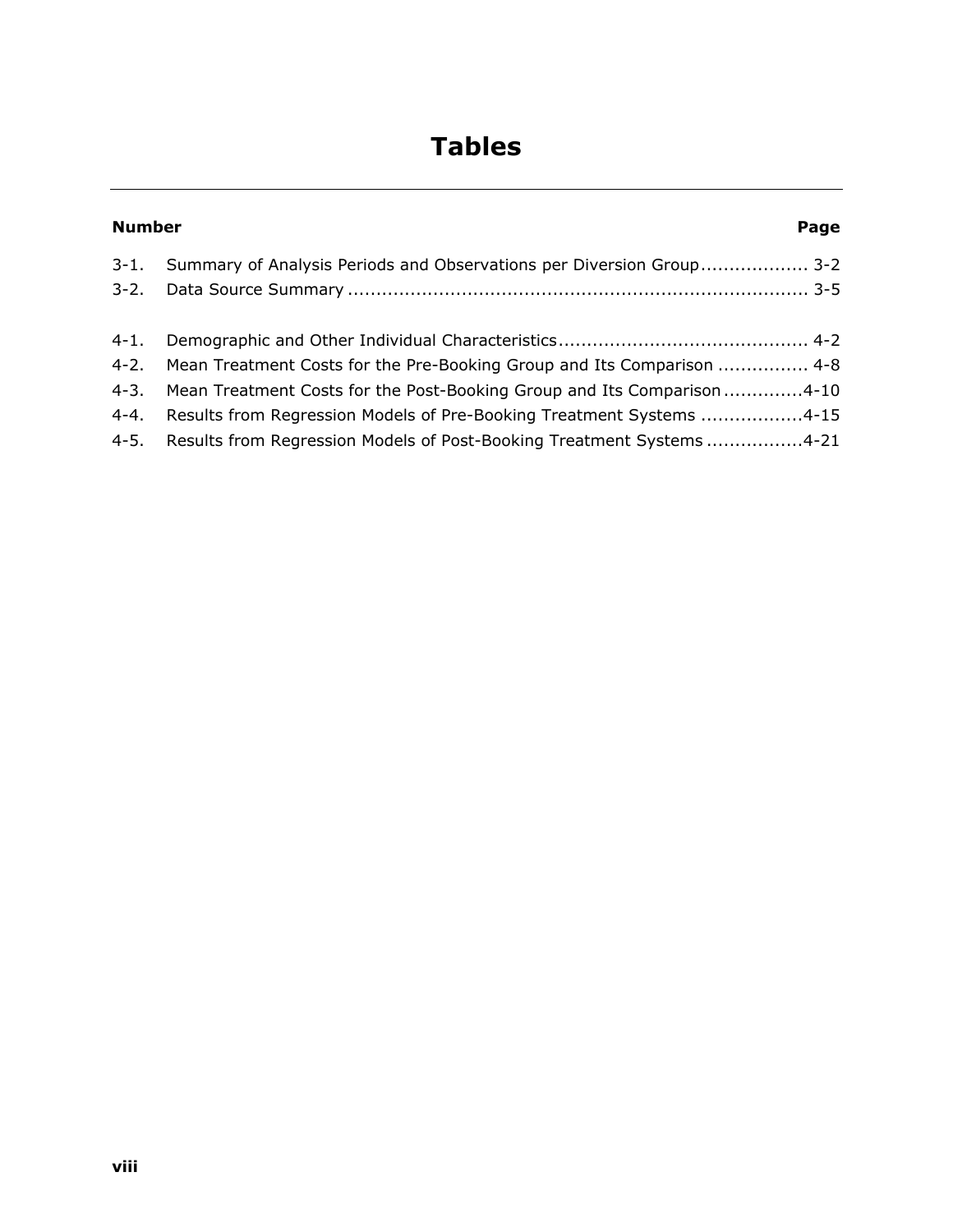## **ACKNOWLEDGMENTS**

This study was funded through the National Center for Behavioral Health Solutions by arrangement with AstraZeneca International. The work was overseen by the Center for Health Care Services, Bexar County, Texas.

The study authors would like to thank many staff at the Center for Health Care Services who worked closely with us, in particular Mr. Leon Evans, Mr. Gilbert Gonzales, Ms. Amy Guthrie, and Mr. Scott Trapp.

Many individuals and agencies in San Antonio, Bexar County, and the state of Texas also helped us throughout the study, including the following:

- **Bexar County Adult Detention Center**
- **Bexar County Adult Probation**
- **Bexar County Clerk**
- **Bexar County Court System**
- **Bexar County District Attorney's Office**
- **Bexar County Information Services**
- **Bexar County Pre-Trial Services**
- **Bexar County Sheriff's Office**
- **Center for Health Care Services**
- City of San Antonio San Antonio State Hospital
- Drs. Alec Miller, Laurel Copeland, and John Zeber, and Ms. Natalie Maples
- Magistrate's Community Court
- National Association for the Mentally Ill
- **San Antonio Police Department**
- Texas Correctional Office on Offenders with Medical or Mental Impairments
- **Texas Department of Criminal Justice**
- **Texas Health & Human Services Commission**
- University Health System
- University of Texas Health Science Center at San Antonio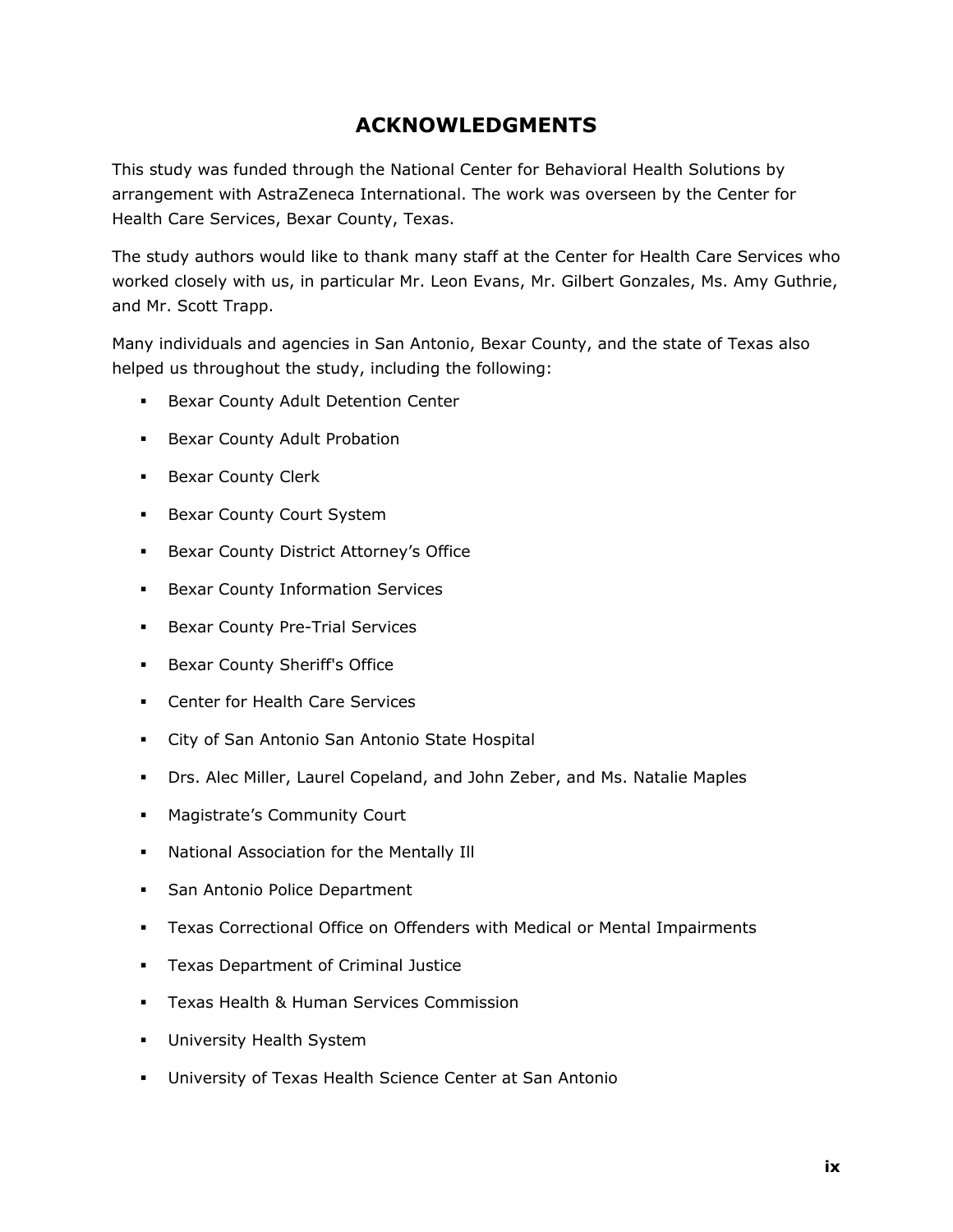## **EXECUTIVE SUMMARY**

This report is the second in a series of reports on a cost analysis of the jail diversion program in Bexar County, Texas. The overall study addressed three main questions:

- What does it cost to divert one person?
- How does diversion shift costs between the criminal justice system and the treatment system?
- What is the cost-effectiveness of jail diversion?

This report presents results for the second question: How does diversion shift costs between the criminal justice system and the treatment system? The study combined a strong research design with detailed data on criminal justice and treatment resources that were underwritten either in part or in full by Bexar County and the city of San Antonio. The main findings are as follows.

### **ES.1 Pre-Booking Diversion**

- Combining criminal justice and treatment costs during pre-booking diversion was associated with \$3,200 in lower costs per person during the first 6 months after diversion.
- In the absence of pre-booking diversion, cross-system (i.e., criminal justice and treatment) costs would have been more than \$1.2 million higher during the 6 months immediately after diversion.
- Criminal justice resource needs—a large proportion of which are underwritten through local funds—may have been more than \$1.4 million higher had pre-booking diversion not been in place.
- The study did not find reliable evidence on the impact of pre-booking diversion on treatment costs. However, the findings did indicate that, in the 12- to 18-month and 18- to 24-month periods, diversion was associated with improved access to treatment.

#### **ES.2 Post-Booking Diversion**

- Post-booking diversion was associated with about \$1,200 in lower costs per person more than the 18- to 24-month period after entry into diversion.
- Across the criminal justice and treatment systems combined, had post-booking diversion not been in place, costs would have been \$700,000 higher.
- Post-booking diversion was also associated with \$400,000 in lower criminal justice costs in the 18 to 24 months after diversion.
- There was little reliable evidence on the degree to which costs were shifted into treatment. Limited evidence indicated some improved access to the Center for Health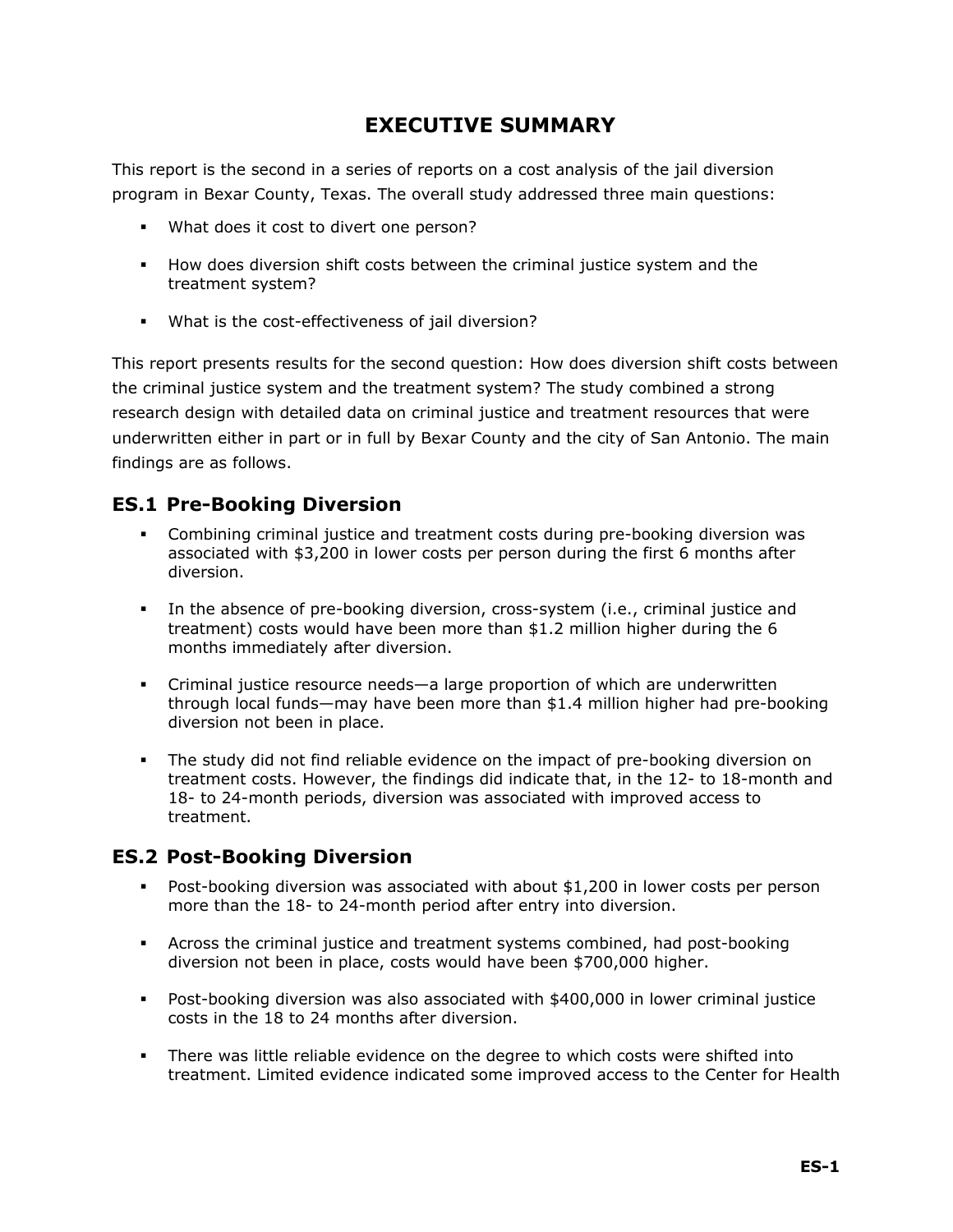Care Services (CHCS) in the 6- to 12-month period and indicated that treatment costs overall were actually lower in the 12- to 18-month period.

As Bexar County continues to expand its public safety net, it now has strong evidence that one of its cornerstone programs can be justified on fiscal grounds. Its jail diversion program encompasses the two major types of diversion—pre-booking and post-booking diversion and is designed to help people with mental health problems and people in need of treatment along the spectrum of criminal justice interactions. Both pre-booking and post-booking jail diversion were associated with lower taxpayer costs particularly criminal justice costs. The program provides hope to jail diversion participants that they can obtain the treatment they need and integrate safely back into the community rather than getting stuck in the repetitive criminal justice cycle. This study has demonstrated that the program also helps contain public costs and is an effective use of scarce community resources.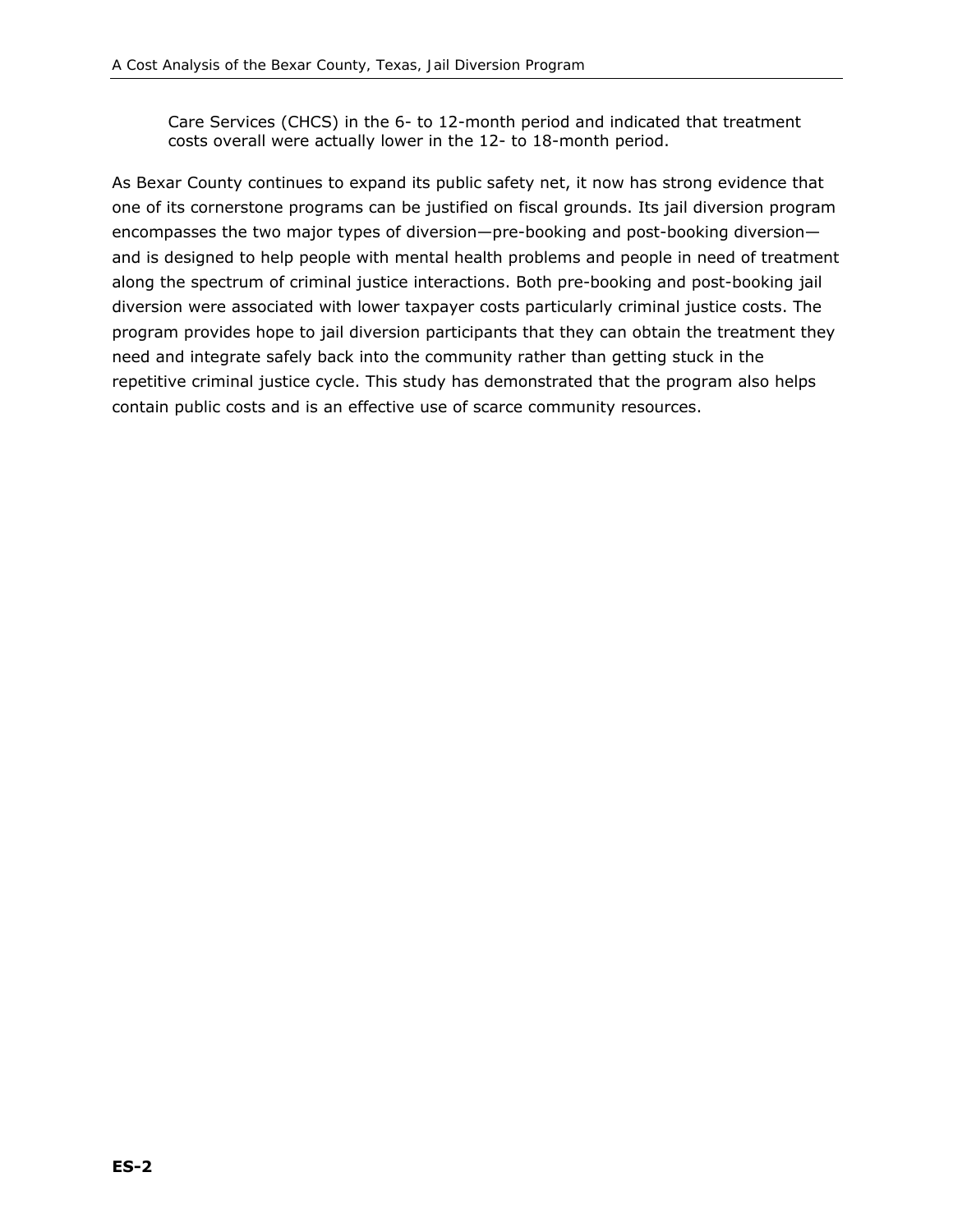## **1. INTRODUCTION**

## **1.1 The Need for Diversion**

This report documents the findings for the second of three objectives in a cost analysis study of the Bexar County, Texas, jail diversion program. Jail diversion treats people with mental illness in the community rather than housing them in jail.

The promise of jail diversion to taxpayers lies in two sets of findings. First, Texas jails and prisons hold a disproportionate number of people with mental illness; estimates suggest that the proportion of people with mental illness in jail is up to three times higher than the proportion in the community (Sprow, 2005). Second, national data suggest that approximately 15% of persons detained, incarcerated, or under supervision have a mental health problem (Broner et al., 2005). People with mental illness who are incarcerated for nonviolent offenses may experience a cycle of worsening behavioral symptoms—being arrested for a low-level offense and then being detained and released without being treated for the mental health condition that precipitated the initial arrest. Treating the disease in the right setting could reduce individual suffering and could save taxpayer resources.

## **1.2 What Is Jail Diversion?**

Jail diversion seeks to use resources efficiently and to help provide appropriate treatment to those who need it. Jail resources are known to be stretched, and people with mental illness are known to be high resource users when involved in the criminal justice system. Thus, treating people with mental illness in the community instead of in jail is likely to have two benefits: (1) the person will have access to the appropriate treatment, and (2) the jail can make better use of scarce resources.

The primary goal of jail diversion is to both *divert people from* the criminal justice system and *divert them to* treatment. Diverting from the criminal justice system may mean averting the arrest. If a booking occurs, diversion may mean reducing time detained in jail or reducing or eliminating charges upon meeting certain conditions. Instead, the person is diverted to the appropriate treatment in the community.

There are two basic types of jail diversion: pre-booking and post-booking. Pre-booking diversion diverts people before they are formally booked, either on the street or at a police station. Pre-booking diversion has been implemented through a number of models (Steadman et al., 2001). The "Memphis model" has been used widely (Cowell et al., 2004) and has been adapted by Bexar County; it involves the use of Crisis Intervention Teams (CITs) of specially trained police officers.

Post-booking diversion diverts people after formal booking and before sentencing. The models of post-booking vary by point in the adjudication process at which diversion occurs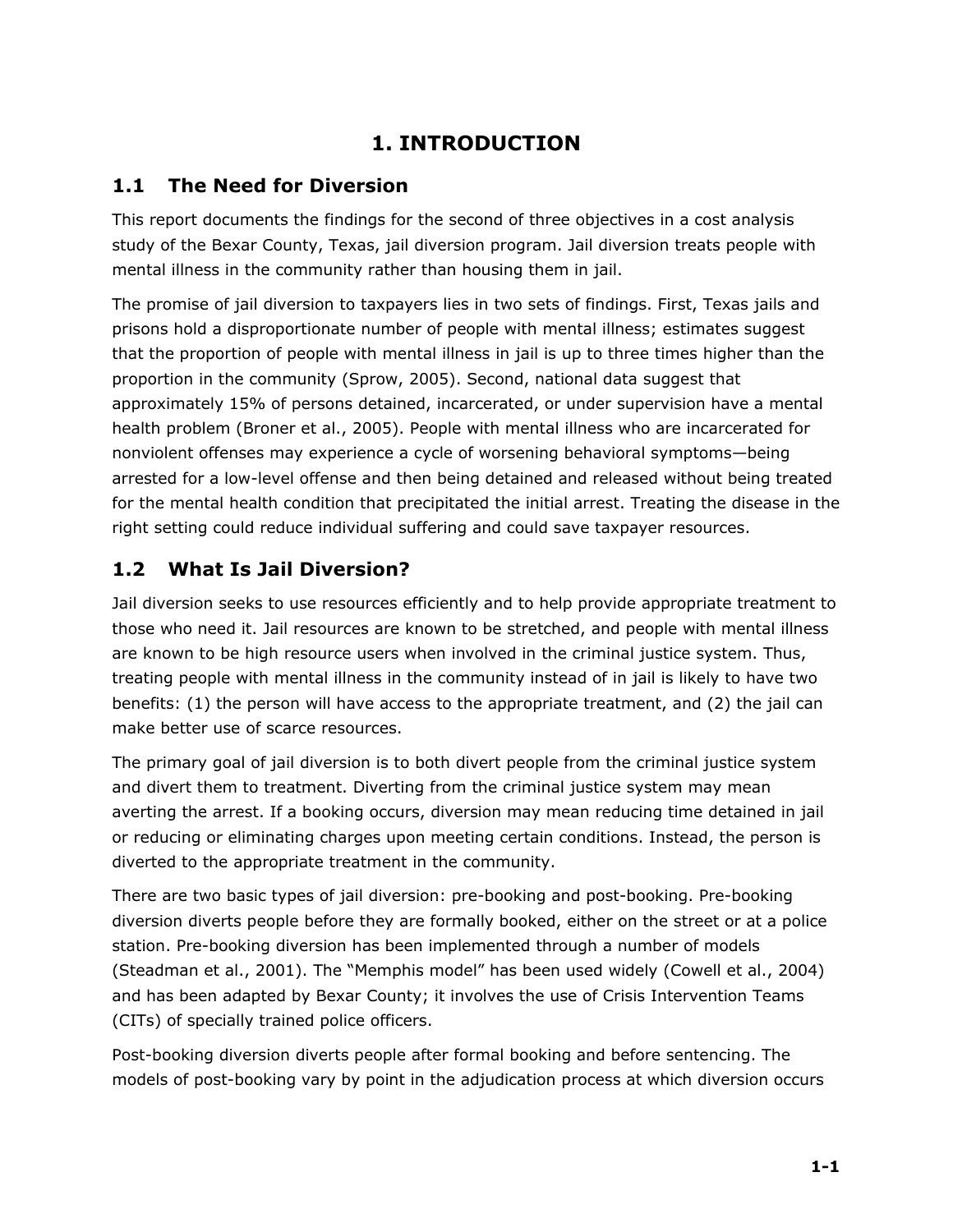and the role and intensity of specific resources (Broner et al., 2004; Munetz and Griffin, 2006).

Aside from the two types of diversion, specific programs are defined by characteristics of the target population and the activities used to conduct the diversion. The target population depends on a combination of the severity of the offense, criminal record, presenting behavioral symptoms, and medical history (Broner et al., 2004; Broner, Mayrl, and Landsberg, 2005; Steadman, Cocozza, and Veysey, 1999). Programs most commonly target people with serious mental illness (often comprising schizophrenia, major depression, and bipolar disorder) and a low-level nonviolent offense (e.g., a misdemeanor). The literature documents considerable variations in the program eligibility conditions and the characteristics of the population actually served. For a nationwide select sample of programs, Lattimore et al. (2003) found poorer functioning and more severe substance use among people served by post-booking programs than among people served by pre-booking programs. Moreover, recent research suggests that the demographic and criminal characteristics of the diverted population differ from the general detainee population. Naples et al. (2007) argue that the decision process for jail diversion programs may lead to the acceptance of a disproportionate number of women, whites, those who are older, and those with nonviolent and nonfelony offenses compared with the general detainee population.

Three activities are common to most programs: screening, assessment, and negotiation between criminal justice and the treatment systems for a diversion disposition (Steadman, Barbera, and Dennis, 1994). These activities have evolved over time to distinguish diversion from standard criminal justice processes; examples include a centralized drop-off location for police diversion and a mental health docket for a court program (Broner, Borum, and Gawley, 2002; Lattimore et al., 2003). Programs have also expanded to target felony-level offenders and have adapted drug court and supervision models to address those with cooccurring mental and addictive disorders (Broner et al., 2003). Steadman et al. (1995) defined the specific practices required for a successful diversion program as integrated services, key agency meetings, boundary spanners, strong leadership, early identification, and appropriately qualified case management.

Those eligible for the Bexar County program have a class B misdemeanor or less and have been assessed with one or more of three diagnoses: major depression, schizophrenia (including schizoaffective disorder), or bipolar disorder. Bexar County offers both prebooking and post-booking diversion. This fact alone makes the Bexar County program stand out among the many programs nationwide, which typically offer only one of the two types. Bexar County offers pre-booking diversion through specially trained peace officers. The county also offers two forms of post-booking diversion—via a bond (typically at arraignment) and via a mental health docket.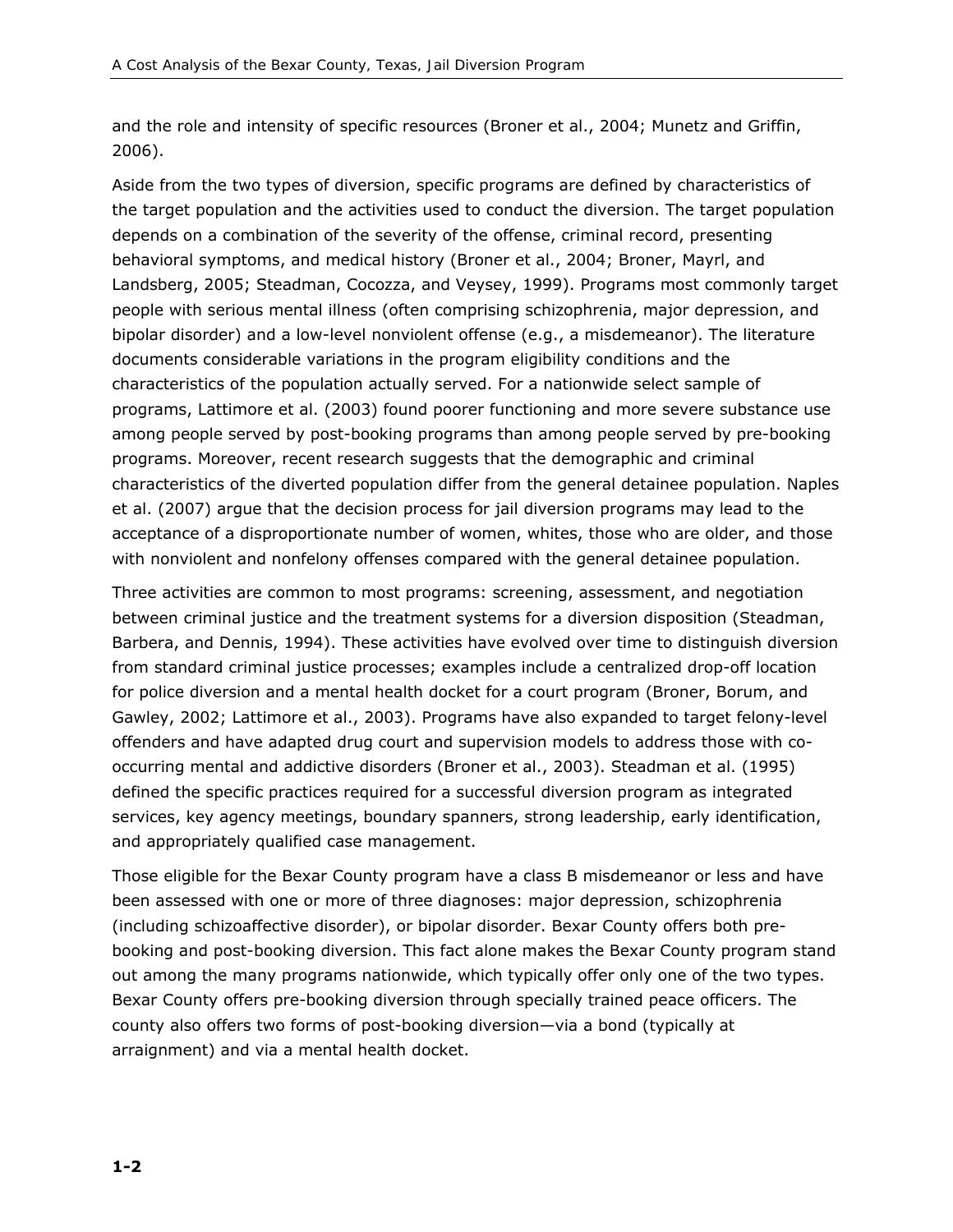## **1.3 The Importance of Examining Resource Use**

Because Bexar County incorporates both types of diversion, the program is more likely to divert those who need diversion. The Bexar County program thus promises many benefits. It may help transform people's lives for the better—treating their mental illness and reducing their criminal behavior—and help improve the communities in which they live.

Diversion also has a fiscal impact. By spending sufficient resources to divert a person and treat the underlying mental illness in a timely fashion, criminal justice resources may be averted later. To understand how diversion may change the use of taxpayer resources, compare Figures 1-1 and 1-2.

Figure 1-1 shows that, in the absence of a diversion program, persons with mental illness cycle into and out of the criminal justice system. Someone with untreated mental illness in the community may well use fewer public resources until the illness reaches a crisis state. This worsening of behavioral symptoms may then precipitate interactions with law enforcement officers. For example, a person shouting incoherently near a storefront may be arrested for misdemeanor trespass. At that point, considerable criminal justice system resources are needed. The person is arrested, requiring peace officer resources;

*The study focused on three main questions:* 

- *What does it cost to divert one person?*
- *How does diversion shift costs between the criminal justice system and the treatment system?*
- *What is the costeffectiveness of jail diversion?*

arraigned and adjudicated, requiring court resources; frequently detained before and after judgment, requiring jail resources; and interacting with numerous other agencies that provide supervision and care. Importantly, people who do not receive the necessary mental health treatment may cycle back through the criminal justice system after being released into the community.

Figure 1-2 shows that, by providing access to needed mental health care, diversion can break the repeating cycle of a person with mental illness moving between the community and the criminal justice system. In Bexar County, efforts are made to focus diversion treatment resources on a person up front. Diversion is intended to intercept a person at the point of arrest or at booking and divert that person into treatment; thus, many scarce criminal justice resources are conserved for other uses. By treating the person's illness appropriately, the chances of the person cycling back through the criminal justice system and requiring further criminal justice resources may be reduced.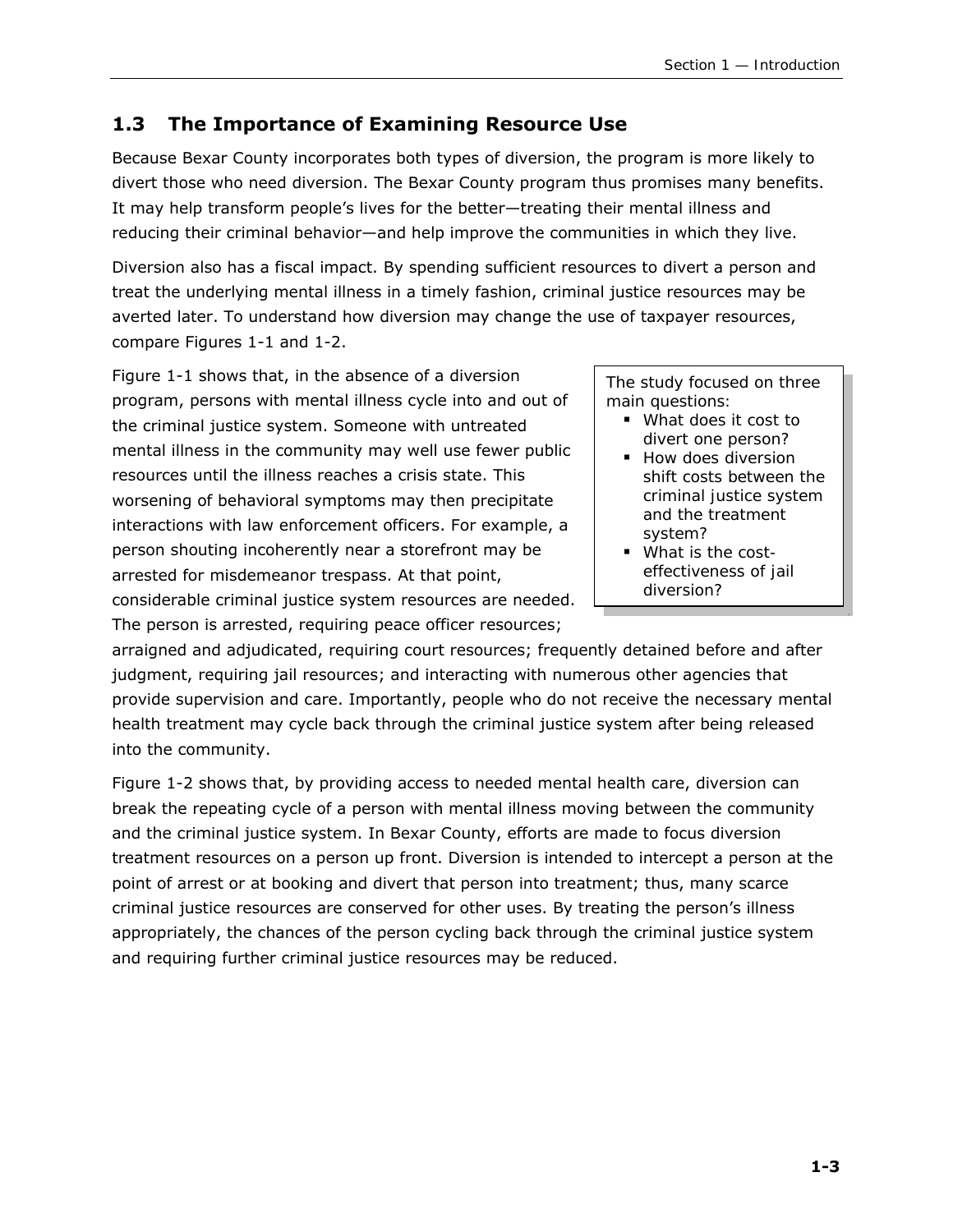#### **Figure 1-1. How Resources Are Spent Without Jail Diversion**

In the absence of diversion, people often cycle between the criminal justice system and the community.



This report presents the results of a study funded by Bexar County, Texas, to assess the cost of county resources used in diverting people with mental illness from unnecessary incarceration. The study focused on three main questions:

- What does it cost to divert one person?
- How does diversion shift costs between the criminal justice system and the treatment system?
- What is the cost-effectiveness of jail diversion?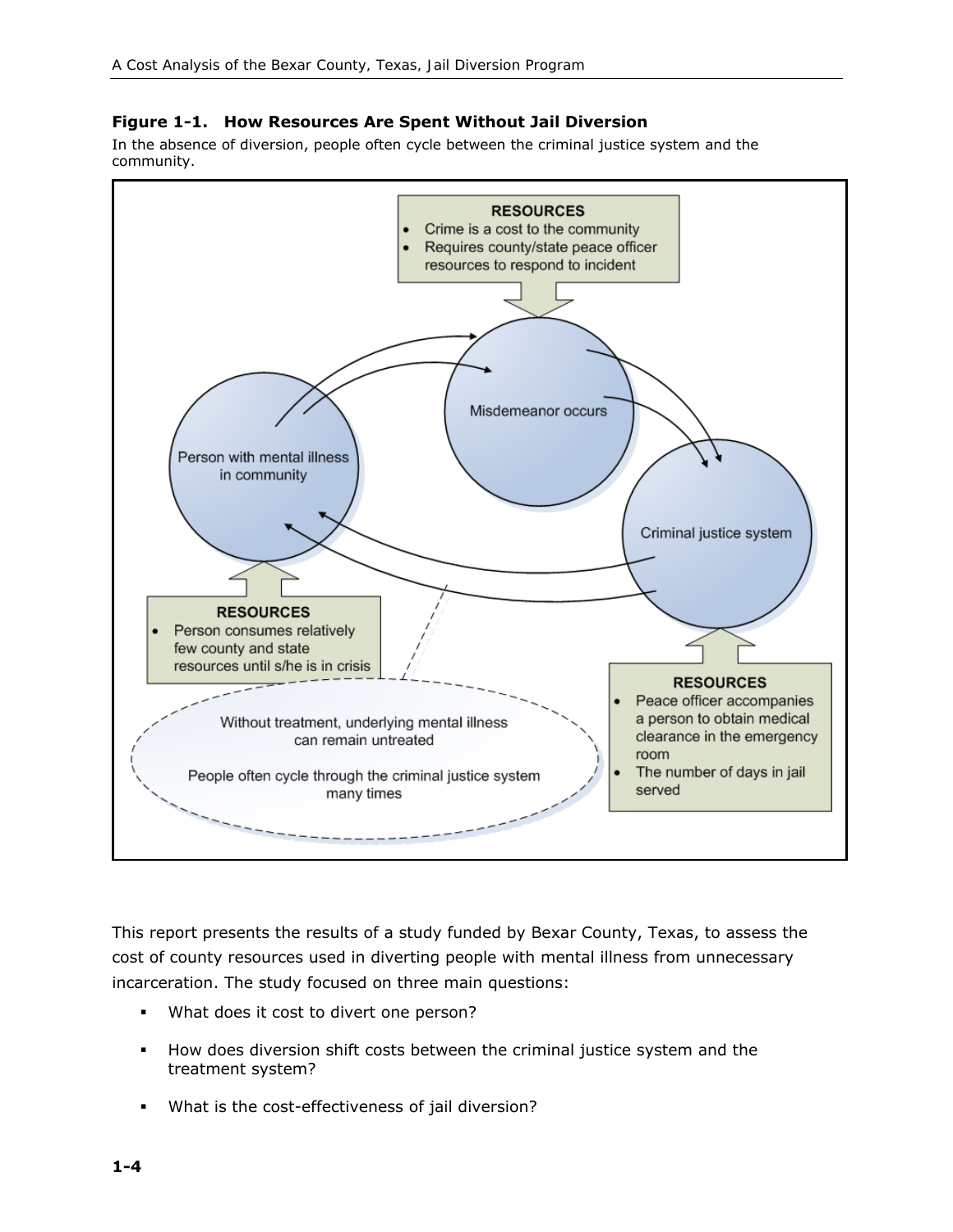#### **Figure 1-2. How Resources Are Spent With Jail Diversion**

With diversion, fewer people may cycle between the criminal justice system and the community.



The rest of this report addresses the second of these three questions: How does diversion shift costs between the criminal justice system and the treatment system? Section 2 provides background information on jail diversion and the typical resource flow in Bexar County's program. Section 3 describes the methods, Section 4 presents results, and Section 5 describes specific policy lessons that can be drawn from this study.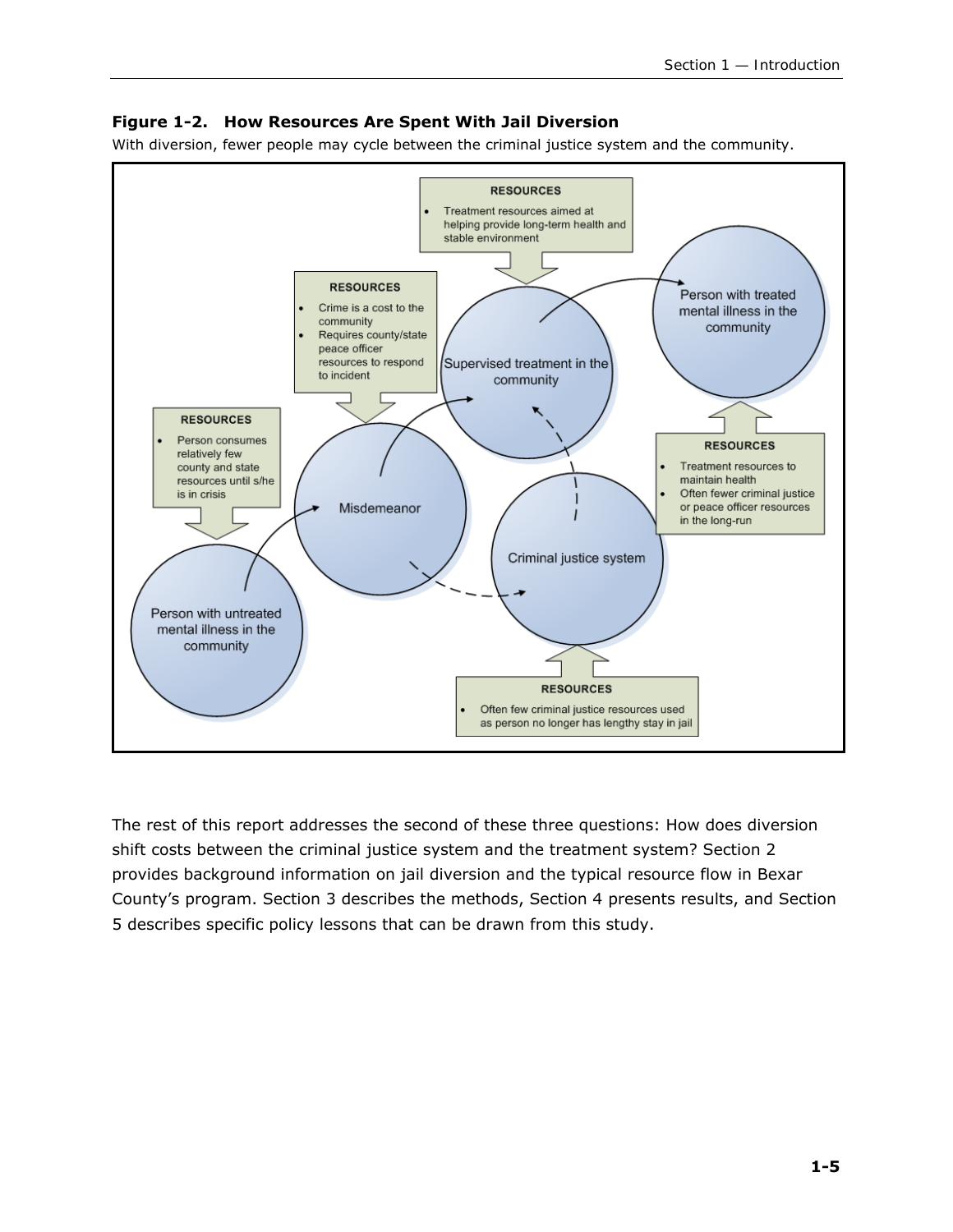## **2. BACKGROUND**

Bexar County's jail diversion program is often acknowledged as a model both state and nationwide (Mann, 2006). Because the program contains several points of diversion in one location, whereas other programs typically only contain one point, the findings of the program's fiscal impact should have lessons for other jurisdictions (Broner et al., 2004; Steadman, Cocozza, and Veysey, 1999).

Most counties in Texas need criminal justice diversion for people with mental illness. The state has a large prison population, and a large proportion of that population likely has a mental illness. The State of Texas Legislative Budget Board (2005) recently estimated that more than 154,000 people would be incarcerated in Texas during the 2006–2007 biennium and that this number would increase to more than 165,000 by the end of fiscal year 2010. National data from the Bureau of Justice Statistics indicate that 56% of state prisoners and 64% of local jail inmates were found to have a mental health problem (U.S. Department of Justice, 2006). These national estimates of the prevalence of mental health needs in prison and jail are likely reflected in Texas.

If it were feasible to treat a sizeable portion of people with mental health treatment needs in the community instead of incarcerating them, taxpayers could potentially benefit. However, there is little reliable and detailed research to document the likely fiscal impacts. Of the available data to date, estimates suggest that the cost of sending an offender to residential treatment is less than one-fourth that of sending a prisoner to jail. It costs \$44.00 per day for the Texas Department of Criminal Justice to confine an adult, whereas it costs \$7.75 per day for a patient to be treated for mental illness by the Texas Department of Mental Health and Retardation (Alvarado, 2006). Moreover, it costs \$200 per day to house a prisoner with mental illness in a separate unit with increased supervision and medical care.

Legislators and providers at the state and local levels understand the need for diversion. For example, a recent Texas Senate bill (S.B. 909) appropriated \$5 million to fund pre-trial diversion activities. The same bill included other mandates, such as mandatory studies of recidivism and prison-alternative programs. For decision makers to determine how scarce public resources should be used, a necessary first step is to understand the lessons from the Bexar County jail diversion program.

#### **2.1 The Need for Jail Diversion in Bexar County**

The diversion program in Bexar County serves a large population, the majority of which are Hispanic. As of 2002, 1.4 million people lived in Bexar County and just over 56% identified themselves as Hispanic (Wilson et al., 2004). Moreover, the population of the county and city has outpaced the general U.S. population. Census data show that, between 1990 and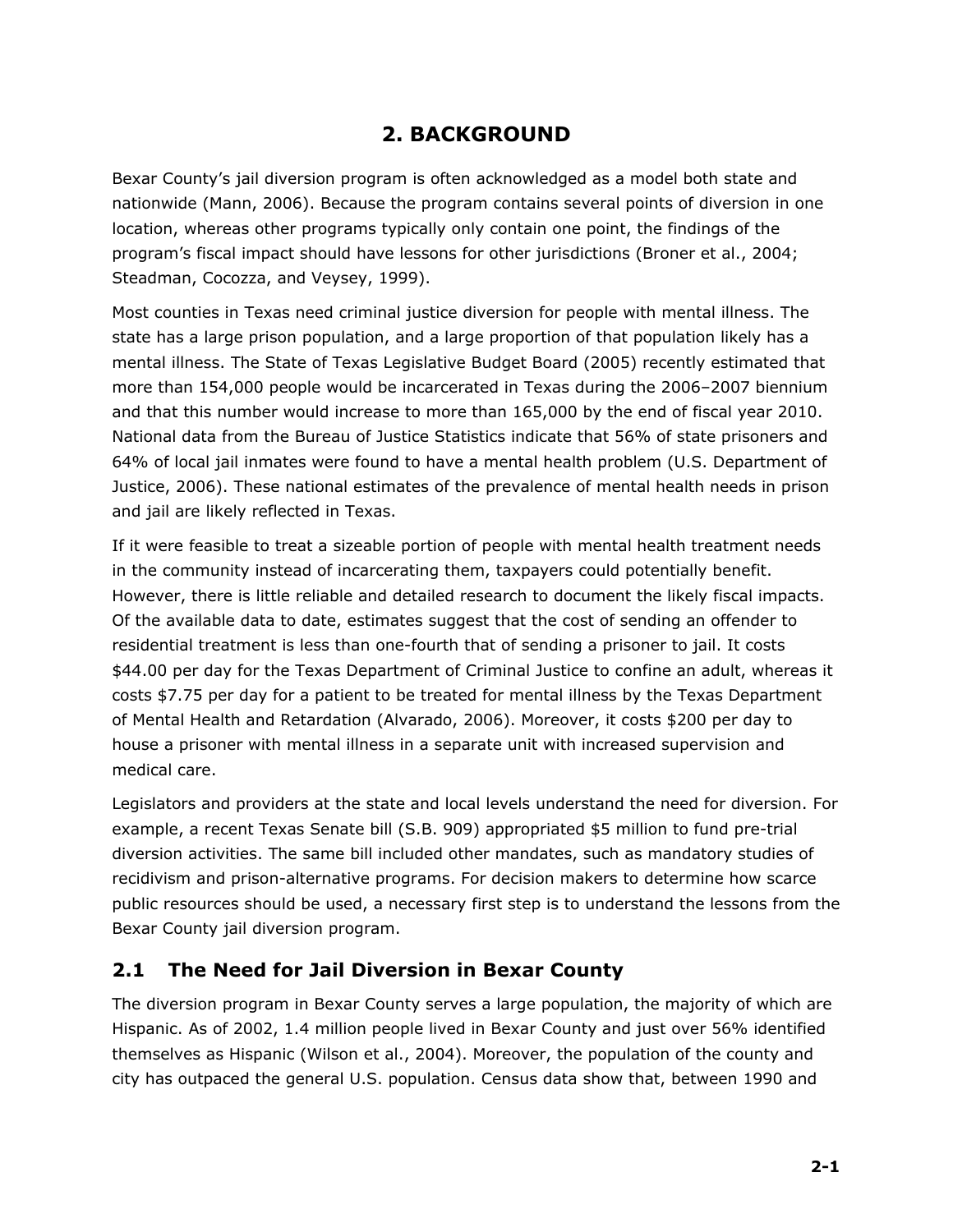2000, the populations of the city of San Antonio and Bexar County grew by 22.3% and 17.5%, respectively. By comparison, the U.S. population increased 13.1%.

The need for jail diversion in Bexar County has been heightened by the rapid population growth in the county. As the population grows, so does the number of people with mental illness requiring treatment and the number of offenses committed in the area. The growth of any area requires a commensurate expansion of public infrastructure, including buildings supporting the criminal justice system, such as the county jail. Since the Bexar County Adult Detention Facility was built in 1988, the county population has grown by approximately 370,000 people. In a recent interview with local media, the county jail administrator, Dennis McKnight, said that the jail resources were "beyond critical" (ABC13 News, 2007). He also noted that the county could either build a new facility or consider a "complete change in thinking as to who gets arrested and why … because frankly, I've pulled all the rabbits out of my hat." Estimates suggest that a large proportion of that population needs mental health treatment: 14% have severe mental illness and 75% of the severely ill have co-occurring substance abuse problems (Mann, 2006). Dee Wilson, director of the Texas Correctional Office on Offenders with Medical or Mental Impairments, noted in 2005 that the proportion of mentally ill persons is typically three times higher in county jails than it is in the general population (Sprow, 2005).

Jail diversion is needed not only to reduce the number of inmates in overcrowded facilities but also because people with mental illness often require a disproportionately large share of resources. Those resources may include increased monitoring or supervision, which require appropriately trained staff; diagnosis, therapy, and medication, which require qualified health care providers and pharmacy services; and, in some cases, separation from the jail's general population.<sup>1</sup> A 2004 article in *County* magazine documents how failing to appropriately treat persons with mental illness can place unnecessary strain on the people in need of treatment and the agencies in the criminal justice system with which these people interact (Smith, 2004).

## **2.2 The Evolution of the Jail Diversion Program**

As part of developing a social safety net, Bexar County has created a jail diversion program that explicitly addresses the frequent interaction between people with mental illness and the criminal justice system. In 2000, the program had little formal structure, offered a rudimentary diversion only once someone had been booked, and provided no way for peace officers to preemptively divert people before booking them (Sprow, 2005). Today, the program has become a state and national example. Program administrators routinely

<sup>-</sup> $<sup>1</sup>$  Diverting persons with mental illness from jail also may help prevent the county from being exposed</sup> to liability lawsuits. These lawsuits are likely infrequent, but they can be expensive. For example, in 2006, Bexar County paid \$82,500 to a person with schizophrenia who claimed he was beaten and forcibly shaved in jail (*San Antonio Express-News*, 2006).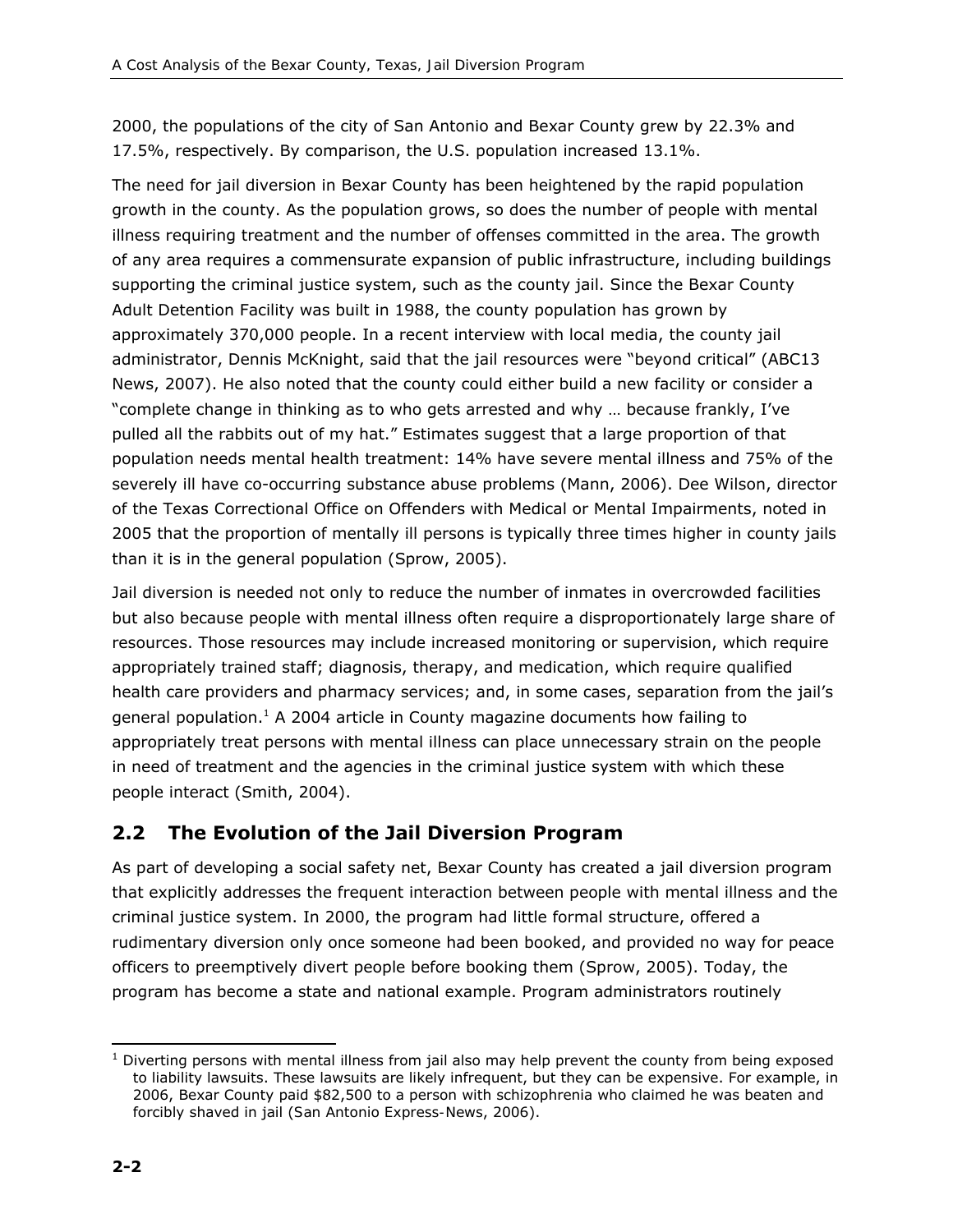provide advice to representatives from other jurisdictions that are looking to begin new programs or strengthen existing ones.

#### *2.2.1 Removing Barriers*

The vision for the current jail diversion program in Bexar County began with Mr. Leon Evans, president and chief executive officer of the Center for Health Care Services (CHCS). He identified the need to establish safety net services for people with mental illness who lack the resources for treatment. In September 2000, Bexar County hired Mr. Gilbert Gonzales to head the jail diversion initiative. Before jail diversion could be implemented successfully, it was necessary to identify and address why jail diversion was not already in place. The initial assessment by the county found that jail diversion could not exist without a strong crisis care system. Establishing crisis care, in turn, required removing two barriers. The first barrier was inadequate collaboration between key treatment, law enforcement, and criminal justice stakeholders. There was little collaboration between the county CHCS, the state-run San Antonio Hospital, and the University Health System (UHS) providers. Moreover, these treatment providers had no formal arrangements with either the city police or the county sheriffs. Thus, people with mental illness who were arrested almost always went to jail.

A second barrier was the limited access to crisis intake. Events in the county that could be addressed between 8:30 a.m. and 4:30 p.m. on a weekday had an intake at a downtown facility. However, events at all other times had to be processed at the San Antonio State Hospital, which is about 10 miles south of the center of town. Thus, even if the stakeholders had collaborated to divert persons with mental illness from jail, the necessary crisis care infrastructure was not in place to route a sufficient proportion of clients to the appropriate treatment. Successful jail diversion requires more than merely removing people from jail who do not belong there; it requires public systems in the community to appropriately address the needs of those diverted from jail.

#### *2.2.2 Stakeholder Collaboration*

On April 18, 2002, the county initiated a collaboration between the stakeholders and started to remove the barriers to diversion. Critical to the program's success was that the stakeholders had sufficient authority to affect the direction of resources. For example, Captain Harry Griffin was delegated the authority by Chief Ortiz of the San Antonio Police Department to commit law enforcement resources to the jail diversion effort. Before any significant resources were allocated to diversion, a process for creating and maintaining a program was developed. Two elements were deemed critical to the process: defining products to deliver (with task leaders and deadlines) and consolidating established data systems to assess performance.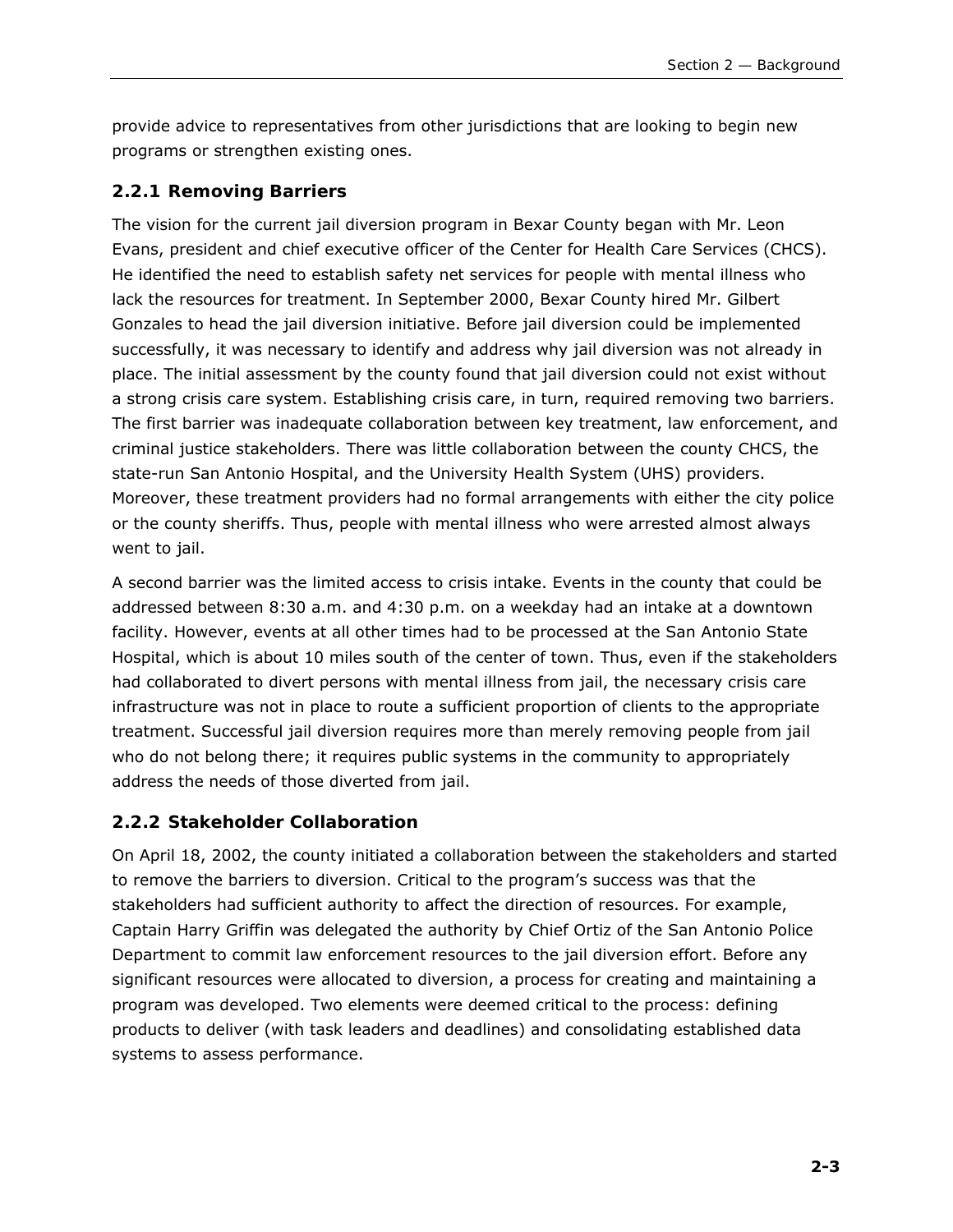As the process and direction for creating and maintaining a diversion program was finalized, resources began to be incorporated into the program. The first component of the new jail diversion program was to modify the existing mental health docket, which deals with people identified as being eligible for specific services because of a mental health condition.

Three milestone events that followed the modification of the mental health docket gave the Bexar County diversion program its current shape. First, CHCS

*Despite its focus on mental health status, until early 2002, the roster for the mental health docket was formed without consulting mental health providers. Thus, a natural first step was to create formal linkages with mental health providers to help identify, assess, and place people on that docket.* 

gradually established formal links with Pre-Trial Services (PTS). These links led to innovations in the conditions and supervision of defendants being released on bond. This bond helps ensure the availability of diversion for people who have been booked but have not yet progressed through the criminal justice adjudication as far as the mental health docket. The working relationship between the two organizations also ensures that mental health specialists provide regular and systematic input to PTS' tasks of screening defendants' criminal histories and providing supervision.

Second, the county used funds to make the central office that assessed and helped treat persons' mental health conditions available 24 hours a day, 7 days a week. Previously, the central office had been open only during regular office hours on weekdays. Any off-hours needs were handled at other, less convenient locations. The greater convenience for law enforcement officers who had persons with mental health conditions in their custody led to the third event: the formation of the pre-booking diversion program in June 2003.

Pre-booking diversion requires several stakeholders to coordinate and commit resources, especially health care providers and law enforcement (Broner et al., 2004; Steadman et al., 2001). In the case of Bexar County, CHCS and UHS worked together to help ensure continuous care. In addition, CHCS employees worked with the two law enforcement agencies in the area—the Bexar County Sheriff's Office and the San Antonio Police Department—to provide front-end training and to ensure the buy-in needed for peace officers to use the pre-booking diversion in the first place.

#### *2.2.3 Crisis Care*

The program in Bexar County has grown and evolved significantly since the formation of the pre-booking program. In June 2003, the federal Substance Abuse and Mental Health Services Administration (SAMHSA) awarded the county grant funds to expand its capacity. In 2004, the state of Texas gave discretionary funds to Bexar County to expand and promote the program. (The discretionary funds are part of a rebate agreement between the state Medicaid authority and the pharmaceutical company AstraZeneca.) These and other funds have helped springboard existing and sustained jail diversion activities.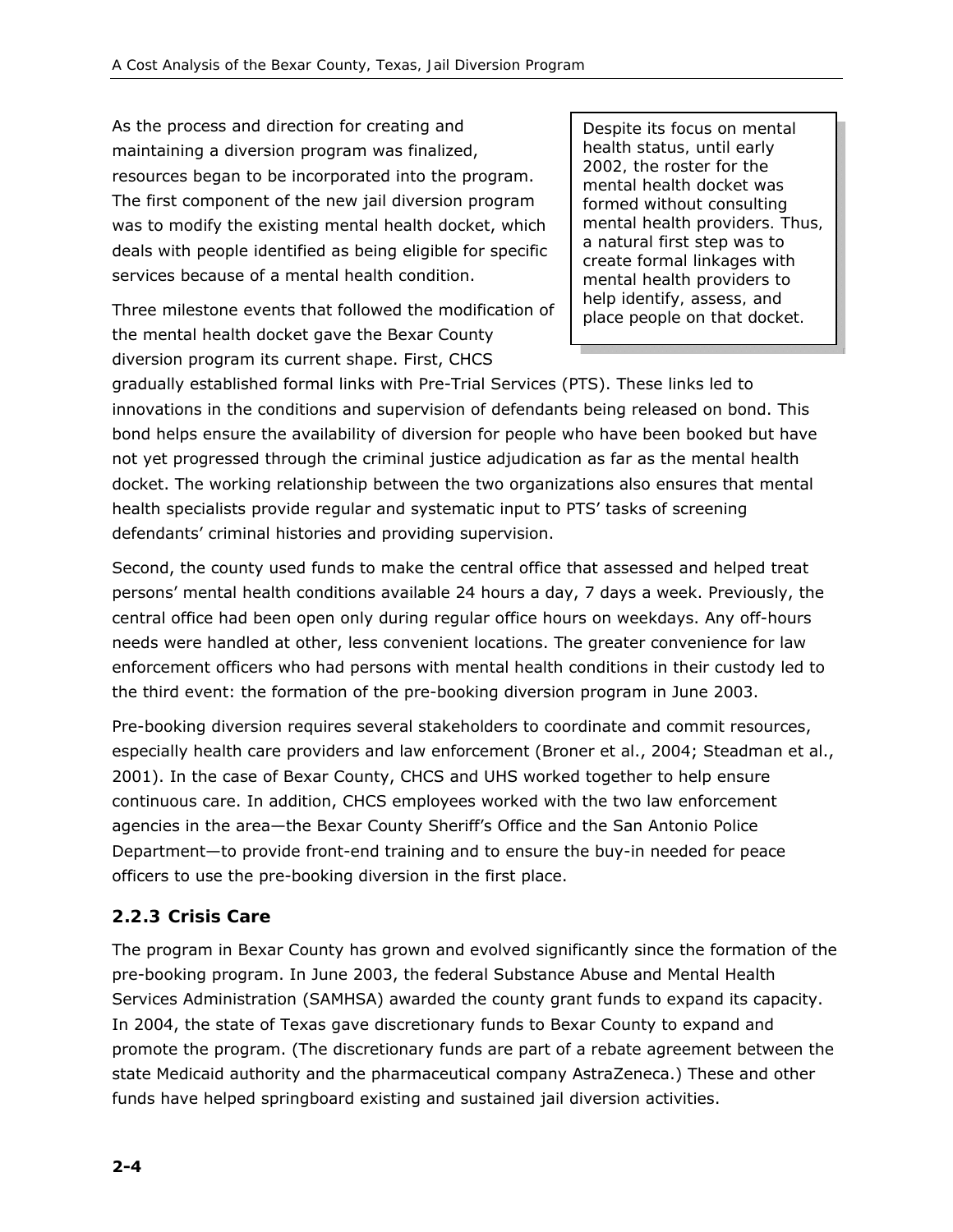The most recent development has been the establishment, in August 2005, of a crisis care center (CCC). Crisis care facilities are in the frontline of assessing, diverting, and treating people with mental illness and continue to be recognized as a critical component in any successful diversion program. The Texas legislature recently provided more than \$80 million for the 2007–2008 biennium to support much-needed crisis care throughout the state (Texas Department of State Health Services, 2007).

The CCC is the drop-off and processing point for persons potentially eligible for pre-booking diversion. Importantly, this center provides a one-stop shop for mental and physical health screening, assessment, and treatment: It provides both mental health services and medical facilities in one place.

Before the CCC, if a person in custody with evident need for mental health treatment also needed medical care, medical treatment would have to be sought at the nearest emergency room. The person could not continue through law enforcement processing until medical clearance had been obtained. The peace officer would be required to escort and wait for that person to receive treatment. Documented wait times are, on average, almost 12 hours at the emergency room (Hnatow, 2007); thus, obtaining

*Documented wait times are, on average, almost 12 hours at the emergency room. Using the CCC instead to obtain medical clearance promises to greatly reduce the law enforcement resources required.* 

medical clearance was frustrating and expensive. By offering the means to obtain medical clearance on site, the CCC promises to greatly reduce the law enforcement resources required both for jail diversion and for the standard processing of people with medical needs at the time of arrest.

## **2.3 Diversion Today in Bexar County**

#### *2.3.1 Overview*

The Bexar County program has three points of diversion that are interconnected and sequential. Figure 2-1 provides an overview and shows how each of these points is sequenced to identify and divert people who may be eligible for diversion. At the first point—pre-booking diversion—a peace officer may transfer the custody of a person at the CCC. The next two possible points at which a person may be diverted occur once the person is booked and screened and assessed for the adjudication process. The second possible point of diversion is early in the adjudication process, whereby the person may be released on commercial bond with mental health conditions. If the bond is not granted or the person is not eligible for a bond, the third and final point of diversion occurs in court, via a mental health docket.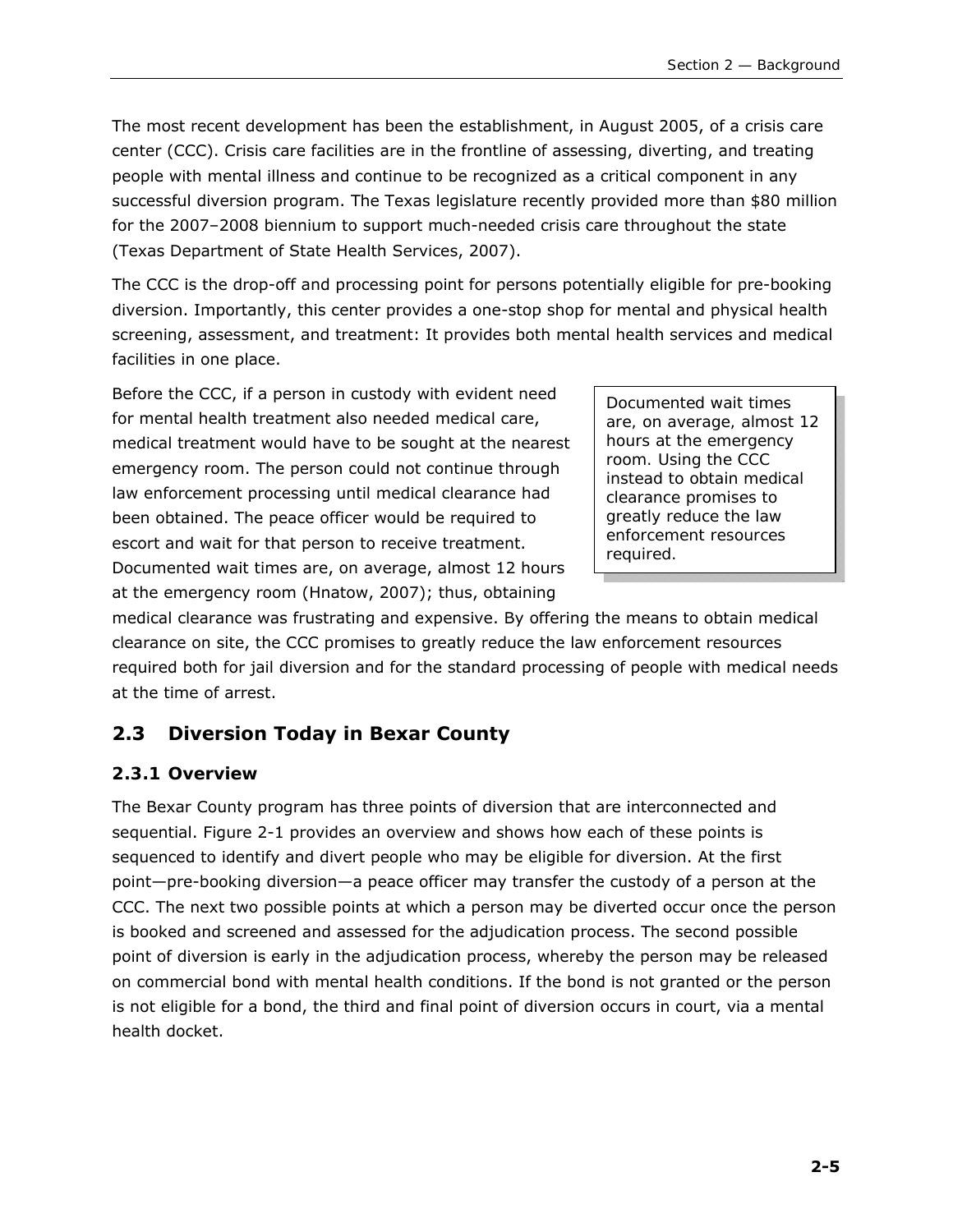#### **Figure 2-1. The Three Diversion Points in Bexar County**

With three sequential points of diversion, the jail diversion program helps ensure that people who should be diverted are diverted.



Note: CCC = crisis care center.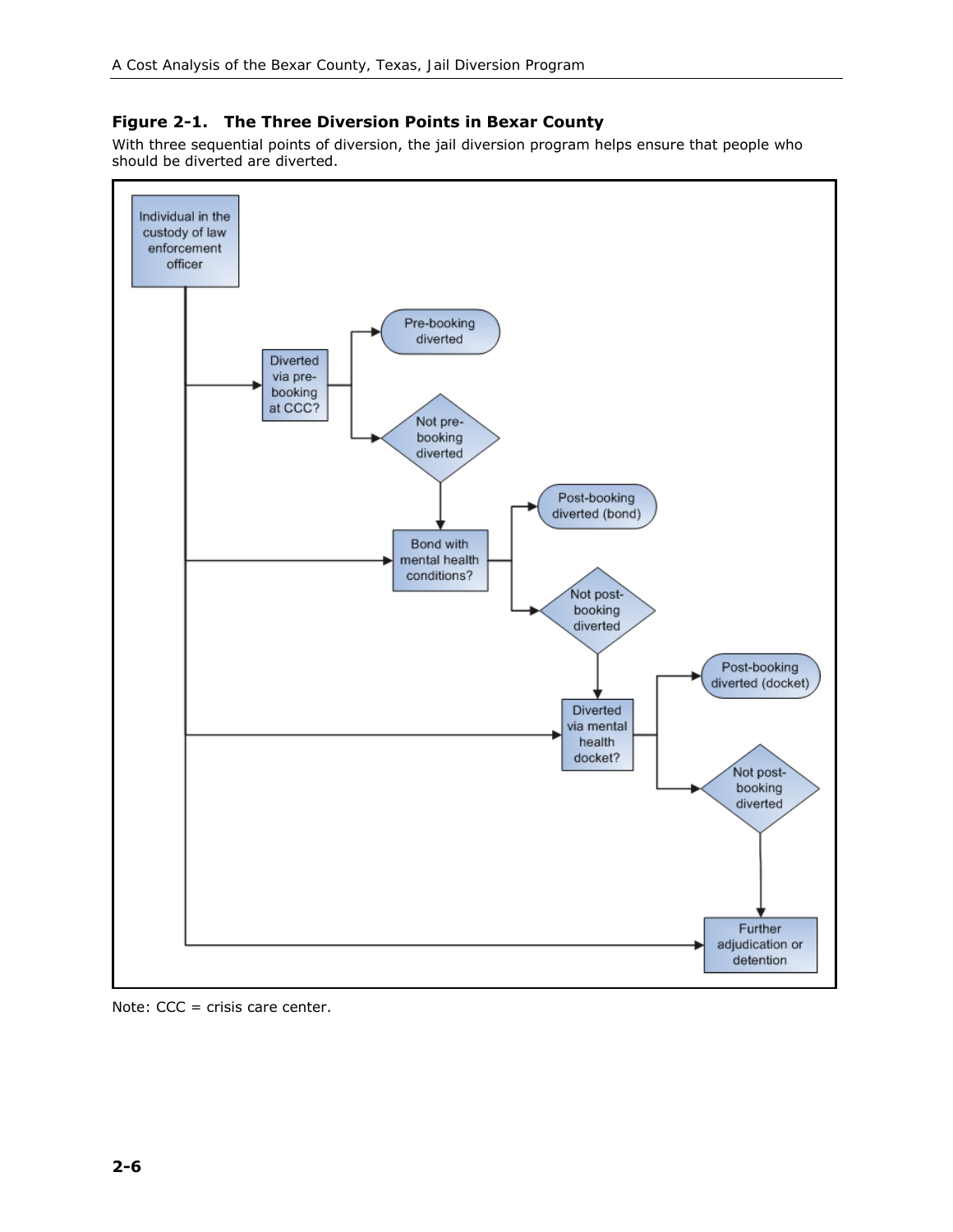The eligibility conditions for diversion are the same across all three points of diversion. A person may be eligible for diversion only if both the diagnostic and offense criteria are met. The diagnostic criteria allow for someone to be diverted only if at least one of three diagnoses is made at screening/assessment:

- **bipolar disorder**
- **nation** depression
- schizophrenia (including schizoaffective disorder)

Importantly, several other conditions are currently screened out of diversion (such as many behavioral disorders). Additionally, suicidal behavior would route someone to appropriate care but also would make that person ineligible for the formal diversion program.

In addition to the diagnostic criteria, a person also must have been charged with an offense that is a class B misdemeanor or lower (such as a class C misdemeanor). Someone accused of a more serious (class A) misdemeanor or a felony may not be diverted. For example, as long as the diagnostic criteria are met, someone accused of criminal trespass on nondomicile property (usually a class B misdemeanor) may be diverted. On the other hand, someone accused of unlawfully carrying a weapon (class A misdemeanor) or burglary of a building (felony) may not be diverted.

#### *2.3.2 Point of Diversion 1: Pre-Booking Diversion*

To understand how resources are used in the jail diversion program, we describe each of the points of diversion in greater detail. Figure 2-2 describes the resources that may be required to help process a person through pre-booking diversion.

The first set of resources is spent identifying the client. Pre-booking diversion relies on dispatch calling a police officer who is specially trained as part of a CIT to intervene with a suspect exhibiting behavioral problems. The CIT training is provided by CHCS and requires a full week of police officer attendance. Additionally, the program has a Deputy Mobile Outreach Team in which trained county sheriff officers may be accompanied by mental health professionals. The training and coordination require significant law enforcement and service provider resources.

After placing the client in custody, the officer takes the client to be assessed for pre-booking diversion at the CCC. Additional law enforcement resources may be needed to accompany the client, if the client is not eligible for diversion, or to the emergency room, in the case of a medical emergency. Once the officer brings the client to the CCC, the bulk of the resources used to assess, detain, and treat the client are incurred by CHCS. These resources include case management time, psychiatric assessment, and any time spent monitoring the client on site.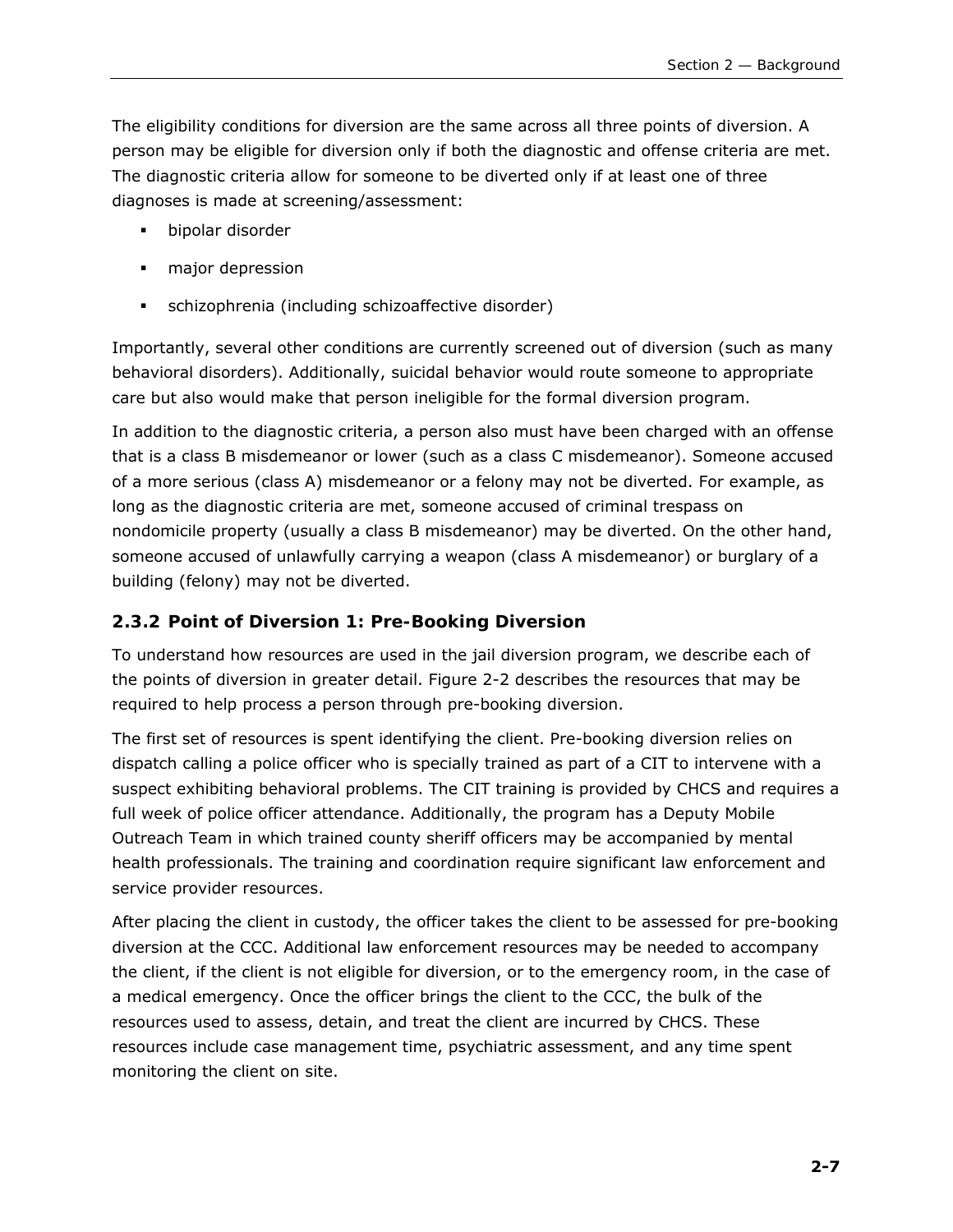#### **Figure 2-2. The Pre-Booking Diversion Process**

Specially trained peace officers place the client in custody and transfer the person to the CCC.



Note: CCC = crisis care center; CHCS = Bexar County's Center for Health Care Services; CIT = Crisis Intervention Team; DMOT = Deputy Mobile Outreach Team.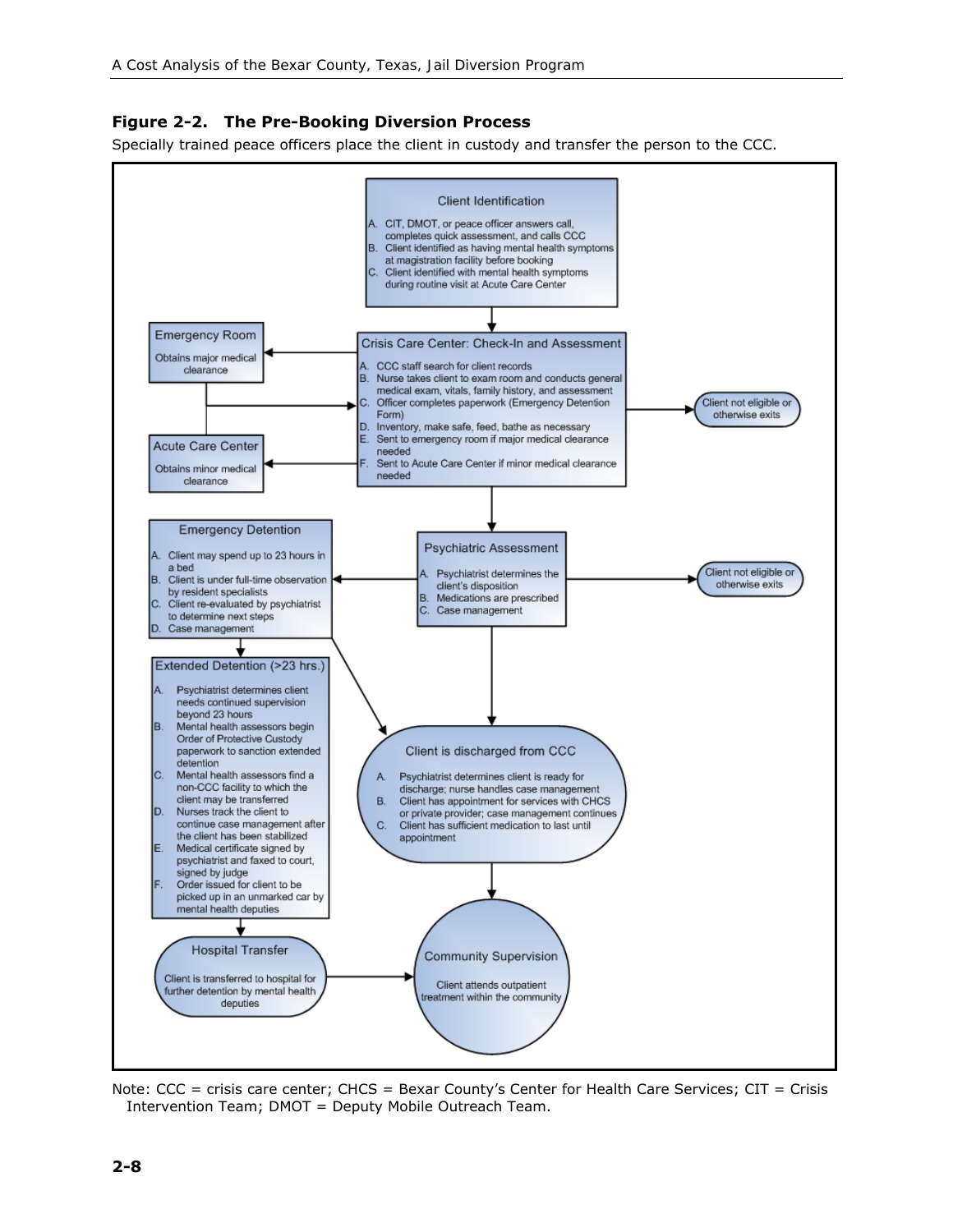#### *2.3.3 Point of Diversion 2: Post-Booking Bond*

Once a person is booked (usually within 4 hours and almost always within 24 hours after arrest), the next potential point of diversion is to be offered a commercial bond with mental health conditions (Figure 2-3). People are booked at the magistrate's facility (the "Mag"), arraigned in front of a magistrate judge at the Mag, and then transferred to the county jail, which is a separate building. Clients are identified as being eligible for diversion either at the Mag or, failing that pre-screen, at the jail. At both facilities, PTS works with nurses to identify those eligible.

PTS resources are used to assign a caseworker, clinician, and pre-trial bond officer (PBO), as needed. These resources are drawn upon throughout the process, from identifying the client to processing the paperwork to adjudicating or resolving the case. Court resources are used in arraigning the client, reviewing the paperwork for bond application and conducting any additional interviews with the client, and granting or declining the bond. Finally, jail resources are used to detain and transport the client during this process.

### *2.3.4 Point of Diversion 3: Post-Booking Mental Health Docket*

The mental health docket is one of the original components of diversion. It represents the third and final point at which someone may be diverted from jail. The mental health docket occurs once a week and focuses solely on persons with mental illness.

Figure 2-4 describes how resources are used to identify clients and assess their eligibility for diversion via the docket. A client is identified in three main ways. First, a family member or friend may notify the jail that the client's medical history indicates mental illness. Second, the client may have been previously identified as eligible for release on bond with mental health conditions but then either refused an offer of release on bond or was denied release on bond. Third, the client may be identified through ongoing monitoring of the Client Assessment Registry (CARE) Match database. The CARE data come from the Texas Department of Health and Human Services Commission and contain identifiers for everyone who has recently used a community mental health center in the state. These data are matched to other databases by jail staff to help identify potential clients. A population monitor employed by Bexar County reviews daily reports from the jail staff to determine whether clients require further screening in order to determine eligibility. Thus, identifying clients draws on significant jail and other county resources.

In addition to court resources used to adjudicate the client on the docket, county resources are frequently used to provide additional diagnostic information. Once diverted, the client is referred to a community treatment program, which usually is provided by CHCS. These programs include Omega, Manos, and outpatient care at Palo Alto. The Genesis program, for example, provides outpatient intensive case management and is funded by the Texas Correctional Office on Offenders with Medical or Mental Impairments. Typically, Genesis clients receive services for between 12 and 18 months.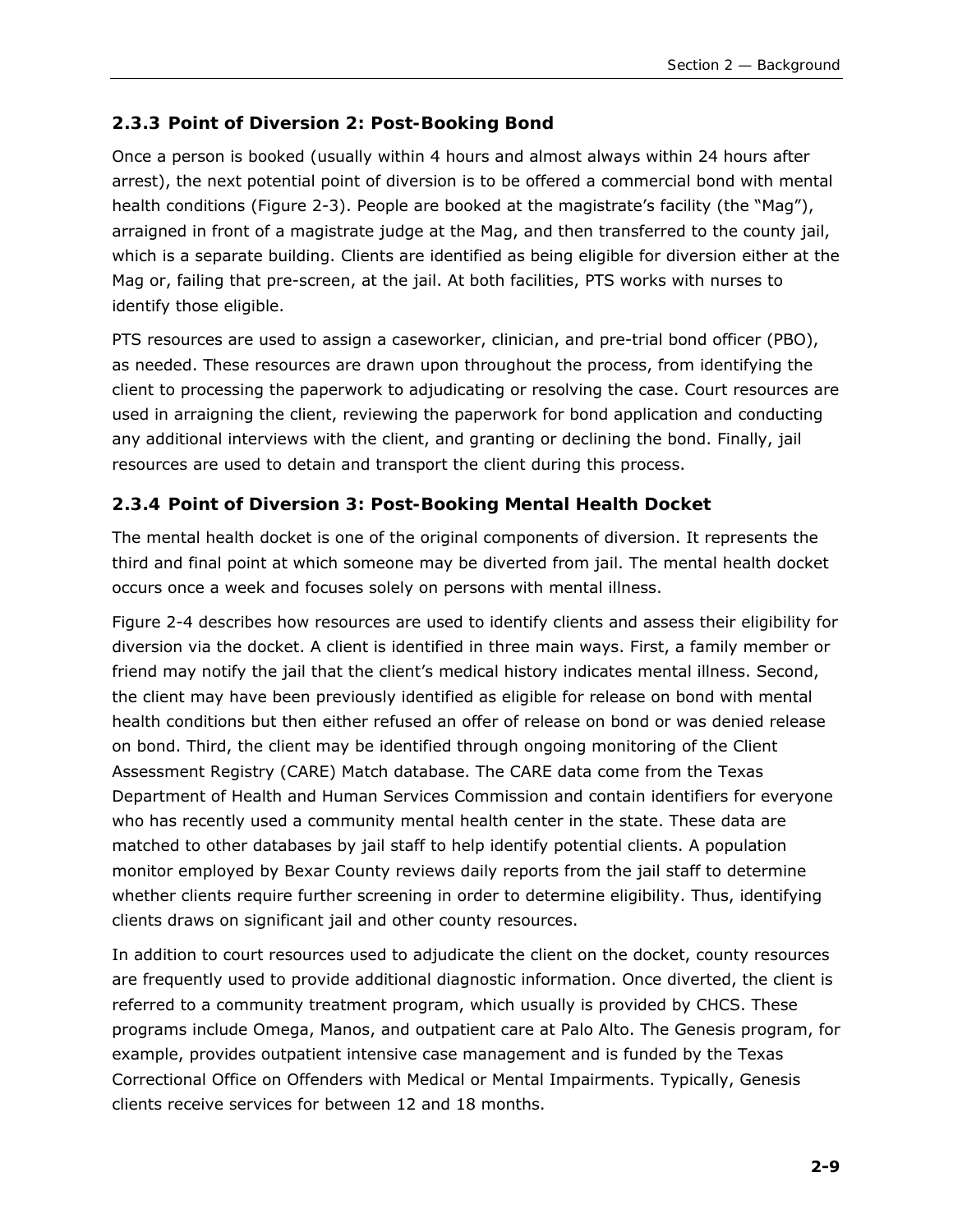#### **Figure 2-3. The Post-Booking Bond Diversion Process**

Clients are adjudicated for release on a commercial bond with mental health conditions.



Note: CCC = crisis care center; CHCS = Bexar County's Center for Health Care Services; ED = emergency detention;  $MH =$  mental health; PBO = pre-trial bond officer;  $PR =$  personal recognizance; PTS = Pre-Trial Services.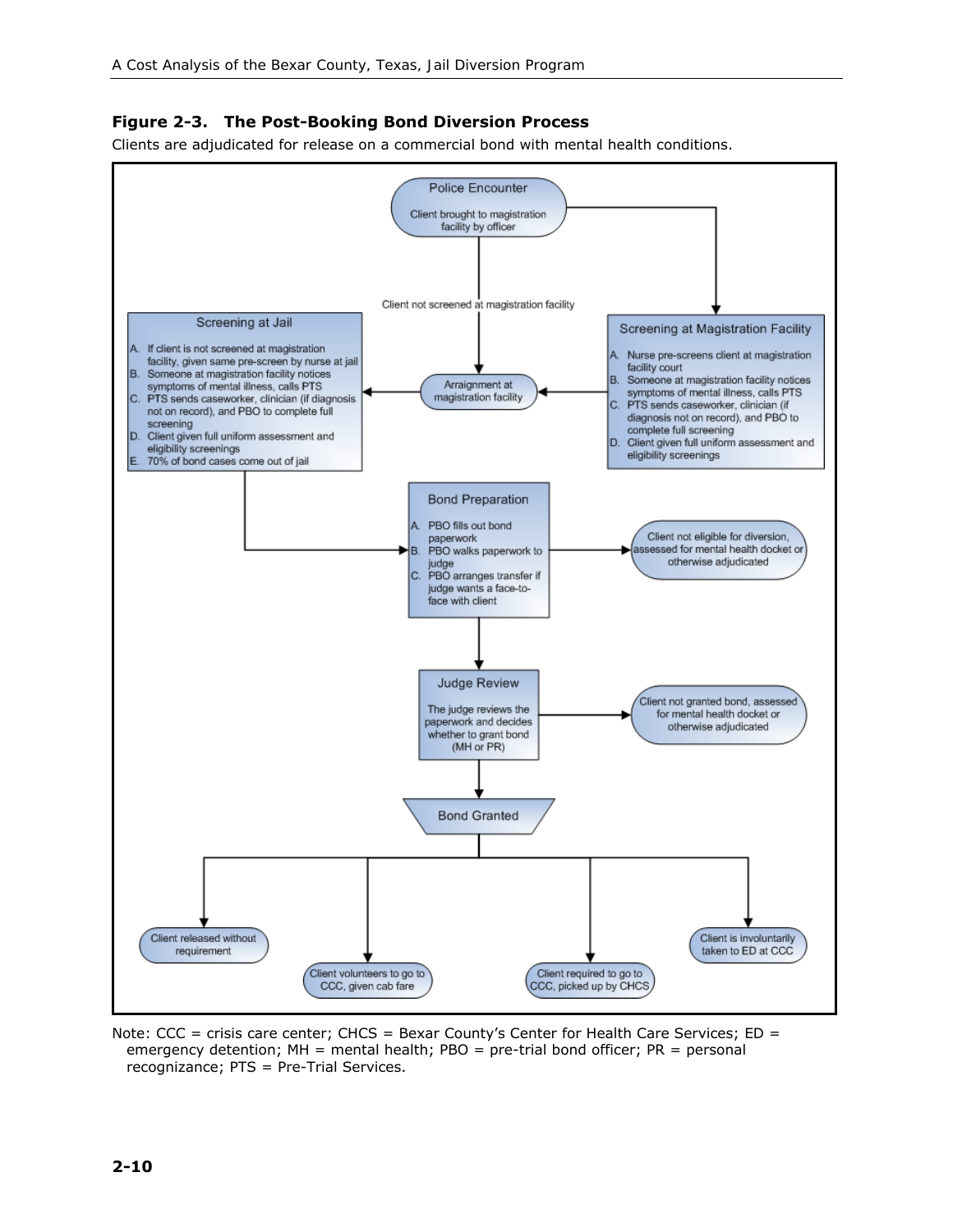#### **Figure 2-4. The Post-Booking Mental Health Docket Diversion Process**

The mental health docket is a weekly docket for persons identified with mental illness.



Note: AMH = Adult Mental Health; CARE = Client Assessment Registry; PTS = Pre-Trial Services.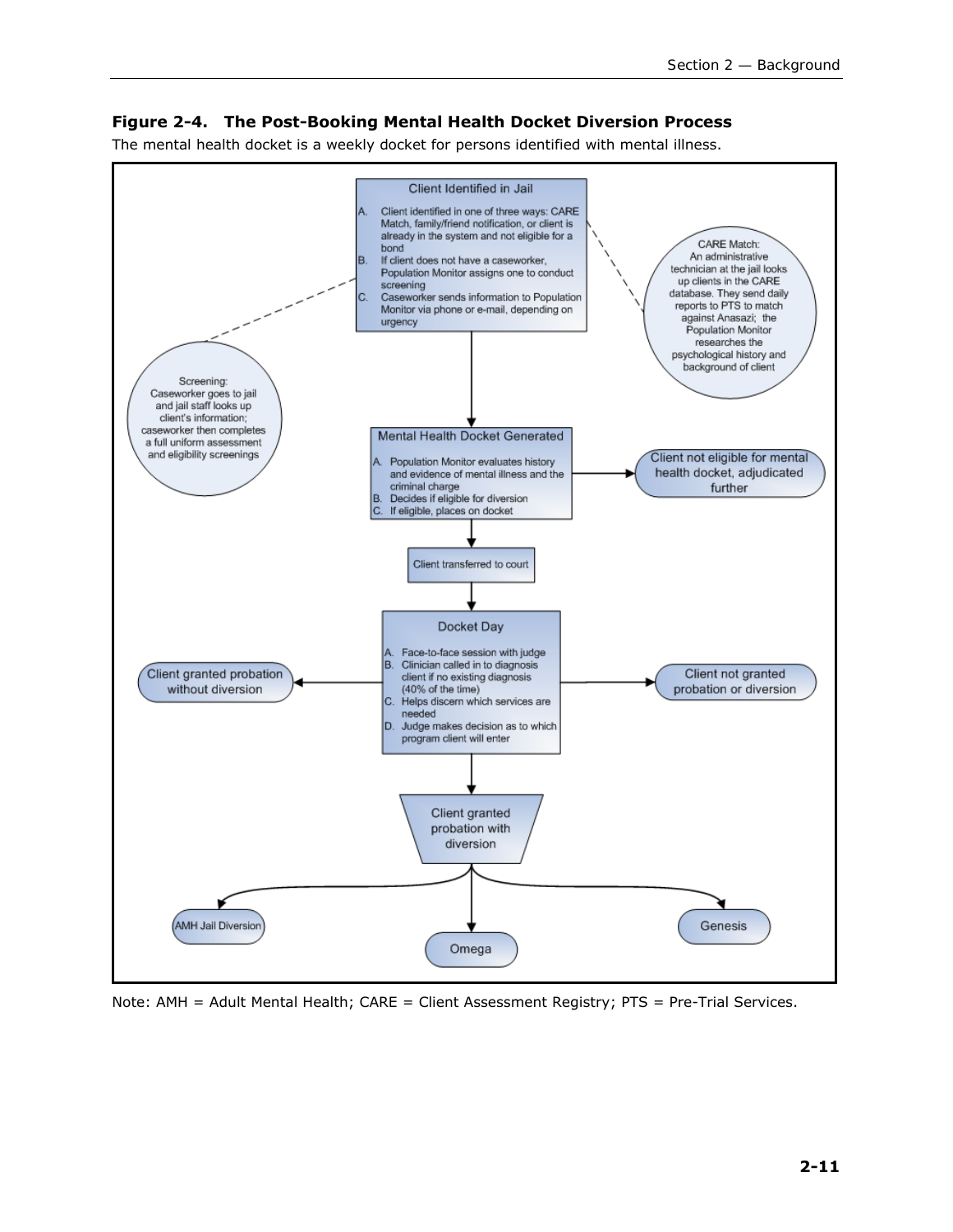## **2.4 How Lessons from Bexar County Can Inform Others**

The Bexar County jail diversion program continues to be recognized by stakeholders in other jurisdictions as a successful model that provides lessons for how to implement and sustain diversion. A snapshot of program administrators' calendars for a year shows many meetings with representatives from Texas and other states, all eager to learn about Bexar County's program. For other counties in Texas, this consultative role has been critical and immediate. In the 2003/2004 legislative session, Texas passed House Bill 2292, which consolidated many health care provider agencies statewide and legislated the creation of diversion programs in every Texas county. To date, almost all other counties' programs are in their infancy.

Lessons from the Bexar County program also will inform jurisdictions in other states and the broader research literature for two main reasons. First, whereas most other jurisdictions offer one or two points of diversion, the Bexar County program offers three. Through its funding and evaluation of targeted capacity expansion grants, SAMHSA continues to gather vital information on the scope and success of other programs. The evidence from those SAMHSA initiatives suggests that the Bexar County program

*Decision makers in other Texas counties look to Bexar County to provide informal technical assistance and stand to gain from any study examining the resource implications of its jail diversion program.* 

is unusual because it provides a rich set of resources at each of the three points of diversion.

A second reason that Bexar County's program will contribute to the broader research is that the current peer-reviewed literature provides limited reliable evidence on the costs and resource implications of diversion. Perhaps the most comprehensive study to date, Cowell, Broner, and Dupont (2004), examined programs in four jurisdictions. The authors found mixed evidence in favor of jail diversion and noted that further research was needed. Thus, decision makers can look to Bexar County's program for technical assistance and data on the resource implications of jail diversion.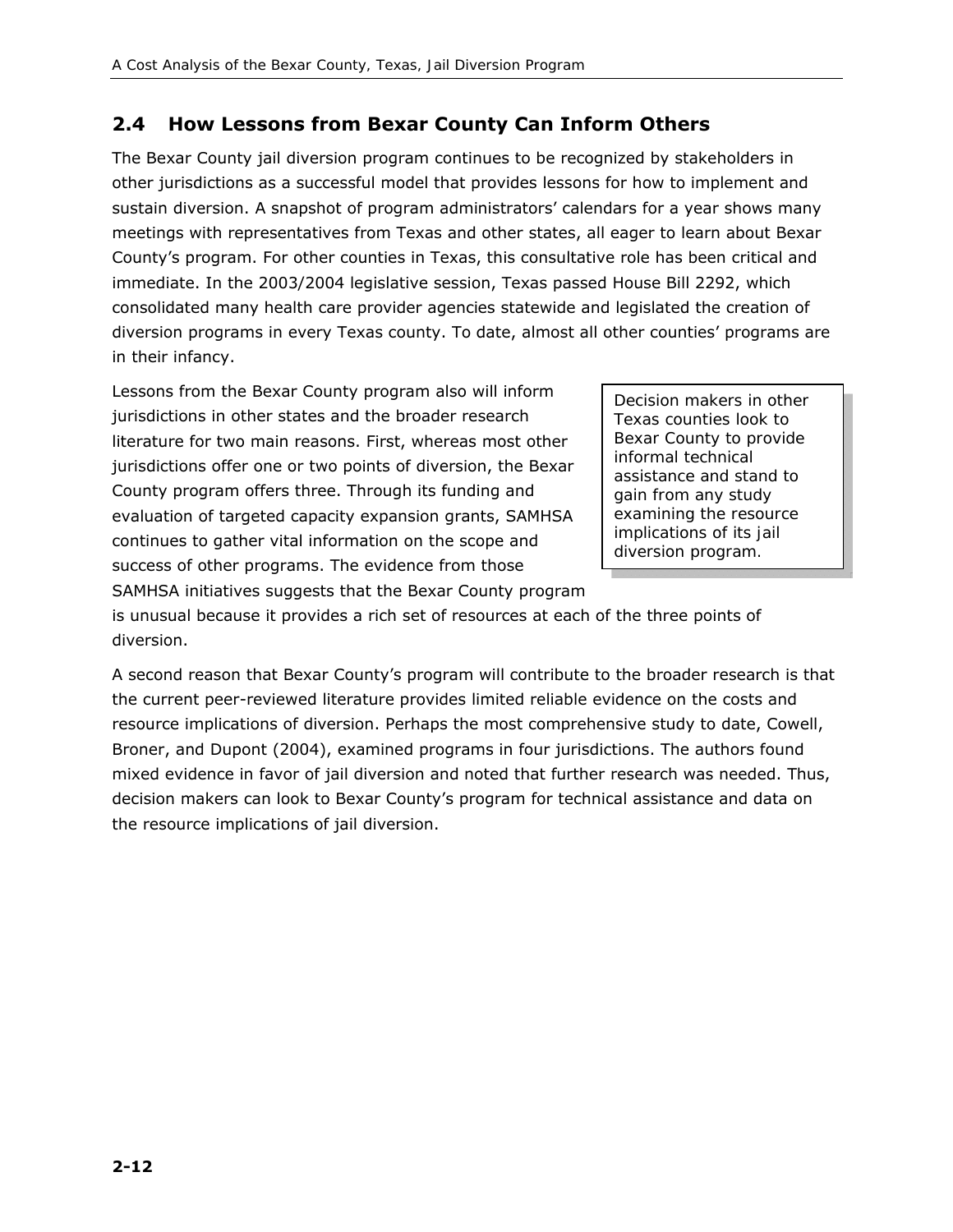## **3. METHODS**

For Objective 2, we estimated the association between the Bexar County jail diversion program and three broad categories of cost: criminal justice, treatment, and the combination of criminal justice and treatment. As for the larger cost study, the resources examined here are those controlled by Bexar County and the city of San Antonio.

The study was designed to provide the most reliable information for policy makers given the data available. Administrative data on a sample of diverted people were used to track their specific resource use in the treatment and criminal justice systems before and after diversion. The analyses also included similar data on a comparison sample of similar people who had not been diverted initially.

An important feature of the study was to maintain the confidentiality of the persons on whom the data were obtained, regardless of the agency providing the data. To do so, RTI worked with CHCS and with its institutional review board (IRB) to develop strict procedures. Before RTI obtained any data on any person, CHCS would first receive the data and replace all individual identifiers with a unique encrypted study number (ESN). The data containing the ESN were then passed to RTI. CHCS were the sole repository of the crosswalk between the ESN and any meaningful identifying information (such as a person's name). This procedure ensured that RTI never handled data containing information that could be used to identify individual people. This also helped CHCS develop procedures to continue to evaluate its program beyond the study.

## **3.1 Analysis Samples**

To construct the analytic data set, we first constructed four samples of data. Two of the samples comprised people who had experienced pre-booking diversion and people who had experienced post-booking diversion. Additionally, two comparison samples were constructed, one to compare with the pre-booking sample and the other to compare with the post-booking sample.<sup>2</sup> People with multiple diversion events were assigned exclusively to one sample based on their first diversion event. For example, a person may have been diverted via pre-booking at one point in time and then a year later diverted via post-booking diversion; this person would have been assigned to the pre-booking diversion sample in this analysis. Table 3-1 summarizes the number of observations and span of dates for each of the samples.

<sup>-</sup><sup>2</sup> To summarize the eligibility conditions detailed in Section 2, a person may be eligible for diversion only if both the diagnostic and offense criteria are met. The diagnostic criteria are bipolar disorder, major depression, or schizophrenia (including schizoaffective disorder). The offense criteria are a class B misdemeanor or lower (such as a class C misdemeanor). Someone accused of a more serious (class A) misdemeanor or a felony may not be diverted.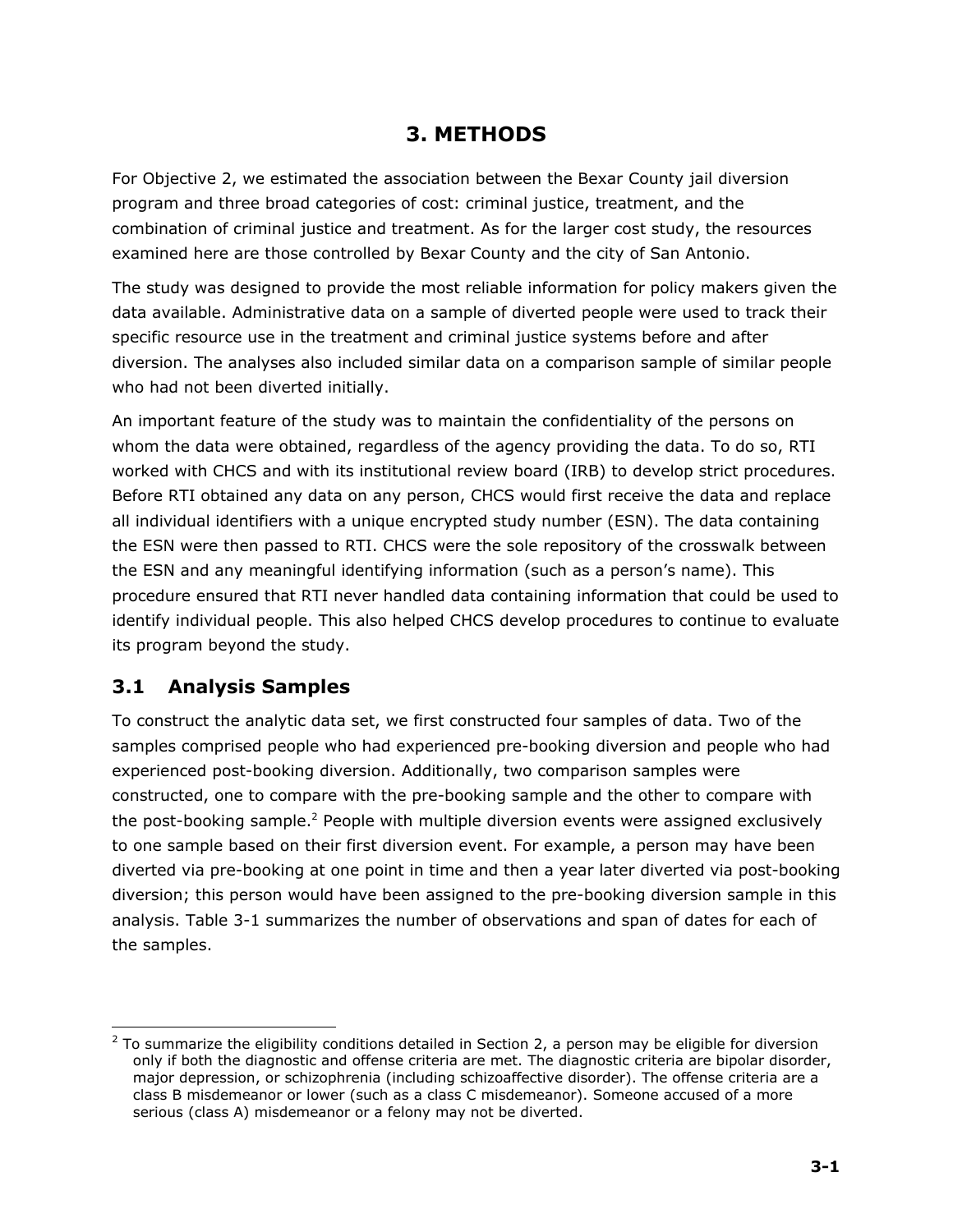| <b>Diversion Group</b>  | <b>Observation</b> | <b>Analysis Period</b>        |
|-------------------------|--------------------|-------------------------------|
| Pre-booking             | $N = 121$          | Sept. 1, 2003 to June 1, 2005 |
| Pre-booking comparison  | $N = 347$          | Feb. 1, 2001 to Sept. 1, 2001 |
| Post-booking            | $N = 381$          | Sept. 1, 2003 to June 1, 2005 |
| Post-booking comparison | $N = 105$          | Sept. 1, 2003 to June 1, 2005 |

**Table 3-1. Summary of Analysis Periods and Observations per Diversion Group** 

As shown in Table 3-1, we identified the pre-booking diversion sample from CHCS records. To form this sample, RTI worked with CHCS to select all people who had been diverted via pre-booking between September 1, 2003, and June 1, 2005. The beginning of that sample window, September 1, 2003, is the date immediately following full implementation of the diversion program. As noted in Section 2, up to this point in time, Bexar County had been building its diversion program for 2 years. Until this date, some form of post-booking diversion had existed, but very little pre-booking diversion had taken place. The end of the sample window, June 1, 2005, allowed the analysis to track the service use and costs for each person for a period of time (24 months) that was sufficiently long for the results to provide meaningful guidance to policy makers. Studies of this kind typically follow people for at least 1 year. Because some jurisdictions place restrictions on those diverted for some months after the potential point of diversion, data on people up to 2 years after the potential point of diversion ensure a sufficiently long follow-up period. This sample comprised 121 people.

The comparison sample for pre-booking was created to be as close a match as possible to those actually diverted via pre-booking diversion. The sample was drawn from the February 1, 2001, to September 1, 2001, period, which is the time immediately preceding the date that Bexar County hired someone to head a jail diversion effort and began building its program. As shown in Table 3-1, the sample was identified using inputs to CARE. Information on misdemeanor arrests were matched to information on mental health diagnoses to identify occurrences of misdemeanor arrests (class B or C) for persons who had a recent diagnosis of one of three mental illnesses: bipolar disorder, major depression, or schizophrenia. Thus, people in the pre-booking comparison group can be thought of as those who would have been diverted in Bexar County had a formal diversion program existed at the time. This sample comprised 347 people.

The post-booking sample comprised all those who were diverted via either post-booking route (bond or docket) between September 1, 2003, and June 1, 2005. For the main analyses, the two types of post-booking samples were combined so that the sample contained a sufficient number of observations for statistically reliable and precise estimates.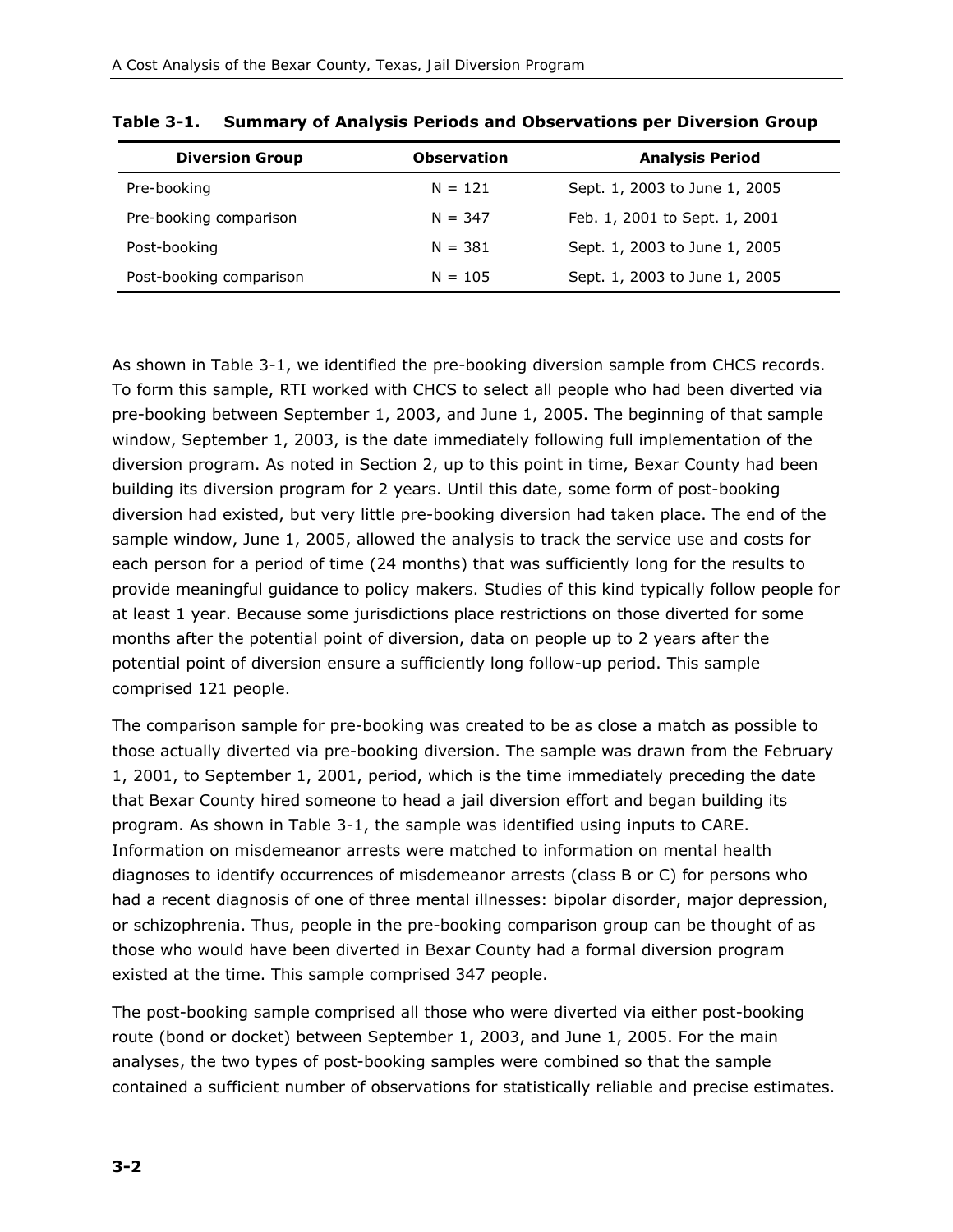That the data contain information on each person for 2 years after the potential point of diversion is particularly important for this sample because, unlike pre-booking diversion, post-booking diversion provides a program of services that must be completed for the person to be released from criminal justice oversight. Typically, this program of services lasts 12 months and sometimes up to 18 months. Therefore, to provide useful guidance on how costs change after completing diversion requires data for more than 18 months after the initial potential point of diversion. This sample comprised 381 people.

The post-booking comparison sample comprised those who were offered the diversion program but refused it. Anecdotal evidence suggests that those who refused diversion were acting on the specific advice of the public defense attorney. As noted above, post-booking diversion carries with it treatment requirements for full compliance. Clients in jail weigh the perceived burden of the treatment requirements against the expected disposition and time remaining in detention or supervision. Given the lack of reliable data on the motivation behind the decision to refuse diversion, we speculate that some combination of four main factors come into play: (1) the person expects that the treatment requirements will be too burdensome, (2) the person expects a favorable disposition at adjudication, (3) the person has a short remaining period of detention and supervision, and/or (4) the person believes that that the conditions of supervision or restitution in the absence of diversion would be less burdensome. This sample comprised 105 people.

#### **3.2 Data Acquisition Process**

Data collection for this study followed the process outlined in Figure 3-1. We first outlined a research design to determine key analytic variables and the study samples. We then gathered preliminary intelligence on the data gathered, which involved several iterative steps. A taxonomy of potential data sources is a comprehensive record of all data types and their sources. Compiling this taxonomy required initial discussions with data contacts. Once we knew which data were obtainable, the necessary agency authorizations were obtained and any additional human subjects concerns were addressed via the RTI and UHS IRBs. The data met the criteria for a Limited Data Set for the purposes of research under Health Insurance Portability and Accountability Act (HIPAA) requirements. In addition to meeting other criteria, the data used by RTI contained no identifying information.

To obtain the data, RTI worked with CHCS and each agency to agree on a data transfer protocol. Frequently, subsets of the data were pre-tested before full files of the data were transferred to assess key fields of the data for completeness and reliability. Based on these pre-tests, and as needed, we then revised the transfer protocols.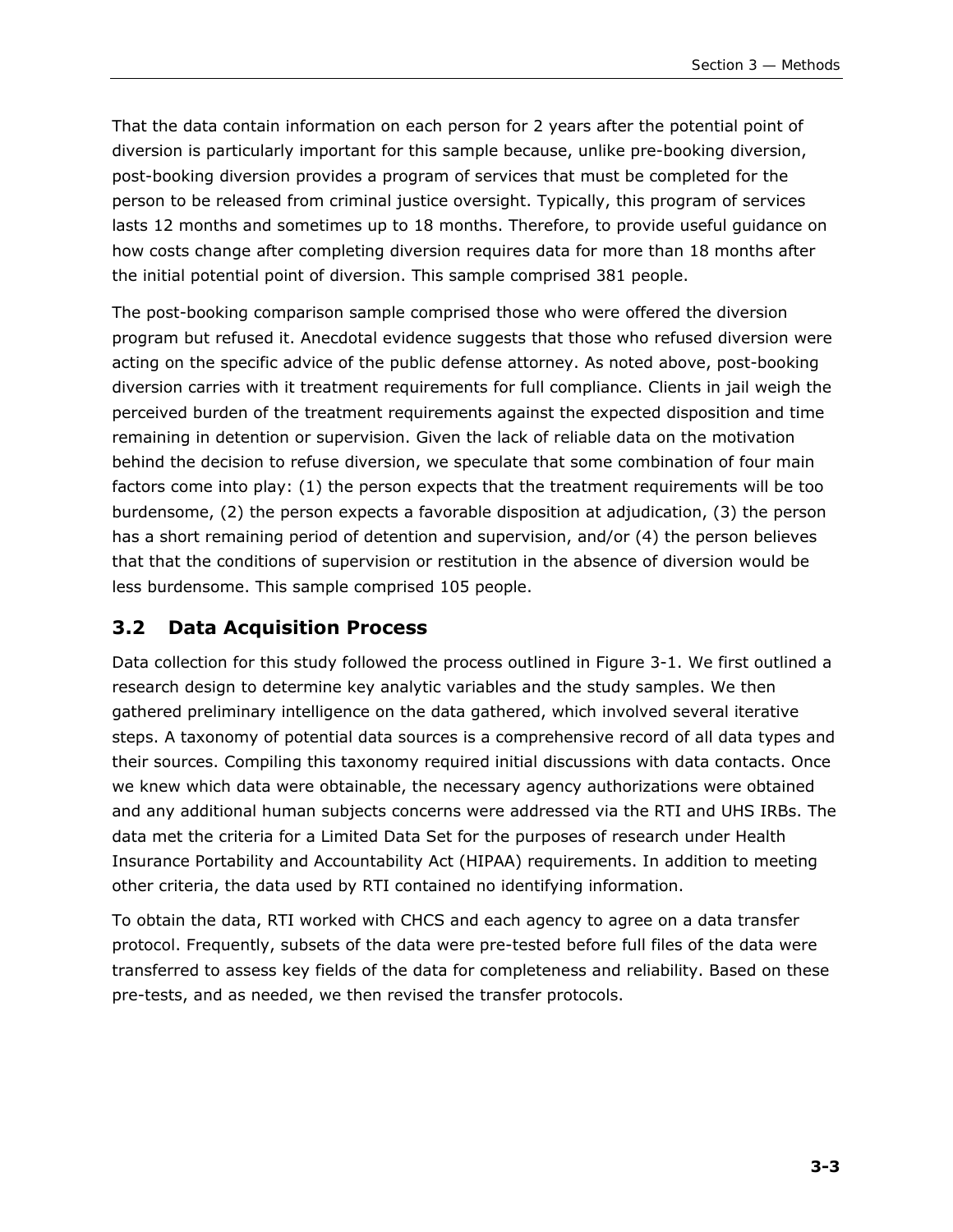#### **Figure 3-1. The Data Acquisition Process**

The process contains several iterative steps.



### **3.3 Data Sources**

For each person, we obtained comprehensive and detailed data for the treatment and criminal justice systems that were funded by Bexar County and the city of San Antonio. Additionally, these detailed event data were required for the full period of analysis, from September 1, 2003, to June 1, 2005, for the pre-booking, post-booking, and post-booking comparison samples, and from February 1, 2001, to September 1, 2001, for the prebooking comparison sample.

The data on resource use contain two main elements: the quantity of the resource used (*Q*) and its unit price (*P*). Table 3-2 summarizes the data sources and methods used to obtain the *P* and *Q* data for each of the major cost domains, which are used to categorize the major resource stakeholders in Bexar County and San Antonio.

Resource use in the criminal justice system—comprising arrests, court appearances, and days in jail—is largely drawn from Bexar County Information Services (BCIS). To estimate the value of those resources, we used a combination of existing estimates and a series of semistructured stakeholder interviews.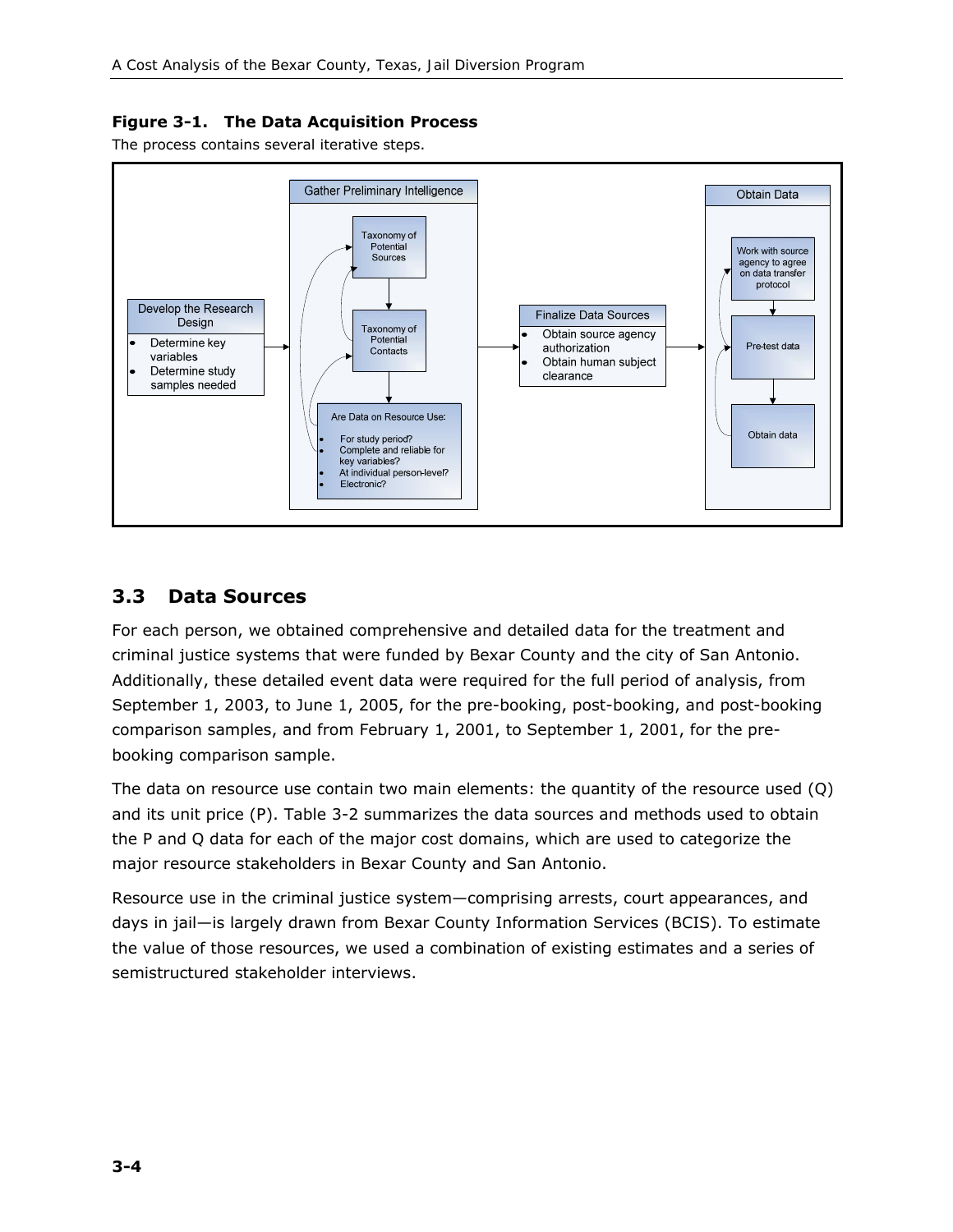#### **Table 3-2. Data Source Summary**

Detailed data for all relevant stakeholders help ensure that estimates of the value of resources are accurate and comprehensive.

| <b>Cost Domain</b>                 | <b>Agency/Type of Cost</b>                                         | $P^a$                                                                                           | $Q^{\rm b}$                                                                                  |
|------------------------------------|--------------------------------------------------------------------|-------------------------------------------------------------------------------------------------|----------------------------------------------------------------------------------------------|
| Law enforcement                    | San Antonio Police<br>Department, Bexar<br>County Sheriff's Office | Semistructured<br>stakeholder interviews                                                        | <b>Bexar County</b><br><b>Information Services</b>                                           |
| Court and community<br>supervision | Municipal and county<br>court                                      | Semistructured<br>stakeholder interviews                                                        | <b>Bexar County</b><br><b>Information Services</b>                                           |
| Court and community<br>supervision | Pre-Trial Services (PTS)                                           | Semistructured<br>stakeholder interviews;<br>PTS records                                        | <b>Bexar County</b><br><b>Information Services</b>                                           |
| Court and community<br>supervision | Defense and<br>prosecution                                         | Semistructured<br>stakeholder interviews;<br>existing estimates                                 | <b>Bexar County</b><br><b>Information Services</b>                                           |
| Jail                               | Bexar County jail                                                  | Semistructured<br>stakeholder interviews;<br>existing estimates                                 | <b>Bexar County</b><br><b>Information Services</b>                                           |
| Treatment                          | Center for Health Care<br>Services (CHCS)                          | Anasazi data system                                                                             | Anasazi data system                                                                          |
| Treatment                          | Medication                                                         | CHCS; medications<br>were dispensed by<br>University Health<br>System and a private<br>pharmacy | CHCS; medications were<br>dispensed by University<br>Health System and a<br>private pharmacy |
| Treatment                          | University Health<br>System                                        | University Health<br>System data system                                                         | University Health<br>System data system                                                      |

<sup>a</sup> *P* is price per resource unit (e.g., the cost of a counseling session).

1

 $b$   $Q$  is the number of resource units used (e.g., the number of counseling sessions).

Resource use in the treatment system came from three separate sources. The Anasazi data system provided information on use and cost of services from CHCS.<sup>3</sup> Medication information came from CHCS and the public system of hospitals, UHS, and a private pharmacy with an arrangement to provide medications to CHCS clients. UHS also provided all hospital-related claims, both for inpatient stays and services at outpatient clinics. Because these treatment providers bill for services, the data systems provide rich detail on utilization and on the price per unit.

 $3$  CHCS is the main access point of mental health care for those diverted and is the local community mental health provider.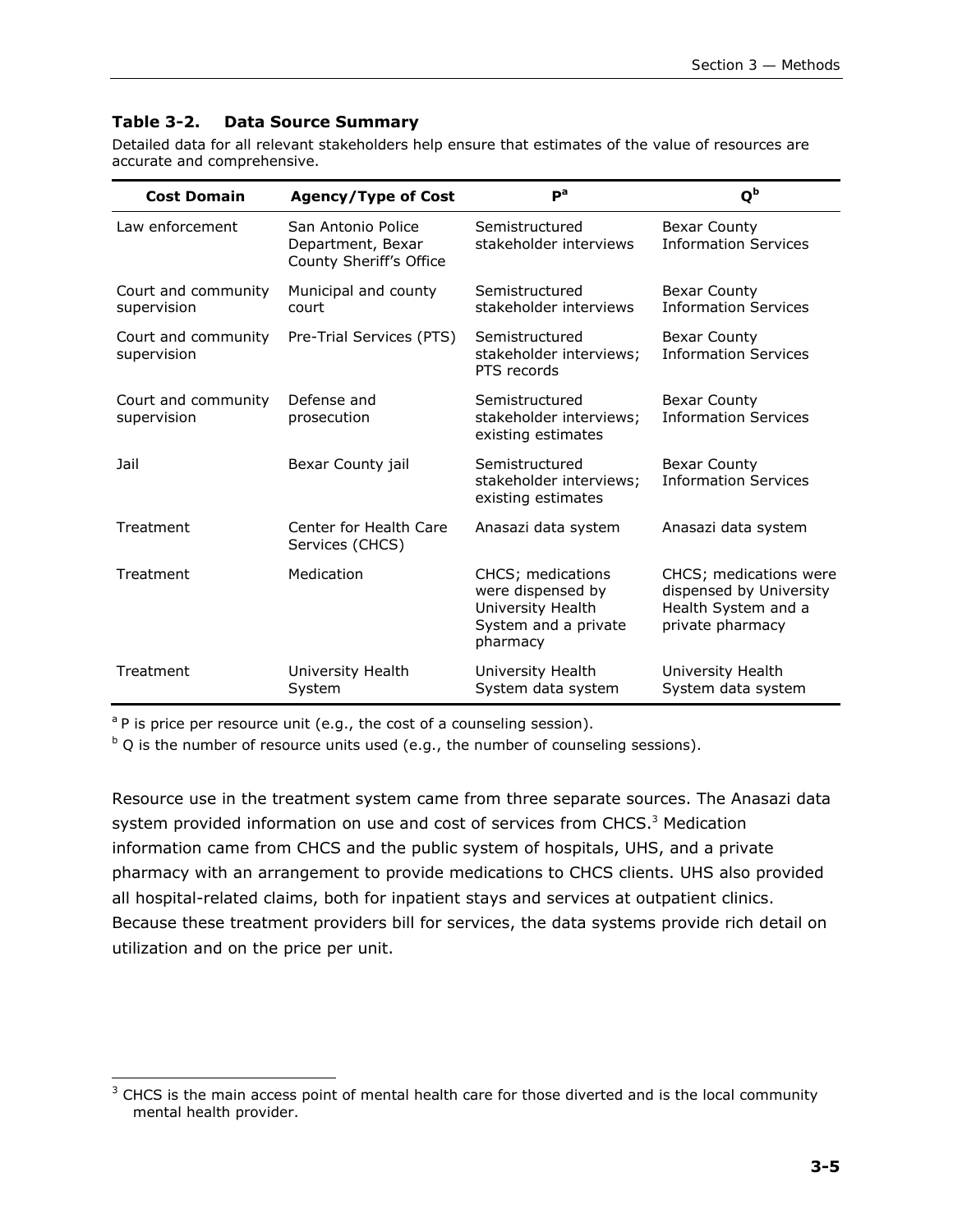## **3.4 Key Measures**

#### *3.4.1 Cost Measures*

The analyses used cost measures as dependent variables. Because these measures covered the same periods and were conceptually comparable, we were able to conduct analyses both at the aggregate level—in which all costs are combined together—and at the more detailed level for specific types of cost (e.g., UHS treatment costs). For analytic purposes, these costs were summed over 6-month blocks of time around the potential point of diversion. For the pre-booking comparison sample, the potential point of diversion is the arrest that would have qualified the person for diversion, had diversion existed at the time. For the postbooking comparison sample, the potential point of diversion is the time at which diversion was offered. The data thus contain information on the cost for each person for the periods from 6 months before to the actual potential point of diversion, from the actual potential point of diversion to 6 months after the potential point of diversion, and so on. In total, there were five periods of 6 months each in the analysis.

For each of those periods and for each person, we created the following measures of costs at a broader aggregate level:

- all costs for all agencies combined, including treatment and criminal justice agencies
- **treatment costs**
- **criminal justice costs**

Within treatment costs, the main measures are for

- **CHCS** costs,
- medication costs, and
- **UHS costs.**

Within criminal justice costs, the main measures are for

- **arrest costs,**
- **court costs,**
- jail costs, and
- criminal justice costs specifically associated with diversion.

All costs were expressed in real terms (2007 dollars) by appropriately inflating cost estimates with the Consumer Price Index (Bureau of Labor Statistics). Costs expressed in real terms allow for reliable comparisons across time.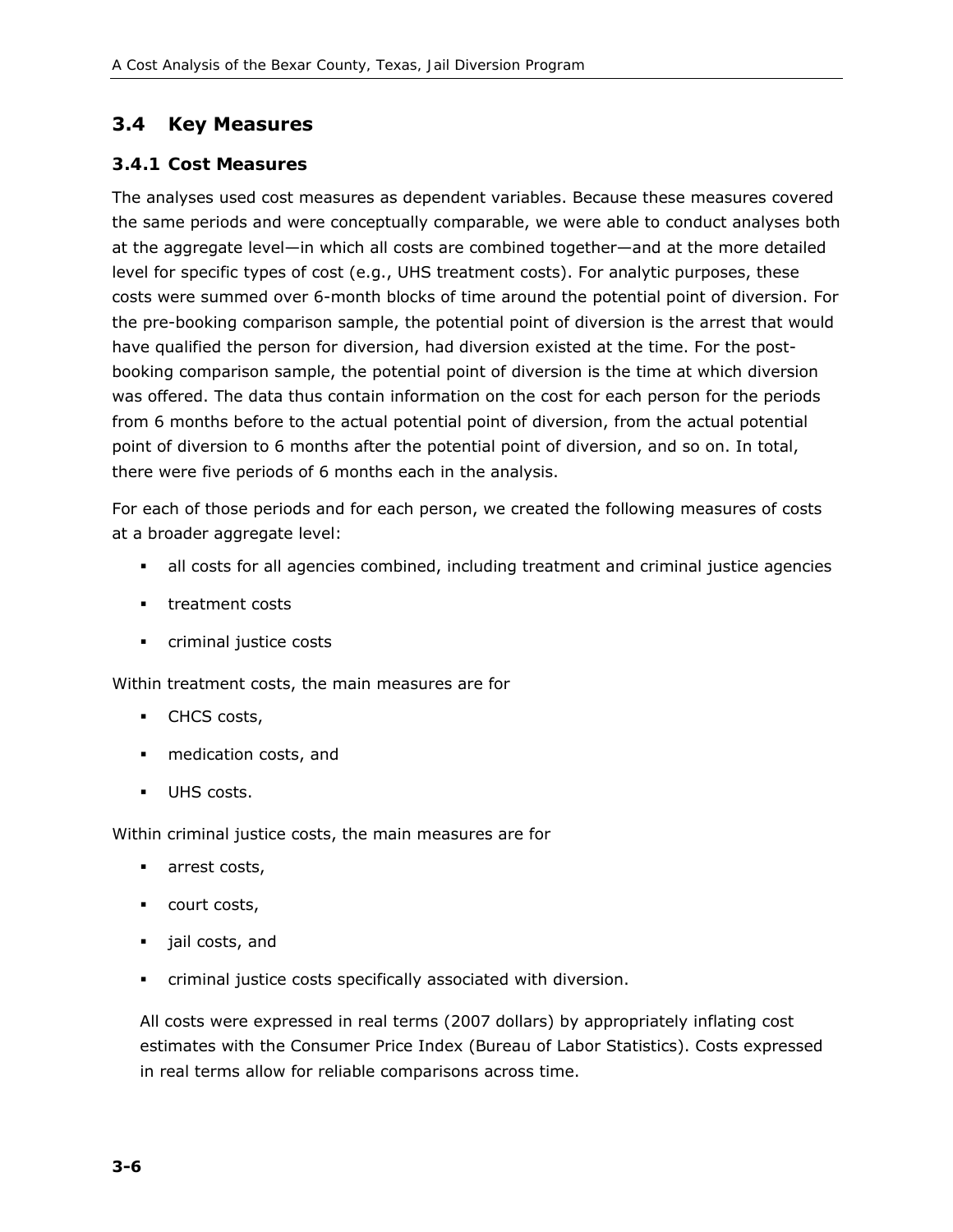Finally, in addition to measures of the cost within each 6-month period, we also created binary indicators for whether any specific cost had been incurred in the period. For example, we created an indicator for whether any arrest costs had been incurred in a particular period.

#### *3.4.2 Other Measures*

Other measures used for the analysis controlled for potential confounding individual characteristics (i.e., gender, age, race/ethnicity, and education). We also created a variable that measured time at risk, which was the approximate time a person was not incarcerated in the county jail during a period. This variable helped account for the fact that being detained makes a large difference in treatment access and in the probability of being arrested.

#### *3.4.3 Assumptions Made in Creating an Analytic Data Set*

Several key assumptions and specifications were made to create an analytic data set. The main assumptions were made in three cost areas: medications, incarcerations, and arrests.

#### *3.4.3.1 Assumptions about Medication Costs*

The medication data included many negative costs, with some records having a matching positive cost. The positive values that matched exactly to negative values were coded as missing to reflect an inability to decipher whether a client actually received a medication. Large positive values that had smaller matching negative values were adjusted downward by the negative value. Remaining negative values were also coded as missing.

#### *3.4.3.2 Assumptions about Incarceration Costs*

It costs \$44 a day to house an inmate in a normal unit at the Bexar County Adult Detention Facility. However, this specific population is more likely to be located in a mental health unit inside the jail, which costs \$200 per inmate per day. Bexar County estimates that 14% of jail inmates have severe mental illness and, with a daily population of 3,500 inmates, we assumed that 490 inmates have mental illness. For the mental health unit, the officer ratio is 1:18, meaning that 36 mental health beds are available. We then computed a weighted cost based on the chance that someone from our sample would have access to a mental health bed at any point in time:  $($200 \times [36/490]) + ($44 \times [454/490]) = $55.47$  a day.

#### *3.4.3.3 Assumptions about Arrest Costs*

The cost of an arrest episode, \$2,868.75, was provided by Bexar County and adjusted to 2007 real dollars. We assumed that this cost covers the period the initial peace officer interaction through booking. For arrests in which the client did not have a diversion event, an adjudication cost was also included. Using anecdotal evidence from Bexar County, we conservatively assumed one adjudication hearing per arrest. We considered resource use to be similar to the court hearing of the mental health docket. We assumed that 59% of the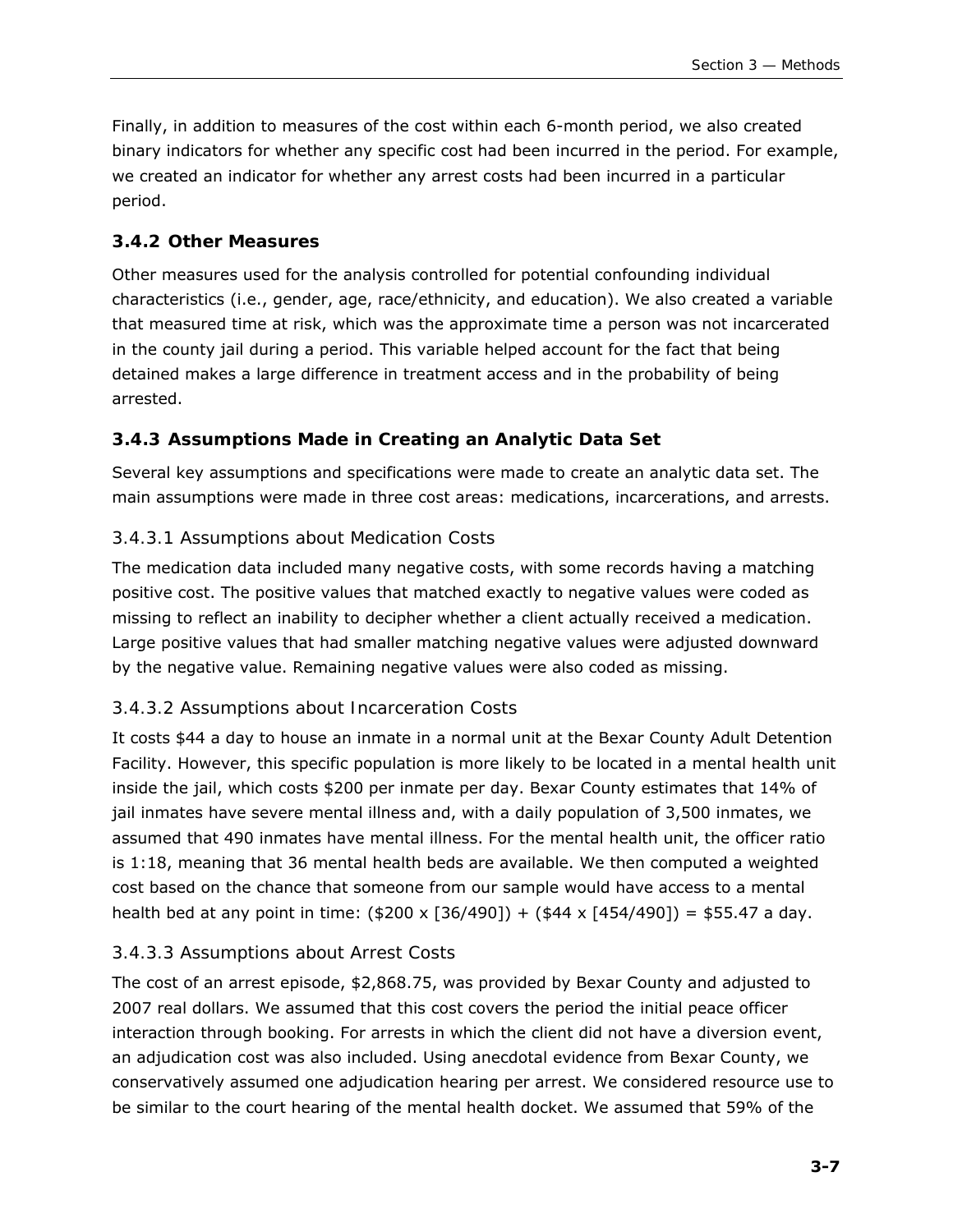total resources used in the mental health docket are directed to a court hearing (Cowell et al., 2007). Therefore, using the medium range (\$204.76), the cost of adjudication amounted to \$121.81.

#### *3.4.3.4 Assumptions about Subsequent Diversion Costs*

Criminal justice costs include the costs of diversion from an earlier report (Cowell et al., 2007); the main estimates are shown in Appendix B.4 Criminal justice costs for pre-booking diversion include peace officer interaction, and costs for post-booking diversion include activities conducted by PTS and the court.

To avoid double-counting criminal justice costs, the diversion costs exclude certain components. Both the pre-booking and post-booking samples excluded all CHCS and UHS costs from the diversion cost, and, for the post-booking sample, the cost of any arrest that led to a post-booking diversion event excluded an adjudication cost.

## **3.5 Analytic Approach**

#### *3.5.1 Overview*

To examine cost-shifting, we examined the impact of diversion on the costs of the treatment system and on the criminal justice system, as well as on both systems combined. Following an examination of descriptive statistics, the analyses used multivariate regression techniques to examine how costs change over time for each sample; the change in costs for each diverted sample was compared with the change in costs for the appropriate comparison sample.

The analytic approach used here provides at least three advantages over the alternatives. First, comparing unadjusted mean costs between groups or over time periods may omit some key confounders, which may then greatly limit the interpretation of the results. Thus, simple means comparisons are less reliable for policy guidance.

Second, using a comparison sample provides for a stronger design than simply examining the changes in costs for a diversion sample. Diversion, by its nature, typically catches persons at particularly vulnerable moments in their lives. The associated costs of criminal justice and treatment are likely to peak around the potential point of diversion and to fall away afterward. This peak in resource use may well have happened even in the absence of diversion. Using a comparison sample allows us to control for this possibility.

A third advantage is that the groups being compared may have some group-level differences that may not be readily observed in the data; for example, the diverted may be typically more motivated to receive treatment at any given point in time. The approach used

<sup>-</sup> $<sup>4</sup>$  Cowell et al. (2007) presents three cost estimates: high, medium, and low. In this report, we use</sup> the medium estimate.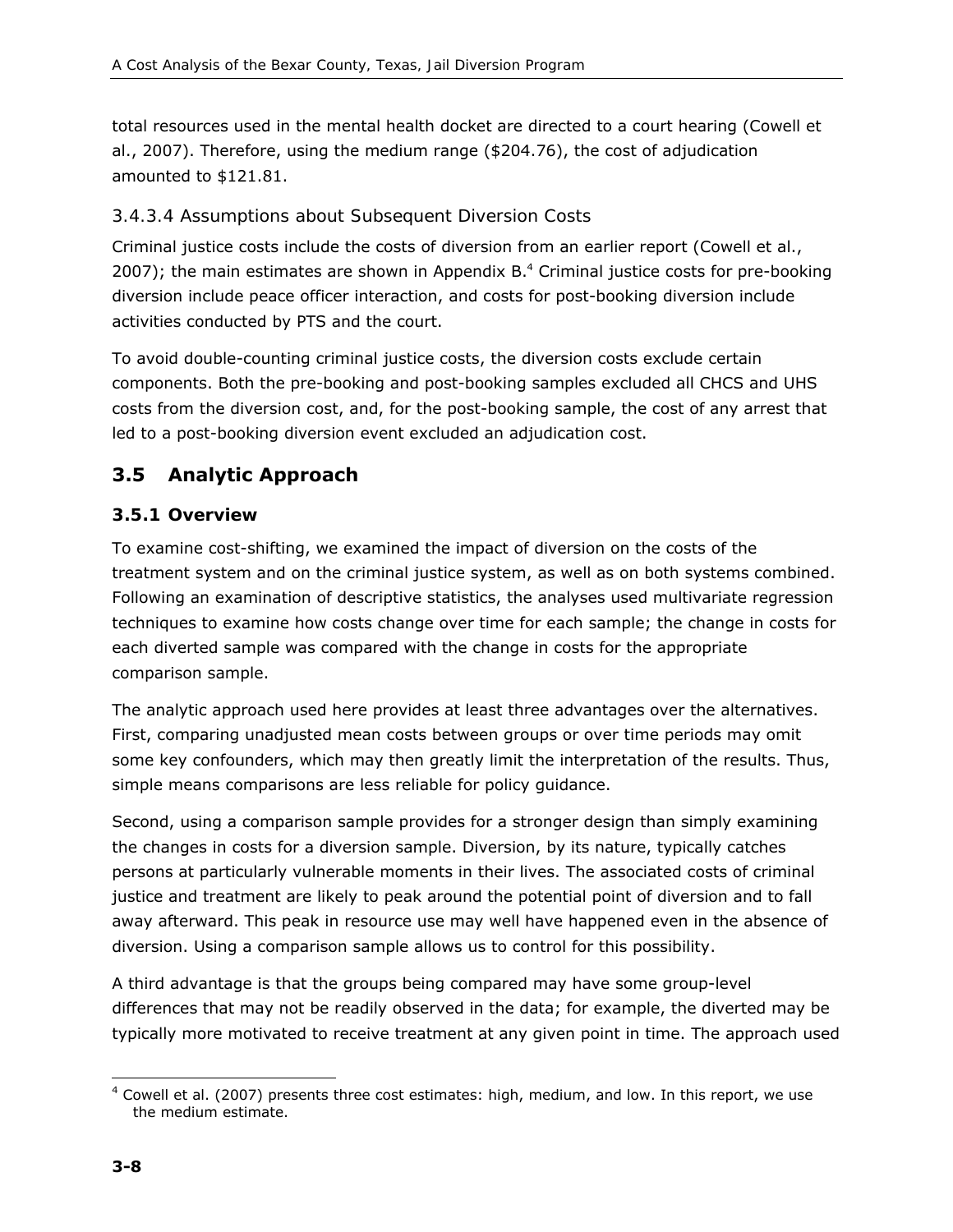here controls for unobserved group-level differences that remain fixed over the time of the study.

#### *3.5.2 Technical Specification*

In this subsection, we provide details on the statistical approach used for the main analysis. We used a two-part model of costs (Jones, 2000) to test specific hypotheses, a method common in health economics. The first part of the two-part model is to examine whether any cost is incurred at all in order to explicitly account for the significant number of zero values in the data (e.g., many people in any given period do not have any medication costs). The challenge is that zero values make it difficult to find a tractable statistical distribution for costs. Modeling the zeroes separately from actual costs presents a straightforward and scientifically acceptable way to meet this challenge. The second part of the model examines costs conditional on any cost being incurred.

Separate models were estimated for three broad domains: all system costs combined, criminal justice system costs, and treatment system costs. Only those costs borne by Bexar County and the city of San Antonio were included (thus, Medicaid costs, which are borne by the state and the federal governments, were excluded). Also, for ease of interpretation, separate models were estimated for pre-booking and post-booking diversion, respectively.

Using the estimate of pre-booking treatment costs for person *i* in time *t* as an example, the first part of the model was specified as follows:

P(Any treatment cost)<sub>*it*</sub> =  $β_1 + β_2$ .prebooking<sub>*i*</sub> x time\_0to6<sub>*it*</sub> +  $β_3$ .prebooking<sub>*i*</sub> x time\_6to12<sub>*it*</sub> + β4.prebooking*i* x time\_12to18*it* + β5.prebooking*i* x time\_18to24*it* + β6.prebooking*<sup>i</sup>* +  $β_7$ .time 0to6<sub>*it*</sub> + β<sub>8</sub>.time 6to12<sub>*it*</sub> + β<sub>9</sub>.time 12to18<sub>*it*</sub> + β<sub>10</sub>.time 18to24<sub>*it*</sub> + (3.1) β11.misdemnr\_hist*<sup>i</sup>* + β12.felny\_hist*i* + **Γ**.**X***it* ,

#### where

- the  $β$  terms are coefficients to be estimated;
- prebooking is a binary indicatory for a person being in the pre-booking group (taking the value zero for those in the comparison);
- time\_0to6 is an indicator for the 6-month period following the potential point of diversion, and so on for the other time indicators;
- prebooking x time\_ are interaction terms between the pre-booking and time\_ indicators;
- misdemnr\_hist and felny\_hist are measures of the number of misdemeanor and felony arrests in the 12 months before the study began, respectively;
- **Γ** is a vector of coefficients; and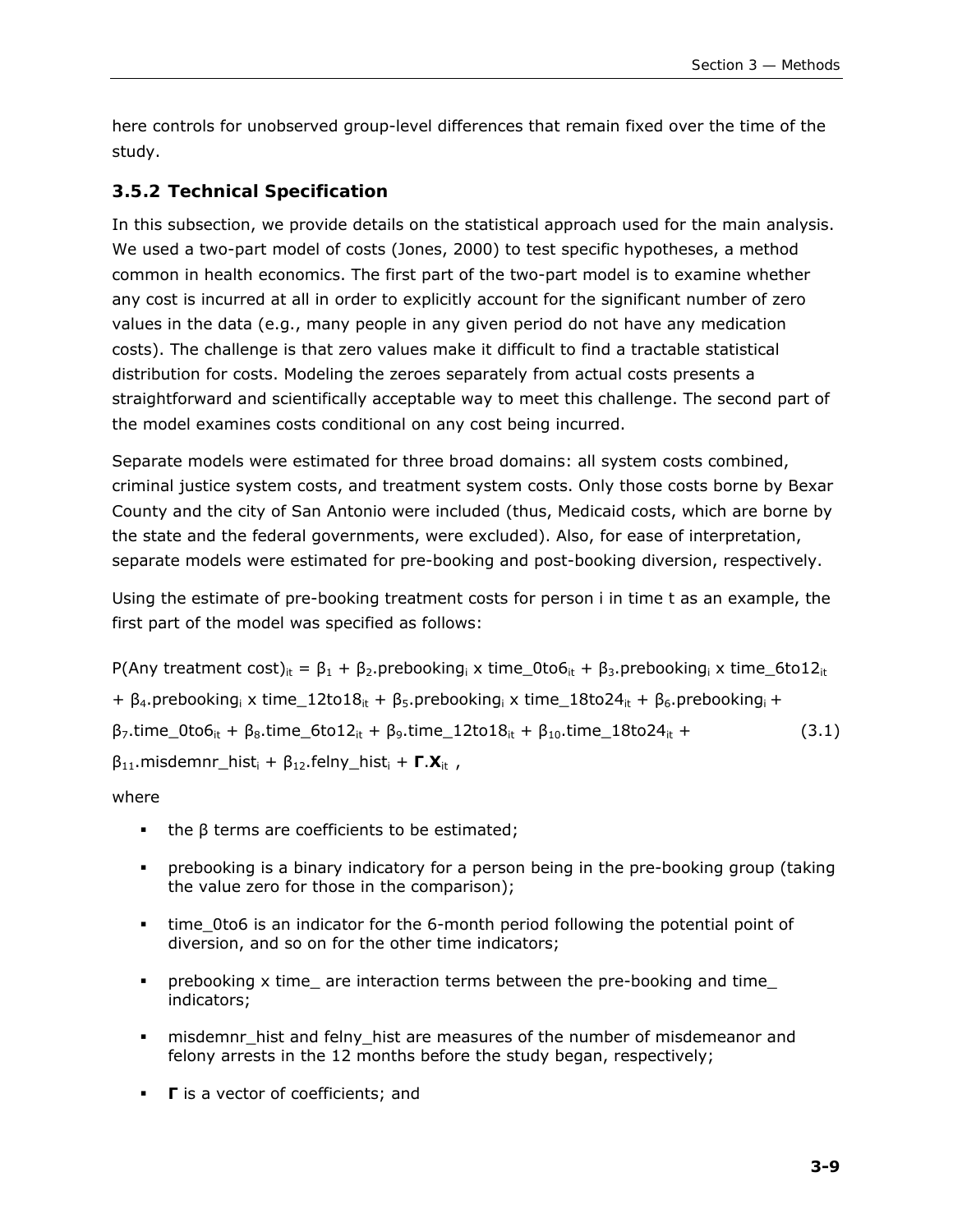**X** is a vector of demographic covariates, including gender, age, race/ethnicity, and education.

The omitted reference categories were the comparison group and the 6-month period immediately before the potential point of diversion. Time at risk was also included in models of criminal justice resource use. The estimates from the regression were expressed as odds ratios.

In Equation (3.1), the interaction terms between the pre-booking indicators and the time period indicators are the effect of diversion on costs at each time period, relative to the 6 months before the potential point of diversion. (Recall that the study contains five equal length 6-month periods from 6 months before to 24 months after the potential point of diversion.) Thus, if the log odds of  $β<sub>2</sub> < 1$  (if the coefficient estimates behind the log odds indicated that  $\beta_2 < 0$ ), then in the 6 months following the potential point of diversion, diversion would be associated with lower odds of receiving treatment.

The preferred estimation approach for the first part of the model was logistic regression, with the appropriate adjustments made for repeated observations across persons. This was implemented in Stata using a cross-sectional, time-series, generalized estimating equations approach, with an unstructured correlation matrix. In a few cases where the model estimates did not converge, simpler specifications were implemented (e.g., logistic regression controlling for clustering around the person).

The second part of the two-part model examines costs, conditional on any cost being incurred at all. The dependent variable for this second part of the model was the natural logarithm of costs. The model specification paralleled that of the first part of the two-part model, continuing the example of treatment cost for person *i* in time *t*:

(Treatment cost<sub>it</sub>|any treatment received) =  $\delta_1$  +  $\delta_2$ . prebooking<sub>i</sub> x time 0to6<sub>it</sub> + δ3.prebooking*i* x time\_6to12*it* + δ4.prebooking*i* x time\_12to18*it* + δ5.prebooking*i* x time\_18to24*it* + δ6.prebooking*<sup>i</sup>* + δ7.time\_0to6*it* + δ8.time\_6to12*it* + δ9.time\_12to18*it* + δ10.time\_18to24*it* + δ11.misdemnr\_hist*i* + δ12.felny\_hist*<sup>i</sup>* + **Θ**.**Z***it* , (3.2)

where

- $\blacksquare$  the  $\delta$  terms are coefficients to be estimated;
- prebooking is a binary indicatory for a person being in the pre-booking group (taking the value zero for those in the comparison);
- time\_0to6 is an indicator for the 6 months following the potential point of diversion, and so on for the other indicators prefixed time\_;
- prebooking x time\_ are interaction terms between the pre-booking and time\_ indicators;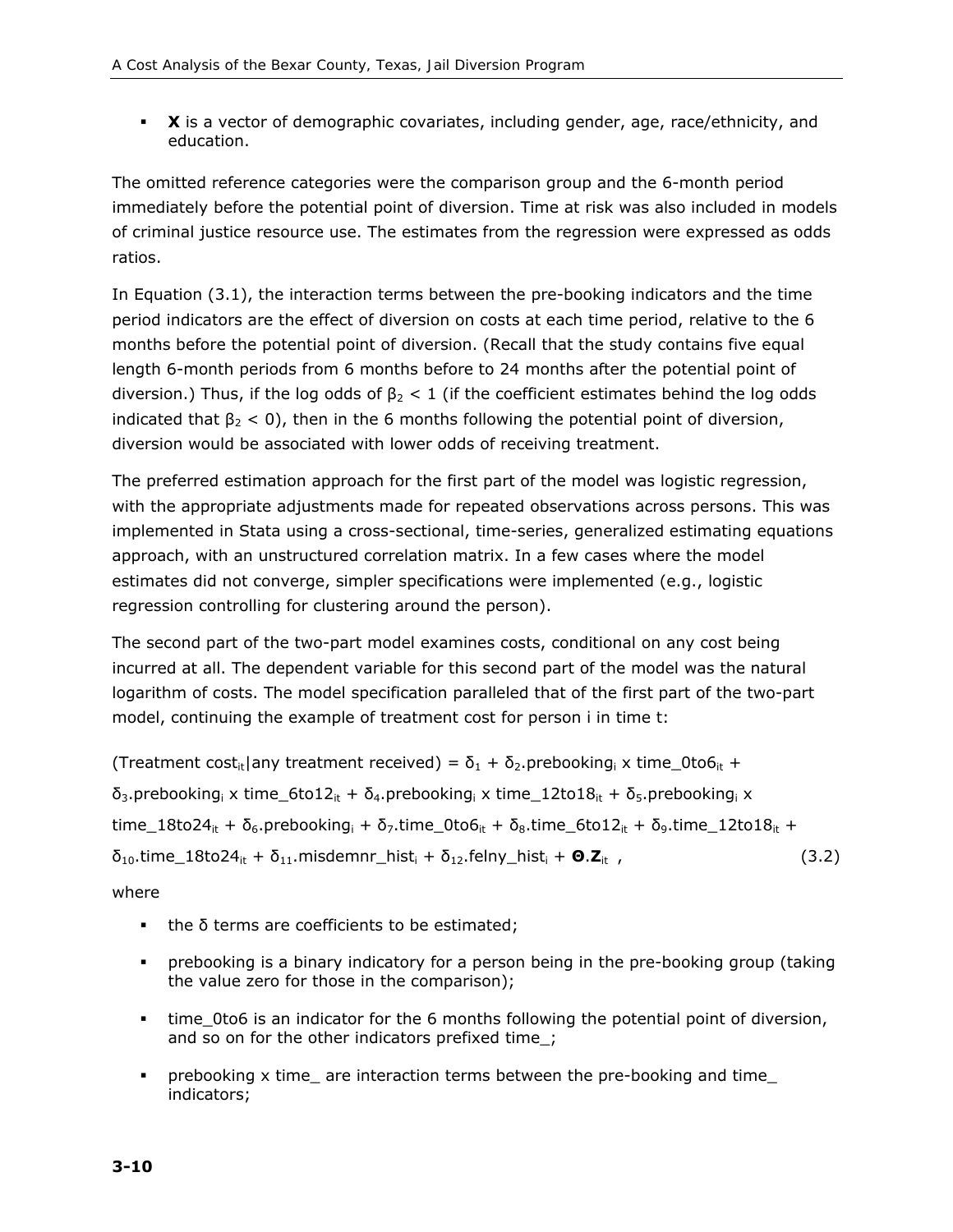- **EXED misdemnr** hist and felny hist are measures of the number of misdemeanor and felony arrests in the 12 months before the study began, respectively;
- **Θ** is a vector of coefficients; and
- **Z** is a vector of demographic covariates, including gender, age, race/ethnicity, and education.

As in the first part of the model, the omitted reference categories are the comparison group and the 6-month period immediately before the potential point of diversion. Time at risk was also included in models of criminal justice resource use.

Cost data such as those examined in this study present a number of challenges to researchers seeking to obtain accurate predictions. The data have many people with relatively low costs but a sizeable number of people with very high costs; these features present skew in the statistical distribution, and a skewed distribution can lead to biased predictions from the model. The preferred estimation approach for the second part of the model was implemented in Stata using a cross-sectional, time–series, generalized estimating equations approach, with an unstructured correlation matrix. Following Manning et al. (2005), error terms were assumed to have a generalized gamma distribution. As with the first part of the model, whenever the model estimates did not converge, simpler specifications were implemented (e.g., panel data regression).

Once point estimates were obtained from the two-part model, the estimates from the two parts were combined to provide an estimate of the overall impact on costs. Equation (3.3) specifies mathematically how this overall impact was obtained:

$$
\overline{\hat{c}_t} = \frac{1}{n} \sum_i (\hat{p}_t |_{\text{diversion}=1}) \cdot (\hat{y}_t |_{\text{diversion}=1}) - (\hat{p}_t |_{\text{diversion}=0}) \cdot (\hat{y}_t |_{\text{diversion}=0}) \tag{3.3}
$$

As Equation (3.3) indicates, for each study period *t* and for each person *i*, we obtained the predicted conditional cost,  $\hat{y}$ , and the predicted probability,  $\hat{p}$ , under two scenarios: one scenario was with all in the sample receiving diversion (subscripted "*diversion*=1"), and the second scenario was with all in the sample not receiving diversion (subscripted "*diversion*=0"). For each person, we then took the product of the  $\hat{y}$  and the  $\hat{p}$  for both scenarios. Finally, we calculated mean unconditional cost,  $\overline{\hat{c}}$ , by taking the difference between those two products and taking the mean over the sample (with *n* observations).

For each of the three cost domains—all costs, criminal justice costs, and treatment costs during each of the four study periods following the point of diversion, the results present  $\hat{c}$ ,. Confidence intervals on  $\hat{c}$ , were obtained using the empirical distribution from 1,000 bootstrap replications. For the 95% confidence interval, we took the standard deviation of the ordered bootstrap estimates as an estimate of the standard error and multiplied by 1.96. The estimate (i.e.,  $\pm$ [1.96  $\times$  standard error]) was used to form the upper and lower bounds of the confidence interval.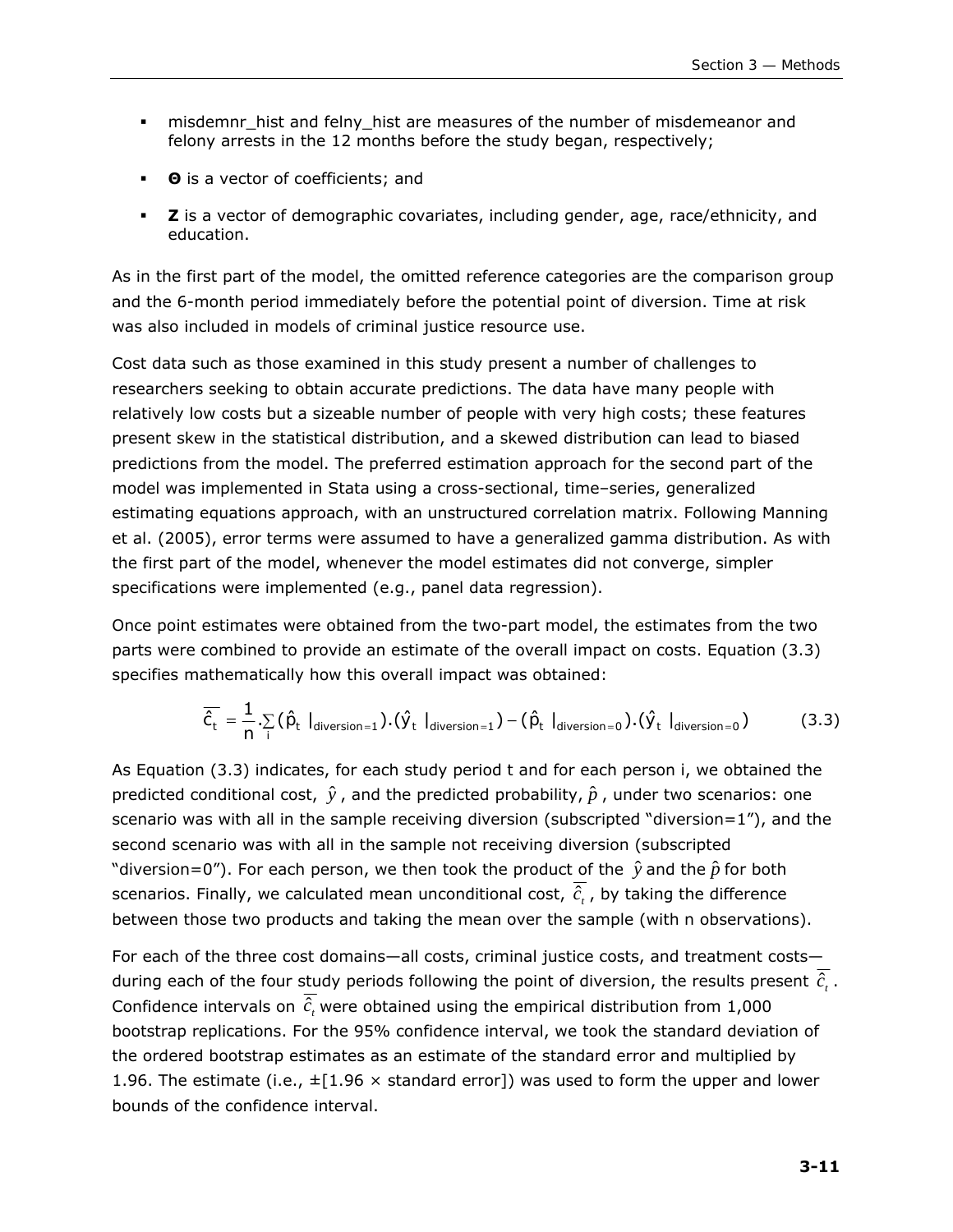There are several ways to derive the point estimate and its confidence interval (which we used to infer statistical significance). For this report, we used the most conservative method in that the confidence intervals are typically large compared with those obtained from other approaches, and so we were less likely to find statistical significance. To determine whether the estimates were robust to using alternative estimation approaches, we also calculated the estimate and confidence intervals using the median and the 2.5 and 97.5 percentiles of the distribution. This alternative method gave very similar point estimates and slightly smaller but similarly scaled confidence intervals. In most cases, the two methods agreed on whether a point estimate was statistically significant. Those instances where the two methods differed are noted and discussed in Section 4.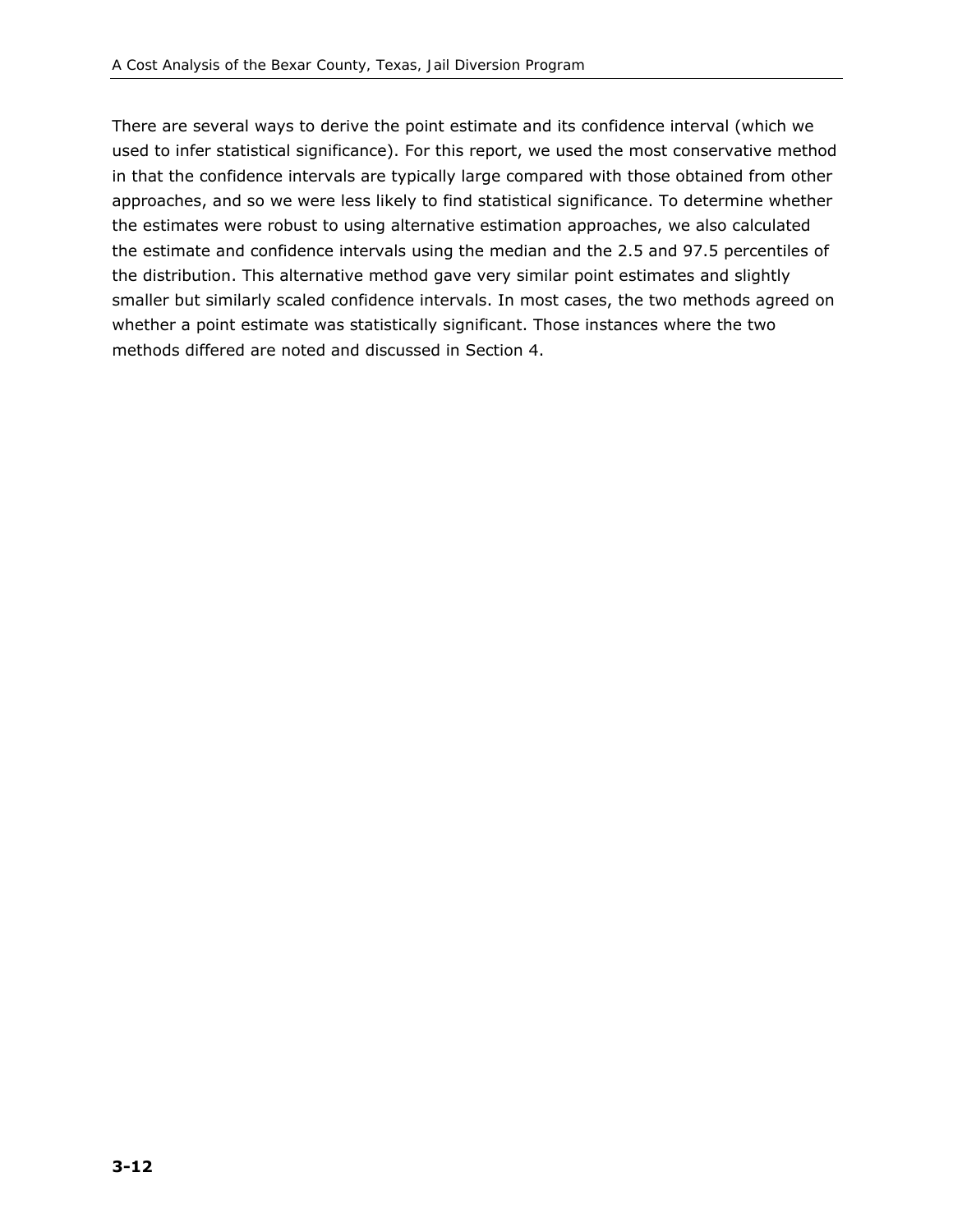# **4. RESULTS**

# **4.1 Descriptive Statistics**

#### *4.1.1 Demographic Characteristics*

Table 4-1 describes the demographic characteristics and the recent criminal history of the study sample by diversion status. No hypotheses tests were conducted on these data because they are intended to be descriptive and provide perspective for the results of the main analyses.

Both pre-booking samples (i.e., the diverted group and its comparison) had many similar demographic characteristics at the point of potential diversion. For both groups, the majority of the samples were men (about 60%), identified as Hispanic (about 45%) or non-Hispanic white (about 30% to 40%), had a high school education and no higher (about 35%) or less than high school education (about 45%), and were living independently or with family (about 50%).

However, there were some clear differences between the pre-booking groups. The proportion of the pre-booking group that was never married at the point of diversion (70%) was notably higher than the proportion of the comparison group (about 55%); also, the mean age of the pre-booking group (39.7 years) was higher than the mean age (33.0 years) of the comparison group. Potentially important differences were also found for the proportion unemployed and the mean number of recent arrests. The proportion unemployed at the potential point of diversion was 94% for those in the pre-booking group and 79% for those in the comparison group. The mean number of misdemeanor arrests in the previous 12 months was 0.26 for the pre-booking group and 0.65 for the comparison; the mean number of felony arrests in the previous 12 months was 0.03 for the pre-booking group and 0.13 for the comparison. These descriptive results suggest that, at the least, there is a need to control for key demographics and recent criminal history when examining the relationship between pre-booking diversion and costs.

The descriptive statistics for the post-booking groups (diverted and comparison) indicate that both groups had similar profiles for gender (roughly equal proportions of male, female, and missing), marital status (the greatest group being those never married at the point of diversion—between 30% and 40%), education (between 30% and 40% had a high school education or less), and housing status (the largest proportion was those who were living independently or with family, at about 35%). The estimates also suggested some possible differences between the post-booking groups with regard to race/ethnicity, unemployment, age, and recent (past-12-month) criminal history. The post-booking group had a mean age of 34.8 years, whereas the comparison group had a mean age of 37.0 years. Both postbooking groups had a relatively large proportion of missing data for a number of variables. Between 30% and 40% of the sample had missing data for all the major categorical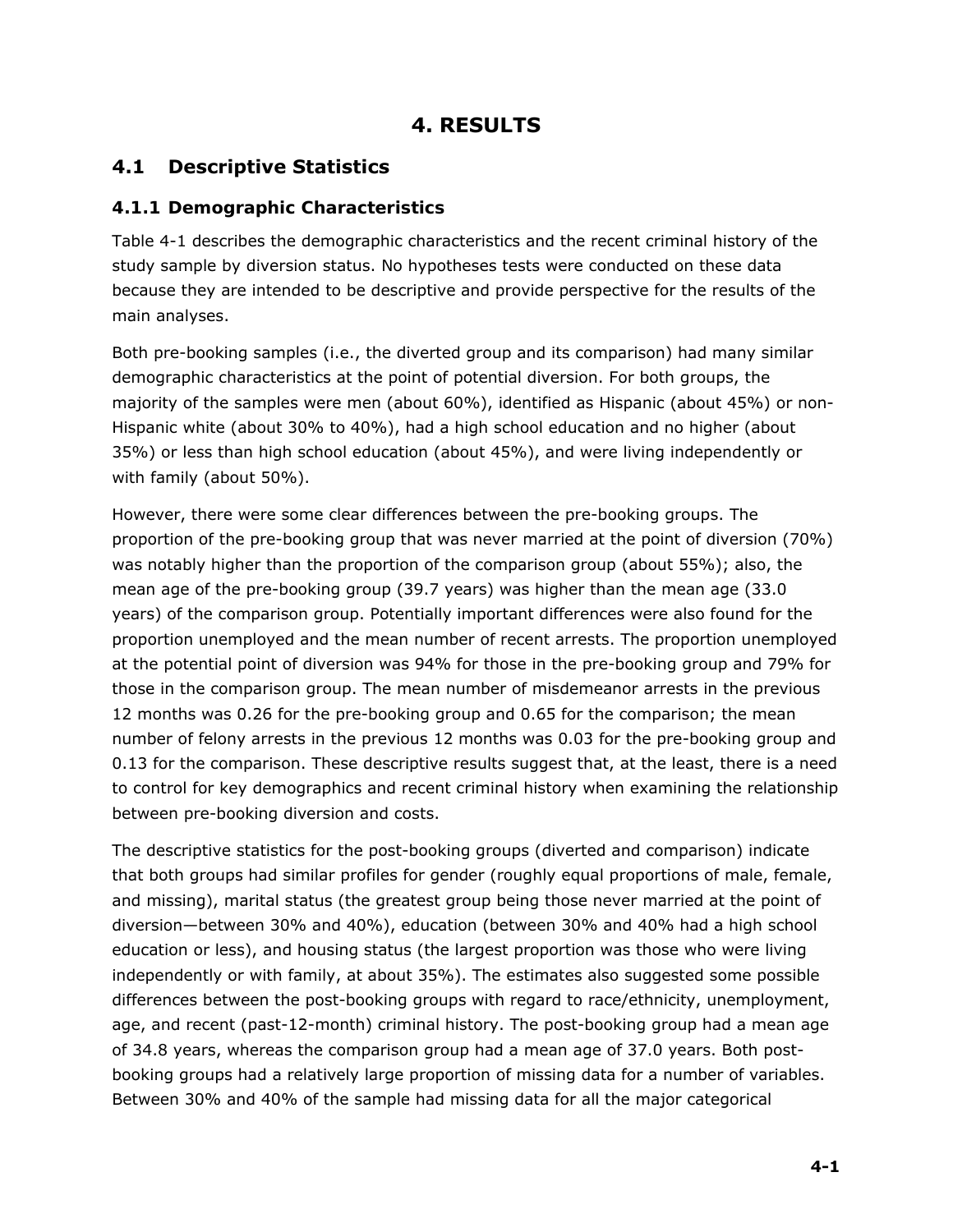|                                 | <b>Pre-Booking</b> | <b>Pre-Booking</b><br><b>Comparison</b> | <b>Post-Booking</b>           | <b>Post-Booking</b><br><b>Comparison</b> |
|---------------------------------|--------------------|-----------------------------------------|-------------------------------|------------------------------------------|
|                                 |                    |                                         | <b>Number of Observations</b> |                                          |
| <b>Measure</b> <sup>a</sup>     | 121                | 347                                     | 381                           | 105                                      |
| Male                            | 57%                | 61%                                     | 36%                           | 40%                                      |
|                                 | (0.50)             | (0.49)                                  | (0.48)                        | (0.49)                                   |
| Female                          | 42%                | 39%                                     | 28%                           | 30%                                      |
|                                 | (0.50)             | (0.49)                                  | (0.45)                        | (0.46)                                   |
| Missing gender information      | $1\%$              | $0\%$                                   | 36%                           | 30%                                      |
|                                 | (0.09)             | (0.00)                                  | (0.48)                        | (0.45)                                   |
| White, non-Hispanic             | 31%                | 39%                                     | 17%                           | 26%                                      |
|                                 | (0.47)             | (0.49)                                  | (0.38)                        | (0.44)                                   |
| Hispanic                        | 44%                | 46%                                     | 34%                           | 24%                                      |
|                                 | (0.50)             | (0.50)                                  | (0.47)                        | (0.43)                                   |
| Other race/ethnicity            | 24%                | 15%                                     | 12%                           | 21%                                      |
|                                 | (0.43)             | (0.35)                                  | (0.32)                        | (0.41)                                   |
| Missing race/ethnicity          | $1\%$              | $0\%$                                   | 37%                           | 30%                                      |
|                                 | (0.09)             | (0.00)                                  | (0.48)                        | (0.46)                                   |
| Married at potential point of   | 7%                 | 13%                                     | 6%                            | 6%                                       |
| diversion                       | (0.26)             | 0.34                                    | (0.24)                        | (0.23)                                   |
| Divorced at potential point     | 24%                | 32%                                     | 20%                           | 20%                                      |
| of diversion                    | (0.43)             | (0.47)                                  | (0.40)                        | (0.40)                                   |
| Never married at potential      | 68%                | 54%                                     | 33%                           | 42%                                      |
| point of diversion              | (0.47)             | (0.50)                                  | (0.47)                        | (0.50)                                   |
| Marital status missing at       | $1\%$              | $0\%$                                   | 41%                           | 32%                                      |
| point of diversion              | (0.09)             | (0.00)                                  | (0.49)                        | (0.47)                                   |
| Greater than high school        | 17%                | 20%                                     | 9%                            | 11%                                      |
| education                       | (0.37)             | (0.40)                                  | (0.29)                        | (0.32)                                   |
| High school education only      | 37%                | 35%                                     | 23%                           | 27%                                      |
|                                 | (0.49)             | (0.48)                                  | (0.42)                        | (0.44)                                   |
| Less than high school           | 45%                | 44%                                     | 24%                           | 29%                                      |
| education                       | (0.50)             | (0.50)                                  | (0.43)                        | (0.45)                                   |
| <b>Education missing</b>        | $1\%$              | 0%                                      | 45%                           | 33%                                      |
|                                 | (0.09)             | (0.00)                                  | (0.50)                        | (0.47)                                   |
| Age at entry into diversion     | 39.69              | 33.94                                   | 34.78                         | 37.02                                    |
| (continuous measure)            | (12.33)            | (10.89)                                 | (10.17)                       | (9.63)                                   |
| Unemployed at potential         | 94%                | 79%                                     | 44%                           | 60%                                      |
| point of diversion <sup>b</sup> | (0.23)             | (0.41)                                  | (0.47)                        | (0.49)                                   |
| Employed, student, or           | 5%                 | 21%                                     | 11%                           | 7%                                       |
| retired at point of diversion   | (0.22)             | (0.41)                                  | (0.32)                        | (0.25)                                   |

## **Table 4-1. Demographic and Other Individual Characteristics**

(continued)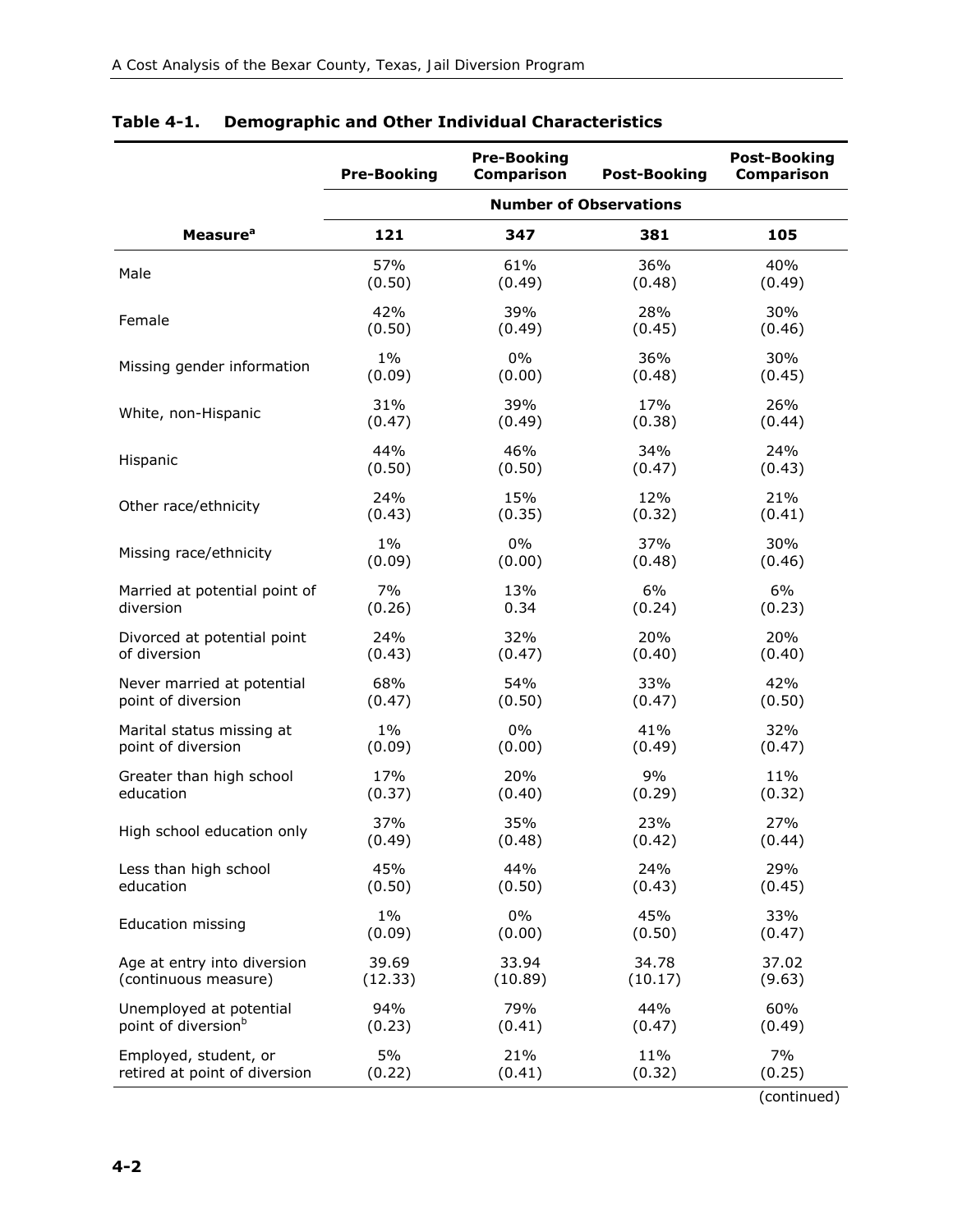|                                                                                     | <b>Pre-Booking</b> | <b>Pre-Booking</b><br><b>Comparison</b> | <b>Post-Booking</b>           | <b>Post-Booking</b><br>Comparison |
|-------------------------------------------------------------------------------------|--------------------|-----------------------------------------|-------------------------------|-----------------------------------|
|                                                                                     |                    |                                         | <b>Number of Observations</b> |                                   |
| Measure <sup>a</sup>                                                                | 121                | 347                                     | 381                           | 105                               |
| Employment status missing                                                           | $1\%$              | $0\%$                                   | 45%                           | 33%                               |
| at point of diversion                                                               | (0.09)             | (0.00)                                  | (0.50)                        | (0.47)                            |
| Independent or lives with<br>family at potential point of<br>diversion <sup>b</sup> | 59%<br>(0.49)      | 50%<br>(0.50)                           | 34%<br>(0.48)                 | 38%<br>(0.49)                     |
| Homeless at potential point                                                         | 7%                 | 9%                                      | 5%                            | 12%                               |
| of diversion <sup>b</sup>                                                           | (0.26)             | (0.29)                                  | (0.22)                        | (0.33)                            |
| Other living circumstance at                                                        | 33%                | 41%                                     | 15%                           | 16%                               |
| potential point of diversion <sup>b</sup>                                           | (0.47)             | (0.49)                                  | (0.36)                        | (0.37)                            |
| Living circumstance missing                                                         | $1\%$              | $0\%$                                   | 45%                           | 33%                               |
| at point of diversion                                                               | (0.09)             | (0.00)                                  | (0.50)                        | (0.47)                            |
| Number of misdemeanors in                                                           | 0.26               | 0.65                                    | 0.50                          | 0.90                              |
| the previous 12 months <sup>c</sup>                                                 | (0.87)             | (1.77)                                  | (1.23)                        | (2.00)                            |
| Number of felony arrests in                                                         | 0.03               | 0.13                                    | 0.12                          | 0.18                              |
| the previous 12 months <sup>d</sup>                                                 | (0.22)             | (0.41)                                  | (0.42)                        | (0.57)                            |

## **Table 4-1. Demographic and Other Individual Characteristics (continued)**

Note: Standard deviations are given in parentheses beneath each estimate.

a Proportions are reported, unless otherwise stated.

 $b$  Category was omitted from the multivariate analyses because of multicollinearity.

c Misdemeanor criminal history is calculated as the number of misdemeanor crimes committed in the year before the diversion event.

 $d$  Felony criminal history is calculated as the number of felonies committed in the year before the diversion event.

variables, including gender, race/ethnicity, marital status, education, employment, and living status. Rather than drop missing observations, the statistical models included indicators for missing observations.

## *4.1.2 Mean Costs in the Major Domains*

Before presenting the model estimates, it is first instructive to view the cost data without any hypothesis testing. We start with the major cost domains: all county/city system costs combined, total criminal justice costs, and total treatment costs. Figure 4-1 displays the criminal justice and treatment costs for the pre-booking group and its comparison for each of the five study periods. Additionally, treatment costs are stacked on top of criminal justice costs to give all costs combined; thus, the total height of each bar in the figure represents costs across all agencies.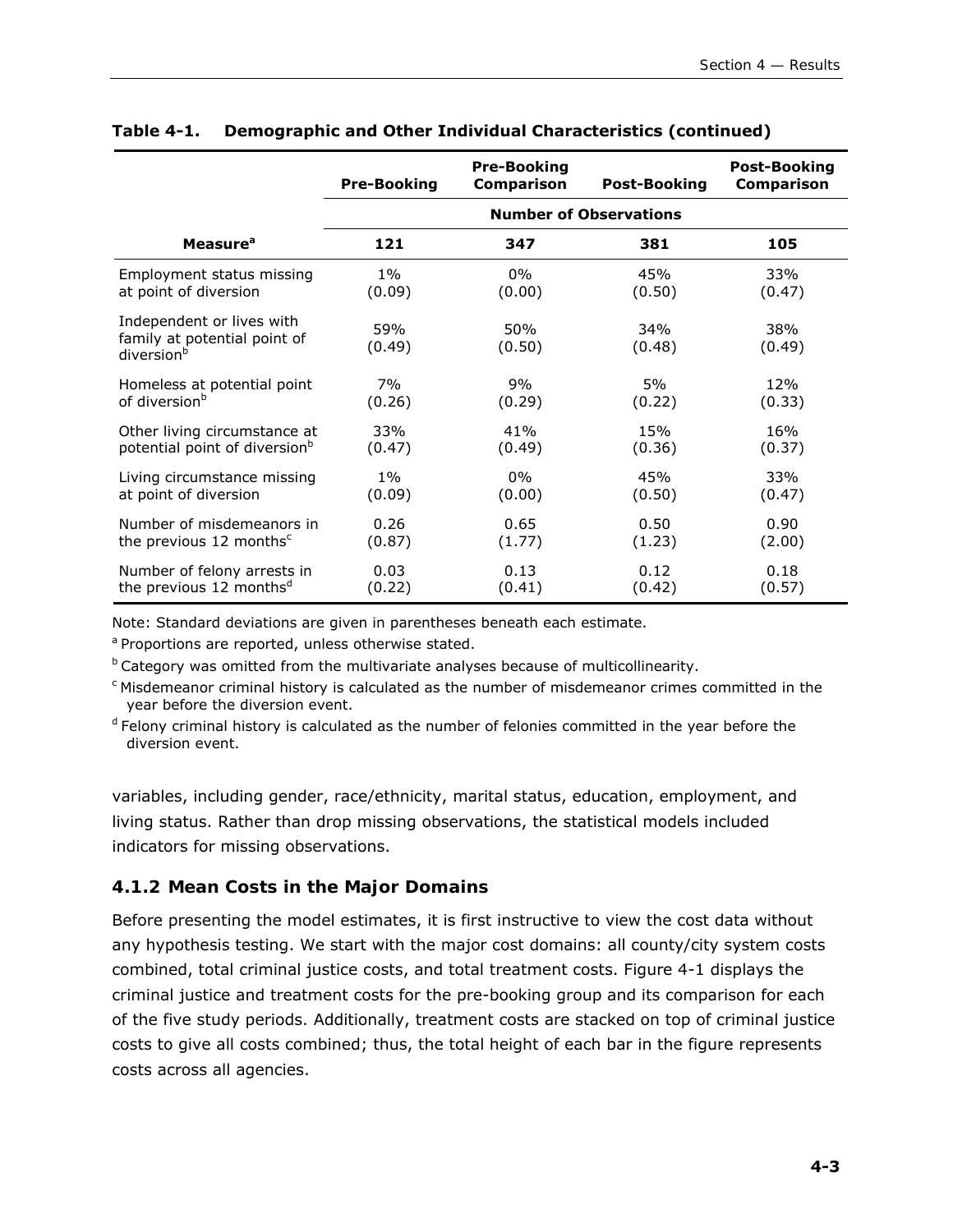



Sources: Bexar County Information Services, University Health System cost data, and Center for Health Care Services Anasazi cost data.

Note: m = months. Treatment costs are stacked on top of criminal justice (CJ) costs. Numbers indicate costs within the CJ and treatment domains.

The criminal justice costs in this figure include the index event, or the potential point of diversion. For the pre-booking group, the index event is the diversion itself; the criminal justice costs from that event include a relatively small amount of peace officer time picking up and transporting the client to the CCC. For the comparison group, the index event is the arrest identified as being the event for which the client would have been diverted had a diversion program existed. Appendix A contains more detailed summary statistics.

The estimates indicated three general features of the data. First, for both groups (prebooking and its comparison), combined costs decreased over the study period after the potential point of diversion. Second, in every period, the comparison group had higher combined costs. Third, in every period and for both groups, mean criminal justice costs were higher than treatment costs.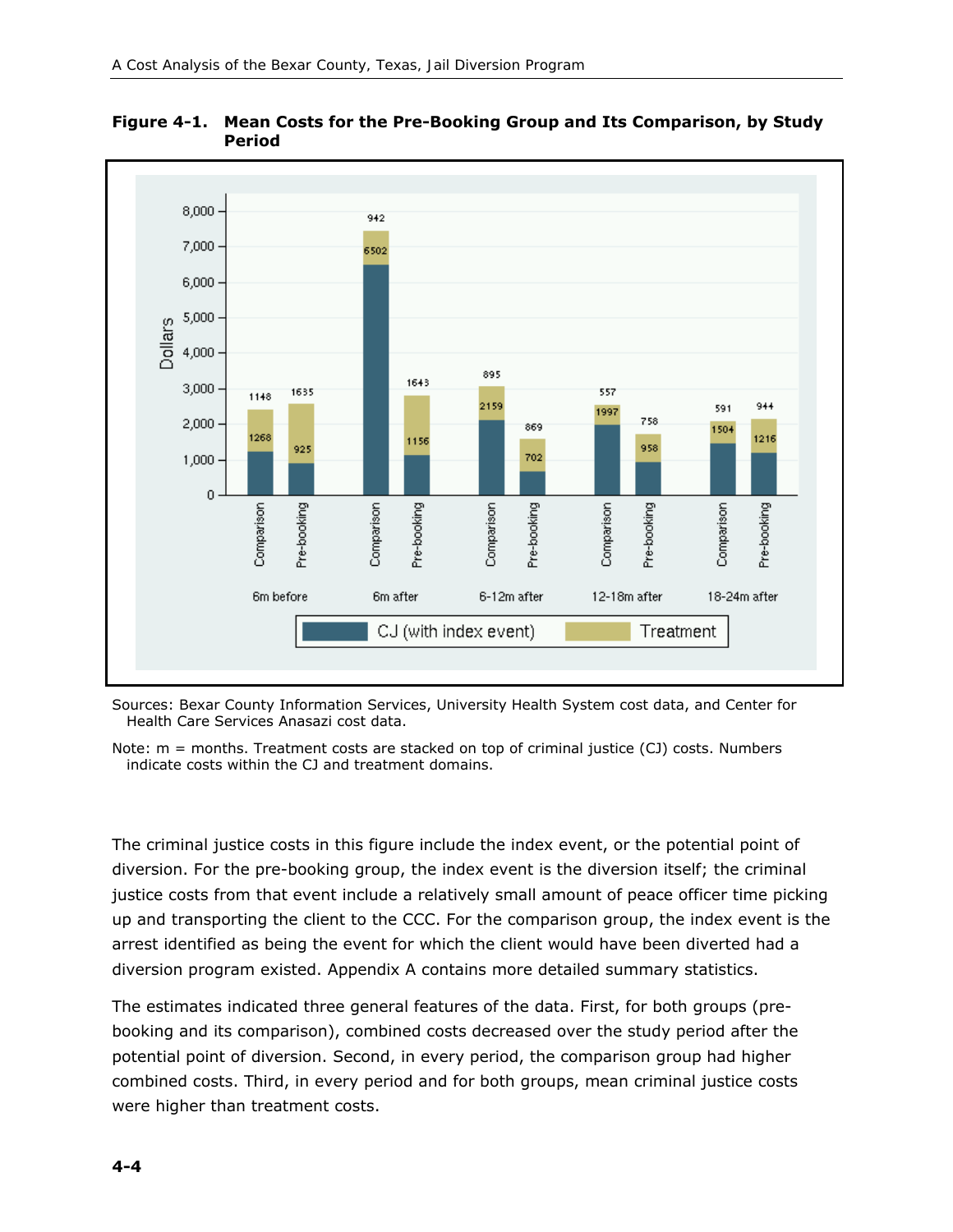Because everyone in the comparison group was arrested instead of being diverted at the potential point of diversion, criminal justice costs spiked for that group in the first 6 months after that key event. Mean criminal justice costs for the 0- to 6-month period were about \$6,500. Across all other periods, criminal justice costs for that group fluctuated between about \$1,200 and \$2,200. The pre-booking diverted group had far less fluctuation in its mean criminal justice costs over time, varying from a low of \$700 in the 6- to 12-month period after the point of diversion to a high of \$1,216 in the final study period.

The mean treatment cost for the comparison group declined steadily over the study period, from a high of \$1,148 in the period before the potential point of diversion to between \$550 and \$600 in the last two study periods. The mean treatment costs for the pre-booking group were highest in the two periods immediately around the point of diversion, at about \$1,640, and then decreased, fluctuating between \$760 and \$950 in the last three study periods.

Figure 4-2 describes mean costs for the post-booking data. The estimates indicate three general features. First, for both groups (i.e., post-booking and its comparison), combined costs fell throughout the study period. This feature was different from that found for the pre-booking means; there, costs spiked in the period immediately following diversion. The two remaining features of the post-booking data, nevertheless, parallel those of the prebooking data: in every period, the comparison group had higher combined costs and, for both groups, mean criminal justice costs were always higher than treatment costs.

Mean criminal justice costs for the post-booking comparison group fell from the two study periods surrounding the potential point of diversion (\$4,750 before that point and \$4,190 immediately after that point) to the later study periods. In the three final study periods, criminal justice costs for that group leveled out to fluctuate between about \$2,100 and \$2,550. For the post-booking group, however, mean criminal justice costs fell consistently over time, from about \$3,550 before the point of diversion to \$1,200 in the last study period.

Mean treatment costs of the comparison group were between about \$900 and \$1,150 across time. Mean treatment costs of the post-booking group, however, decreased over time. For the post-booking group, mean treatment costs fell from the 6-month period before diversion, from about \$1,400 to about \$450 in the 12- to 18-month period and to about \$600 in the 18- to 24-month study period.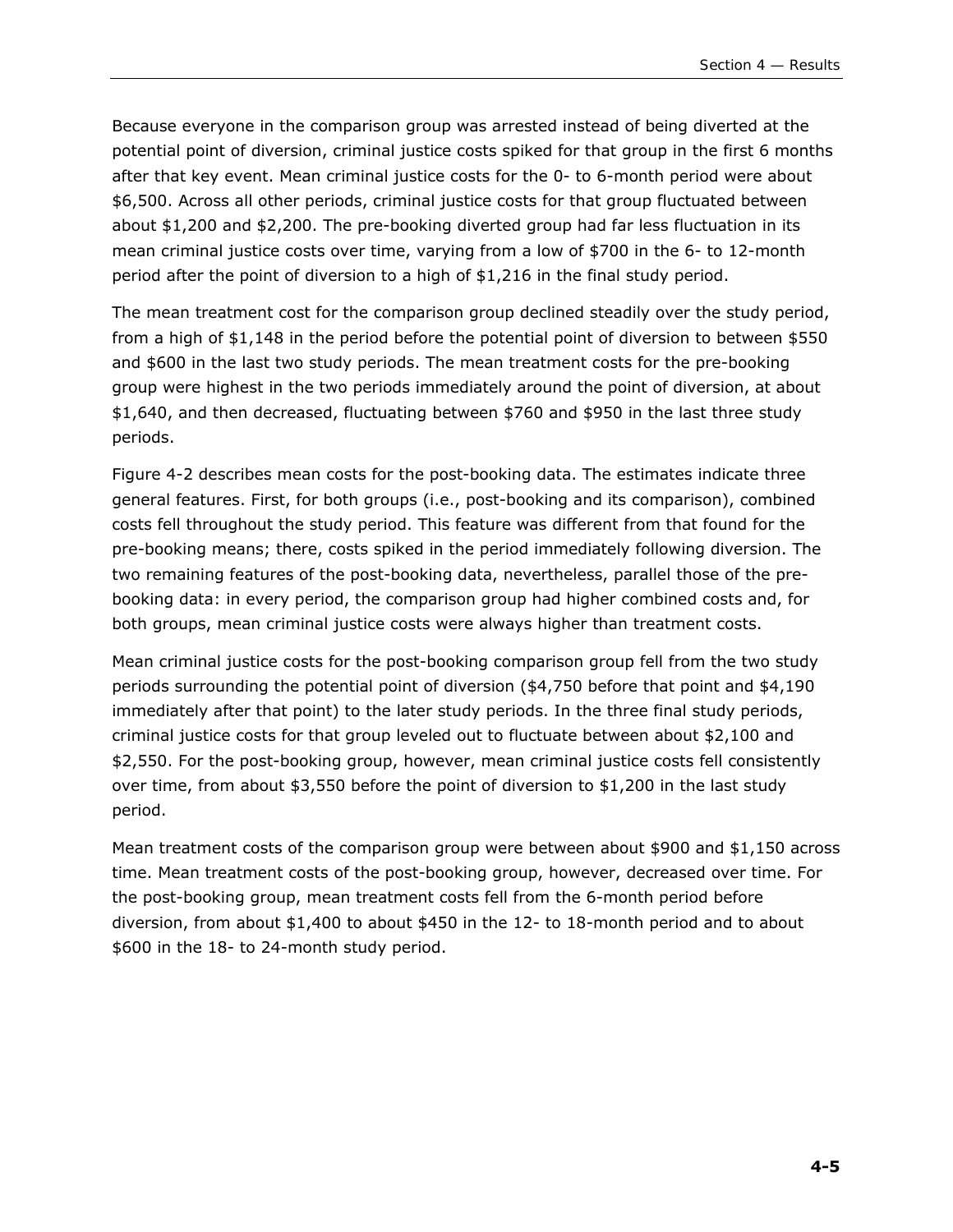

**Figure 4-2. Mean Costs for the Post-Booking Group and Its Comparison, by Study Period** 

Sources: Bexar County Information Services, University Health System cost data, and Center for Health Care Services Anasazi cost data.

Note: m = months. Treatment costs are stacked on top of criminal justice (CJ) costs. Numbers indicate costs within the CJ and treatment domains.

## *4.1.3 Treatment Cost Means*

Of concern to CHCS, the county treatment agency, is the degree to which diversion helps direct people into targeted and appropriate treatment services provided by CHCS. Figure 4-3 shows how the mean treatment costs for the pre-booking group (and its comparison) break down by three modalities: CHCS, medication, and UHS. The dollar estimates are suppressed in the figure for ease of interpretation; Table 4-2 provides the estimates in the figure. The figure indicates that, for the comparison group, the relative proportion of treatment costs accounted for by CHCS is small in all periods. For the pre-booking group, however, CHCS costs are low in the period immediately before diversion—the point at which people would be connected to county services—but increase in the period immediately after diversion and remain high, relative to both the comparison and the before-diversion period.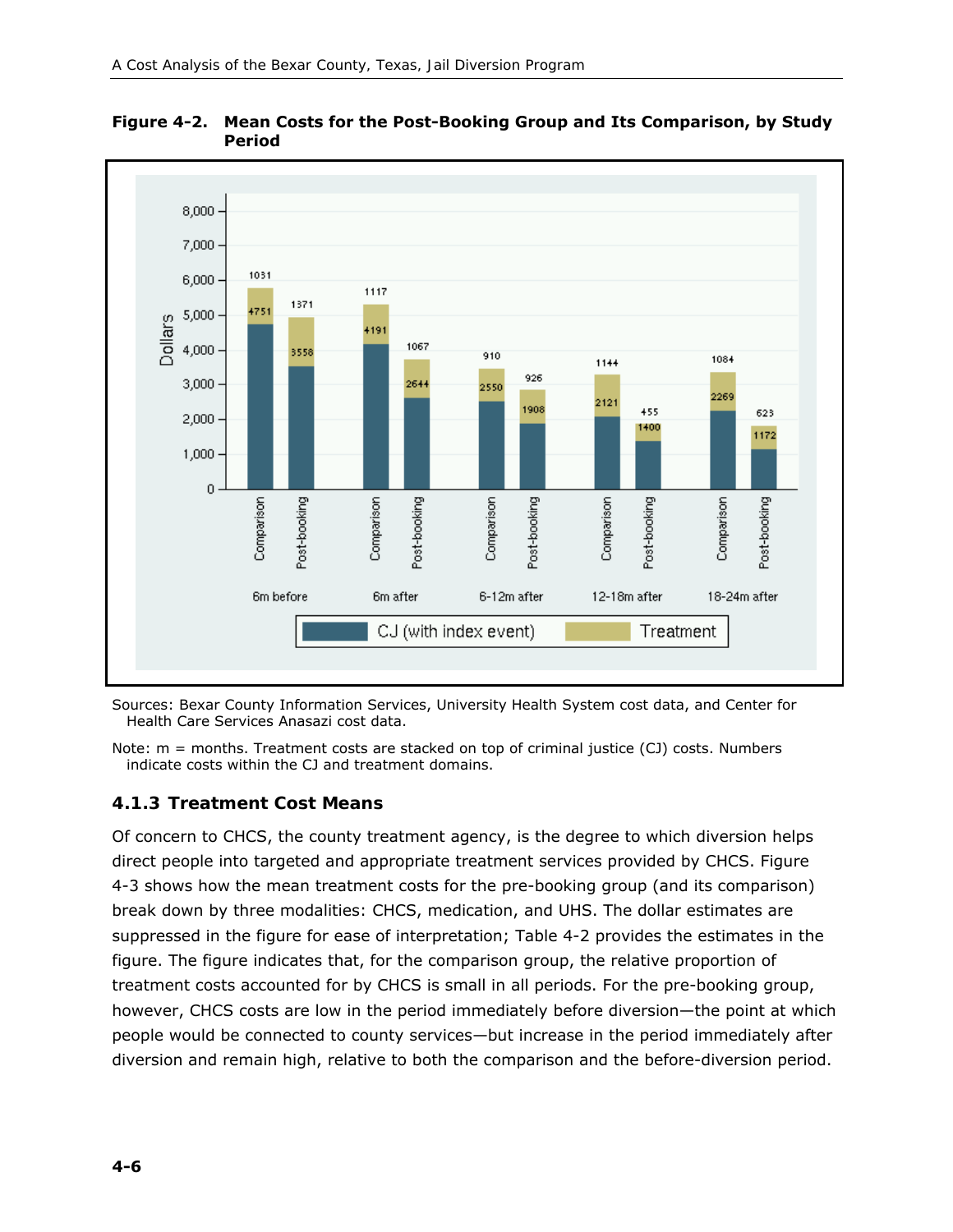The patterns in the means thus suggest that pre-booking diversion successfully connects people to treatment funded through CHCS.



**Figure 4-3. Mean Treatment Costs for the Pre-Booking Group and Its Comparison** 

Sources: Bexar County Information Services, University Health System cost data, and Center for Health Care Services Anasazi cost data.

Note: CHCS = Bexar County's Center for Health Care Services; m = months; UHS = University Health System. Dollar amounts are suppressed in the figure for ease of reading and are presented in Table 4-2. Costs are stacked in the following order: CHCS, medications, and UHS.

Two other general features of the data are also apparent in Figure 4-3. First, for both groups and in all periods, UHS costs were larger than CHCS costs. This finding may be expected because UHS provides a full array of medical services to the population in the area. A second feature is that there was no discernible pattern to changes in mean medication costs for either group over time. A third feature is that, in every period, of the three types of cost presented, mean medication costs were the second largest category for the comparison group and the third largest category for the pre-booking group. This likely reflects the relative prominence of CHCS services for the pre-booking group once diversion has occurred and reflects that the data do not contain the numerous private pharmacies dispensing medication, and thus do not capture medication costs outside the public system.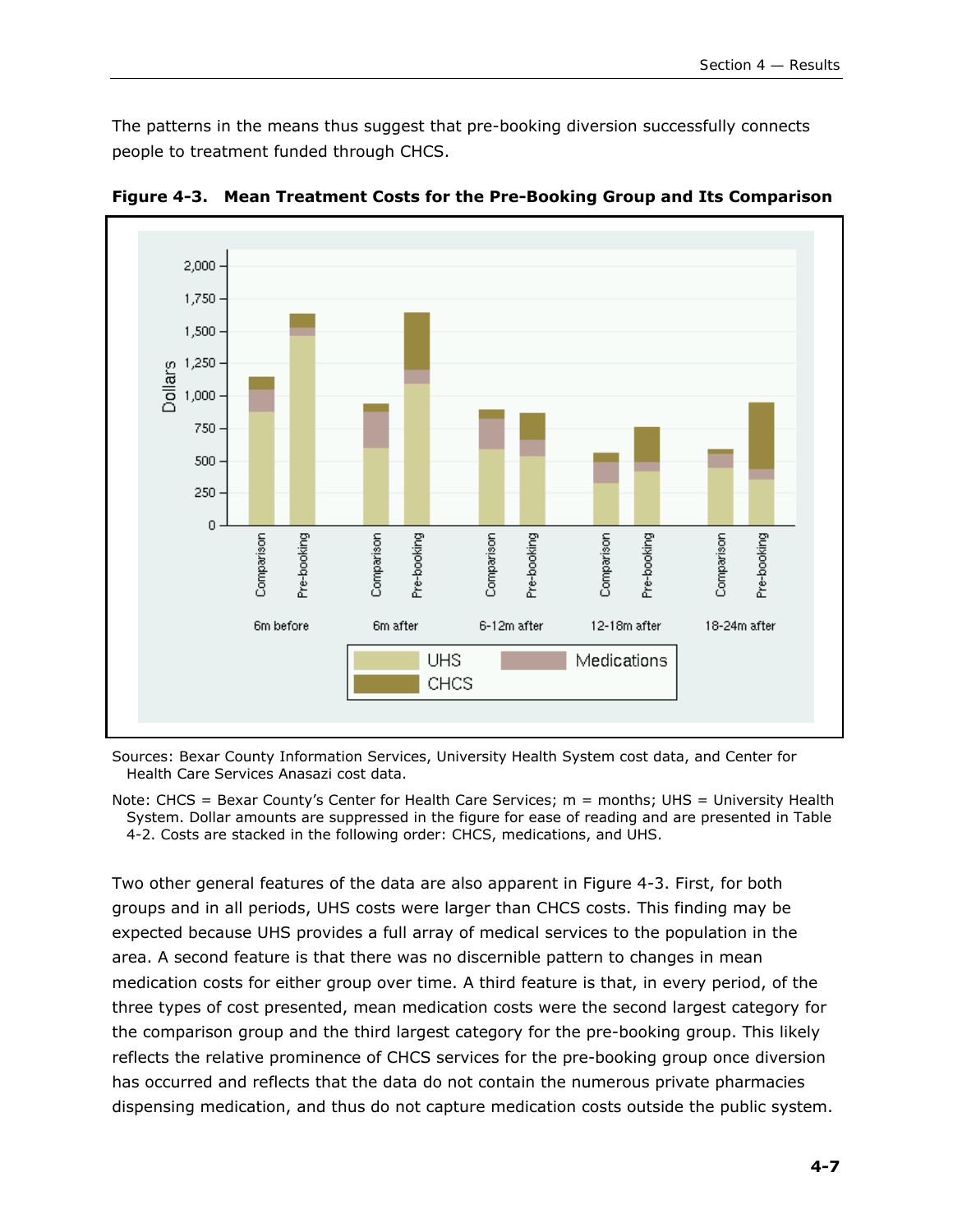|                          |             | Months Before/After the Potential Point of Diversion |                                 |                                           |                              |                                     |
|--------------------------|-------------|------------------------------------------------------|---------------------------------|-------------------------------------------|------------------------------|-------------------------------------|
| <b>Treatment</b><br>Cost | Group       | <b>6 Months</b><br><b>Before</b>                     | <b>6 Months</b><br><b>After</b> | $6 - 12$<br><b>Months</b><br><b>After</b> | $12 - 18$<br>Months<br>After | $18 - 24$<br>Months<br><b>After</b> |
| <b>Total</b>             | Pre-booking | 1,635<br>(4,962.38)                                  | 1,643<br>(5, 173.79)            | 869<br>(2, 136.18)                        | 758<br>(2,407.26)            | 944<br>(3,078.59)                   |
| treatment                | Comparison  | 1,148<br>(3,507.87)                                  | 942<br>(2,649.64)               | 895<br>(3, 223.12)                        | 557<br>(1,968.41)            | 591<br>(2,698.10)                   |
|                          | Pre-booking | 97<br>(399.95)                                       | 433<br>(1,490.24)               | 202<br>(908.13)                           | 265<br>(1,695.97)            | 498<br>(2, 592.47)                  |
| <b>CHCS</b>              | Comparison  | 95<br>(634.04)                                       | 55<br>(330.19)                  | 62<br>(454.07)                            | 58<br>(344.80)               | 35<br>(239.90)                      |
| <b>Medication</b>        | Pre-booking | 69<br>(271.40)                                       | 107<br>(267.73)                 | 127<br>(492.71)                           | 70<br>(320.22)               | 83<br>(299.71)                      |
|                          | Comparison  | 173<br>(447.89)                                      | 278<br>(560.84)                 | 238<br>(566.74)                           | 164<br>(467.53)              | 109<br>(397.12)                     |
| <b>UHS</b>               | Pre-booking | 1,469<br>(4,964.97)                                  | 1,104<br>(4,651.28)             | 540<br>(1,924.97)                         | 423<br>(1,712.40)            | 363<br>(1, 573.05)                  |
|                          | Comparison  | 880<br>(3,368.95)                                    | 609<br>(2, 515.58)              | 595<br>(3,050.80)                         | 335<br>(1,812.75)            | 447<br>(2,624.59)                   |

#### **Table 4-2. Mean Treatment Costs for the Pre-Booking Group and Its Comparison**

Note: CHCS = Bexar County's Center for Health Care Services; UHS = University Health System.

Figure 4-4 shows how the treatment costs for the post-booking group and its comparison break down by the three main categories over time. Table 4-3 provides the estimates for the figure. Perhaps surprisingly, in every period, mean CHCS costs were higher for the comparison group than for the post-booking group. Also, for the first three periods of the study, UHS costs were higher for the post-booking group than for its comparison, whereas the costs were lower in the last two periods. As with all these figures and tables that examine unadjusted means, further analysis is needed to provide reliable estimates. No policy guidance should be taken from these means; rather, their use should be limited to providing context for the main analysis. The next subsections provide the results of that analysis.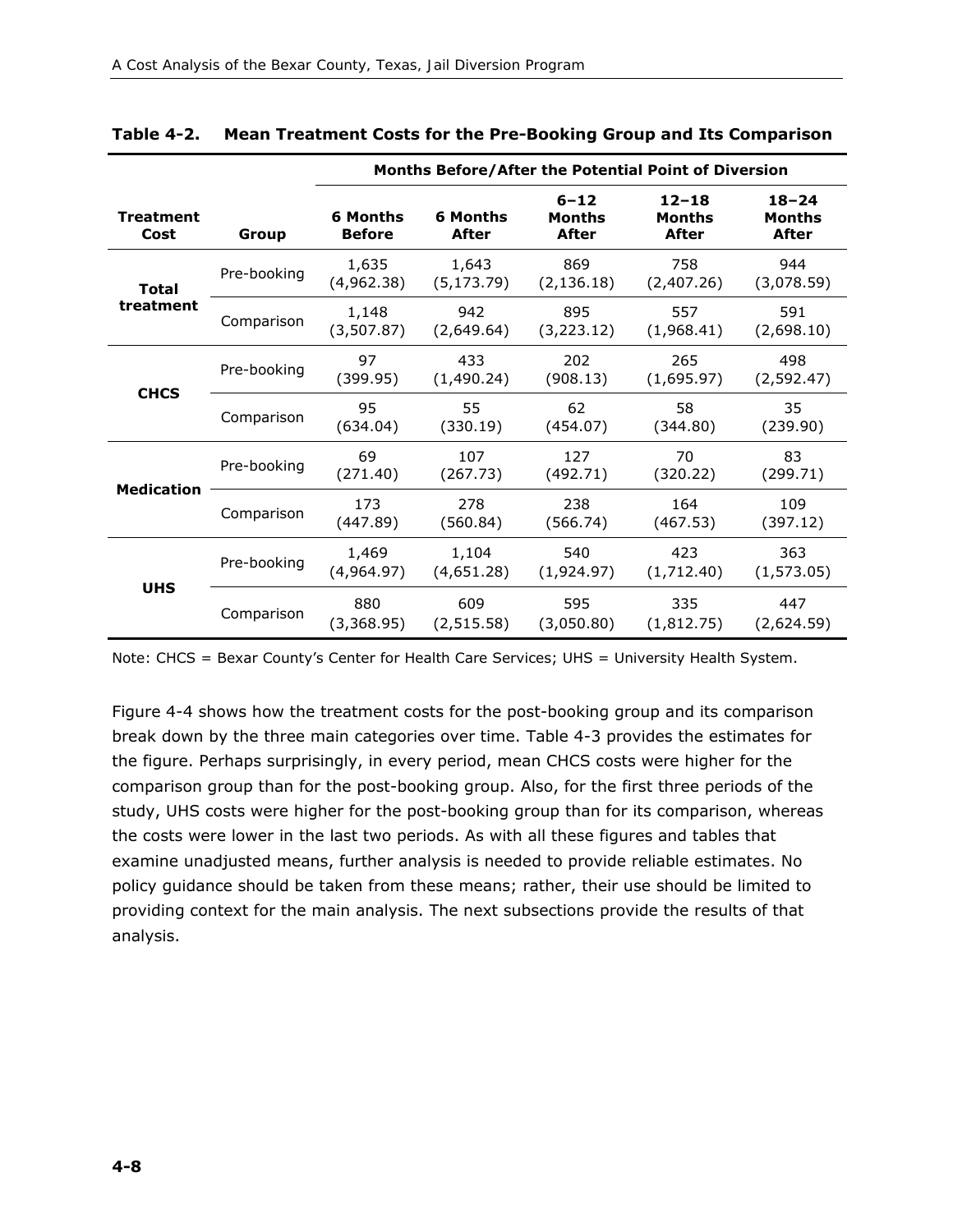

**Figure 4-4. Mean Treatment Costs for the Post-Booking Group and Its Comparison** 

Sources: Bexar County Information Services, University Health System cost data, and Center for Health Care Services Anasazi cost data.

Note: CHCS = Bexar County's Center for Health Care Services; m = months; UHS = University Health System. Dollar amounts are suppressed in the figure for ease of reading and are presented in Table 4-3. Costs are stacked in the following order: CHCS, medications, and UHS.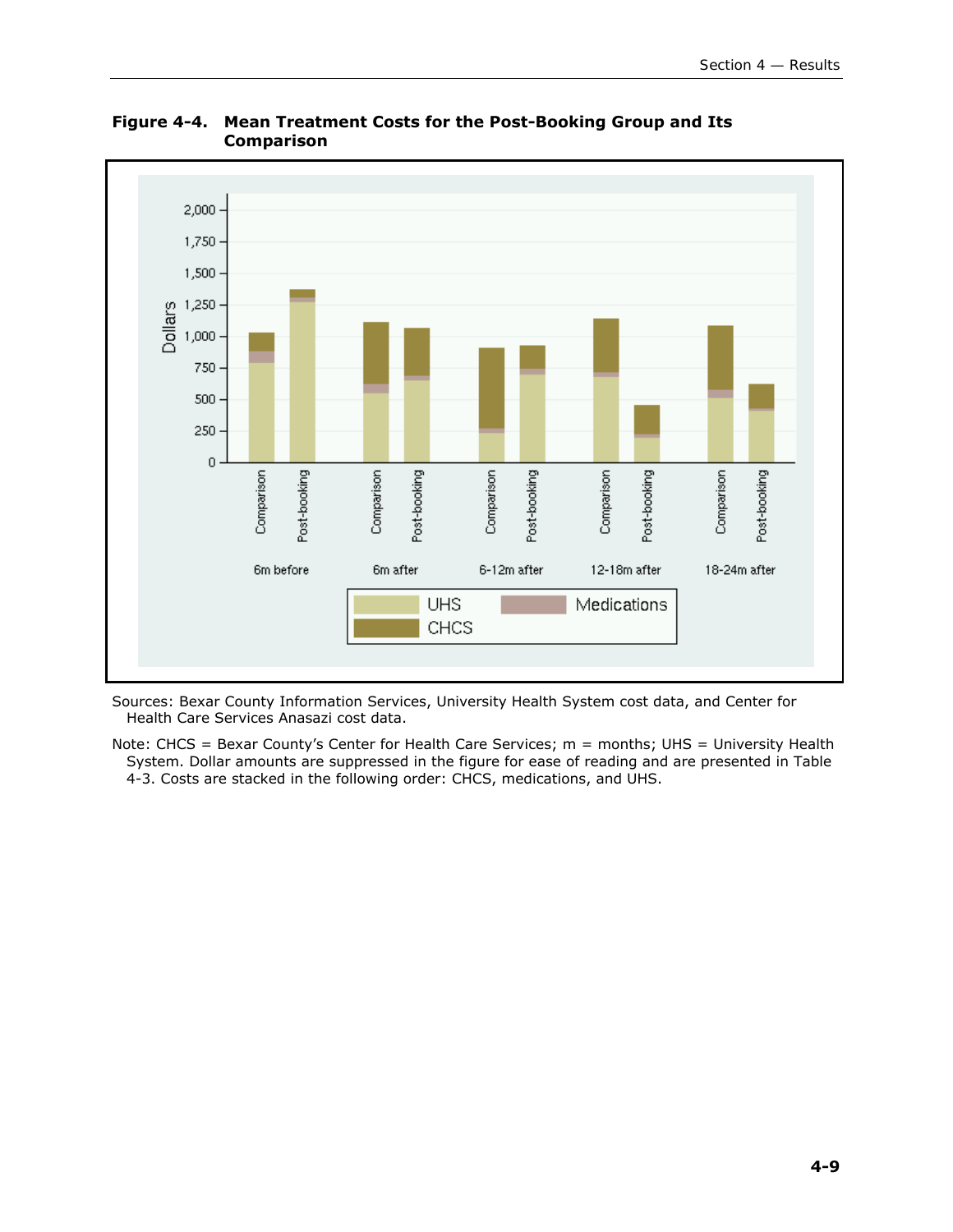| <b>Treatment</b><br>Cost | Group        | 6 Months<br><b>Before</b> | <b>6 Months</b><br><b>After</b> | $6 - 12$<br><b>Months</b><br><b>After</b> | $12 - 18$<br>Months<br><b>After</b> | $18 - 24$<br>Months<br><b>After</b> |
|--------------------------|--------------|---------------------------|---------------------------------|-------------------------------------------|-------------------------------------|-------------------------------------|
| Total                    | Post-booking | 1,371<br>(9,643.84)       | 1,067<br>(3,449.41)             | 926<br>(4,960.89)                         | 455<br>(2,501.84)                   | 623<br>(2,818.42)                   |
| treatment                | Comparison   | 1,031<br>(3,594.66)       | 1,117<br>(2,671.94)             | 910<br>(3,074.33)                         | 1,144<br>(3,680.51)                 | 1,084<br>(3,079.35)                 |
|                          | Post-booking | 57<br>(336.50)            | 371<br>(1, 374.27)              | 175<br>(867.52)                           | 223<br>(2,038.90)                   | 185<br>(1,383.84)                   |
| <b>CHCS</b>              | Comparison   | 139<br>(524.04)           | 487<br>(1,305.51)               | 631<br>(2,667.30)                         | 418<br>(1,635.95)                   | 502<br>(2, 174.31)                  |
|                          | Post-booking | 32<br>(179.43)            | 38<br>(178.90)                  | 44<br>(201.50)                            | 25<br>(154.31)                      | 19<br>(142.26)                      |
| <b>Medication</b>        | Comparison   | 93<br>(594.82)            | 74<br>(281.99)                  | 31<br>(209.85)                            | 38<br>(149.48)                      | 57<br>(264.84)                      |
| <b>UHS</b>               | Post-booking | 1,282<br>(9,635.45)       | 657<br>(2,936.47)               | 707<br>(4,847.48)                         | 207<br>(1,454.10)                   | 419<br>(2,208.41)                   |
|                          | Comparison   | 799<br>(3,500.91)         | 555<br>(2,293.60)               | 247<br>(1,249.67)                         | 688<br>(3,365.93)                   | 525<br>(2, 153.86)                  |

#### **Table 4-3. Mean Treatment Costs for the Post-Booking Group and Its Comparison**

Note: CHCS = Bexar County's Center for Health Care Services; UHS = University Health System.

## **4.2 Cost-Shifting: Main Results**

#### *4.2.1 Pre-Booking Diversion: Criminal Justice and Treatment System Costs Combined*

Figure 4-5 displays the main results of the study for pre-booking diversion. The figure shows, per 6-month study period, the estimated additional county and city costs incurred per person that can be attributed to diversion. The figure also shows the estimated 95% confidence interval around each point estimate. This confidence interval helps indicate whether the estimate is statistically significant. If the estimate overlaps the horizontal axis (where cost is \$0), then the estimate is not statistically significant and we cannot be reasonably certain that the finding could be replicated again. More detailed model estimates are presented in Appendices C and D.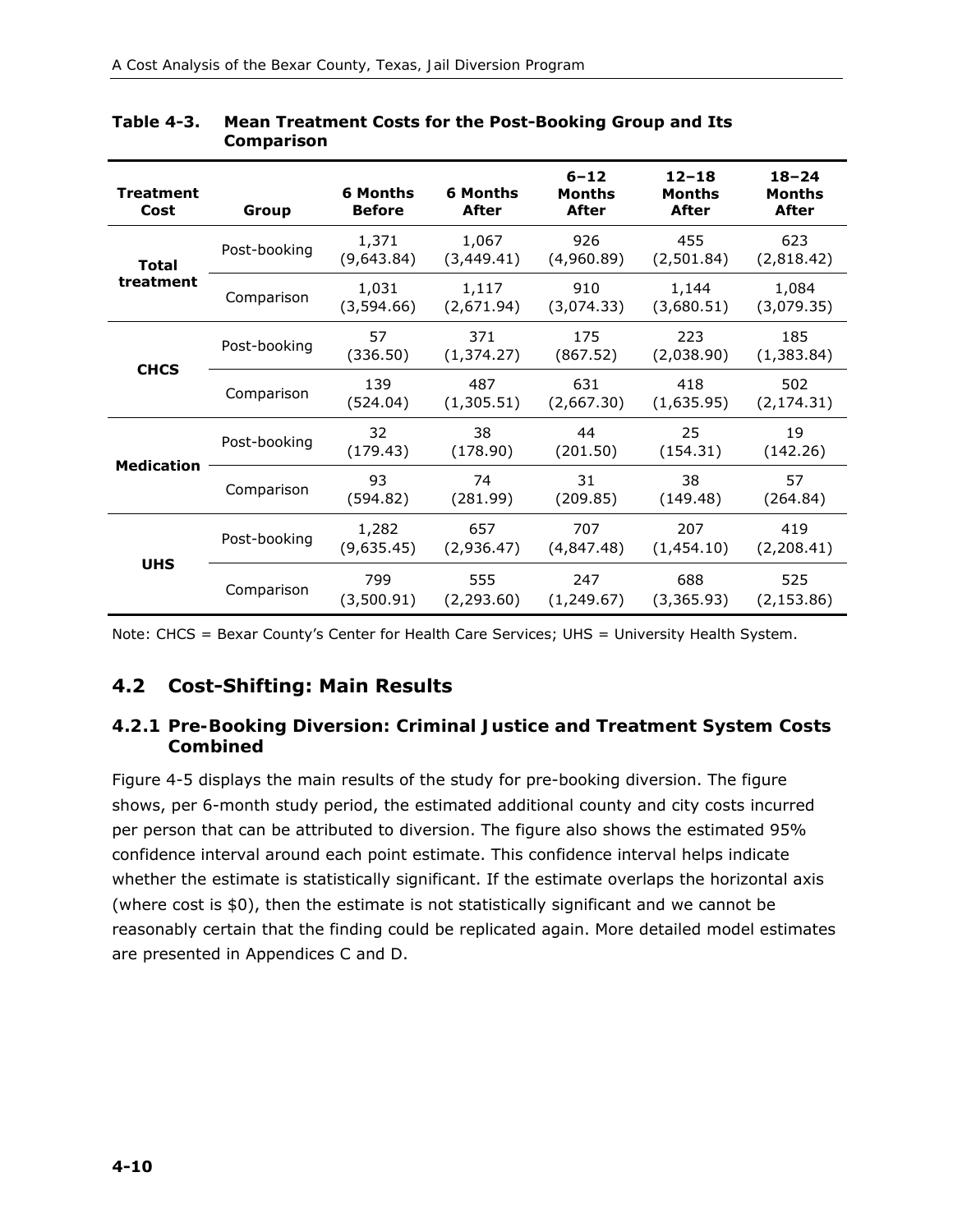#### **Figure 4-5. The Additional Costs of Pre-Booking Diversion per Person: Criminal Justice and Treatment Systems Combined**

Pre-booking diversion was associated with lower costs in the 6 months following diversion.



Sources: Bexar County Information Services, University Health System cost data, and Center for Health Care Services Anasazi cost data; key stakeholder interviews; and county expense reports.

Figure 4-5 indicates that, compared with the comparison group, a typical person in prebooking diversion cost the county and city \$3,149 less during the 6 months following diversion. The figure also shows that that cost difference is far lower in the 6 to 12 months after diversion and is not statistically significant. Finally, for the last two study periods, there is a relatively small and not statistically significant difference. The estimates clearly suggest that pre-booking diversion is associated with reductions in short-term costs.

To translate the lower per person short-term costs into the implied cross-system impact of diversion, we multiplied the estimated difference in the average per person cost by the number of unduplicated people in the study database who had been diverted via pre-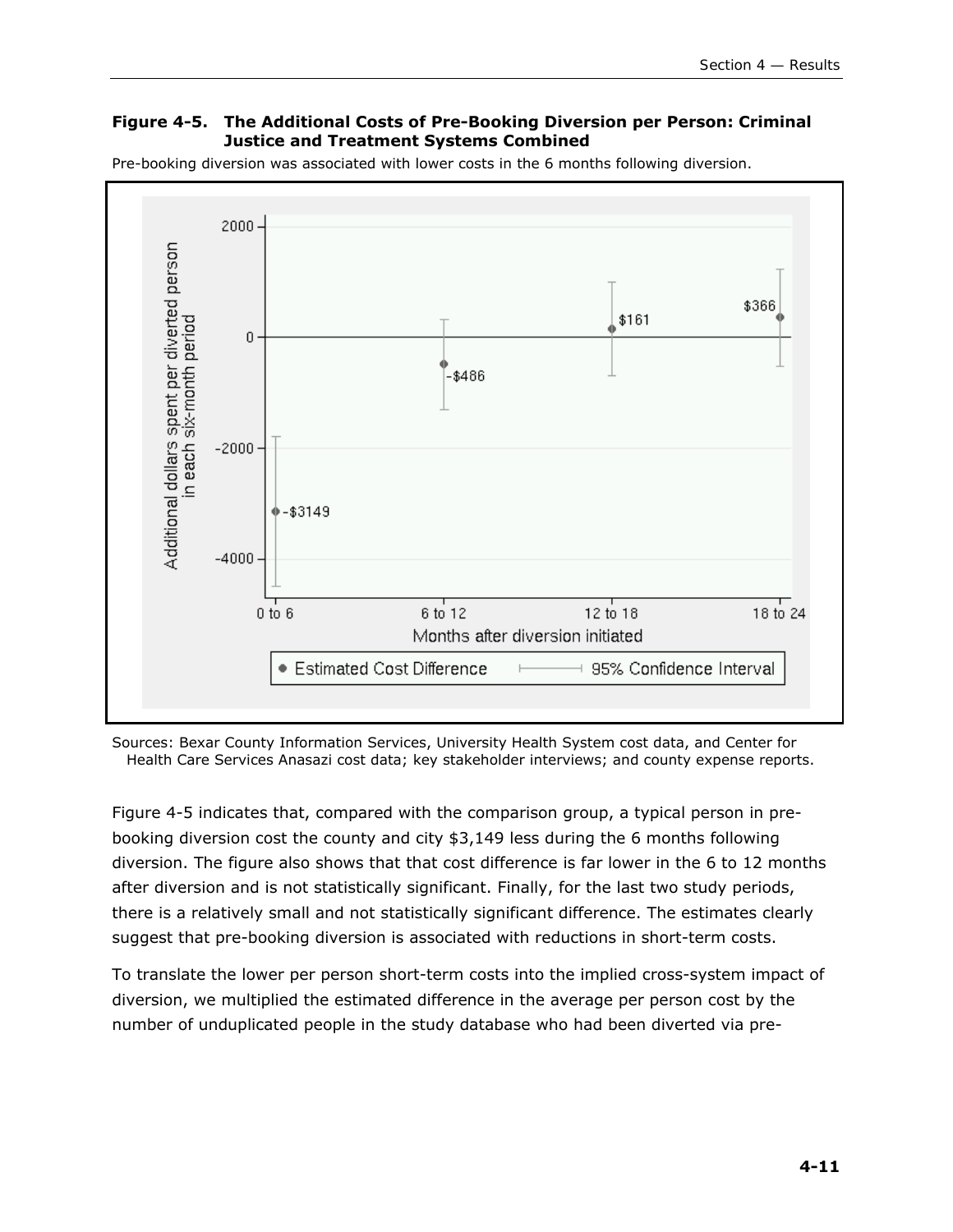booking during the November 2000 through March 2007 period, which is 384.<sup>5</sup> This straightforward calculation suggests that had these people not been diverted, the county/city costs in the 6 months after the potential point of diversion would have been \$1.2 million higher.

#### *4.2.2 Pre-Booking Diversion: Criminal Justice Costs*

Figure 4-6 shows the impact of pre-booking diversion on criminal justice costs. The estimates clearly indicate that cost reductions in the criminal justice system drove the overall differences in costs shown in Figure 4-5. Criminal justice costs were \$3,551 lower, on average, for the pre-booking diverted over the first 6 months following the point of diversion; this estimate was statistically significant at the 95% level. In the 6- to 12-month period, mean criminal justice costs were \$590 lower, and were again statistically significant. Mean criminal justice costs were close for the two groups in the second study year.

To translate the lower per person short-term criminal justice costs into the implied systemwide impact of diversion, we followed the approach for the cross-system costs above and multiplied the average per person cost by 384 unduplicated people who were diverted via pre-booking diversion. In the absence of pre-booking diversion, county/city criminal justice costs in the 6 months after the potential point of diversion would have been about \$1.4 million higher. In months 6 to 12 after the potential point of diversion, the costs would have been about \$230,000 higher. These system-wide estimates are important for local taxpayers because many of the criminal justice resources examined here are underwritten by local taxpayer funds.

## *4.2.3 Pre-Booking Diversion: Treatment Costs*

Figure 4-7 shows the impact of pre-booking diversion on treatment costs. The confidence intervals around the estimates indicate that none of the estimated differences for the four study periods were statistically significant. Although the pre-booking diversion group had higher mean costs, the estimates were too imprecise to be of great benefit to decision making. For all intents and purposes, the treatment cost difference between the two groups may be zero. It should be noted that the greatest of the four estimates shown, in the first study period, is large, at \$794, but also has a relatively large confidence interval (it stretches between −\$231 and \$1,820). The large confidence interval likely reflects considerable variation in the cost data that comes from a number of treatment events with very high costs. Because none of the estimates were statistically significant, the systemwide impact of pre-booking diversion cannot be derived precisely.

<sup>-</sup> $<sup>5</sup>$  This number is greater than the number of observations in the pre-booking diverted group that was</sup> used in the above analyses (which was 121) because the above analyses necessarily excluded people who did not have sufficient follow-up time in the data to be tracked after the potential point of diversion.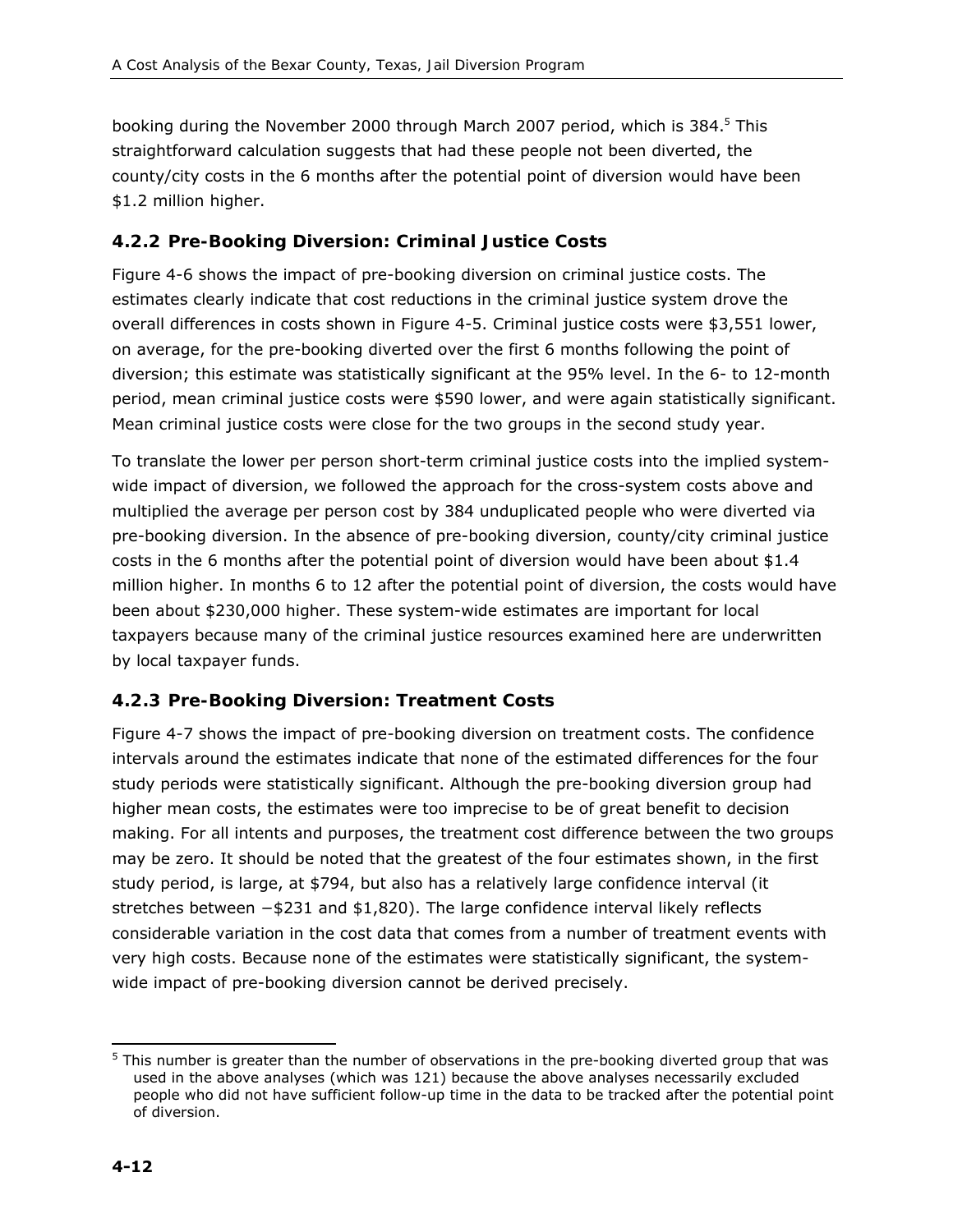#### **Figure 4-6. The Additional Costs of Pre-Booking Diversion per Person: Criminal Justice**

Shifting resources from the criminal justice system through pre-booking diversion likely drive the short-term reductions in overall costs



Sources: Bexar County Information Services, University Health System cost data, and Center for Health Care Services Anasazi cost data; key stakeholder interviews; and county expense reports.

Because decision makers and treatment providers intend for diversion to provide a gateway into treatment, further analyses of the null treatment findings were warranted. Table 4-4 presents the results from both parts of the two-part model for all treatment costs and for the three component domains: CHCS, medication, and UHS. Recall that the first part of the two-part model describes whether the association between diversion and whether people receive any care. The second part describes the degree to which costs increase with diversion, conditional on receiving any care.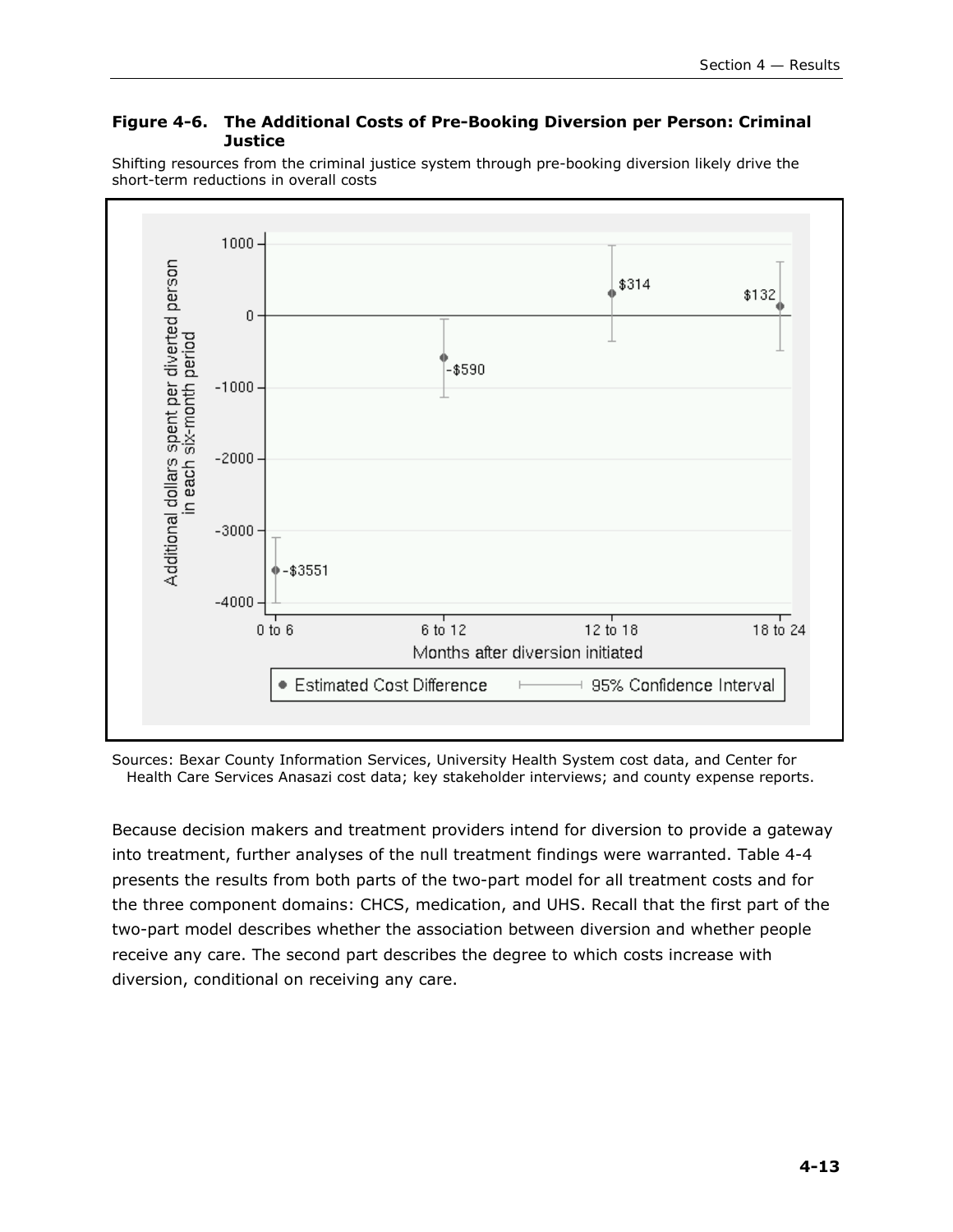

**Figure 4-7. The Additional Costs of Pre-Booking Diversion Per Person: Treatment**  No statistically significant differences were found for treatment costs.

Sources: Bexar County Information Services, University Health System cost data, and Center for Health Care Services Anasazi cost data; key stakeholder interviews; and county expense reports.

Table 4-4 presents each relevant coefficient estimate, together with its standard error and p-value. The coefficient estimate is not as readily interpretable as the graphical depictions; however, its sign and magnitude can be broadly described. The standard error and p-value are measures of the precision of the estimate. The standard error is always a positive number. A small standard error relative to the coefficient estimate indicates greater estimating precision. The p-value is a probability value between 0 and 1. A small p-value indicates greater estimating precision. In these analyses, a p-value less than 0.05 indicates that the coefficient estimate is statistically significant at the 5% level, the generally accepted level of significance. More detailed estimates are provided in Appendix Table C-2.

The table confirms that, in general, both parts of each model were imprecisely estimated, because p-values and standard errors are high across the board. However, there are some exceptions to this rule, which indicate that pre-booking diversion helped provide access to treatment. The findings indicate that, in the 12- to 18-month and 18- to 24-month periods,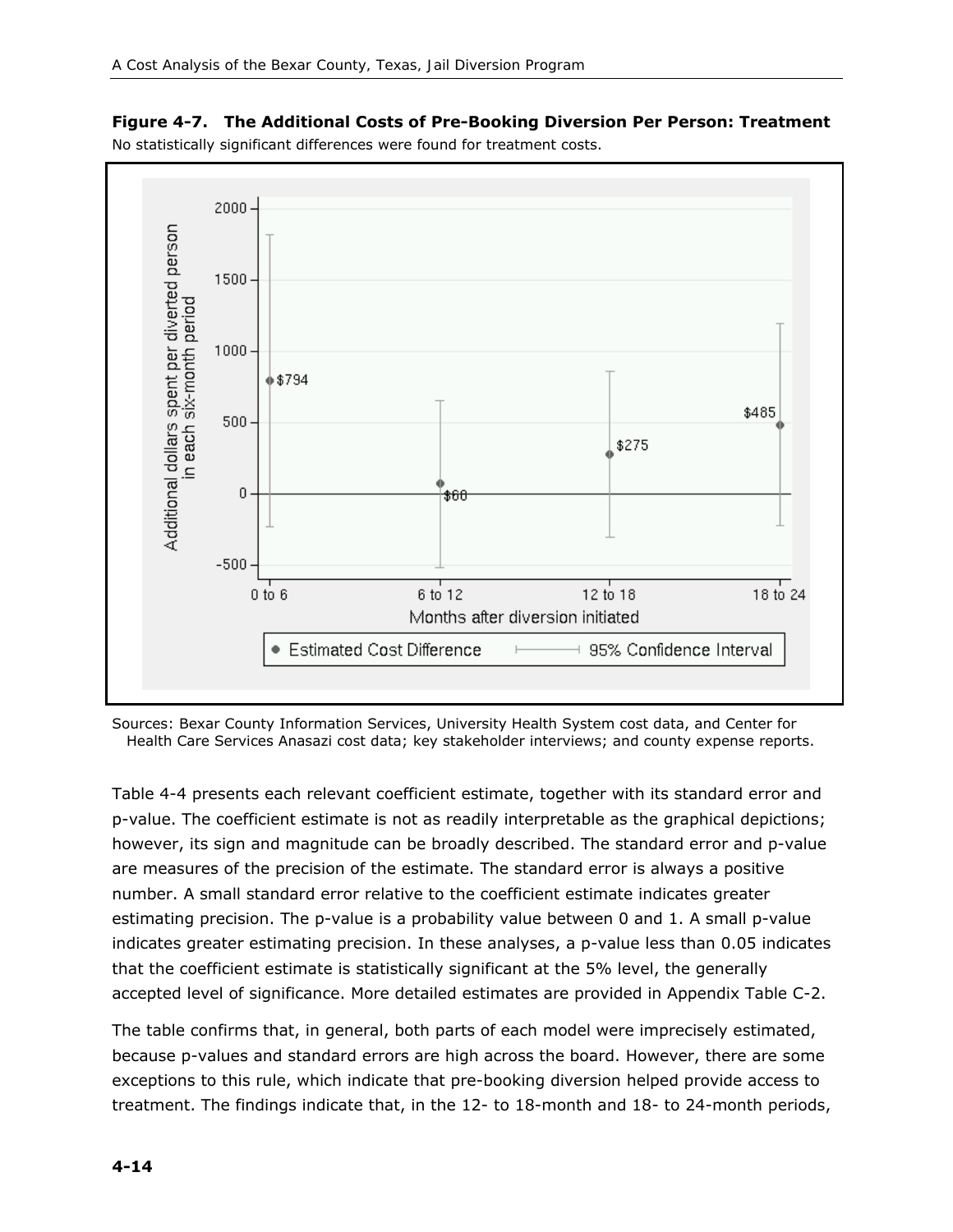| <b>Treatment</b><br><b>System</b> | <b>Regression</b><br>Model           | 0-6 Months<br><b>After</b>              | 6-12 Months<br><b>After</b>           | 12-18 Months<br><b>After</b>           | 18-24 Months<br><b>After</b>           |
|-----------------------------------|--------------------------------------|-----------------------------------------|---------------------------------------|----------------------------------------|----------------------------------------|
| All<br>treatment                  | Odds <sup>a</sup>                    | 1.436897<br>(0.37)<br>$p = 0.16$        | 0.9506163<br>(0.25)<br>$p = 0.85$     | 1.767739**<br>(0.47)<br>$p = 0.031$    | 2.388224 ***<br>(0.64)<br>$p = 0.001$  |
| combined                          | Coefficient<br>estimate <sup>b</sup> | $-0.012938$<br>(0.41)<br>$p = 0.975$    | $-0.2692821$<br>(0.44)<br>$p = 0.544$ | $-0.3153559$<br>(0.45)<br>$p = 0.483$  | $-0.2917745$<br>(0.50)<br>$p = 0.556$  |
|                                   | Odds <sup>c</sup>                    | 1.073425<br>(0.36)<br>$p = 0.832$       | 0.5550283<br>(0.21)<br>$p = 0.122$    | 0.5789144<br>(0.23)<br>$p = 0.168$     | 0.7693505<br>(0.34)<br>$p = 0.549$     |
| <b>CHCS</b>                       | Coefficient<br>estimate <sup>d</sup> | 1.20749**<br>(0.60)<br>$p = 0.047$      | 1.944376 ***<br>(0.67)<br>$p = 0.004$ | 0.7664593<br>(0.70)<br>$p = 0.275$     | 1.2785188<br>(0.74)<br>$p = 0.089$     |
| <b>Medication</b>                 | Odds <sup>c</sup>                    | 1.517661<br>(0.54)<br>$p = .0.237$      | 1.393742<br>(0.57)<br>$p = 0.418$     | 1.644632<br>(0.72)<br>$p = 0.253$      | 2.944056**<br>(1.26)<br>$p = 0.012$    |
|                                   | Coefficient<br>estimate <sup>e</sup> | $-293.6634*$<br>(174.76)<br>$p = 0.094$ | 3.21234<br>(307.88)<br>$p = 0.992$    | $-293.6757$<br>(268.04)<br>$p = 0.274$ | $-269.2611$<br>(230.04)<br>$p = 0.243$ |
| <b>UHS</b>                        | Odds <sup>c</sup>                    | 0.929401<br>(0.18)<br>$p = 0.707$       | 0.6030389<br>(0.19)<br>$p = 0.112$    | 1.217589<br>(0.30)<br>$p = 0.423$      | 1.039002<br>(0.29)<br>$p = 0.892$      |
|                                   | Coefficient<br>estimate <sup>b</sup> | 0.149822<br>(0.49)<br>$p = 0.761$       | $-0.0844008$<br>(0.55)<br>$p = 0.878$ | $-0.1739094$<br>(0.48)<br>$p = 0.718$  | $-0.4115091$<br>(0.59)<br>$p = 0.484$  |

**Table 4-4. Results from Regression Models of Pre-Booking Treatment Systems** 

Note: CHCS = Bexar County's Center for Health Care Services; UHS = University Health System. Standard error in parentheses.

<sup>a</sup> Results from a panel data logistic regression model.

<sup>b</sup> Results from a panel data gamma regression model with unstructured error matrix.

<sup>c</sup> Results from a panel data model with unstructured error matrix.

<sup>d</sup> Results from a regression on the natural logarithm of cost, correcting for clustering at the individual level.

<sup>e</sup> Results from a regression on costs > 0, correcting for clustering at the individual level.

\* Significant at the 10% level.

\*\* Significant at the 5% level.

\*\*\* Significant at the 1% level.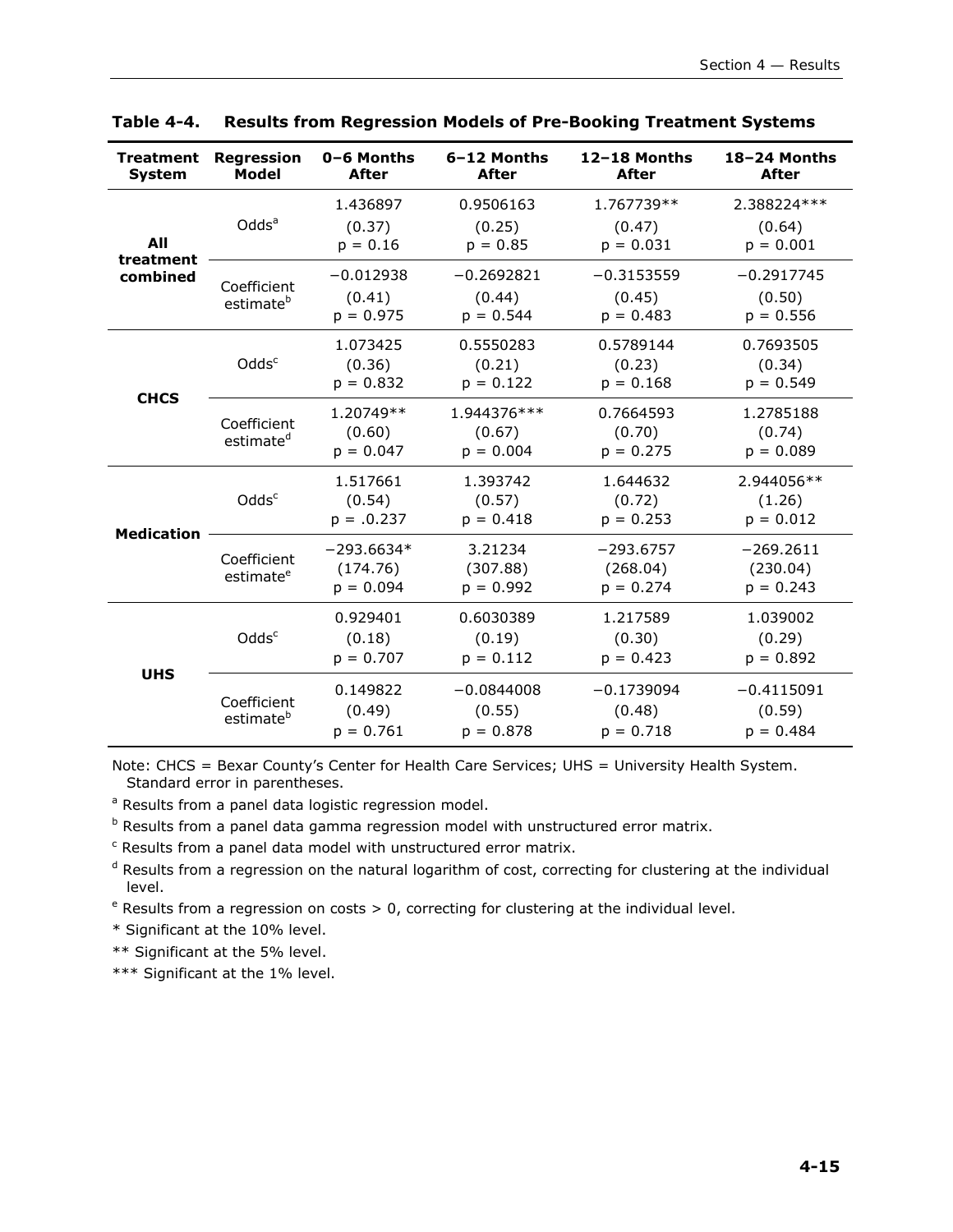diversion was associated with higher odds of receiving any treatment at all. The first row of estimates shows that, for all treatment combined, diversion was associated with 76% higher odds in the 12- to 18-month period (odds ratio  $[OR] = 1.77$ ,  $p = 0.03$ ) and with 138% higher odds (OR = 2.39,  $p = 0.001$ ) in the 18- to 24-month period.

When treatment was broken out into its components, it was unclear what was driving these higher odds of receiving treatment, because the coefficient estimates were imprecisely estimated (i.e., the p-values in general are high). In the face of this general pattern, diversion was found to be significantly associated with higher odds of receiving any medication in the 18- to 24-month period. The odds of receiving medication were 194% higher (OR = 2.94,  $p = 0.01$ ). Thus, there was some evidence suggesting that pre-booking diversion eventually helps provide access to treatment in general and to medication in particular. The multivariate analyses results did not detect any significant association with connection to CHCS services. This latter finding was perhaps surprising given the patterns shown in the means above.

## *4.2.4 Post-Booking Diversion: Criminal Justice and Treatment System Costs Combined*

Figure 4-8 shows the impact of post-booking diversion on all county and city criminal justice and treatment costs. The estimates indicate that statistically significant lower costs of about \$1,100 for the post-booking diversion group were achieved 18 to 24 months after initial entry into diversion. Study database records contain 628 unduplicated people (504 bond, 124 docket) who were diverted via post-booking between November 2000 and March 2007. If those people had not been diverted, estimates indicate that the cross-system costs would have been about \$700,000 higher during the last study period.

Lower costs were also found for the 12- to 18-month period after initial entry into diversion. However, a large confidence interval made the estimate of -\$1,285 only marginally significant in that it was almost statistically significant at standard levels. In this case, it was instructive to examine the estimates from alternative estimation approaches. The methods section above notes that there is more than one way of deriving point estimates and that confidence intervals and the estimates presented in this report are less likely to be statistically significant than alternative methods. The alternative method of estimation found a point estimate of similar magnitude (−\$1,241) that was statistically significant. Its 95% confidence interval was between −\$184 and −\$2,806 and, thus, did not overlap zero. For decision making, we recommend using the more conservative estimate because it is consistent with the way in which all other results were derived for this report.

Finally, the estimates also indicated that costs were, on average, \$421 lower during the first 6 months and just greater than zero during the 6- to 12-month period after the point of diversion. Neither estimate achieved statistical significance using either the preferred or alternative methods of estimation.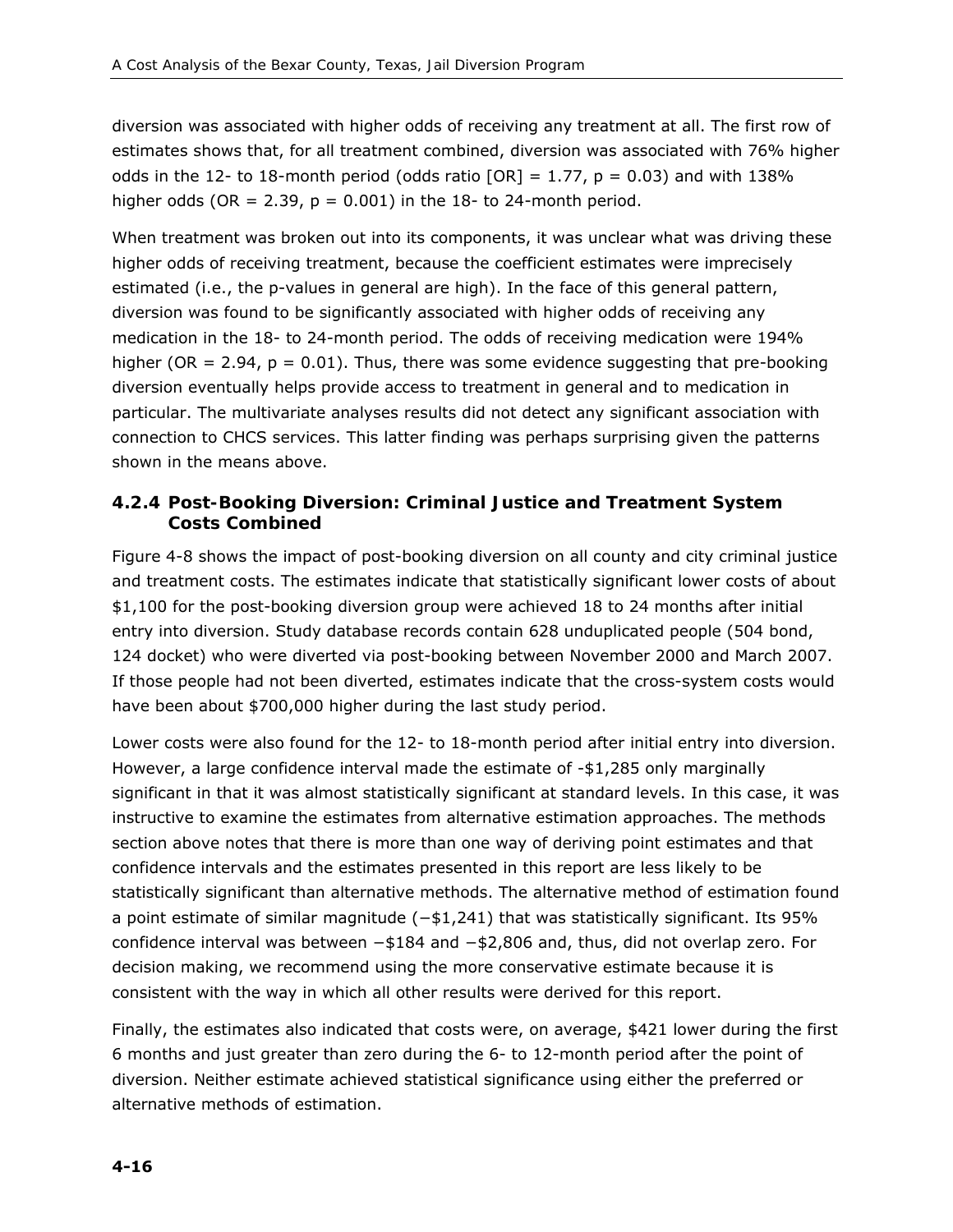#### **Figure 4-8. The Additional Costs of Post-Booking Diversion per Person: Criminal Justice and Treatment Systems Combined**

Post-booking diversion was associated with lower costs in the 18 to 24 months following initial entry into diversion.



Sources: Bexar County Information Services, University Health System cost data, and Center for Health Care Services Anasazi cost data; key stakeholder interviews; and county expense reports.

## *4.2.5 Post-Booking Diversion: Criminal Justice Costs*

Figure 4-9 shows the estimates of the impact of post-booking diversion on criminal justice costs. The estimates suggest, that in every study period after the potential point of diversion, the post-booking group had lower mean criminal justice costs than its comparison. Statistical significance was achieved in the last of these periods, the 18- to 24 month period. In the last 6-month period (18 to 24 months after diversion), mean costs were \$657 lower. These findings suggest that post-booking diversion likely shifts costs out of the criminal justice system in the long-term. We also extrapolated this estimate out from the 381 people in the analytic sample to all 628 people who were diverted via post-booking between November 2000 and March 2007. Criminal justice resources—which are largely supported by local taxpayer funds, were just slightly more than \$400,000 lower in the 18 to 24 months after diversion.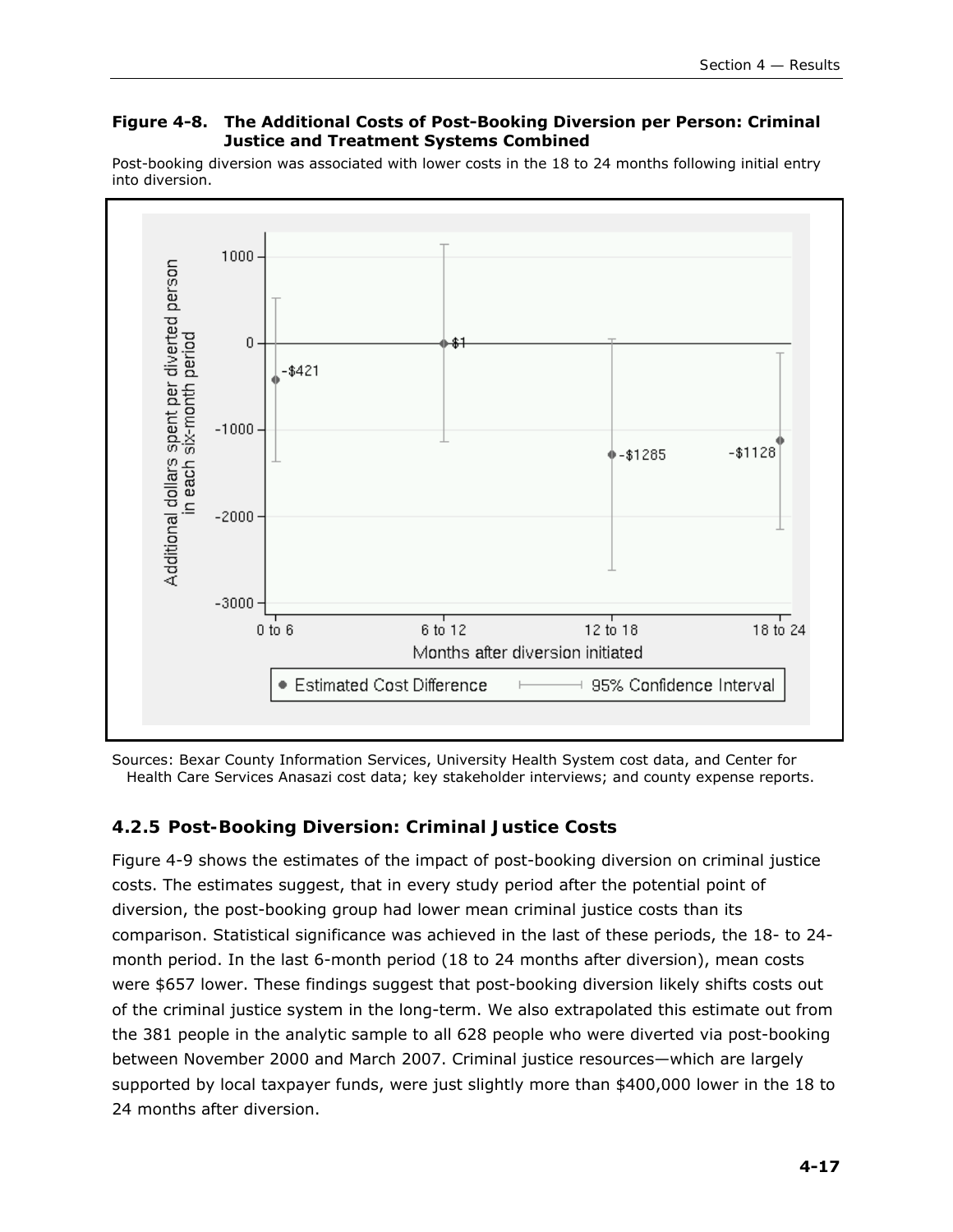#### **Figure 4-9. The Additional Costs of Post-Booking Diversion per Person: Criminal Justice**



Post-booking diversion is associated with lower criminal justice costs in both the short- and longterms.

Sources: Bexar County Information Services, University Health System cost data, and Center for Health Care Services Anasazi cost data; key stakeholder interviews; and county expense reports.

It should be noted that, in the 6-month period immediately after diversion, mean criminal justice costs for the post-booking group were \$558 lower than the comparison and that this estimate was almost, but not quite, statistically significant at conventional levels. Its confidence interval spanned from −\$1,192 to \$26, suggesting that the mean criminal justice costs would have achieved significance at slightly above the 5% level.

Using the alternative method of estimation gave a similar point estimate (indicating costs were \$545 lower) but indicated that it was statistically significant at the 95% level. The 95% confidence interval was between −\$1,158 and −\$19 and thus did not overlap zero. As noted above, for the sake of making treatment provision decisions and policy, we recommend using the more conservative estimate as it is consistent with the way in which all results were derived for this report.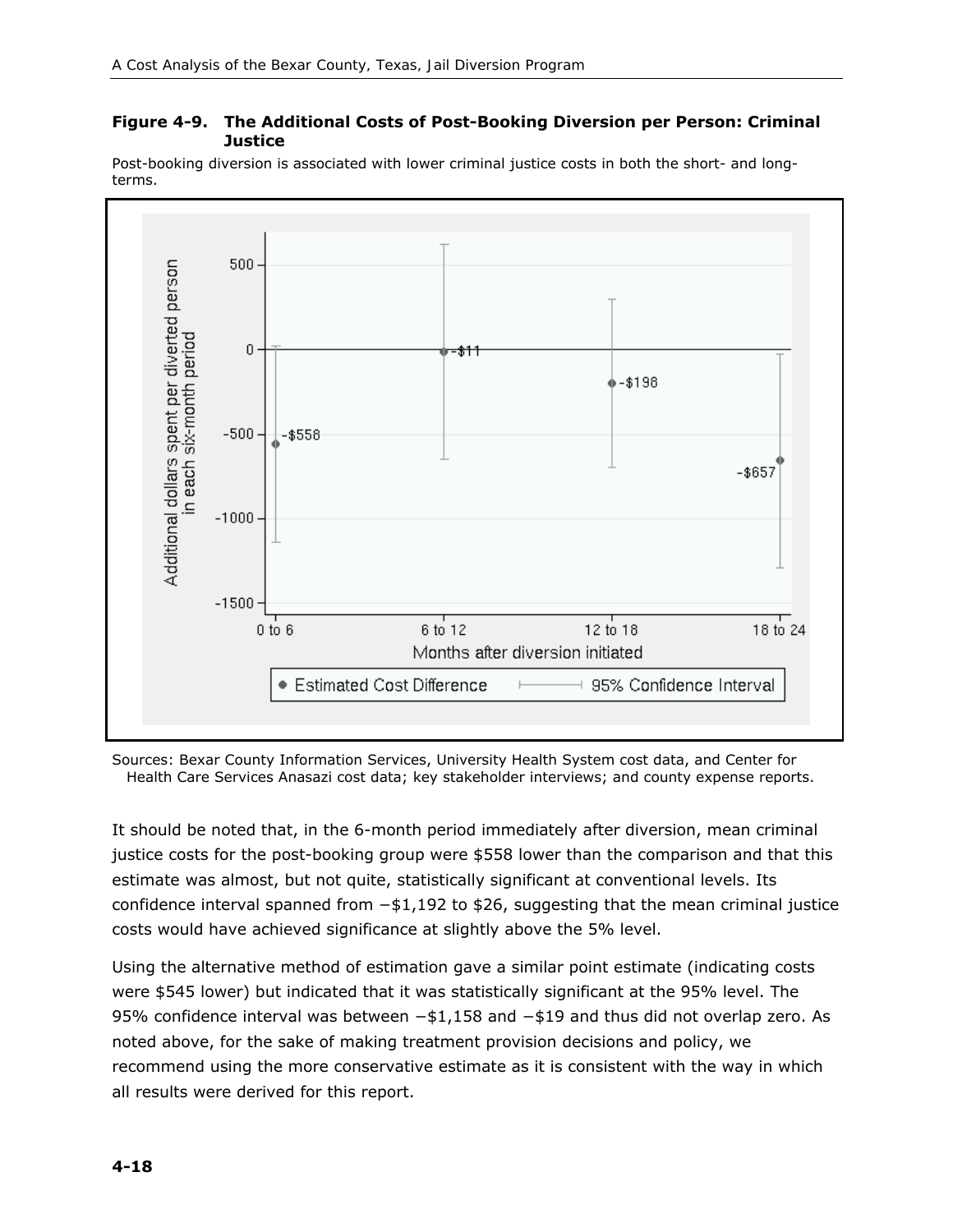## *4.2.6 Post-Booking Diversion: Treatment Costs*

Figure 4-10 describes the additional costs incurred in treatment associated with postbooking diversion. The confidence intervals suggest that none of the point estimates were precisely estimated. The mean differences 12 to 24 months after diversion were relatively large—between about \$400 and \$700 per 6-month period. Because none of the point estimates were statistically significant, we were unable to calculate with sufficient precision the impact of diversion on the treatment system.

Using an alternative method gave a similar point estimate (indicating costs were \$674 lower) but indicated that it was statistically significant at the 95% level. The 95% confidence interval was between −\$1,905 and −\$35 and thus did not overlap zero. As noted in two similar instances above in which one method achieves significance while the other does not, we recommend using the more conservative estimate because it is consistent with the way in which all results were derived for this report.





Sources: Bexar County Information Services, University Health System cost data, and Center for Health Care Services Anasazi cost data; key stakeholder interviews; and county expense reports.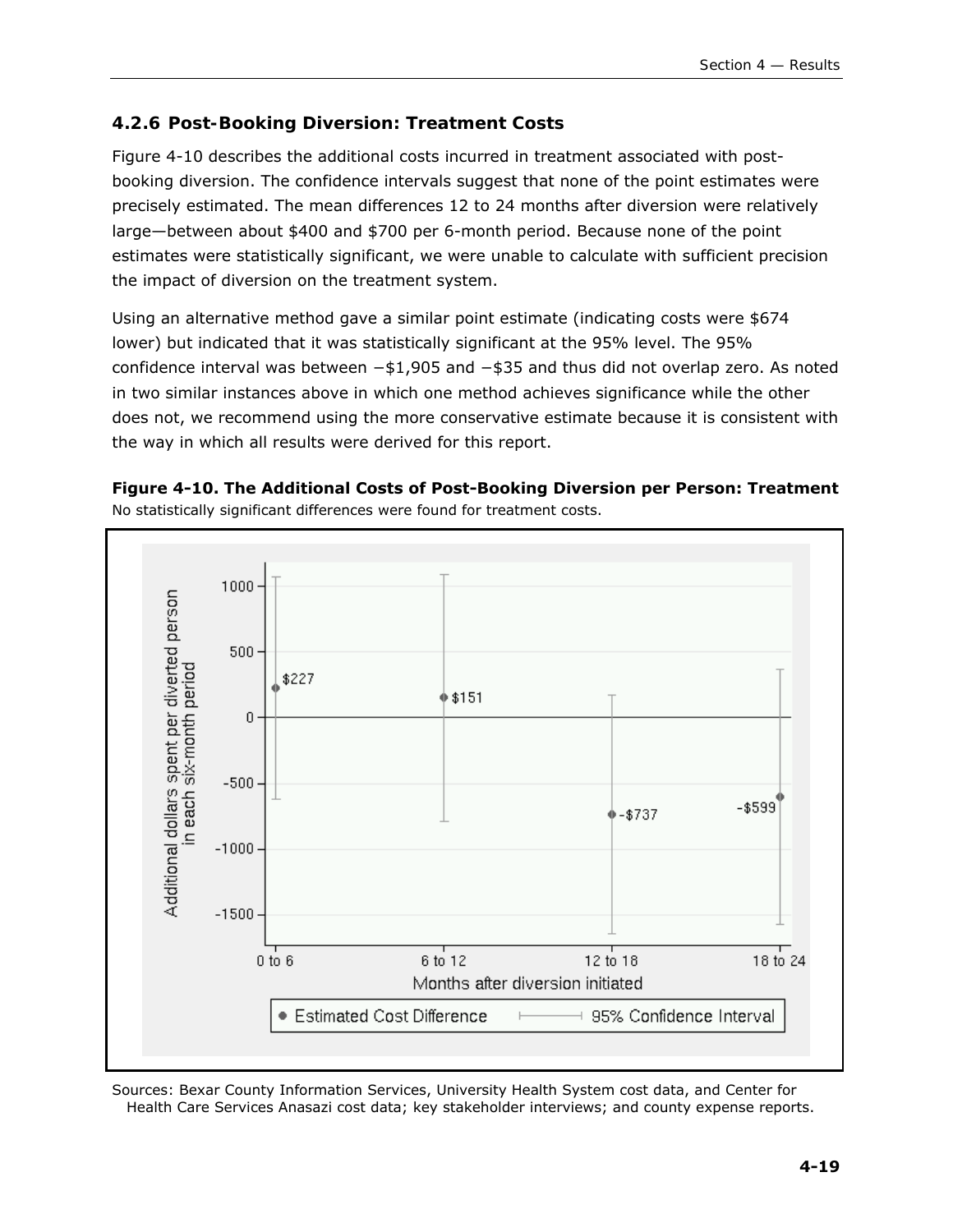In a similar vein to pre-booking diversion, further analyses of the null treatment findings for post-booking diversion were warranted. A key motivation for post-booking diversion is to improve access to health care. Table 4-5 presents the results from both parts of the twopart model for all treatment costs and for the three component domains: CHCS, medication, and UHS. The table presents each relevant coefficient estimate together with its standard error and p-value.

The table shows the imprecision of all estimates in the models. There are two notable exceptions to this general conclusion. First, for all treatment costs combined, the costs conditional on receiving treatment—that is those from the second part of the two part model—were significantly lower in the 12- to 18-month period (coef.  $= -1.07$ ,  $p = 0.04$ ). Because the coefficient estimate from the model is difficult to interpret directly, predicted values from the model (not reported here) were used to help interpretation. The findings indicated that post-booking diversion was associated with more than \$1,500 in lower treatment costs per person in that period. Examining the breakdown by CHCS, medication, and UHS costs did not provide definitive evidence as to which of these three sources could be driving the difference because none of the estimates were statistically significant. However, the coefficient on UHS costs was large, even though it did not achieve statistical significance. This estimate was derived from a model where the coefficient estimate could be interpreted directly. The coefficient estimate indicated that post-booking diversion was associated with \$3,968 in lower costs in the 12- to 18-month period. Even though that value should be highly qualified because of its statistical imprecision, the absence of alternative explanations suggests that lower UHS costs were the likely reason for the reduction in treatment costs combined.

The second significant finding was that the odds of receiving CHCS treatment in the 6- to 12-month period were significantly higher for post-booking diversion. The estimates indicated that post-booking diversion was associated with 74% higher odds (OR =  $1.74$ , p = 0.01) of receiving treatment through CHCS. Thus, even though the imprecision in estimates means that it is difficult to draw conclusive policy guidance from these results, the more detailed estimates presented above suggest that diversion was associated with some improved access to CHCS services in the 6- to 12-month period and provide limited evidence that treatment costs overall were actually lower in the 12- to 18-month period.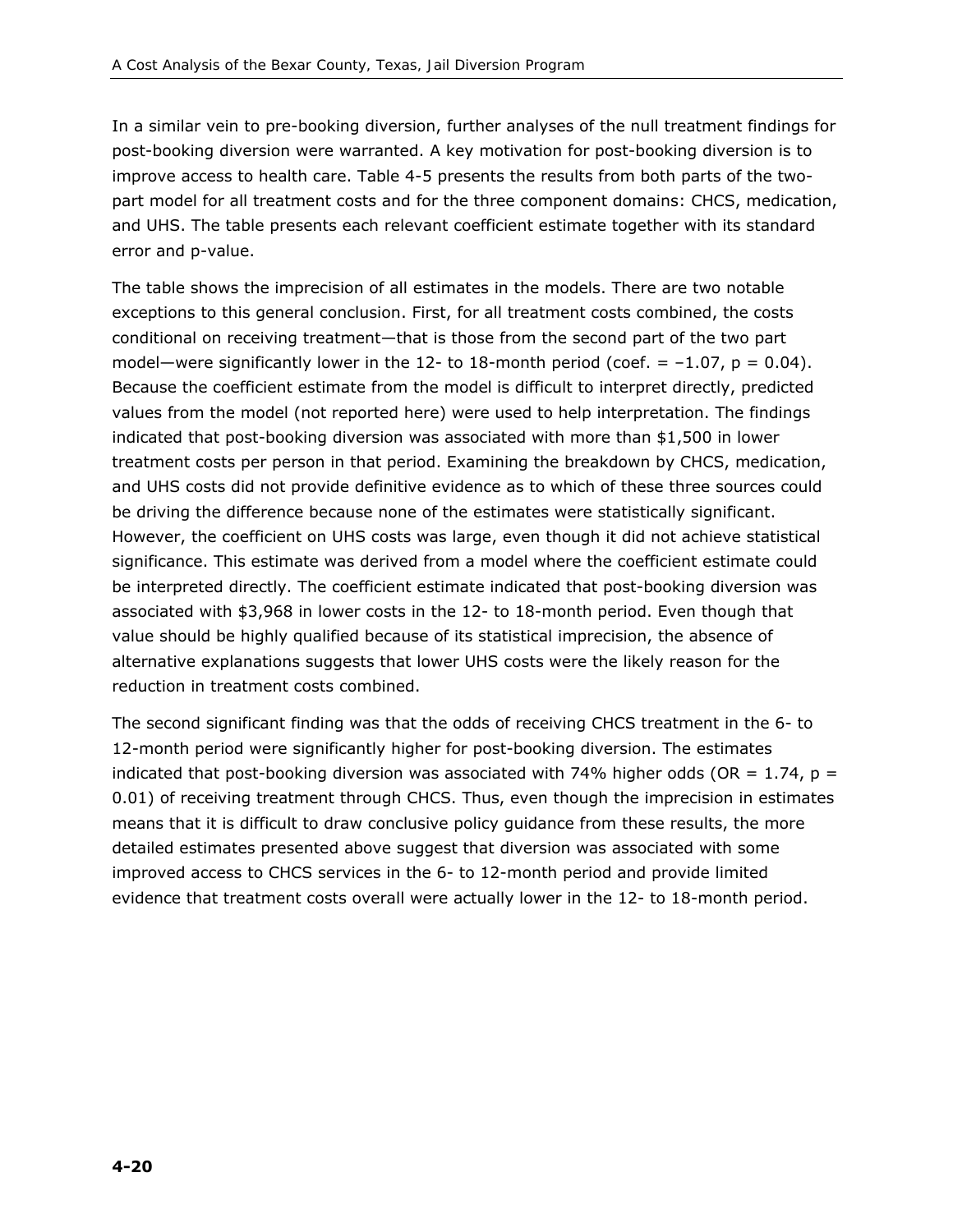| <b>Treatment</b><br>System | <b>Regression</b><br>Model           | 0-Months<br><b>After</b>                 | 6-12 Months<br><b>After</b>           | 12-18 Months<br><b>After</b>             | 18-24 Months<br>After                    |
|----------------------------|--------------------------------------|------------------------------------------|---------------------------------------|------------------------------------------|------------------------------------------|
| All                        | Odds <sup>a</sup>                    | 1.1541150<br>(0.13)<br>$p = 0.214$       | 1.4519110**<br>(0.23)<br>$p = 0.016$  | 0.9263755<br>(0.15)<br>$p = 0.646$       | 0.8246174<br>(0.14)<br>$p = 0.261$       |
| treatment<br>combined      | Coefficient<br>estimate <sup>b</sup> | $-0.2794133$<br>(0.43)<br>$p = 0.516$    | $-0.4999688$<br>(0.48)<br>$p = 0.301$ | $-1.0665810**$<br>(0.52)<br>$p = 0.040$  | $-0.6090604$<br>(0.51)<br>$p = 0.23$     |
|                            | Odds <sup>a</sup>                    | 1.1714120<br>(0.23)<br>$p = 0.42$        | 1.7367590**<br>(0.39)<br>$p = 0.014$  | 1.2736840<br>(0.31)<br>$p = 0.327$       | 1.0198480<br>(0.29)<br>$p = 0.945$       |
| <b>CHCS</b>                | Coefficient<br>estimate <sup>b</sup> | 0.5796185<br>(0.58)<br>$p = 0.315$       | $-0.2762056$<br>(0.63)<br>$p = 0.659$ | 0.3830155<br>(0.65)<br>$p = 0.558$       | 0.0100024<br>(0.72)<br>$p = 0.989$       |
| <b>Medication</b>          | Odds <sup>a</sup>                    | 1.158924<br>(0.32)<br>$p = 0.594$        | 1.8262540<br>(0.76)<br>$p = 0.148$    | 0.7283357<br>(0.28)<br>$p = 0.403$       | 0.6782352<br>(0.31)<br>$p = 0.401$       |
|                            | Coefficient<br>estimate <sup>b</sup> | $-0.0532050$<br>(0.51)<br>$p = 0.917$    | 0.4932748<br>(0.50)<br>$p = 0.323$    | 0.5179992<br>(0.55)<br>$p = 0.349$       | $-0.1200065$<br>(0.57)<br>$p = 0.834$    |
| <b>UHS</b>                 | Odds <sup>a</sup>                    | 0.9820254<br>(0.15)<br>$p = 0.908$       | 1.1258880<br>(0.25)<br>$p = 0.599$    | 0.8578509<br>(0.24)<br>$p = 0.582$       | 0.6166514*<br>(0.16)<br>$p = 0.066$      |
|                            | Coefficient<br>estimate <sup>b</sup> | $-3,450.729$<br>(4208.14)<br>$p = 0.412$ | 840.8286<br>(4752.18)<br>$p = 0.860$  | $-3,968.715$<br>(5023.25)<br>$p = 0.429$ | $-3,255.506$<br>(4343.99)<br>$p = 0.454$ |

**Table 4-5. Results from Regression Models of Post-Booking Treatment Systems** 

Note: CHCS = Bexar County's Center for Health Care Services; UHS = University Health System.

<sup>a</sup> Results from a panel data model with unstructured error matrix.

<sup>b</sup> Results from a panel data gamma regression model with unstructured error matrix.

\* Significant at the 10% level.

\*\* Significant at the 5% level.

## **4.3 Summary**

Our main study findings indicate that pre-booking diversion was associated with significantly lower costs in the first 6 months after the point of potential diversion and that post-booking diversion was associated with significantly lower costs 12 to 18 months after the potential point of diversion. Pre-booking diversion was associated with \$3,150 in lower costs per person during the first 6 months after diversion. Post-booking diversion was associated with about \$1,200 in lower costs per person during the 18 to 24 months after entry into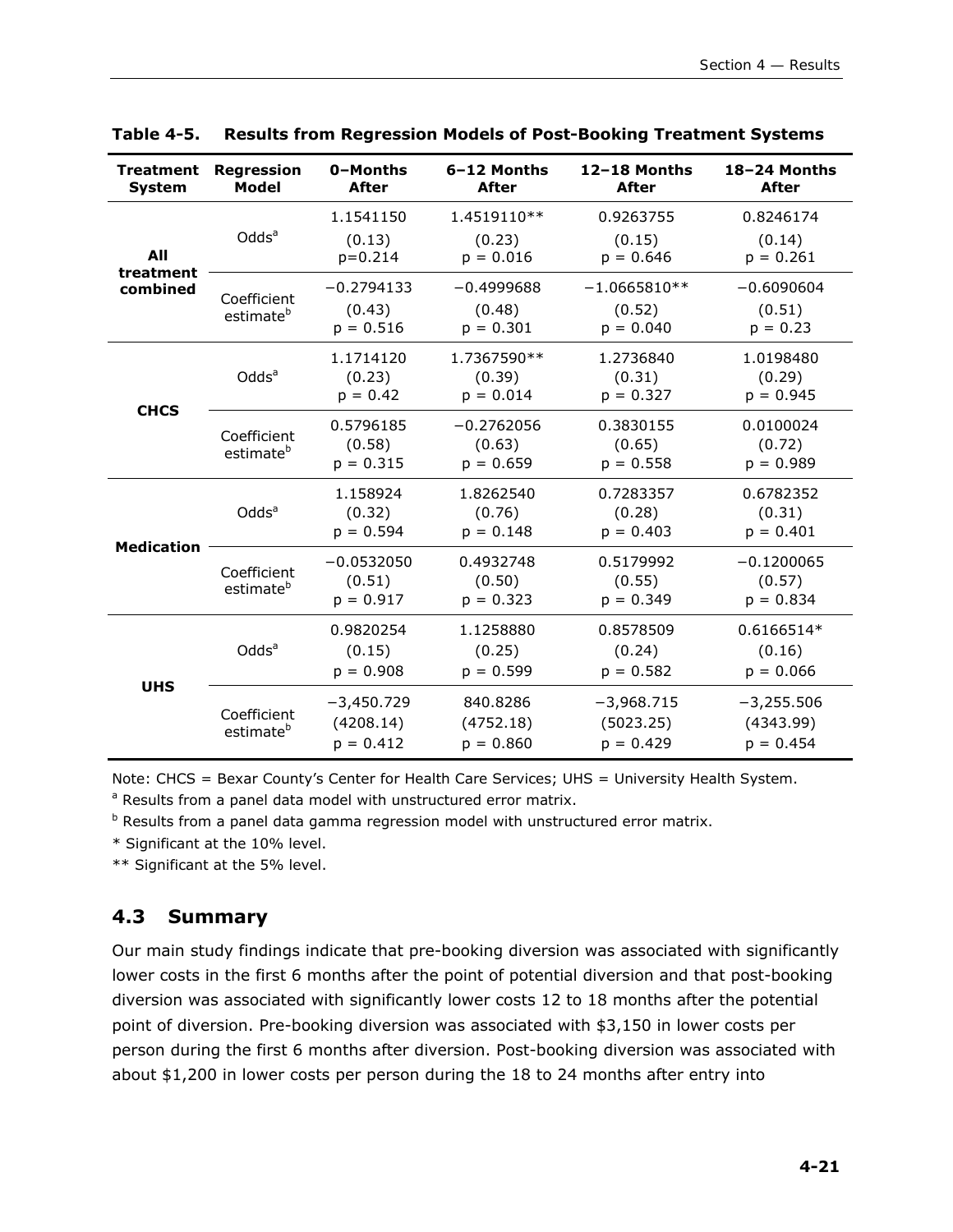diversion. Neither type of diversion was associated with a statistically significant increase in cost in any of the four study periods following entry into diversion.

Additional analyses were conducted to assess the degree to which these findings represented cost-shifting out of the criminal justice system and into the treatment system. The analyses suggested that much of the impact of diversion on overall costs was driven by reductions in criminal justice system costs.

Differences in treatment system costs were harder to detect. The reason for the lack of significant differences in treatment costs was often an artifact of the idiosyncrasies of the cost data, which indicated many events with high dollar costs. Treatment costs for the prebooking group were markedly higher during three of the four post-diversion periods, and were almost the same for the one remaining period; however, none of the differences were statistically significant and thus their precision was unreliable. Treatment costs for the postbooking group were similar in the first year after entry into diversion and markedly lower in the second year; again, none of the estimates were statistically significant. If the larger differences found in the second year had approached significance, they would have been counter to the expected difference. Some limited evidence suggested that UHS costs were lower. However, the data were insufficient to support further exploration on these speculative points.

The finding that the economic gain to pre-booking diversion is immediate and short-lived fits with the way that this type of diversion operates in Bexar County. Within the span of a day, a person is directed away from the possibility of being booked into jail, and then adjudicated, and instead is referred to community treatment.

The post-booking diversion findings may also reflect the characteristics of that program. For the first 12 to 18 months after entry into diversion, many people of those in the program are under court conditions to attend treatment and many are under criminal justice community supervision. Once a person had graduated from the program (typically 12 to 18 months after entry), differences in criminal justice costs were apparent.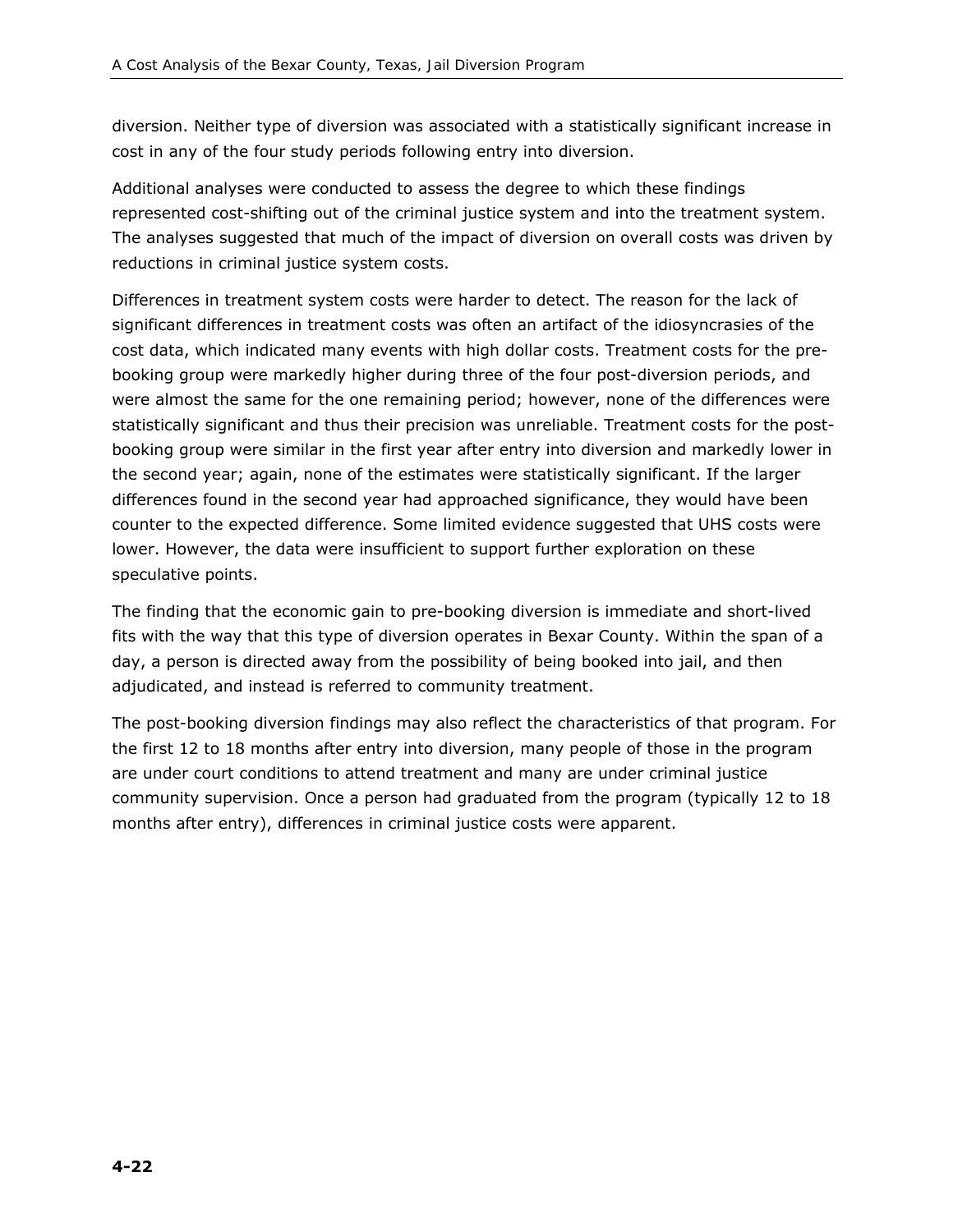# **5. DISCUSSION AND POLICY IMPLICATIONS**

This document is the second in a series of reports on the results of the Bexar County jail diversion program cost study. We presented findings on how diversion is associated with changes in criminal justice costs and treatment costs. Such information is critical to demonstrating the fiscal impact of diversion in Bexar County. This information can also be used to highlight the promise of diversion to other jurisdictions that are looking to implement a program similar to the one in Bexar County.

This study combined a strong research design with detailed data on criminal justice and treatment resources that were underwritten either in part or in full by Bexar County and the city of San Antonio. After combining criminal justice and treatment costs, the results suggested that pre-booking diversion was associated with \$3,150 in lower costs per person during the first 6 months after diversion. Post-booking diversion was associated with about \$1,200 in lower costs per person during the 18- to 24-month period after entry into diversion.

The findings align with the characteristics of the pre- and post-booking programs. In prebooking diversion, a person is very quickly directed away from the possibility of being booked into jail and then adjudicated, and instead is referred to community treatment. Thus, it makes sense that short-term criminal justice and overall costs are reduced. Although one might reasonably expect treatment costs to increase in step with the reductions in criminal justice costs, no reliable differences were found. It is also noteworthy that there was no evidence of any overall cost differences beyond 6 months. This indicates that pre-booking diversion may not cost the taxpayer any additional long-run resources.

In post-booking diversion, the act of diversion itself may take some considerable time, because most clients must be screened, assessed, and then required to attend treatment, often as part of the terms of supervision. Thus, for the first 12 to 18 months after entry into diversion, many of those in the program are under court conditions to attend treatment and many are under criminal justice community supervision. The results suggest that reduced criminal justice costs were apparent after the typical 12- to 18-month period of time it takes to graduate from the program.

For both pre-booking and post-booking diversion, the findings are equivocal with regard to the impact on treatment costs and do not provide clear policy guidance. For pre-booking diversion, the degree to which costs were shifted into treatment is unclear. However, limited evidence indicates some improved access to CHCS services in the 6- to 12-month period and indicates that treatment costs overall were actually lower in the 12- to 18-month period. For post-booking diversion, the findings suggest that, in the 12- to 18-month and 18- to 24-month periods, diversion was associated with improved access to treatment. Thus, although the results cannot provide reliable estimates of the implied impact on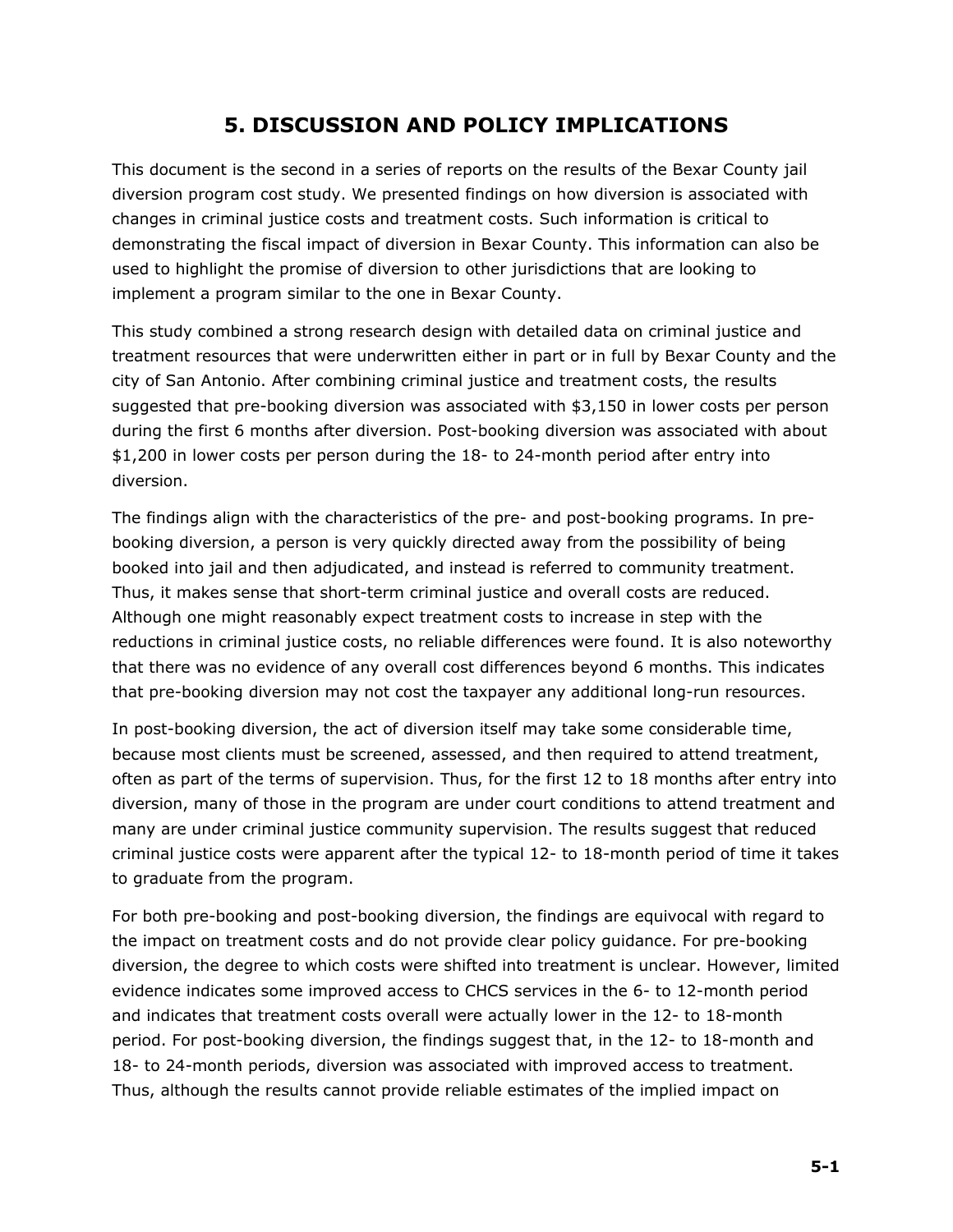treatment costs, they do provide some encouragement that post-booking diversion is successful at directing people into treatment.

The findings in this study face some potential limitations. First, the means presented suggest that the comparison groups may not provide a sufficient match to the diverted groups on certain characteristics. Of particular concern is the fact that, in the 6 months before the potential point of diversion, mean criminal justice costs were higher for the comparison group than for the pre-booking group. This feature of the pre-booking comparison group was apparent despite the fact that all observations in that group fit the diagnostic criteria (i.e., meeting at least one of the serious mental illness diagnoses) and the criminal justice eligibility for being diverted (i.e., being charged with a misdemeanor class B or C and not a class A misdemeanor or a felony).

This concern was in part mitigated by the fact that all models controlled for the number of misdemeanor arrests and the number of felony arrests in the 12 months preceding the study period. Controlling for differential criminal history is a common and important way of helping ensure that the estimates pick up the influence of diversion.

We also explored alternatives to the comparison group used in the study. Possible alternative comparison groups to those used in the analyses here include people in Bexar County who were arrested and not diverted via pre-booking and a comparison group from another jurisdiction. Neither alternative was feasible. We could not systematically and reliably identify an alternative, contemporaneous comparison group in Bexar County. Since 2001, most of those who have not been diverted via pre-booking have not been diverted because the diagnostic criteria were not met or because it was deemed inappropriate in the interests of public safety (because of the severity of the criminal charge and/or criminal history). Thus, those who have been arrested and not pre-booking diverted would have been a poor comparison group. Seeking a comparison group from another jurisdiction would have been problematic because many other large jurisdictions are also building diversion programs. Moreover, any alternative statistical approach that relies on a comparison group, such as propensity score matching, faces the same limitations. Finally, a before/after comparison without reference to similar trends for a comparison group would likely provide misleading results because a diverted person is often at a crisis point at the time of diversion.

A second potential limitation is that although the data used were unusually comprehensive and detailed for this kind of cost study, they were limited both in the scope of agencies considered and in the richness of information contained. With regard to the comprehensiveness of the agencies included, the data omit costs such as those incurred through local housing agencies. However, the agencies omitted are likely to be secondary to the main treatment and criminal justice entities directly addressing the needs of people who are eligible for diversion. With regard to the richness of the data, inevitably there were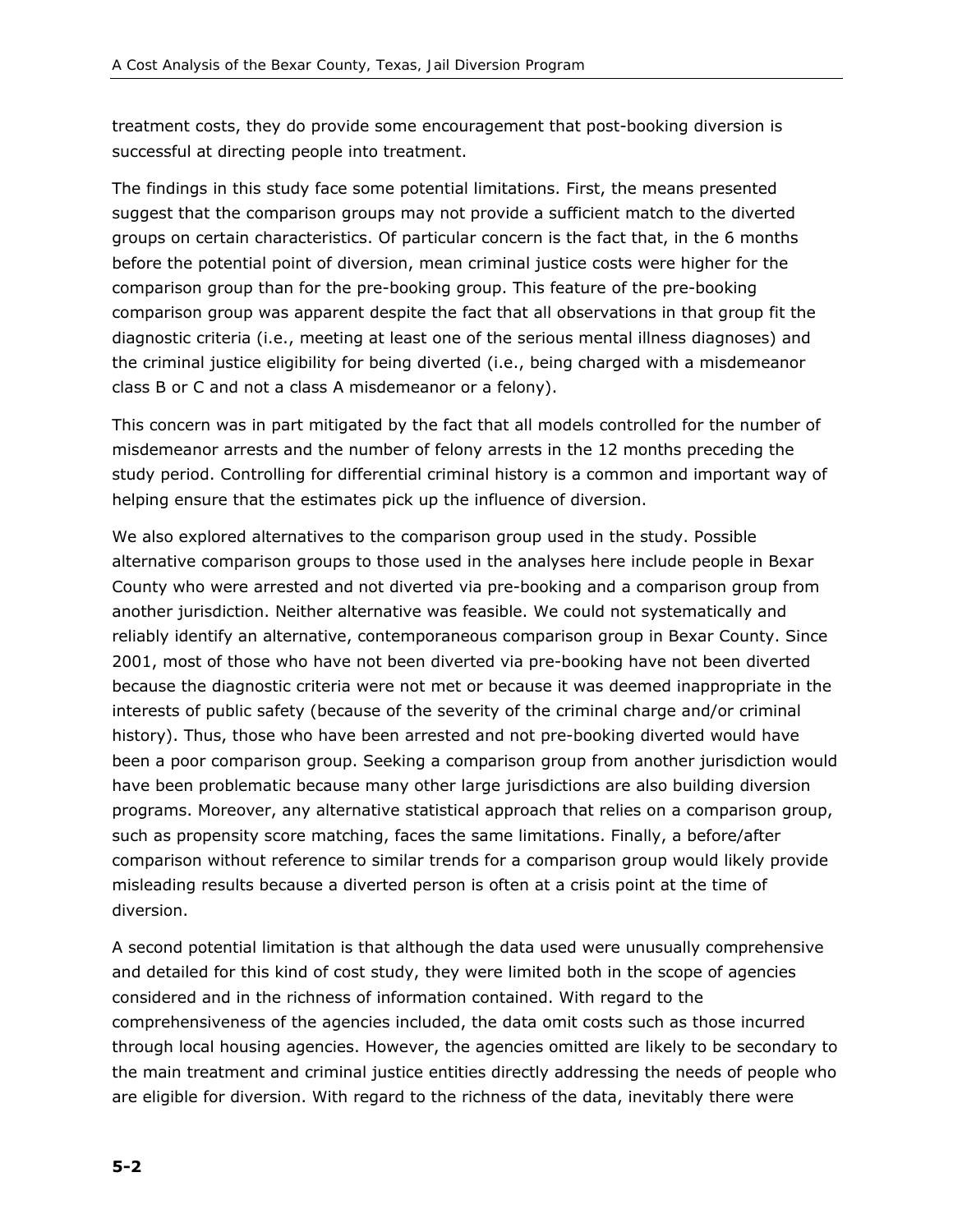measures unavailable in the data set that required us to make some informed assumptions for the sake of the analysis. The data did not reliably track court appearances and the resources used in each court appearance, so our analyses include assumptions about the number of court appearances for each arrest and the resources used for each court appearance. Furthermore, the criminal justice data did not track peace officer interactions that did not result in client booking. Finally, the data did not track probation events. This limitation is potentially important because the post-booking groups could both be under conditions of probation.

These potential limitations qualify but do not negate the strength of the findings for policy makers. The estimates in this report suggest that both forms of diversion promise considerable fiscal benefit to taxpayers. In the absence of pre-booking diversion, the estimates suggest that cross-system (i.e., criminal justice and treatment) costs would have been about \$1.2 million higher during the 6 months immediately after diversion. Perhaps more importantly, a large proportion of local-area criminal justice funding is financed through local funds. Criminal justice costs may have been \$1.4 million higher had prebooking diversion not been in place.

Post-booking diversion was associated with a similarly high impact across systems and with criminal justice costs, in particular. Across systems, the estimates indicate that, had postbooking diversion not been in place, costs may have been \$700,000 higher throughout the 18- to 24-month period following entry into diversion. Although no such system-wide estimates could be obtained for treatment, the system-wide estimates for criminal justice costs indicate that the impact of post-booking diversion lowered costs by \$350,000 in the first 6 months after entry into diversion and by more than \$410,000 in the 18 to 24 months after diversion.

As Bexar County continues to expand its public safety net, it now has strong evidence that one of its cornerstone programs can be justified on fiscal grounds. Its jail diversion program encompasses the two major types of diversion—pre-booking and post-booking diversion and is designed to help people with mental health problems and in need of treatment along the spectrum of criminal justice interactions. Both pre-booking and post-booking jail diversion were associated with lower taxpayer costs, particularly criminal justice costs. The program provides hope to participants to help obtain the treatment they need and integrate safely into the community. This study has demonstrated that the program also helps contain public costs and is a careful use of precious community resources.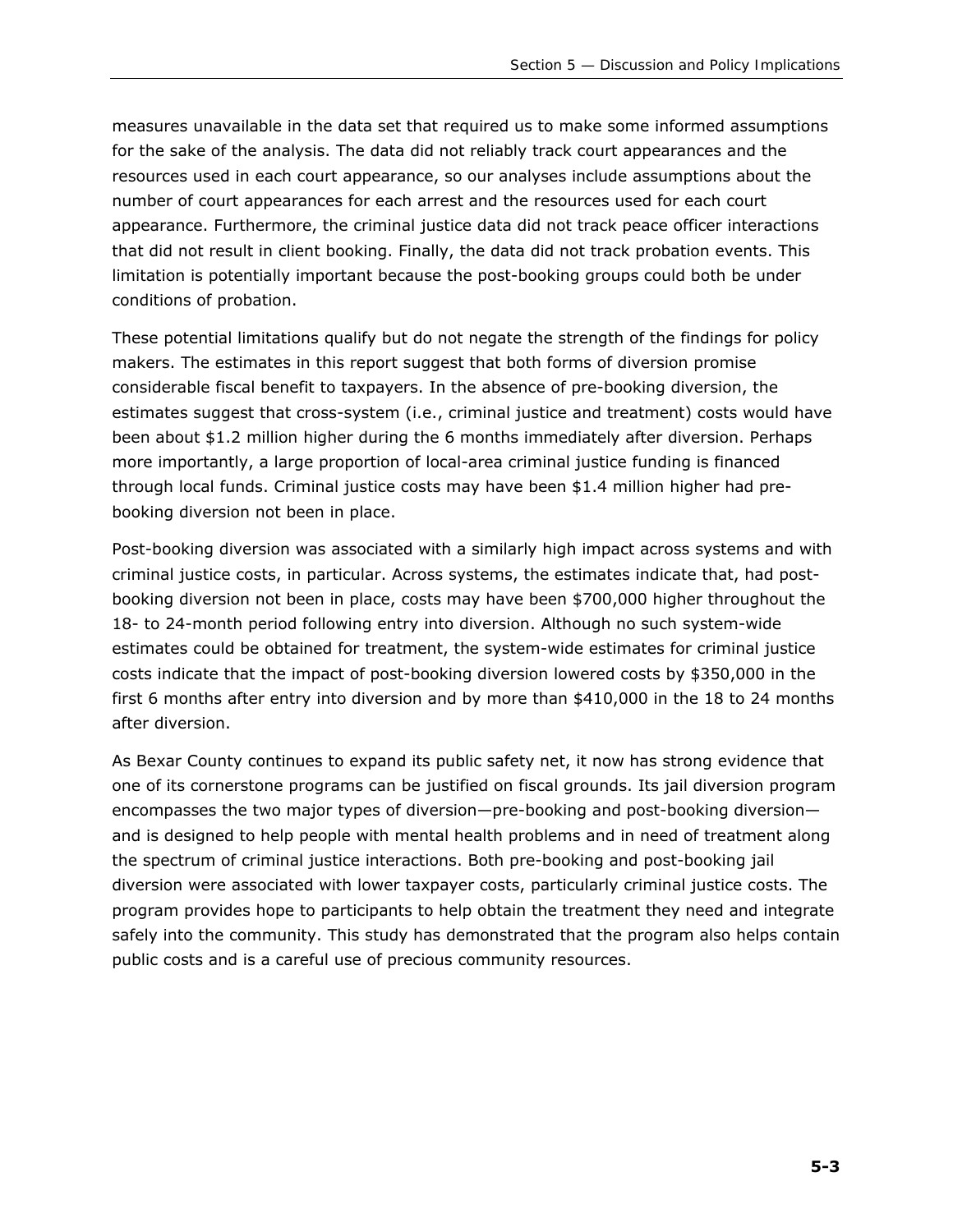## **REFERENCES**

- ABC13 News/Associated Press. May 30, 2007. "Bexar County Struggle with Jail Overcrowding." <http://abclocal.go.com/ktrk/story?section=state&id=5351277>. As obtained on June 11, 2007.
- Alvarado, Y. December 5, 2006. "Bexar County Mental Health Task Force: 80th Legislative Requests & Talking Points." Bexar County Mental Health Task Force document.
- Broner, N., R. Borum, and K. Gawley. 2002. "Criminal Justice Diversion of Individuals with Co-Occurring Mental Illness and Substance Use Disorders: An Overview." In G. Landsberg, M. Rock, L. Berg, and A. Smiley (Eds.), *Serving Mentally Ill Offenders and Their Victims: Challenges and Opportunities for Other Mental Health Professionals* (pp. 83-106)*.* New York: Springer Publishing.
- Broner, N., H.Q. Nguyen, A.J. Swern, and S. Goldfinger. 2003. "Adapting a Substance Abuse Court Diversion Model for Felony Offenders with Mental Illness and Substance Use Disorders: Initial Implementation." *Psychiatric Quarterly* 74(4):361-85.
- Broner, N., P.K. Lattimore, A.J. Cowell, and W. Schlenger. 2004. "Effects of Diversion on Adults with Co-occurring Mental Illness and Substance Use: Outcomes from a National Multi-Site Study." *Behavioral Sciences and the Law* 22(4):519-41.
- Broner, N., D.W. Mayrl, and G. Landsberg. 2005. "Outcomes of Mandated and Non-Mandated New York City Jail Diversion for Offenders with Alcohol, Drug, and Mental Disorders." *The Prison Journal* 85(1):18-49.
- Cowell, A.J., A. Aldridge, N. Broner, and J.M. Hinde. 2007. *A Cost Analysis of the Bexar County, Texas, Jail Diversion Program. Report 1: The Value of Resources Used for Diversion.* Report prepared for Bexar County Center for Health Care Services. Research Triangle Park, NC: RTI International.
- Cowell, A.J., N. Broner, and R. Dupont. 2004. "The Cost-Effectiveness of Criminal Justice Diversion Programs for People with Serious Mental Illness Co-Occurring with Substance Abuse: Four Case Studies." *Journal of Contemporary Criminal Justice* 20(3):292-314.
- Cowell, A.J., A.M. Stewart, and S.W. Ng. 2002. *Assessment of the Cost-Effectiveness of Eugene's Jail Diversion Program.* Report prepared for the U.S. Department of Health and Human Services, Substance Abuse and Mental Health Services Administration. Research Triangle Park, NC: RTI International.
- Hnatow, D. July 2007. Personal communication on the results of data on all 88 University Health System emergency room patients accompanied by law enforcement officers in June 2007.
- Jones, A.M. 2000. "Health Econometrics." In A.J. Culyer and J.P. Newhouse (Eds.), *Handbook of Health Economics* (1st ed., vol. 1) (pp. 265-344). Holland: Elsevier.
- Lattimore, P.K., N. Broner, R. Sherman, L. Frisman, and M. Shafer. 2003. "Comparing Pre-Booking and Post-Booking Diversion Programs and Baseline Characteristics of Mentally Ill Substance Using Individuals with Justice Involvement: A Multi-Site Study." *Journal of Contemporary Criminal Justice* 19(1):30-64.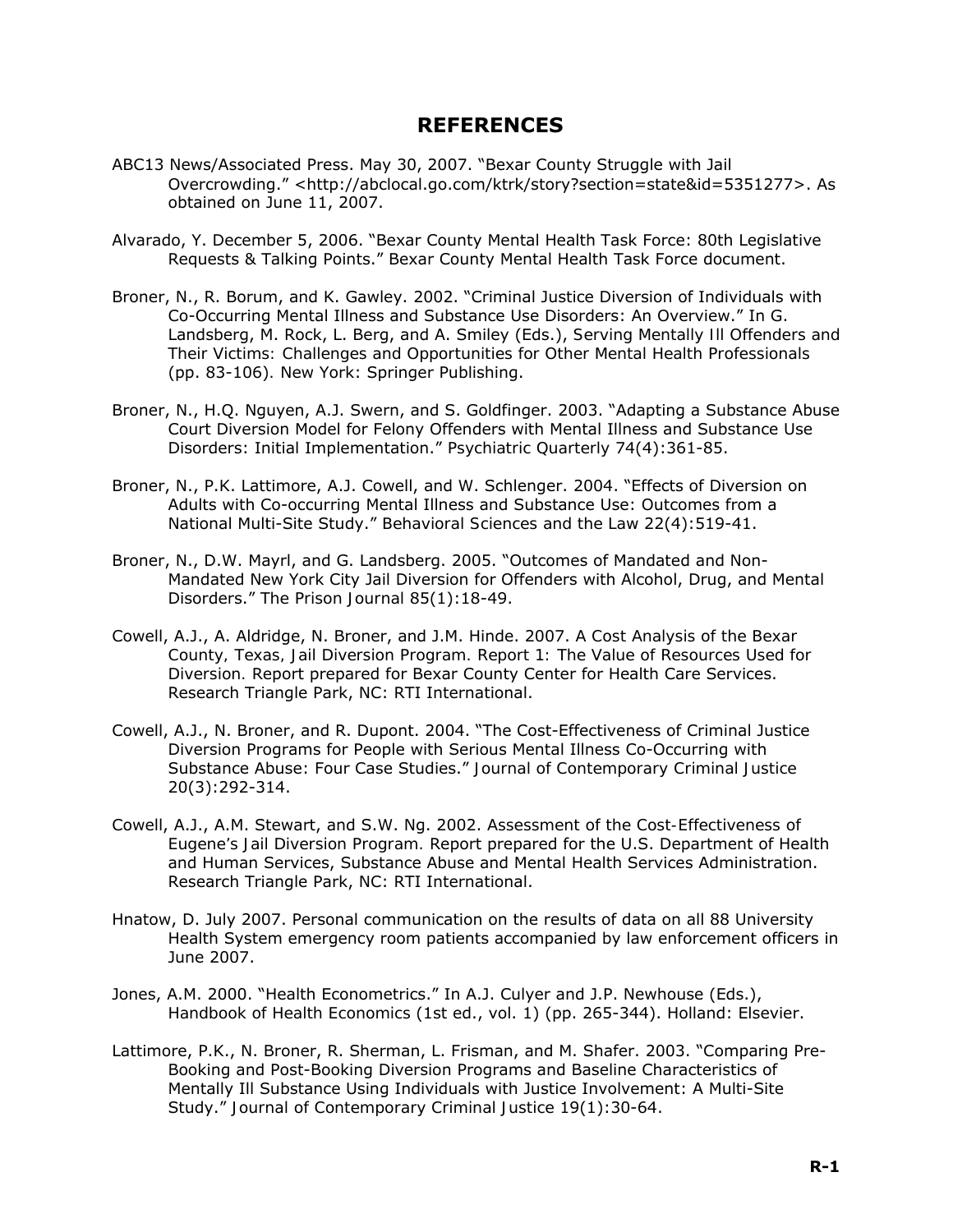- Mann, A. May/June 2006. "Treatment in Lieu of Jail: Diversion Succeeds." SAMHSA News. http://www.samhsa.gov/SAMHSA\_News/VolumeXIII\_3/text\_only/ article3txt.htm. As obtained on June 11, 2007.
- Manning, W.G., A. Basu, and J. Mullahy. 2005. "Generalized Modeling Approaches to Risk Adjustment of Skewed Outcomes Data." *Journal of Health Economics* 24:465-88.
- Munetz, M.R., and P.A. Griffin. 2006. "Use of the Sequential Intercept Model as an Approach to Decriminalization of People with Serious Mental Illness." *Psychiatric Services* 57:544-9.
- Naples, M., L.A. Morris, and H.J. Steadman. 2007. "Factors in Disproportionate Representation among Persons Recommended by Programs and Accepted by Courts for Jail Diversion." *Psychiatric Services* 58:1095-101.
- *San Antonio Express-News*. October 18, 2006. "Bexar to Pay \$82,500 in Shaving Suit."
- Smith, C. 2004. "A Madhouse of a Situation: Narrowing the Cracks in the Mental Health Care System. Some New Laws Make It Easier to Keep the Mentally Ill Out of Jail." *County: A Publication of the Texas Association of Counties* 16(2):17-21.
- Sprow, M. 2005. "Winning the Jailhouse Blues Game." *County: A Magazine of the Texas Association of Counties* 17(5):24-31.
- State of Texas Legislative Budget Board. January 2005. *Adult and Juvenile Correctional Population Projections, Fiscal Years 2005–2010.*
- Steadman, H.J., S.S. Barbera, and D.L. Dennis. 1994. "A National Survey of Jail Diversion Programs for Mentally Ill Detainees." *Hospital and Community Psychiatry* 45(11):1109-13.
- Steadman, H.J., S.M. Morris, and D.L. Dennis. 1995. "The Diversion of Mentally Ill Persons from Jails to Community-Based Services: A Profile of Programs." *American Journal of Public Health* 85(12):1630-5.
- Steadman, H.J., J.J. Cocozza, and B.M. Veysey. 1999. "Comparing Outcomes for Diverted and Nondiverted Jail Detainees with Mental Illness." *Law and Human Behavior* 23(6):615-27.
- Steadman, H.J., K.A. Stainbrook, P. Griffin, J. Draine, R. Dupont, and C. Horey. 2001. "A Specialized Crisis Response Site as a Core Element of Police-Based Diversion Programs." *Psychiatric Services* 52:219-22.
- Texas Department of State Health Services. 2007. "Presentation to the House Appropriation Sub-committee on Health and Human Services." http://www.dshs.state.tx.us/ legislative/presentations/HAC\_presentation.pdf. As obtained on June 8, 2007.
- U.S. Department of Justice. 2006. *Study Finds More Than Half of All Prison and Jail Inmates Have Mental Health Problems.* Washington, DC: U.S. Department of Justice, Bureau of Justice Statistics. http://www.ojp.usdoj.gov/bjs/pub/press/ mhppjipr.htm. As obtained on June 11, 2007.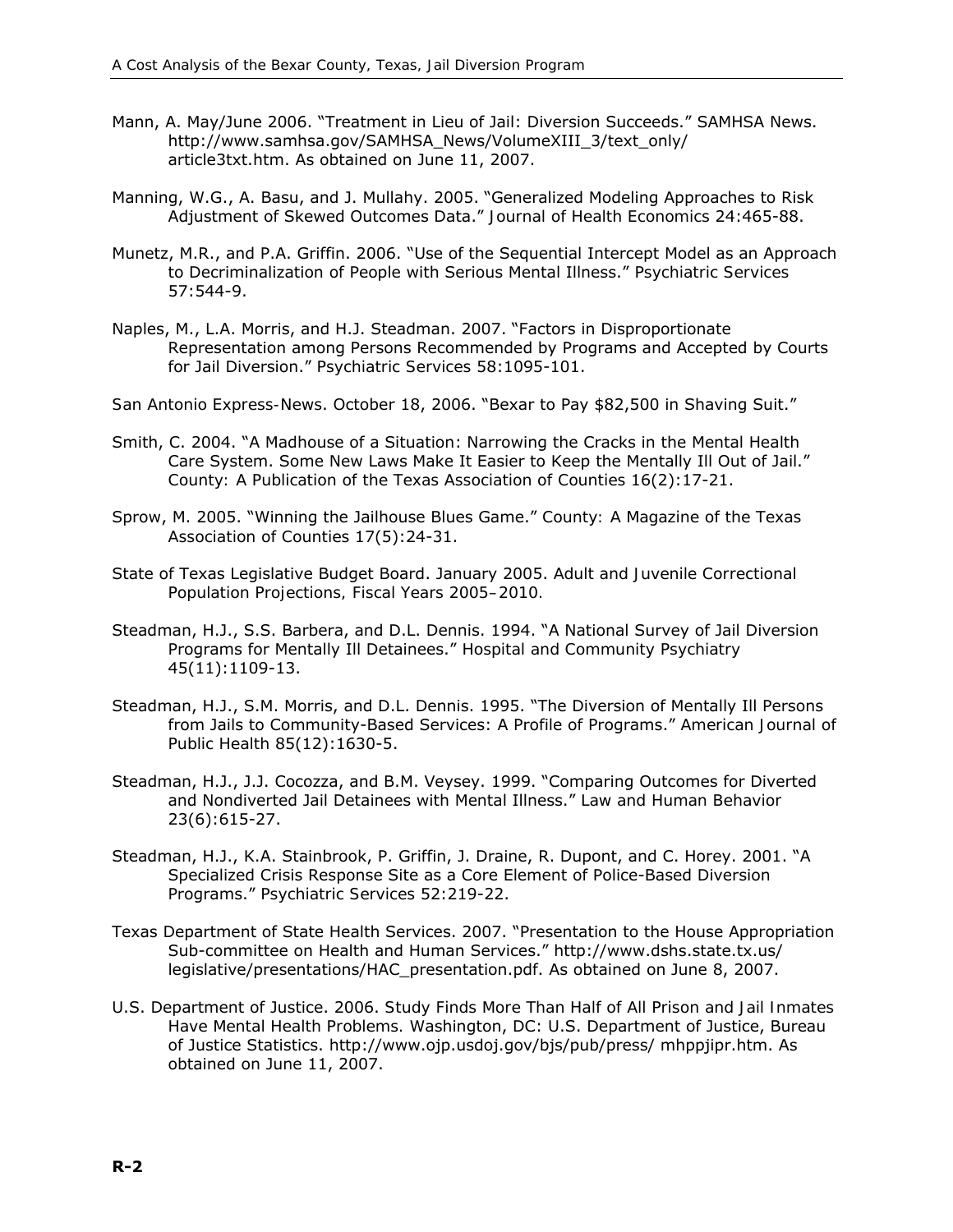Wilson, M., P. Shin, M. Regenstein, and K. Jones. March 2004. "An Assessment of the Safety Net in San Antonio, TX." Urgent Matters Safety Net Assessment Team. Washington, DC: The George Washington University.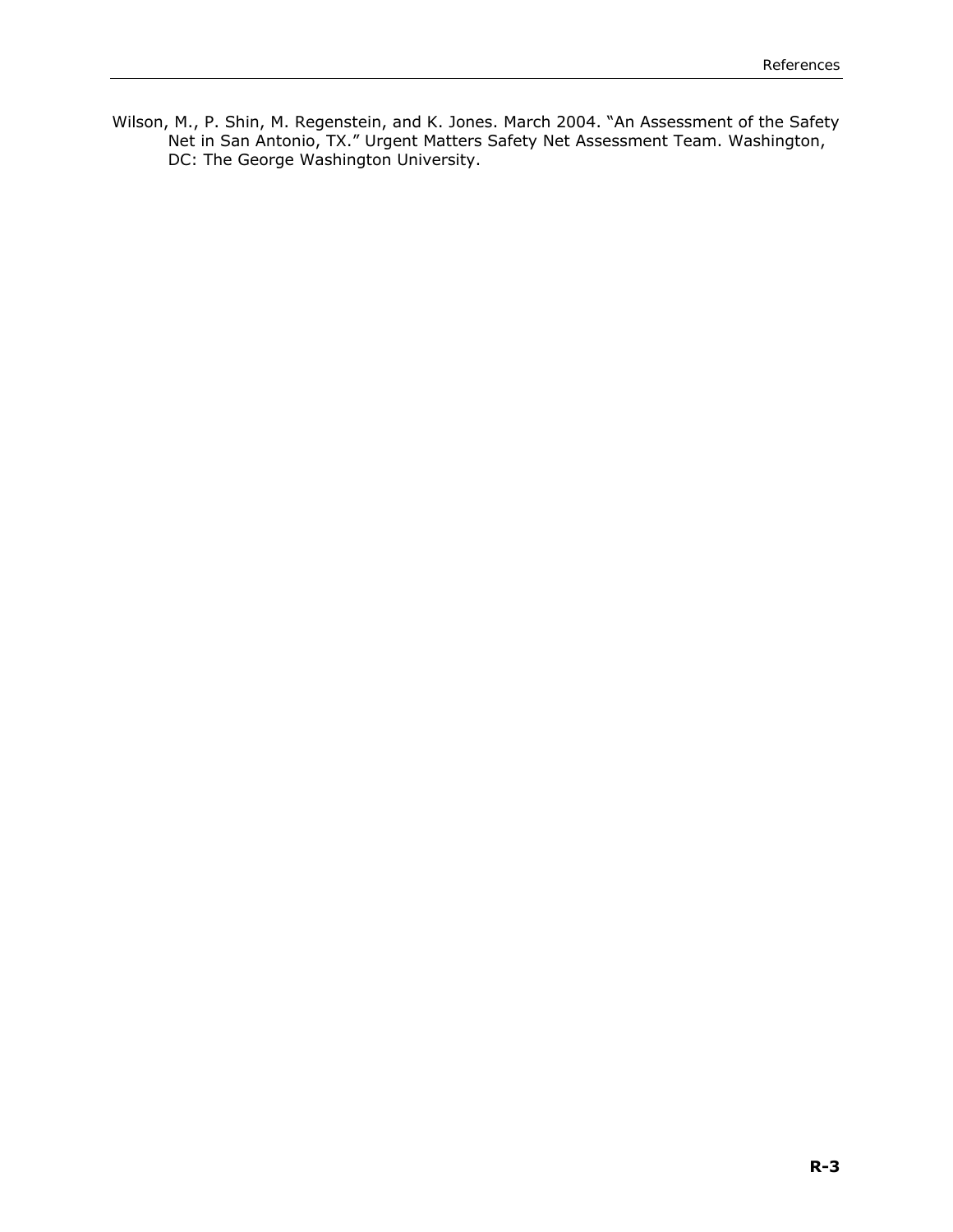| <b>Cost Domain</b>        | Group       | 6 Months<br><b>Before</b> | 6 Months<br>After   | $6 - 12$<br>Months<br>After | $12 - 18$<br>Months<br>After | $18 - 24$<br>Months<br>After |
|---------------------------|-------------|---------------------------|---------------------|-----------------------------|------------------------------|------------------------------|
|                           | Pre-booking | 2,560<br>(5,406.46)       | 2,799<br>(5,845.33) | 1,571<br>(2,989.92)         | 1,716<br>(3,627.46)          | 2,160<br>(4,588.40)          |
| All costs                 | Comparison  | 2,416<br>(4,507.59)       | 7,444<br>(5,025.69) | 3,053<br>(5,334.07)         | 2,554<br>(1,425.93)          | 2,095<br>(4,179.81)          |
| <b>Total</b>              | Pre-booking | 1,635<br>(4,962.38)       | 1,643<br>(5,173.79) | 869<br>(2, 136.18)          | 758<br>(2,407.26)            | 944<br>(3,078.59)            |
| treatment<br>costs        | Comparison  | 1,148<br>(3,507.87)       | 942<br>(2,649.64)   | 895<br>(3,223.12)           | 557<br>(1,968.41)            | 591<br>(2,698.10)            |
| Total                     | Pre-booking | 925<br>(2,521.57)         | 1,156<br>(2,642.67) | 702<br>(2,056.01)           | 958<br>(2,540.98)            | 1,216<br>(3,109.84)          |
| criminal<br>justice costs | Comparison  | 1,268<br>(2,720.93)       | 6,502<br>(4,315.81) | 2,159<br>(3,653.26)         | 1,997<br>(3,570.51)          | 1,504<br>(2,997.05)          |

**Table A-1. Pre-Booking Means** 

Note: Standard deviations are given in parentheses beneath each estimate.

|  | Table A-2. Post-Booking Means |
|--|-------------------------------|
|--|-------------------------------|

| <b>Cost Domain</b> | Group      | 6 Months<br><b>Before</b> | <b>6 Months</b><br>After | $6 - 12$<br>Months<br>After | $12 - 18$<br>Months<br>After | $18 - 24$<br>Months<br>After |
|--------------------|------------|---------------------------|--------------------------|-----------------------------|------------------------------|------------------------------|
|                    | Post-      | 4,930                     | 3,711                    | 2,834                       | 1,855                        | 1,794                        |
|                    | booking    | (10, 200.22)              | (5,401.80)               | (6,313.00)                  | (4,029.34)                   | (4,245.19)                   |
| All costs          | Comparison | 5,782<br>(5,786.60)       | 5,307<br>(5,871.67)      | 3,460<br>(5, 278.28)        | 3,265<br>(5, 772.53)         | 3,353<br>(5,430.65)          |
| Total              | Post-      | 1,371                     | 1,067                    | 926                         | 455                          | 623                          |
|                    | booking    | (9,643.84)                | (3,449.41)               | (4,960.89)                  | (2,501.84)                   | (2,818.42)                   |
| treatment          | Comparison | 1,031                     | 1,117                    | 910                         | 1,144                        | 1,084                        |
| costs              |            | (3,594.66)                | (2,671.94)               | (3,074.33)                  | (3,680.51)                   | (3,079.35)                   |
| <b>Total</b>       | Post-      | 3,558                     | 2,644                    | 1,908                       | 1,400                        | 1,172                        |
|                    | booking    | (3,318,34)                | (3,629.94)               | (3,574.61)                  | (2,991.55)                   | (2,814.33)                   |
| criminal           | Comparison | 4,751                     | 4,191                    | 2,550                       | 2,121                        | 2,269                        |
| justice costs      |            | (4,364.90)                | (5,022.65)               | (4,260.88)                  | (4,045.69)                   | (3,916.59)                   |

Note: Standard deviations are given in parentheses beneath each estimate.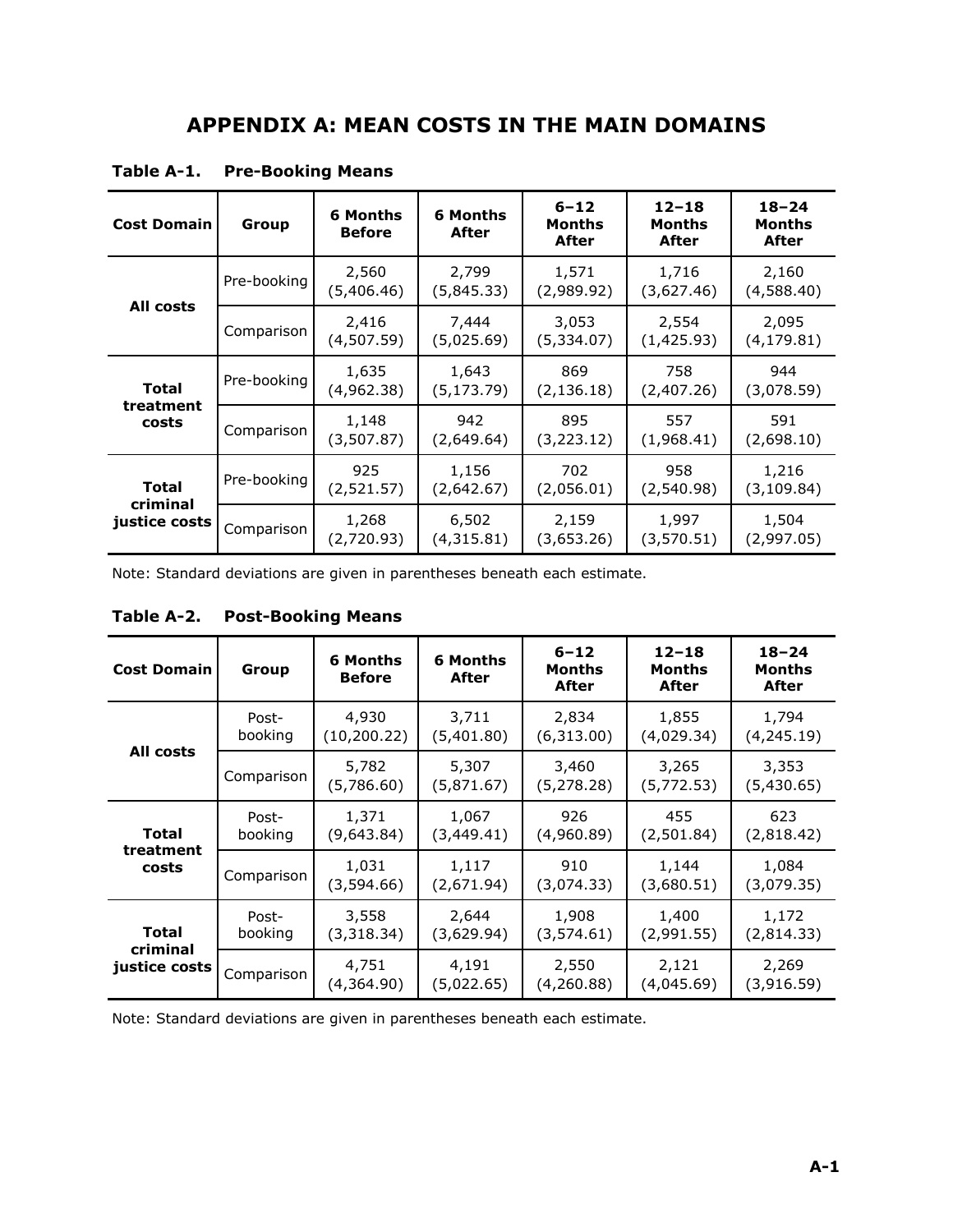# **APPENDIX B: DIVERSION COST ESTIMATES**

| Type of                |          | <b>Estimate of per Person Cost of</b><br>Diversion (\$) |          |                                                                                                                                                                                                                                                                                                                                                                                                                                                                                            |
|------------------------|----------|---------------------------------------------------------|----------|--------------------------------------------------------------------------------------------------------------------------------------------------------------------------------------------------------------------------------------------------------------------------------------------------------------------------------------------------------------------------------------------------------------------------------------------------------------------------------------------|
| <b>Diversion</b>       | Low      | <b>Medium</b>                                           | High     | <b>Sensitivity Analysis Notes</b>                                                                                                                                                                                                                                                                                                                                                                                                                                                          |
| Pre-booking            | \$323.22 | \$369.98                                                | \$416.74 | For the sensitivity analysis, estimates of<br>the time taken by staff and/or the<br>proportion of clients served per activity<br>were varied in seven activities: record<br>lookup by clerical staff, assessments by<br>nurses and psychiatrists, initial case<br>management, pick up and paperwork by<br>peace officers and Deputy Mobile<br>Outreach Team officers, any<br>reassessment by a psychiatrist, pre-<br>discharge case management by a nurse,<br>and minor medical clearance. |
| Post-booking<br>bond   | \$229.75 | \$237.93                                                | \$246.11 | For the sensitivity analysis, estimates of<br>the time taken by staff and/or the<br>proportion of clients served per activity<br>were varied for two types of screening<br>activities: initial screening and follow-up<br>face-to-face screening for those whose<br>records were not found in the initial<br>screening.                                                                                                                                                                    |
| Post-booking<br>docket | \$201.10 | \$204.76                                                | \$208.43 | For the sensitivity analysis, estimates of<br>the time taken by staff and/or the<br>proportion of clients served per activity<br>were varied for three activities: initial<br>screening; follow-up face-to-face<br>screening for those whose records were<br>not found in the initial screening, and the<br>data transfer to form the docket.                                                                                                                                              |

#### **Table B-1. Estimates of the per Person Cost of Diversion**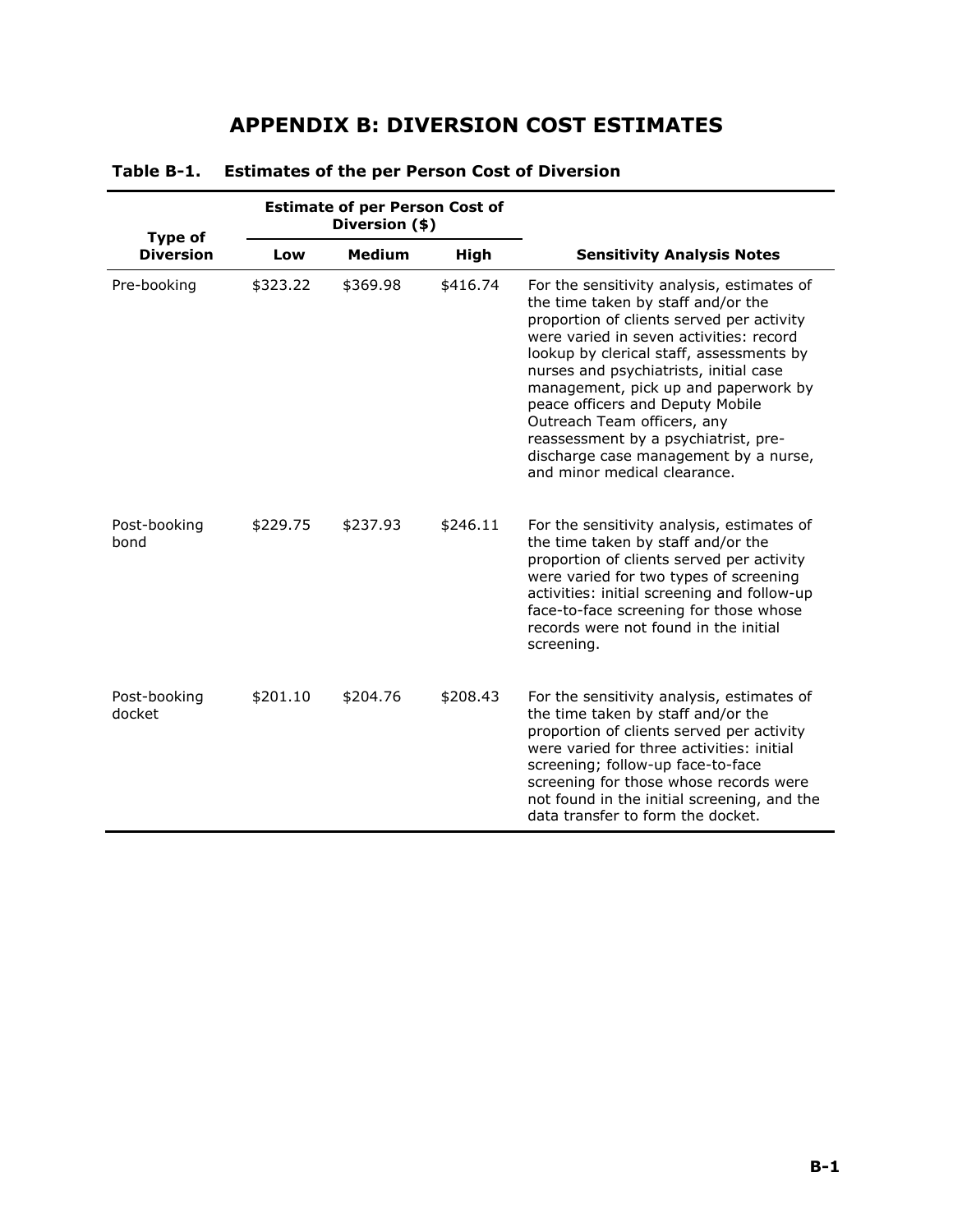

#### **Figure B-1. The Share of Pre-Booking Diversion Costs, by Agency and Individual Job Function**

Note: CCC = crisis care center; CHCS = Bexar County's Center for Health Care Services; DMOT = Deputy Mobile Outreach Team; Mag. = magistrate; Med. = medical; SAPD = San Antonio Police Department.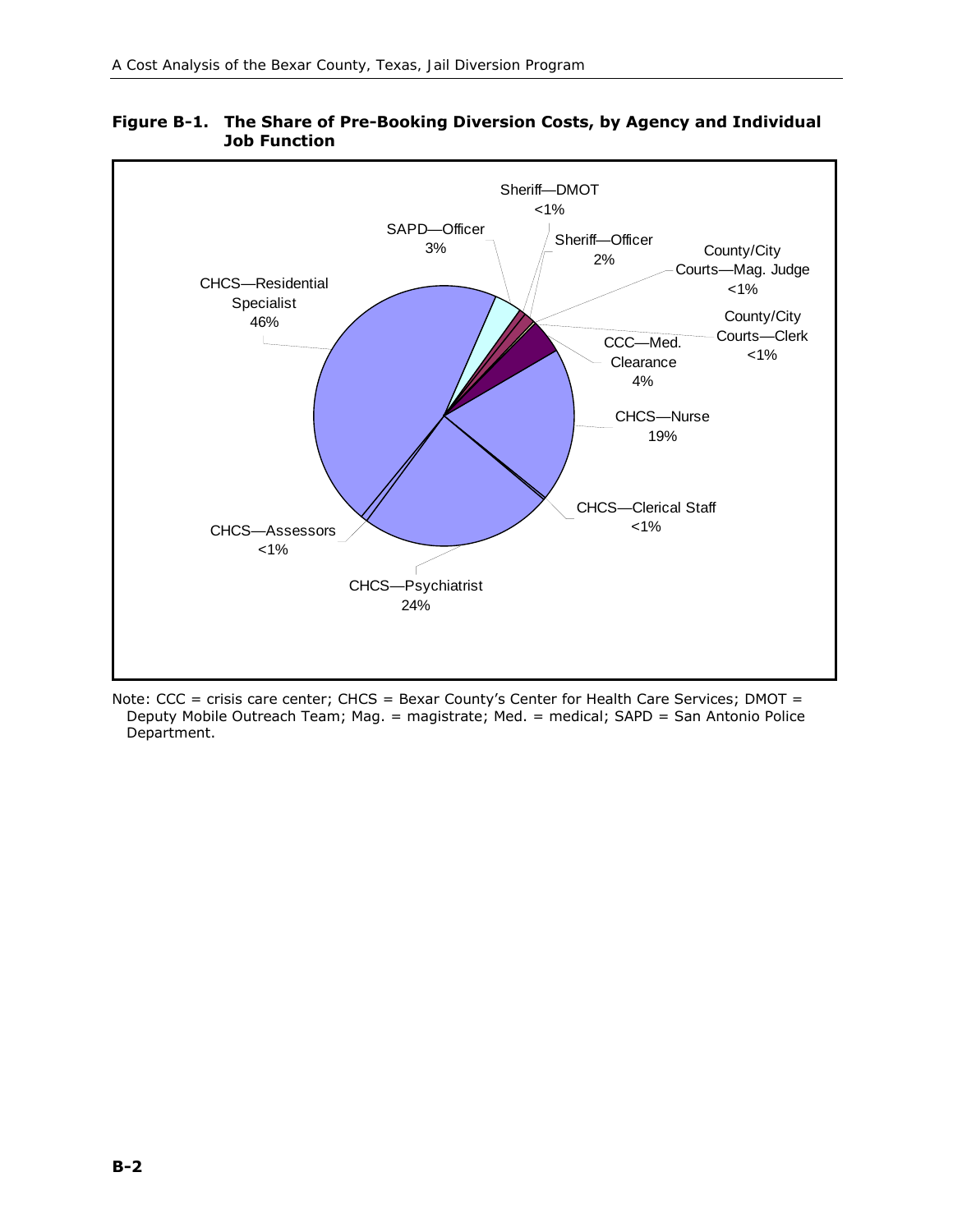

#### **Figure B-2. The Share of Post-Booking Bond Diversion Costs, by Agency and Individual Job Function**

Note: CHCS = Bexar County's Center for Health Care Services; PTS = Pre-Trial Services.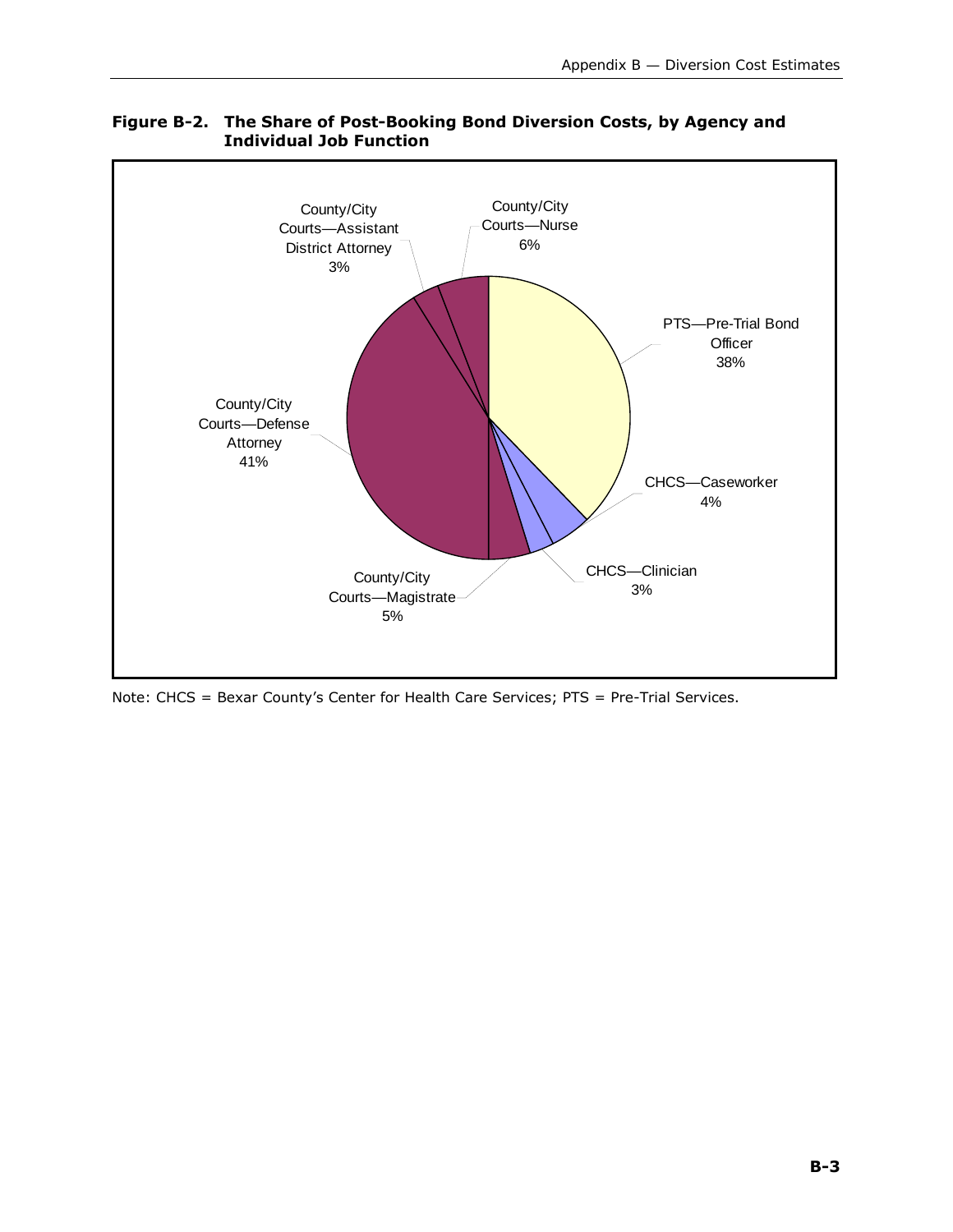

#### **Figure B-3. The Share of Post-Booking Docket Costs, by Agency and Individual Job Function**

Note: CHCS = Bexar County's Center for Health Care Services; PTS = Pre-Trial Services.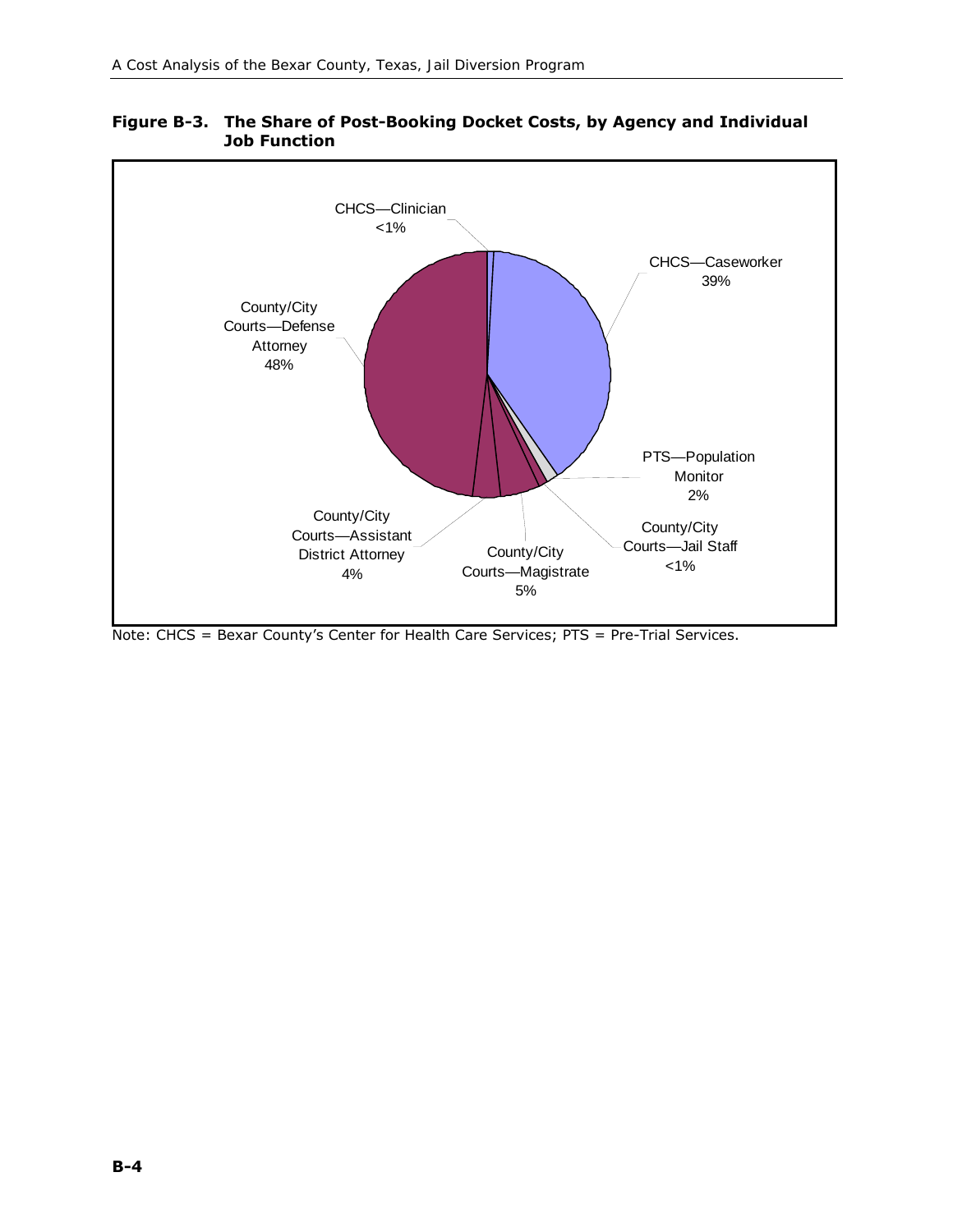### **APPENDIX C: RAW REGRESSION ESTIMATES FOR MODELS PRESENTED IN THE RESULTS**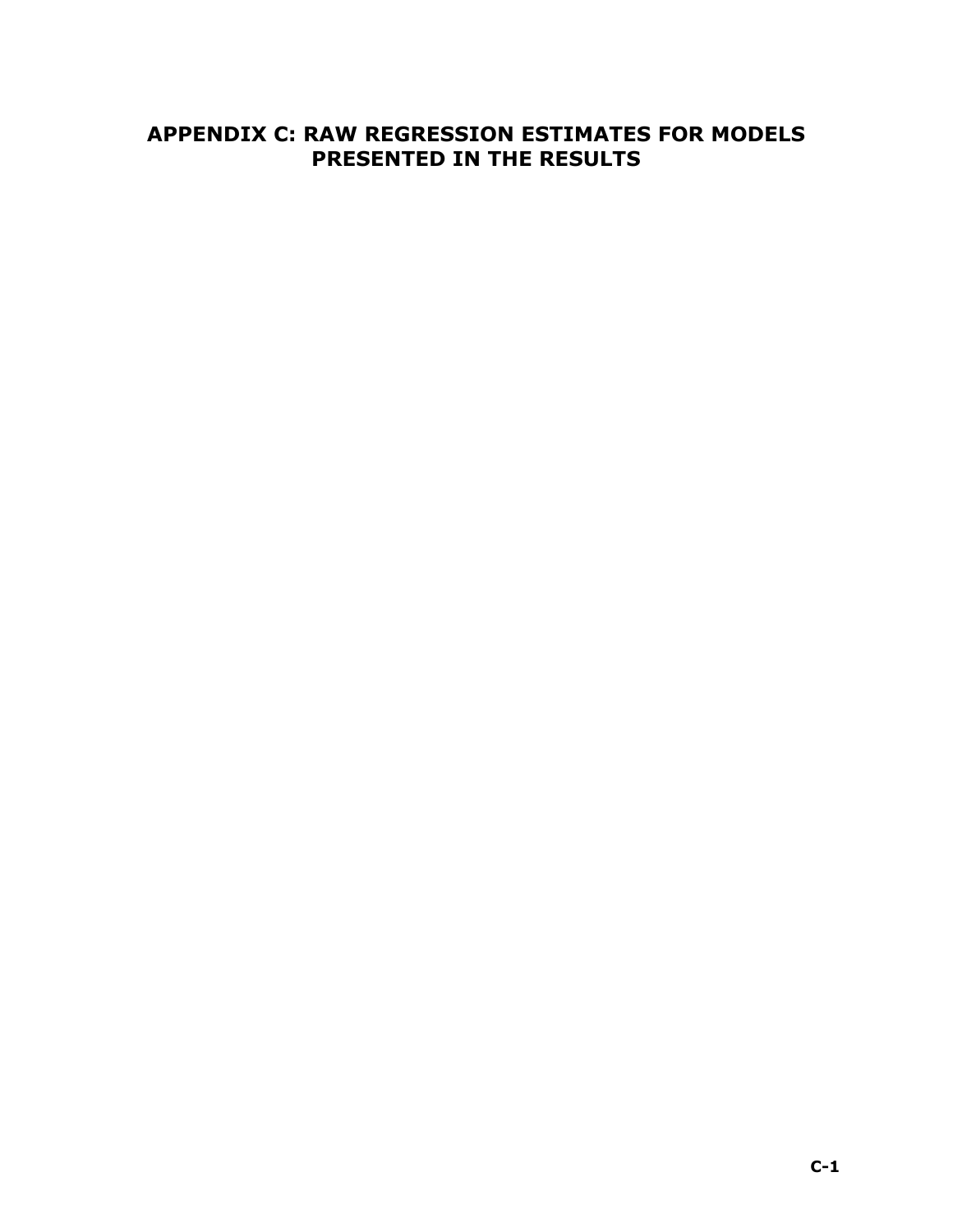# **C-2Table C-1. Major Cost Domains**

|                                                                    | <b>Pre-Booking</b>                            |                                                |                                  |                                      |                                  |                                             |                                               |                                                | <b>Post-Booking</b>           |                                      |                                  |                                             |  |  |
|--------------------------------------------------------------------|-----------------------------------------------|------------------------------------------------|----------------------------------|--------------------------------------|----------------------------------|---------------------------------------------|-----------------------------------------------|------------------------------------------------|-------------------------------|--------------------------------------|----------------------------------|---------------------------------------------|--|--|
| <b>Cost Domain</b>                                                 | Odds<br>Ratio:<br>Any CJ or<br><b>TX Cost</b> | Coefficient<br>Estimate:<br>CJ and TX<br>Costs | Odds<br>Ratio:<br>Any CJ<br>Cost | Coefficient<br>Estimate:<br>CJ Costs | Odds<br>Ratio:<br>Any TX<br>Cost | Coefficient<br>Estimate:<br><b>TX Costs</b> | Odds<br>Ratio:<br>Any CJ or<br><b>TX Cost</b> | Coefficient<br>Estimate:<br>CJ and TX<br>Costs | Odds<br>Ratio: Any<br>CJ Cost | Coefficient<br>Estimate:<br>CJ Costs | Odds<br>Ratio:<br>Any TX<br>Cost | Coefficient<br>Estimate:<br><b>TX Costs</b> |  |  |
| <b>Interaction of Period</b><br>2 and diversion group<br>indicator |                                               | $-1.15$<br>$(0.20)$ **                         |                                  | $-2.03$<br>$(0.21)$ **               | 0.20<br>(0.13)                   | $-0.01$<br>(0.41)                           |                                               | $-0.05$<br>(0.19)                              |                               | $-0.02$<br>(0.14)                    | 0.14<br>(0.12)                   | $-0.28$<br>(0.43)                           |  |  |
| <b>Interaction of Period</b><br>3 and diversion group<br>indicator | $-0.48$<br>$(0.12)$ **                        | $-0.32$<br>(0.26)                              | $-1.11$<br>$(0.23)$ **           | $-0.35$<br>(0.30)                    | $-0.08$<br>(0.19)                | $-0.27$<br>(0.44)                           | $-0.18$<br>(0.10)                             | 0.11<br>(0.22)                                 | $-0.18$<br>(0.12)             | 0.21<br>(0.17)                       | 0.37<br>$(0.16)^*$               | $-0.50$<br>(0.48)                           |  |  |
| Interaction of Period<br>4 and diversion group<br>indicator        | $-0.18$<br>(0.11)                             | $-0.32$<br>(0.24)                              | $-0.65$<br>$(0.18)$ **           | $-0.13$<br>(0.28)                    | 0.33<br>(0.18)                   | $-0.32$<br>(0.45)                           | $-0.36$<br>$(0.11)$ **                        | $-0.25$<br>(0.24)                              | $-0.46$<br>$(0.14)$ **        | 0.34<br>$(0.17)*$                    | $-0.08$<br>(0.17)                | $-1.07$<br>$(0.52)*$                        |  |  |
| Interaction of Period<br>5 and diversion group<br>indicator        | $-0.08$<br>(0.13)                             | $-0.29$<br>(0.26)                              | $-0.72$<br>$(0.22)$ **           | $-0.19$<br>(0.28)                    | 0.55<br>$(0.19)$ **              | $-0.29$<br>(0.50)                           | $-0.46$<br>$(0.12)$ **                        | $-0.07$<br>(0.24)                              | $-0.61$<br>$(0.15)$ **        | 0.17<br>(0.18)                       | $-0.19$<br>(0.17)                | $-0.61$<br>(0.51)                           |  |  |
| Diversion group<br>indicator                                       | 0.14<br>$(0.06)*$                             | 0.43<br>$(0.17)*$                              | 0.62<br>$(0.07)$ **              | 0.26<br>(0.20)                       | $-0.27$<br>$(0.13)*$             | 0.66<br>$(0.33)*$                           | 0.11<br>$(0.05)*$                             | $-0.05$<br>(0.14)                              | 0.13<br>$(0.05)$ **           | $-0.17$<br>(0.09)                    | $-0.26$<br>$(0.11)^*$            | 0.57<br>(0.35)                              |  |  |
| Indicator for 0 to 6<br>months                                     |                                               | 0.45<br>$(0.10)$ **                            |                                  | 0.45<br>$(0.09)$ **                  | 0.17<br>$(0.06)$ **              | $-0.39$<br>$(0.19)*$                        |                                               | $-0.49$<br>$(0.17)$ **                         |                               | $-0.60$<br>$(0.12)$ **               | 0.19<br>$(0.09)*$                | 0.00<br>(0.37)                              |  |  |
| Indicator for 6 to 12<br>months                                    | $-0.15$<br>$(0.05)$ **                        | 0.01<br>(0.11)                                 | 0.00<br>(0.09)                   | 0.21<br>$(0.11)^*$                   | $-0.19$<br>$(0.07)$ **           | $-0.07$<br>(0.20)                           | $-0.48$<br>$(0.08)$ **                        | $-0.31$<br>(0.20)                              | $-0.84$<br>$(0.11)$ **        | $-0.20$<br>(0.16)                    | $-0.34$<br>$(0.13)*$             | 0.23<br>(0.42)                              |  |  |
|                                                                    |                                               |                                                |                                  |                                      |                                  |                                             |                                               |                                                |                               |                                      |                                  | $f$ aantin $\ldots$ al                      |  |  |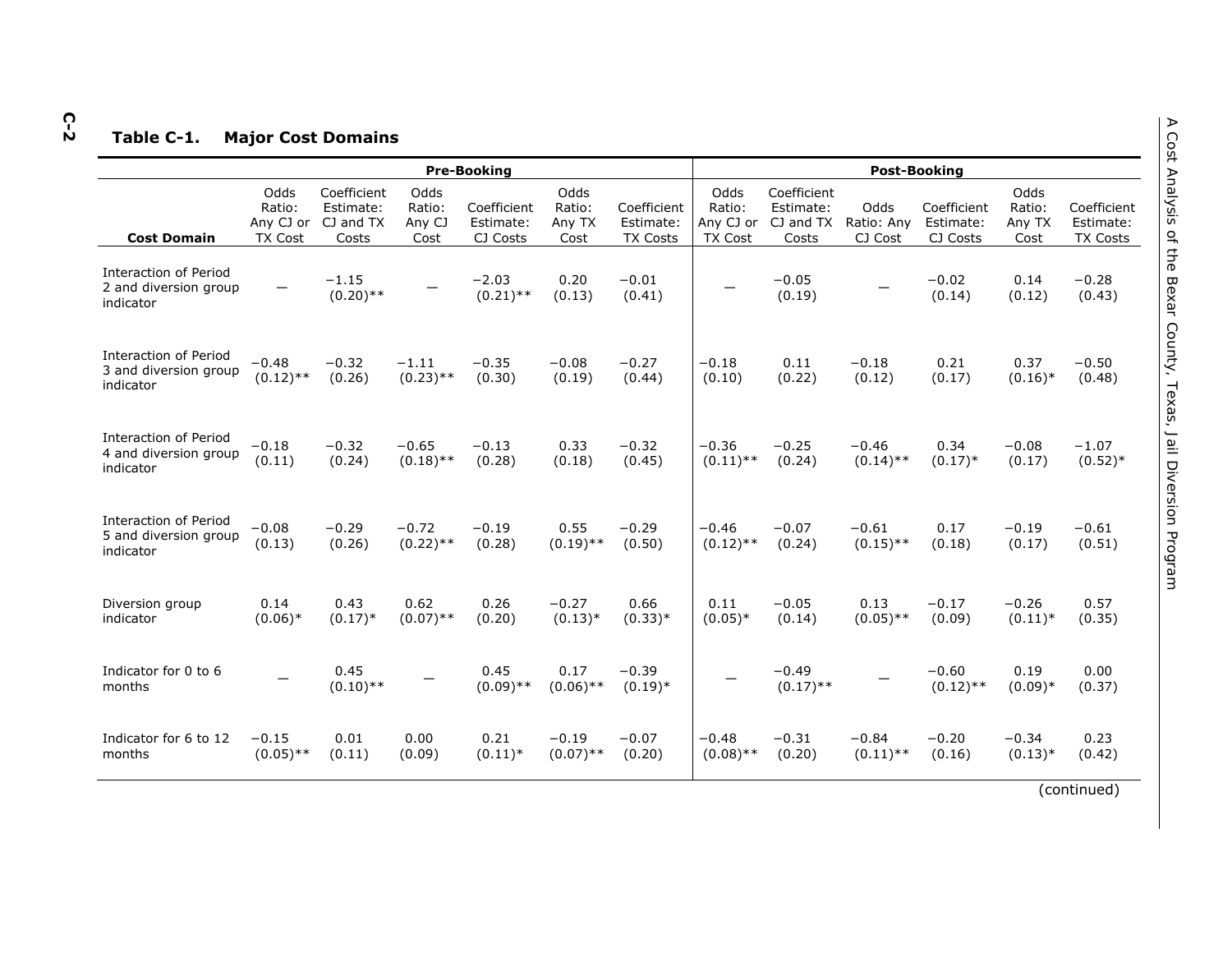|                                                              |                                               |                                                |                                  | <b>Pre-Booking</b>                   | <b>Post-Booking</b>              |                                             |                                               |                                                |                                  |                                      |                                  |                                      |
|--------------------------------------------------------------|-----------------------------------------------|------------------------------------------------|----------------------------------|--------------------------------------|----------------------------------|---------------------------------------------|-----------------------------------------------|------------------------------------------------|----------------------------------|--------------------------------------|----------------------------------|--------------------------------------|
| <b>Cost Domain</b>                                           | Odds<br>Ratio:<br>Any CJ or<br><b>TX Cost</b> | Coefficient<br>Estimate:<br>CJ and TX<br>Costs | Odds<br>Ratio:<br>Any CJ<br>Cost | Coefficient<br>Estimate:<br>CJ Costs | Odds<br>Ratio:<br>Any TX<br>Cost | Coefficient<br>Estimate:<br><b>TX Costs</b> | Odds<br>Ratio:<br>Any CJ or<br><b>TX Cost</b> | Coefficient<br>Estimate:<br>CJ and TX<br>Costs | Odds<br>Ratio:<br>Any CJ<br>Cost | Coefficient<br>Estimate:<br>CJ Costs | Odds<br>Ratio:<br>Any TX<br>Cost | Coefficient<br>Estimate:<br>TX Costs |
| Indicator for 12 to 18                                       | $-0.27$                                       | 0.01                                           | $-0.13$                          | 0.24                                 | $-0.42$                          | $-0.31$                                     | $-0.54$                                       | $-0.22$                                        | $-0.85$                          | $-0.44$                              | $-0.22$                          | 0.31                                 |
| months                                                       | $(0.06)$ **                                   | (0.11)                                         | (0.09)                           | $(0.11)^*$                           | $(0.09)$ **                      | (0.22)                                      | $(0.09)$ **                                   | (0.21)                                         | $(0.11)$ **                      | $(0.15)$ **                          | (0.13)                           | (0.43)                               |
| Indicator for 18 to 24                                       | $-0.49$                                       | 0.08                                           | $-0.30$                          | 0.20                                 | $-0.69$                          | $-0.04$                                     | $-0.60$                                       | $-0.22$                                        | $-0.88$                          | $-0.23$                              | $-0.21$                          | 0.35                                 |
| months                                                       | $(0.07)$ **                                   | (0.12)                                         | $(0.11)$ **                      | (0.12)                               | $(0.10)$ **                      | (0.26)                                      | $(0.09)$ **                                   | (0.20)                                         | $(0.12)$ **                      | (0.16)                               | (0.13)                           | (0.42)                               |
| Sex indicator                                                | 0.08                                          | 0.00                                           | 0.12                             | 0.04                                 | 0.10                             | $-0.09$                                     | 0.05                                          | $-0.08$                                        | 0.06                             | 0.10                                 | 0.10                             | $-0.31$                              |
| $(male=1)$                                                   | (0.05)                                        | (0.07)                                         | $(0.03)$ **                      | (0.06)                               | (0.07)                           | (0.14)                                      | (0.03)                                        | (0.09)                                         | (0.03)                           | (0.05)                               | (0.07)                           | (0.19)                               |
| Race indicator                                               | $-0.12$                                       | $-0.03$                                        | $-0.05$                          | 0.01                                 | $-0.25$                          | 0.09                                        | 0.01                                          | $-0.21$                                        | 0.03                             | $-0.01$                              | $-0.12$                          | $-0.37$                              |
| (Hispanic=1)                                                 | $(0.05)*$                                     | (0.08)                                         | (0.03)                           | (0.07)                               | $(0.07)$ **                      | (0.16)                                      | (0.04)                                        | (0.11)                                         | (0.04)                           | (0.07)                               | (0.08)                           | (0.22)                               |
| Race indicator (non-<br>Hispanic, non-white,<br>$unknown=1)$ | $-0.14$<br>$(0.06)*$                          | $-0.11$<br>(0.10)                              | 0.00<br>(0.04)                   | $-0.01$<br>(0.08)                    | $-0.16$<br>(0.09)                | $-0.28$<br>(0.20)                           | 0.02<br>(0.05)                                | $-0.45$<br>$(0.13)$ **                         | 0.03<br>(0.05)                   | $-0.11$<br>(0.08)                    | $-0.02$<br>(0.09)                | $-0.90$<br>$(0.25)$ **               |
| Missing race indicator                                       | 0.24<br>(0.25)                                | $-0.2$<br>(0.63)                               | 0.55<br>$(0.10)$ **              | 0.48<br>(0.44)                       |                                  |                                             | $-0.13$<br>(0.08)                             | $-0.09$<br>(0.22)                              | $-0.07$<br>(0.08)                | 0.13<br>(0.13)                       | $-1.18$<br>$(0.57)*$             | 1.25<br>$(0.63)*$                    |
| Mean-adjusted age                                            | 0.00                                          | 0.00                                           | $-0.01$                          | $-0.01$                              | 0.00                             | 0.00                                        | 0.00                                          | 0.00                                           | 0.00                             | 0.00                                 | 0.00                             | $-0.01$                              |
|                                                              | 0.00                                          | 0.00                                           | $(0.00)$ **                      | $(0.00)$ **                          | 0.00                             | (0.01)                                      | 0.00                                          | 0.00                                           | 0.00                             | 0.00                                 | 0.00                             | (0.01)                               |
|                                                              |                                               |                                                |                                  |                                      |                                  |                                             |                                               |                                                |                                  |                                      |                                  | (constant)                           |

#### **Table C-1. Major Cost Domains (continued)**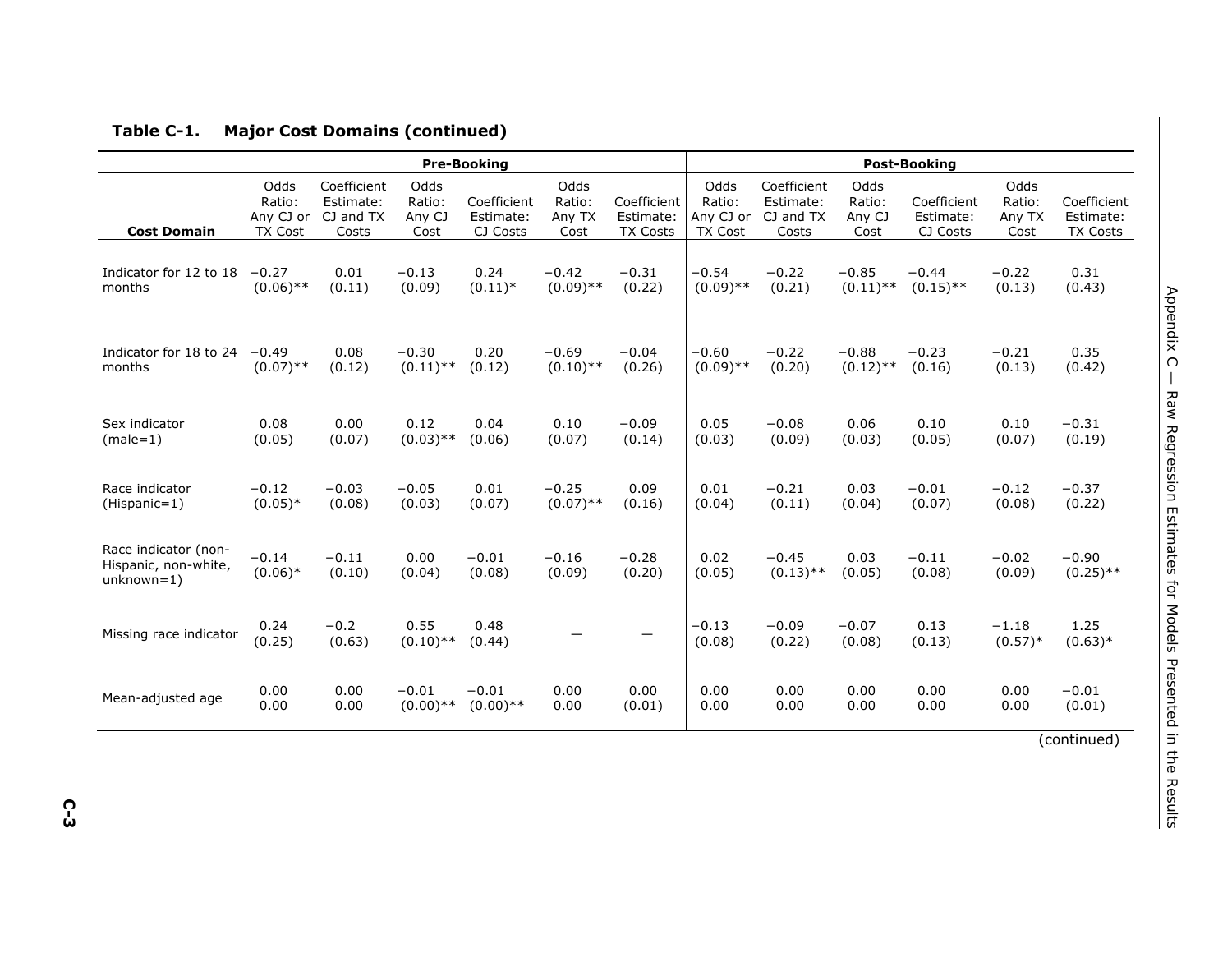# **C-4Table C-1. Major Cost Domains (continued)**

|                                                                |                                               |                                                |                                  | <b>Pre-Booking</b>                   |                                  | <b>Post-Booking</b>                         |                                           |                                                |                                  |                                      |                                  |                                      |
|----------------------------------------------------------------|-----------------------------------------------|------------------------------------------------|----------------------------------|--------------------------------------|----------------------------------|---------------------------------------------|-------------------------------------------|------------------------------------------------|----------------------------------|--------------------------------------|----------------------------------|--------------------------------------|
| <b>Cost Domain</b>                                             | Odds<br>Ratio:<br>Any CJ or<br><b>TX Cost</b> | Coefficient<br>Estimate:<br>CJ and TX<br>Costs | Odds<br>Ratio:<br>Any CJ<br>Cost | Coefficient<br>Estimate:<br>CJ Costs | Odds<br>Ratio:<br>Any TX<br>Cost | Coefficient<br>Estimate:<br><b>TX Costs</b> | Odds<br>Ratio:<br>Any CJ<br>or TX<br>Cost | Coefficient<br>Estimate:<br>CJ and TX<br>Costs | Odds<br>Ratio:<br>Any CJ<br>Cost | Coefficient<br>Estimate:<br>CJ Costs | Odds<br>Ratio:<br>Any TX<br>Cost | Coefficient<br>Estimate:<br>TX Costs |
| Marital status<br>indicator (never<br>married.<br>$unknown=1)$ | 0.00<br>(0.05)                                | $-0.07$<br>(0.08)                              | 0.00<br>(0.03)                   | 0.04<br>(0.07)                       | 0.07<br>(0.07)                   | $-0.28$<br>(0.16)                           | $-0.01$<br>(0.04)                         | 0.13<br>(0.11)                                 | 0.03<br>(0.04)                   | 0.02<br>(0.06)                       | 0.02.<br>(0.08)                  | $-0.05$<br>(0.21)                    |
| Missing marital status<br>indicator                            |                                               |                                                |                                  |                                      |                                  |                                             | $-0.02$<br>(0.10)                         | $-0.10$<br>(0.29)                              | 0.02<br>(0.10)                   | 0.02<br>(0.17)                       | $-0.45$<br>(0.48)                | $-1.66$<br>$(0.75)*$                 |
| Living status indicator<br>(independent,<br>$family=1)$        | 0.02<br>(0.04)                                | $-0.13$<br>(0.07)                              | $-0.09$<br>$(0.03)$ **           | $-0.02$<br>(0.06)                    | 0.06<br>(0.07)                   | $-0.15$<br>(0.14)                           | $-0.01$<br>(0.04)                         | 0.09<br>(0.10)                                 | $-0.04$<br>(0.04)                | 0.00<br>(0.06)                       | 0.17<br>$(0.07)*$                | 0.15<br>(0.20)                       |
| Missing living status<br>indicator                             |                                               |                                                |                                  |                                      |                                  |                                             | $-0.04$<br>(0.08)                         | $-0.26$<br>(0.23)                              | $-0.05$<br>(0.08)                | $-0.11$<br>(0.13)                    | $-0.50$<br>(0.28)                | $-0.04$<br>(0.54)                    |
| <b>Education indicator</b><br>(some college=1)                 | $-0.04$<br>(0.06)                             | $-0.06$<br>(0.10)                              | $-0.02$<br>(0.04)                | $-0.05$<br>(0.08)                    | 0.05<br>(0.09)                   | 0.08<br>(0.19)                              | $-0.05$<br>(0.05)                         | $-0.16$<br>(0.14)                              | $-0.02$<br>(0.05)                | $-0.03$<br>(0.08)                    | $-0.11$<br>(0.10)                | $-0.43$<br>(0.27)                    |
| Education indicator<br>(no high school<br>$diploma=1$ )        | $-0.05$<br>(0.05)                             | 0.08<br>(0.08)                                 | 0.04<br>(0.03)                   | 0.00<br>(0.06)                       | 0.00<br>(0.08)                   | 0.14<br>(0.16)                              | $-0.01$<br>(0.04)                         | 0.06<br>(0.10)                                 | $-0.01$<br>(0.04)                | 0.04<br>(0.06)                       | 0.02<br>(0.07)                   | 0.08<br>(0.21)                       |
| Number of<br>misdemeanors in<br>year before sample<br>period   | 0.02<br>(0.01)                                | 0.01<br>(0.02)                                 | 0.08<br>$(0.01)$ **              | $-0.01$<br>$(0.00)**$                | 0.01<br>(0.02)                   | $-0.03$<br>(0.05)                           | 0.02<br>(0.01)                            | 0.06<br>$(0.03)*$                              | 0.02<br>$(0.01)^*$               | 0.06<br>$(0.01)$ **                  | 0.02<br>(0.02)                   | 0.05<br>(0.05)                       |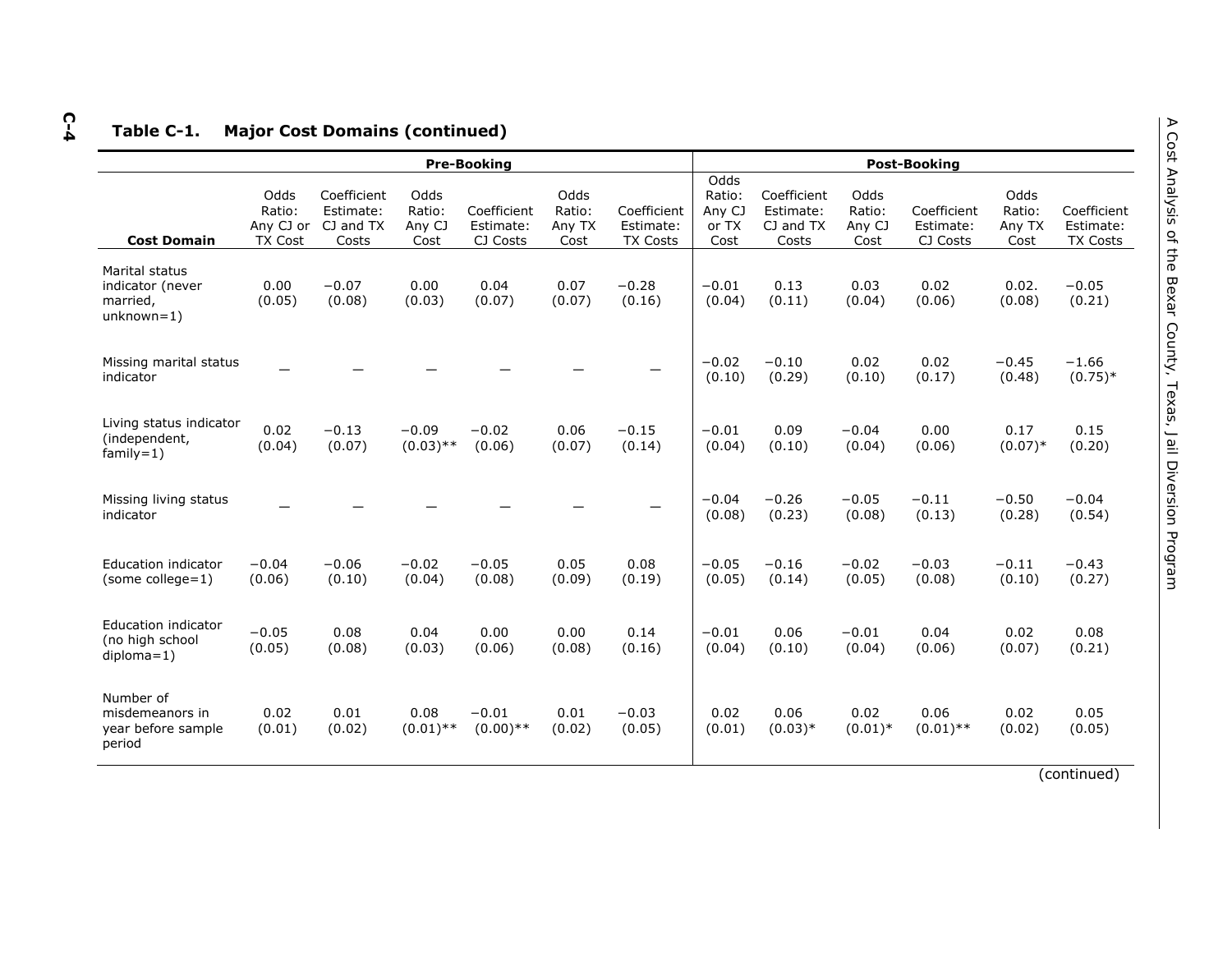|                                                       | <b>Pre-Booking</b>                            |                                                |                                  |                                      |                                  |                                             |                                           | <b>Post-Booking</b>                            |                                  |                                      |                                  |                                      |  |  |
|-------------------------------------------------------|-----------------------------------------------|------------------------------------------------|----------------------------------|--------------------------------------|----------------------------------|---------------------------------------------|-------------------------------------------|------------------------------------------------|----------------------------------|--------------------------------------|----------------------------------|--------------------------------------|--|--|
| <b>Cost Domain</b>                                    | Odds<br>Ratio:<br>Any CJ or<br><b>TX Cost</b> | Coefficient<br>Estimate:<br>CJ and TX<br>Costs | Odds<br>Ratio:<br>Any CJ<br>Cost | Coefficient<br>Estimate:<br>CJ Costs | Odds<br>Ratio:<br>Any TX<br>Cost | Coefficient<br>Estimate:<br><b>TX Costs</b> | Odds<br>Ratio:<br>Any CJ<br>or TX<br>Cost | Coefficient<br>Estimate:<br>CJ and TX<br>Costs | Odds<br>Ratio:<br>Any CJ<br>Cost | Coefficient<br>Estimate:<br>CJ Costs | Odds<br>Ratio:<br>Any TX<br>Cost | Coefficient<br>Estimate:<br>TX Costs |  |  |
| Number of felonies in<br>year before sample<br>period | 0.13<br>$(0.05)*$                             | $-0.01$<br>(0.09)                              | 0.07<br>(0.05)                   | 0.02<br>(0.02)                       | 0.15<br>$(0.07)*$                | $-0.24$<br>(0.17)                           | 0.01<br>(0.03)                            | 0.01<br>(0.08)                                 | 0.02<br>(0.03)                   | 0.03<br>(0.05)                       | $-0.04$<br>(0.07)                | $-0.05$<br>(0.19)                    |  |  |
| Time at risk                                          |                                               | $-0.01$<br>$(0.00)$ **                         |                                  | 0.03<br>(0.07)                       |                                  |                                             |                                           | $-0.01$<br>$(0.00)$ **                         |                                  | $-0.01$<br>$(0.00)$ **               |                                  |                                      |  |  |
| Constant                                              | $-0.39$<br>$(0.07)$ **                        | 10.25<br>$(0.20)$ **                           | $-1.16$<br>$(0.08)$ **           | 9.96<br>$(0.16)$ **                  | $-0.75$<br>$(0.10)$ **           | 7.99<br>$(0.24)$ **                         | $-0.14$<br>$(0.07)*$                      | 10.94<br>$(0.23)$ **                           | $-0.21$<br>$(0.07)$ **           | 10.68<br>$(0.15)$ **                 | $-0.78$<br>$(0.13)$ **           | 8.29<br>$(0.40)$ **                  |  |  |
| Number of<br>observations                             | 1,993                                         | 1,421                                          | 1,93                             | 992                                  | 2,340                            | 932                                         | 2,325                                     | 1,465                                          | 2,325                            | 1,268                                | 2,430                            | 645                                  |  |  |
| Number of persons                                     | 468                                           | 468                                            | 468                              | 468                                  | 468                              | 370                                         | 486                                       | 479                                            | 486                              | 476                                  | 486                              | 271                                  |  |  |

#### **Table C-1. Major Cost Domains (continued)**

Note: CJ = criminal justice; TX = treatment. Period 2 = initial point of diversion to 6 months after, Period 3 = 6 to 12 months after, Period 4 = 12 to 18 months after, and Period 5 = 18 to 24 months after. Standard errors are given in parentheses beneath each estimate.

\* Significant at the 5% level.

\*\* Significant at the 1% level.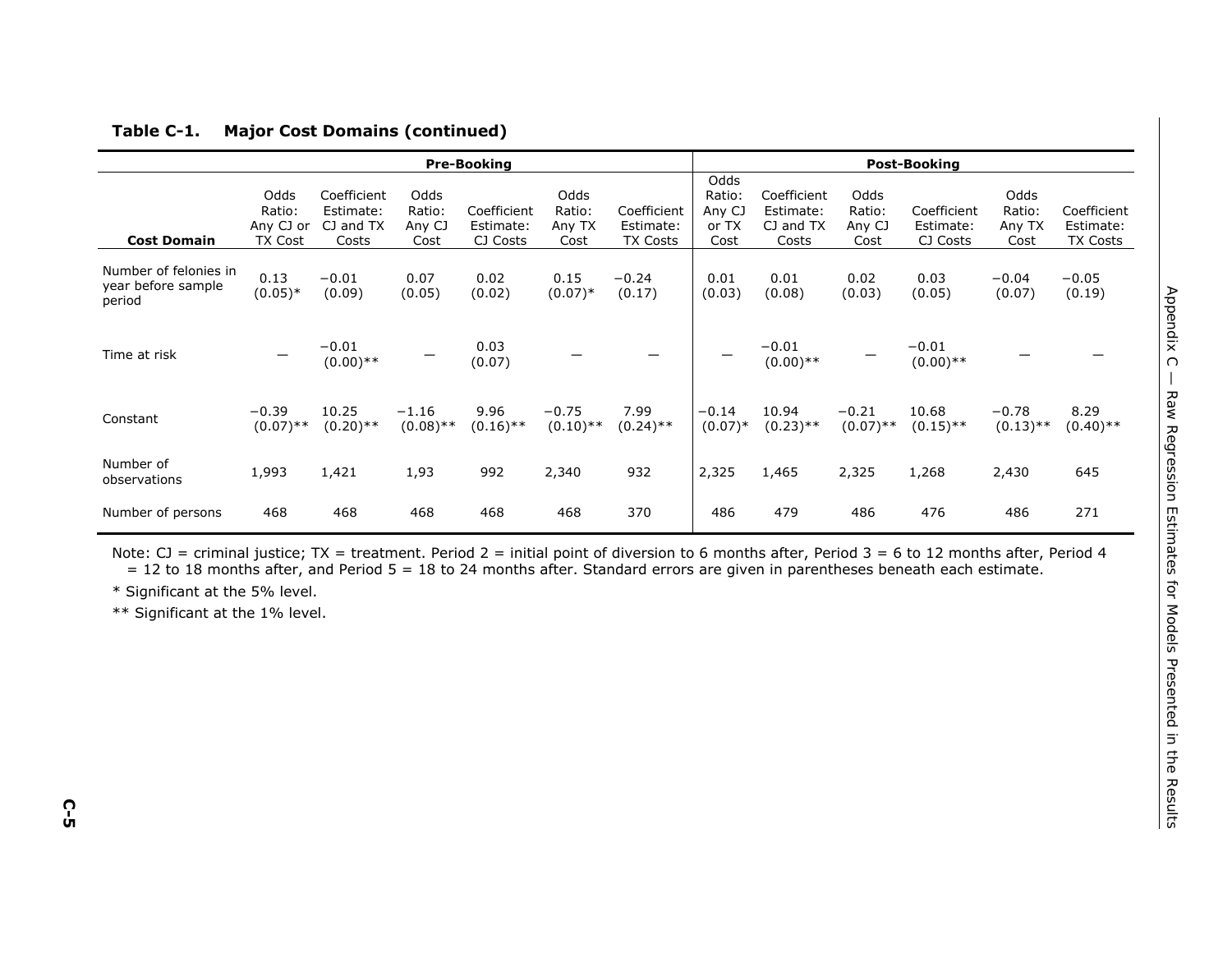# **C-6Table C-2. Treatment Costs**

|                                                                    | <b>Pre-Booking</b>                         |                                                  |                                          |                                                 |                                   |                                              |                                              |                                                  | <b>Post-Booking</b>                      |                                                 |                                             |                                              |  |  |
|--------------------------------------------------------------------|--------------------------------------------|--------------------------------------------------|------------------------------------------|-------------------------------------------------|-----------------------------------|----------------------------------------------|----------------------------------------------|--------------------------------------------------|------------------------------------------|-------------------------------------------------|---------------------------------------------|----------------------------------------------|--|--|
| <b>Cost Domain</b>                                                 | Odds<br>Ratio: Any<br><b>CHCS</b><br>Costs | Coefficient<br>Estimate:<br><b>CHCS</b><br>Costs | Odds<br>Ratio: Any<br>Medication<br>Cost | Coefficient<br>Estimate:<br>Medication<br>Costs | Odds<br>Ratio:<br>Any UHS<br>Cost | Coefficient<br>Estimate:<br><b>UHS Costs</b> | Odds<br>Ratio:<br>Any<br><b>CHCS</b><br>Cost | Coefficient<br>Estimate:<br><b>CHCS</b><br>Costs | Odds<br>Ratio: Any<br>Medication<br>Cost | Coefficient<br>Estimate:<br>Medication<br>Costs | Odds<br>Ratio:<br>Any<br><b>UHS</b><br>Cost | Coefficient<br>Estimate:<br><b>UHS Costs</b> |  |  |
| Interaction of Period<br>2 and diversion group<br>indicator        | 0.17<br>(0.30)                             | 1.75<br>$(0.61)$ **                              | 0.41<br>(0.35)                           | $-0.48$<br>(0.32)                               | $-0.1$<br>(0.19)                  | 0.17<br>(0.48)                               | 0.15<br>(0.18)                               | 0.59<br>(0.50)                                   | 0.25<br>(0.32)                           | 0.10<br>(0.47)                                  | 0.06<br>(0.16)                              | $-0.05$<br>(0.61)                            |  |  |
| Interaction of Period<br>3 and diversion group<br>indicator        | $-0.44$<br>(0.35)                          | 1.73<br>$(0.74)$ *                               | 0.31<br>(0.41)                           | 0.02<br>(0.36)                                  | $-0.51$<br>(0.30)                 | $-0.15$<br>(0.53)                            | 0.50<br>$(0.20)*$                            | $-0.50$<br>(0.60)                                | 0.30<br>(0.40)                           | 0.69<br>(0.50)                                  | 0.22<br>(0.24)                              | 0.44<br>(0.65)                               |  |  |
| Interaction of Period<br>4 and diversion group<br>indicator        | $-0.39$<br>(0.37)                          | 2.08<br>$(0.73)$ **                              | 0.49<br>(0.44)                           | $-0.58$<br>(0.36)                               | 0.20<br>(0.24)                    | $-0.44$<br>(0.48)                            | 0.32<br>(0.22)                               | 0.37<br>(0.59)                                   | $-0.32$<br>(0.40)                        | 0.68<br>(0.50)                                  | 0.05<br>(0.30)                              | $-1.93$<br>$(0.67)$ **                       |  |  |
| <b>Interaction of Period</b><br>5 and diversion group<br>indicator | $-0.08$<br>(0.42)                          | 3.06<br>$(0.71)$ **                              | 1.09<br>$(0.43)*$                        | $-0.42$<br>(0.37)                               | 0.00<br>(0.28)                    | $-0.61$<br>(0.58)                            | 0.01<br>(0.24)                               | 0.24<br>(0.61)                                   | $-0.49$<br>(0.45)                        | 0.04<br>(0.55)                                  | $-0.52$<br>$(0.25)*$                        | $-0.32$<br>(0.64)                            |  |  |
| Diversion group<br>indicator                                       | 1.99<br>$(0.29)$ **                        | $-1.44$<br>$(0.57)$ *                            | $-1.12$<br>$(0.35)$ **                   | 0.28<br>(0.31)                                  | $-0.01$<br>(0.15)                 | 0.53<br>(0.34)                               | $-0.43$<br>$(0.17)*$                         | $-0.18$<br>(0.45)                                | 0.11<br>(0.33)                           | $-0.52$<br>(0.38)                               | 0.06<br>(0.16)                              | 0.37<br>(0.43)                               |  |  |
| Indicator for 0 to 6<br>months                                     | 0.49<br>(0.29)                             | $-0.99$<br>$(0.42)$ *                            | 0.33<br>$(0.07)$ **                      | 0.13<br>(0.11)                                  | $-0.21$<br>$(0.10)*$              | $-0.21$<br>(0.25)                            | 0.68<br>$(0.13)$ **                          | 0.23<br>(0.40)                                   | $-0.02$<br>(0.30)                        | $-0.18$<br>(0.41)                               | $-0.14$<br>(0.14)                           | $-0.18$<br>(0.55)                            |  |  |
| Indicator for 6 to 12<br>months                                    | 0.11<br>(0.34)                             | $-0.85$<br>(0.47)                                | $-0.11$<br>(0.09)                        | 0.33<br>$(0.12)$ **                             | $-0.38$<br>$(0.11)$ **            | $-0.06$<br>(0.26)                            | 0.14<br>(0.16)                               | 1.01<br>$(0.48)$ *                               | $-0.10$<br>(0.37)                        | $-0.55$<br>(0.43)                               | $-0.52$<br>$(0.22)*$                        | $-0.67$<br>(0.58)                            |  |  |
| Indicator for 12 to 18<br>months                                   | 0.06<br>(0.35)                             | $-1.04$<br>$(0.47)$ *                            | $-0.39$<br>$(0.11)$ **                   | 0.23<br>(0.14)                                  | $-0.59$<br>$(0.14)$ **            | $-0.38$<br>(0.26)                            | 0.02<br>(0.17)                               | 0.50<br>(0.46)                                   | 0.18<br>(0.35)                           | $-0.65$<br>(0.42)                               | $-0.64$<br>$(0.26)$ *                       | 0.81<br>(0.58)                               |  |  |
|                                                                    |                                            |                                                  |                                          |                                                 |                                   |                                              |                                              |                                                  |                                          |                                                 |                                             | (continued)                                  |  |  |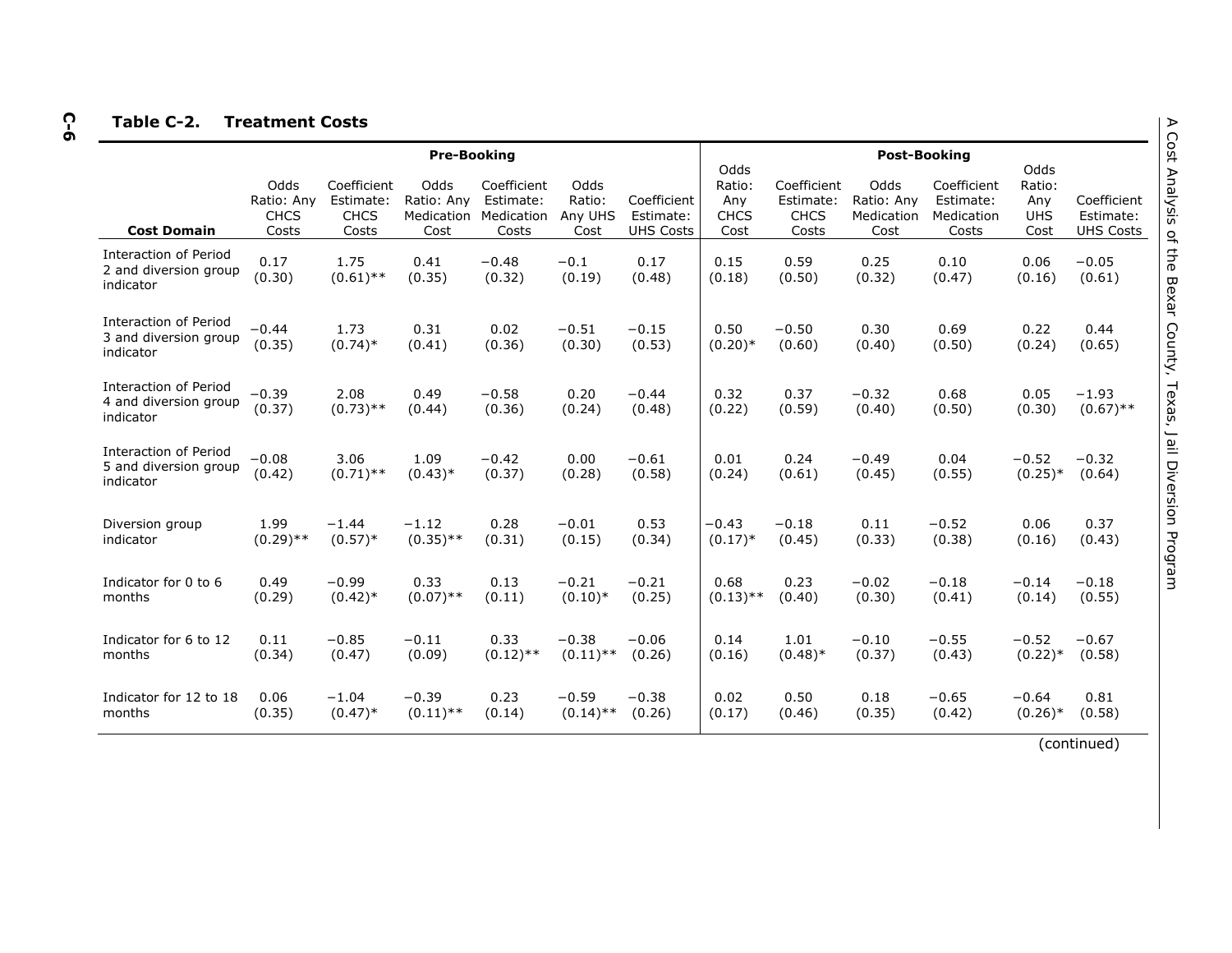|                                                                |                                        |                                                  | <b>Pre-Booking</b>         | <b>Post-Booking</b>                                        |                                   |                                              |                                              |                                                  |                                          |                                                 |                                             |                                              |
|----------------------------------------------------------------|----------------------------------------|--------------------------------------------------|----------------------------|------------------------------------------------------------|-----------------------------------|----------------------------------------------|----------------------------------------------|--------------------------------------------------|------------------------------------------|-------------------------------------------------|---------------------------------------------|----------------------------------------------|
| <b>Cost Domain</b>                                             | Odds<br>Ratio: Any<br><b>CHCS Cost</b> | Coefficient<br>Estimate:<br><b>CHCS</b><br>Costs | Odds<br>Ratio: Any<br>Cost | Coefficient<br>Estimate:<br>Medication Medication<br>Costs | Odds<br>Ratio:<br>Any UHS<br>Cost | Coefficient<br>Estimate:<br><b>UHS Costs</b> | Odds<br>Ratio:<br>Any<br><b>CHCS</b><br>Cost | Coefficient<br>Estimate:<br><b>CHCS</b><br>Costs | Odds<br>Ratio: Any<br>Medication<br>Cost | Coefficient<br>Estimate:<br>Medication<br>Costs | Odds<br>Ratio:<br>Any<br><b>UHS</b><br>Cost | Coefficient<br>Estimate:<br><b>UHS Costs</b> |
| Indicator for 18 to 24<br>months                               | $-0.21$<br>(0.41)                      | $-1.28$<br>$(0.50)*$                             | $-0.89$<br>$(0.16)$ **     | 0.15<br>(0.15)                                             | $-0.66$<br>$(0.15)$ **            | $-0.11$<br>(0.30)                            | $-0.04$<br>(0.18)                            | 0.84<br>(0.47)                                   | 0.15<br>(0.39)                           | 0.11<br>(0.46)                                  | $-0.23$<br>(0.19)                           | 0.20<br>(0.54)                               |
| Sex indicator<br>$(male=1)$                                    | 0.02<br>(0.07)                         | $-0.52$<br>(0.30)                                | 0.11<br>(0.08)             | $-0.04$<br>(0.14)                                          | 0.07<br>(0.12)                    | 0.09<br>(0.16)                               | 0.15<br>(0.08)                               | $-0.23$<br>(0.20)                                | 0.11<br>(0.16)                           | 0.00<br>(0.21)                                  | 0.13<br>(0.12)                              | $-0.08$<br>(0.25)                            |
| Race indicator<br>(Hispanic=1)                                 | $-0.12$<br>(0.08)                      | 0.11<br>(0.35)                                   | $-0.16$<br>(0.09)          | $-0.01$<br>(0.16)                                          | $-0.27$<br>$(0.13)*$              | 0.21<br>(0.18)                               | $-0.13$<br>(0.09)                            | $-0.03$<br>(0.23)                                | 0.43<br>$(0.22)*$                        | $-0.27$<br>(0.26)                               | $-0.05$<br>(0.14)                           | $-0.29$<br>(0.26)                            |
| Race indicator (non-<br>Hispanic, non-white,<br>$unknown=1)$   | 0.11<br>(0.09)                         | 0.10<br>(0.40)                                   | $-0.14$<br>(0.12)          | $-0.17$<br>(0.20)                                          | $-0.43$<br>$(0.19)*$              | 0.12<br>(0.26)                               | $-0.15$<br>(0.10)                            | $-0.63$<br>$(0.26)$ *                            | 0.01<br>(0.31)                           | $-0.22$<br>(0.28)                               | $-0.06$<br>(0.16)                           | $-0.62$<br>(0.32)                            |
| Missing race indicator                                         |                                        |                                                  |                            |                                                            |                                   |                                              | $-4.17$<br>(6.37)                            |                                                  |                                          |                                                 | $-0.32$<br>(0.77)                           |                                              |
| Mean-adjusted age                                              | 0.00<br>0.00                           | 0.01<br>(0.01)                                   | 0.01<br>0.00               | 0.00<br>(0.01)                                             | 0.01<br>(0.01)                    | $-0.01$<br>(0.01)                            | 0.00<br>0.00                                 | 0.00<br>(0.01)                                   | 0.00<br>(0.01)                           | 0.01<br>(0.01)                                  | 0.01<br>0.00                                | 0.00<br>(0.01)                               |
| Marital status<br>indicator (never<br>married,<br>$unknown=1)$ | $-0.04$<br>(0.07)                      | 0.19<br>(0.33)                                   | 0.22<br>$(0.09)*$          | 0.02<br>(0.16)                                             | 0.09<br>(0.13)                    | $-0.57$<br>$(0.19)$ **                       | 0.07<br>(0.09)                               | $-0.40$<br>(0.22)                                | $-0.48$<br>$(0.20)*$                     | 0.23<br>(0.25)                                  | $-0.03$<br>(0.13)                           | 0.19<br>(0.26)                               |
| Missing marital status<br>indicator                            |                                        |                                                  |                            |                                                            |                                   |                                              | 0.75<br>(0.73)                               | 1.10<br>(0.97)                                   |                                          |                                                 | $-0.58$<br>(0.81)                           | $\lambda$                                    |

#### **Table C-2. Treatment Costs (continued)**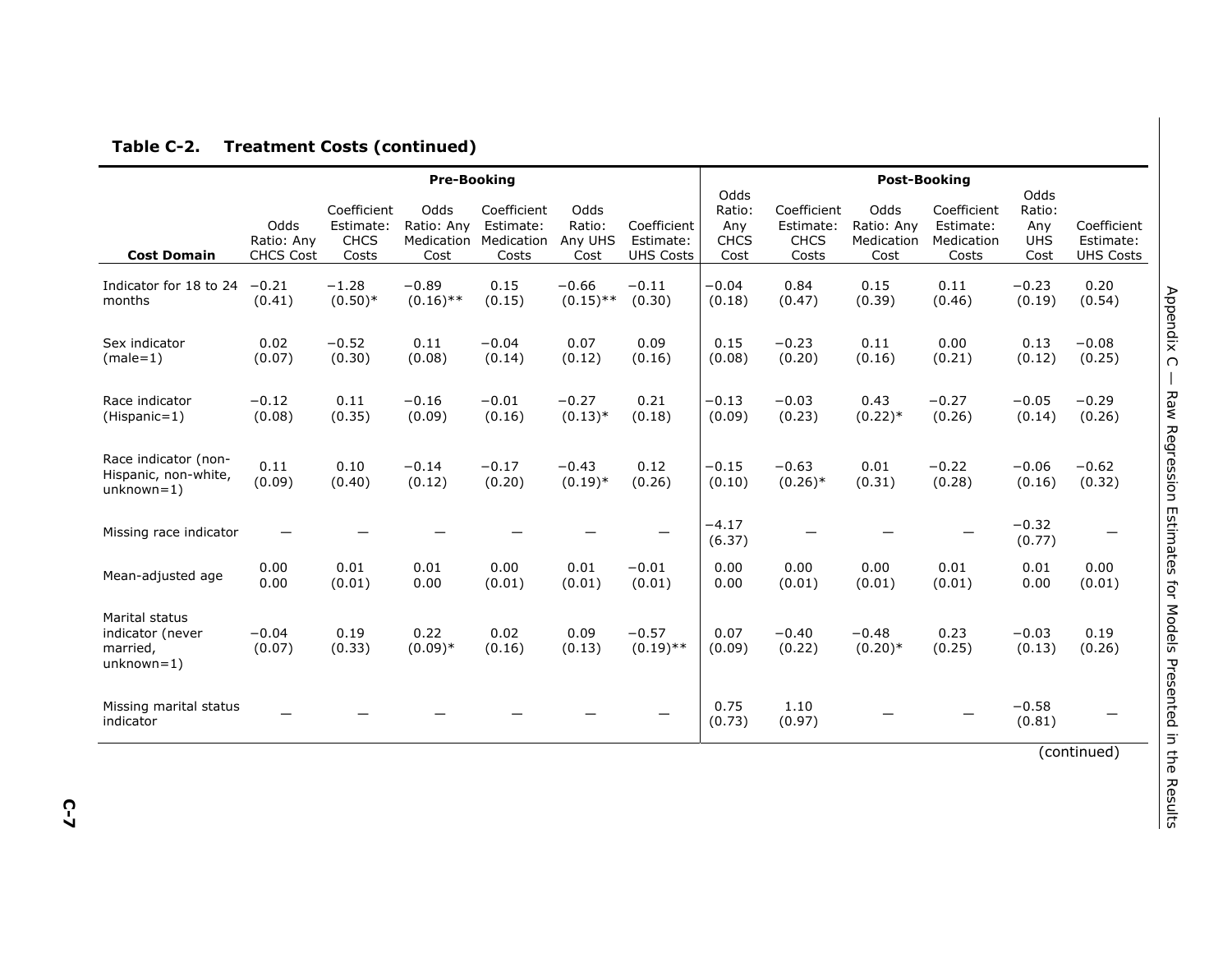# **C-8 Table C-2. Treatment Costs (continued)**

|                                                              |                                        |                                                  | <b>Pre-Booking</b>                       |                                                 |                                   | <b>Post-Booking</b><br>Odds                  |                                      |                                                  |                                          |                                                 |                                   |                                              |
|--------------------------------------------------------------|----------------------------------------|--------------------------------------------------|------------------------------------------|-------------------------------------------------|-----------------------------------|----------------------------------------------|--------------------------------------|--------------------------------------------------|------------------------------------------|-------------------------------------------------|-----------------------------------|----------------------------------------------|
| <b>Cost Domain</b>                                           | Odds<br>Ratio: Any<br><b>CHCS Cost</b> | Coefficient<br>Estimate:<br><b>CHCS</b><br>Costs | Odds<br>Ratio: Any<br>Medication<br>Cost | Coefficient<br>Estimate:<br>Medication<br>Costs | Odds<br>Ratio:<br>Any UHS<br>Cost | Coefficient<br>Estimate:<br><b>UHS Costs</b> | Ratio:<br>Any<br><b>CHCS</b><br>Cost | Coefficient<br>Estimate:<br><b>CHCS</b><br>Costs | Odds<br>Ratio: Any<br>Medication<br>Cost | Coefficient<br>Estimate:<br>Medication<br>Costs | Odds<br>Ratio:<br>Any UHS<br>Cost | Coefficient<br>Estimate:<br><b>UHS Costs</b> |
| Living status<br>indicator<br>(independent,<br>$family=1)$   | 0.12<br>(0.07)                         | $-0.10$<br>(0.31)                                | 0.07<br>(0.08)                           | 0.05<br>(0.14)                                  | 0.12<br>(0.12)                    | $-0.18$<br>(0.17)                            | 0.16<br>$(0.08)*$                    | $-0.04$<br>(0.20)                                | 1.72<br>$(0.40)$ **                      | 0.14<br>(0.23)                                  | 0.10<br>(0.12)                    | 0.35<br>(0.24)                               |
| Missing living status<br>indicator                           |                                        |                                                  |                                          |                                                 |                                   |                                              | $-1.30$<br>(0.66)                    | $-2.97$<br>$(0.82)$ **                           |                                          |                                                 | $-0.61$<br>(0.43)                 |                                              |
| Education indicator<br>(some college=1)                      | 0.07<br>(0.09)                         | 0.08<br>(0.44)                                   | 0.30<br>$(0.10)$ **                      | 0.05<br>(0.18)                                  | $-0.22$<br>(0.16)                 | 0.08<br>(0.24)                               | $-0.02$<br>(0.11)                    | 0.00<br>(0.29)                                   | 0.13<br>(0.23)                           | 0.17<br>(0.27)                                  | $-0.17$<br>(0.17)                 | $-0.40$<br>(0.35)                            |
| Education indicator<br>(no high school<br>$diploma=1)$       | $-0.05$<br>(0.07)                      | 0.45<br>(0.33)                                   | $-0.11$<br>(0.10)                        | 0.01<br>(0.16)                                  | $-0.04$<br>(0.13)                 | 0.09<br>(0.19)                               | 0.10<br>(0.08)                       | $-0.06$<br>(0.21)                                | 0.22<br>(0.17)                           | 0.02<br>(0.23)                                  | $-0.18$<br>(0.13)                 | 0.44<br>(0.26)                               |
| Number of<br>misdemeanors in<br>year before sample<br>period | 0.09<br>$(0.02)$ **                    |                                                  | 0.04<br>(0.02)                           |                                                 | $-0.14$<br>(0.08)                 | $-0.01$<br>(0.08)                            | 0.02<br>(0.02)                       | 0.07<br>(0.05)                                   | 0.03<br>(0.04)                           | $-0.08$<br>(0.06)                               | $-0.01$<br>(0.04)                 |                                              |
| Number of felonies in<br>year before sample<br>period        | 0.00<br>(0.12)                         | $\overline{\phantom{0}}$                         | 0.19<br>$(0.08)*$                        |                                                 | 0.16<br>(0.15)                    | $-0.41$<br>(0.23)                            | $-0.03$<br>(0.07)                    | 0.10<br>(0.18)                                   | $-0.36$<br>(0.25)                        | 0.36<br>(0.29)                                  | 0.03<br>(0.11)                    |                                              |
| Constant                                                     | $-2.96$<br>$(0.30)$ **                 | 7.48<br>$(0.53)$ **                              | $-1.33$<br>$(0.13)$ **                   | 6.22<br>$(0.22)$ **                             | $-1.20$<br>$(0.17)$ **            | 8.45<br>$(0.28)$ **                          | $-1.33$<br>$(0.17)$ **               | 7.34<br>$(0.45)$ **                              | $-3.93$<br>$(0.49)$ **                   | 6.56<br>$(0.45)$ **                             | $-1.18$<br>$(0.21)$ **            | 8.06<br>$(0.43)$ **                          |
| Number of<br>observations                                    | 2,340                                  | 221                                              | 2,340                                    | 577                                             | 2,340                             | 397                                          | 2,430                                | 333                                              | 2,430                                    | 167                                             | 2,430                             | 343                                          |
| Number of persons                                            | 468                                    | 127                                              | 468                                      | 266                                             | 468                               | 204                                          | 486                                  | 180                                              | 486                                      | 86                                              | 486                               | 173                                          |

Note: CHCS = Bexar County's Center for Health Care Services; UHS = University Health System. Period 2 = initial point of diversion to 6 months after, Period  $3 = 6$  to 12 months after, Period  $4 = 12$  to 18 months after, and Period  $5 = 18$  to 24 months after. Standard errors are given in parentheses beneath each estimate.

\* Significant at the 5% level.

\*\* Significant at the 1% level.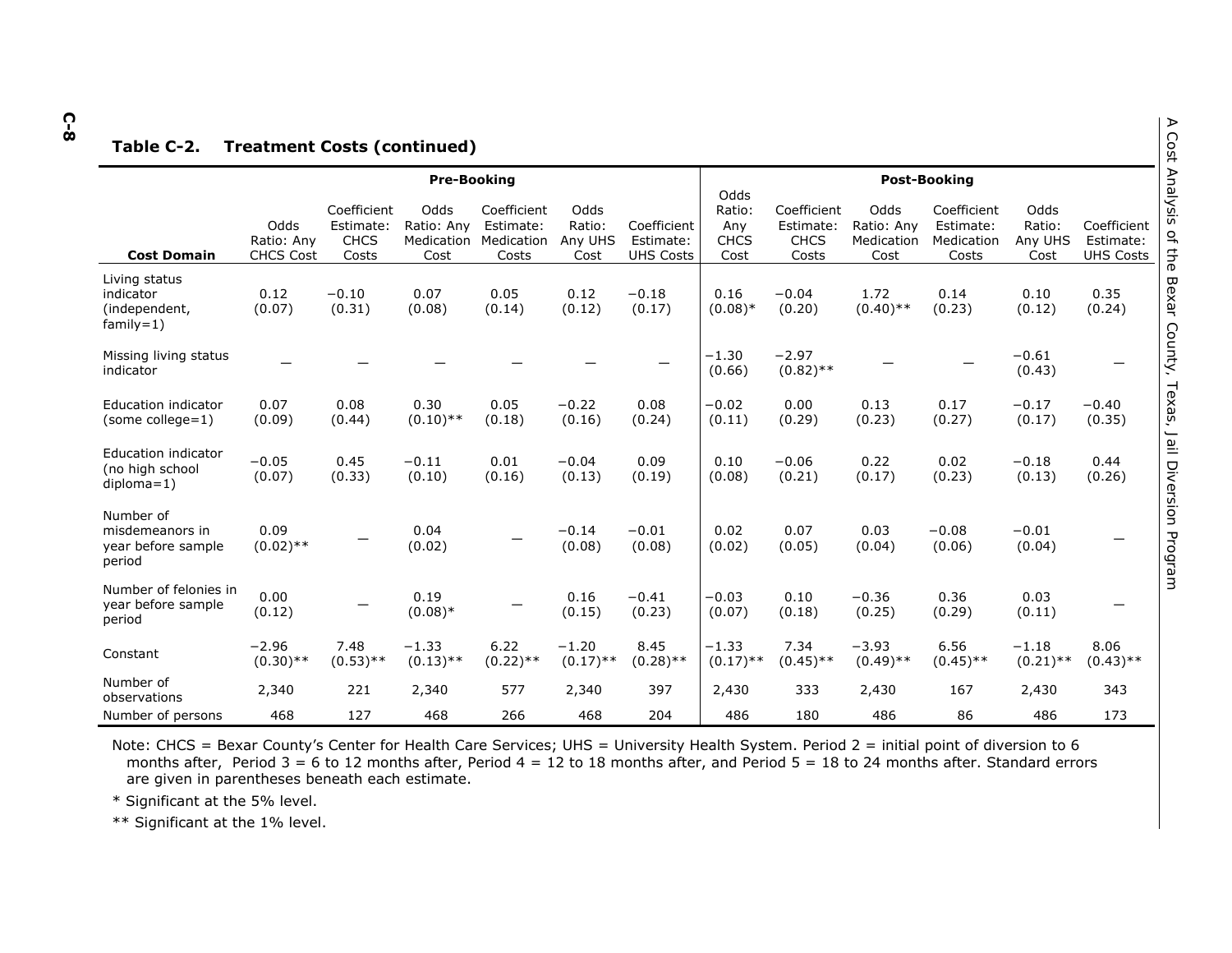#### **APPENDIX D: RAW REGRESSION ESTIMATES FOR ADDITIONAL MODELS NOT PRESENTED IN THE RESULTS**